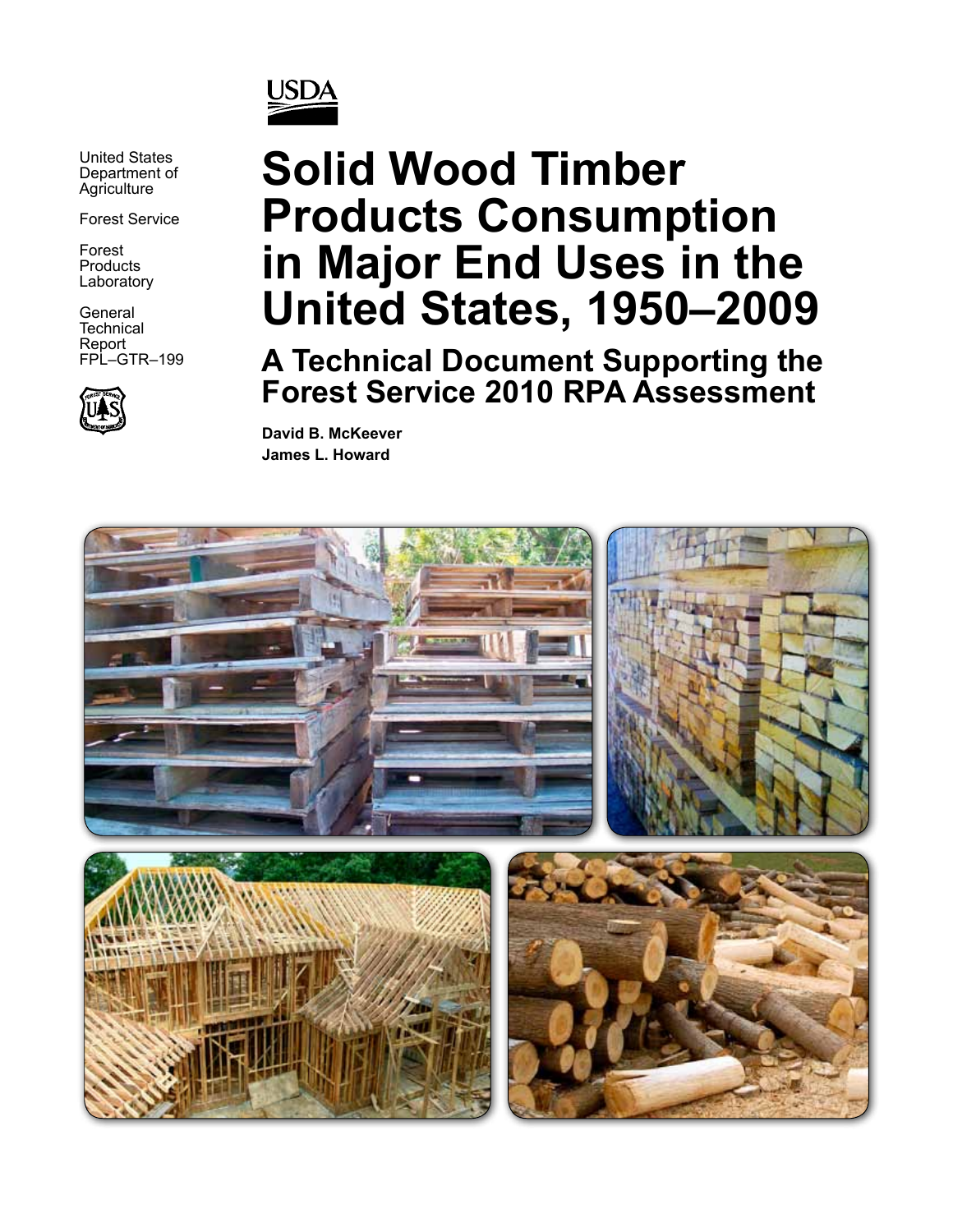#### **Abstract**

Solid wood timber products provide important raw materials to the construction, manufacturing, and shipping sectors of the U.S. economy. Nearly all new single-family houses and low-rise multifamily residential structures are wood framed and sheathed. Large amounts of solid wood timber products are also used in the construction of new nonresidential buildings, and in the upkeep and improvement of existing structures. Solid wood is used extensively in various manufactured products, and a large share of manufactured products is shipped on wooden pallets.

In 2009, an estimated 3,903 million cubic feet (ft3) of solid wood timber products were consumed in the United States (Howard 2007). This was just about one-half of the 7,735 million ft3 consumed in 2005, the highest level of consumption in the past 60 years. Included is the consumption of lumber, structural panels, nonstructural panels, and engineered lumber products. Much of this decline is directly attributable to record setting low levels of residential construction and continued relocation of manufacturing offshore to take advantage of labor and material cost savings. Residential repair and remodeling and nonresidential construction helped to keep construction as the overall principal market in the United States for solid wood timber products. In 2009, construction accounted for about 60 % of total timber products consumption.

Depressed new single-family residential construction severely affected consumption of softwood lumber, and to a lesser extent, structural panels. Hardwood lumber, while also affected, was bolstered by continued vigor in the packaging and shipping sectors of the economy.

#### September 2011

McKeever, David B.; Howard, James L. 2011. Solid wood timber products consumption in major end uses in the United States, 1950–2009; A Technical Document Supporting the Forest Service 2010 RPA Assessment. General Technical Report FPL-GTR-199. Madison, WI: U.S. Department of Agriculture, Forest Service, Forest Products Laboratory. 41 p.

A limited number of free copies of this publication are available to the public from the Forest Products Laboratory, One Gifford Pinchot Drive, Madison, WI 53726–2398. This publication is also available online at www.fpl.fs.fed.us. Laboratory publications are sent to hundreds of libraries in the United States and elsewhere.

The Forest Products Laboratory is maintained in cooperation with the University of Wisconsin.

The use of trade or firm names in this publication is for reader information and does not imply endorsement by the United States Department of Agriculture (USDA) of any product or service.

The USDA prohibits discrimination in all its programs and activities on the basis of race, color, national origin, age, disability, and where applicable, sex, marital status, familial status, parental status, religion, sexual orientation, genetic information, political beliefs, reprisal, or because all or a part of an individual's income is derived from any public assistance program. (Not all prohibited bases apply to all programs.) Persons with disabilities who require alternative means for communication of program information (Braille, large print, audiotape, etc.) should contact USDA's TARGET Center at (202) 720–2600 (voice and TDD). To file a complaint of discrimination, write to USDA, Director, Office of Civil Rights, 1400 Independence Avenue, S.W., Washington, D.C. 20250–9410, or call (800) 795–3272 (voice) or (202) 720–6382 (TDD). USDA is an equal opportunity provider and employer.

Keywords: Production, timber products consumption, softwood lumber, hardwood lumber, structural panels, softwood plywood, oriented strandboard, engineered lumber, housing, nonresidential construction, manufacturing, furniture, shipping, wooden containers, pallets

#### **Conversion Table**

| <b>English</b>       | <b>Conversion factor</b> | SI unit                 |
|----------------------|--------------------------|-------------------------|
| inch (in.)           | 25.4                     | millimeter (mm)         |
| foot $(ft)$          | 3.05                     | meter (m)               |
| square feet $(ft^2)$ | 929.03                   | centimeter <sup>2</sup> |
| cubic feet $(ft^3)$  | 0.0283                   | cubic meter $(m^3)$     |
| board feet           | 0.00236                  | $m3$ (nominal)          |

Cubic foot volumes are based on actual product dimensions. The following conversion factors were used:

Softwood lumber, domestically produced:  $16 \text{ bf} = 1 \text{ ft}^3$ 

Softwood lumber, foreign trade:  $12$  bf = 1 ft<sup>3</sup>

Hardwood lumber:  $12$  bf = 1 ft<sup>3</sup>

Structural and nonstructural panels:  $32$  ft<sup>2</sup>  $3/8$ -in. basis = 1 ft<sup>3</sup>

#### **Contents**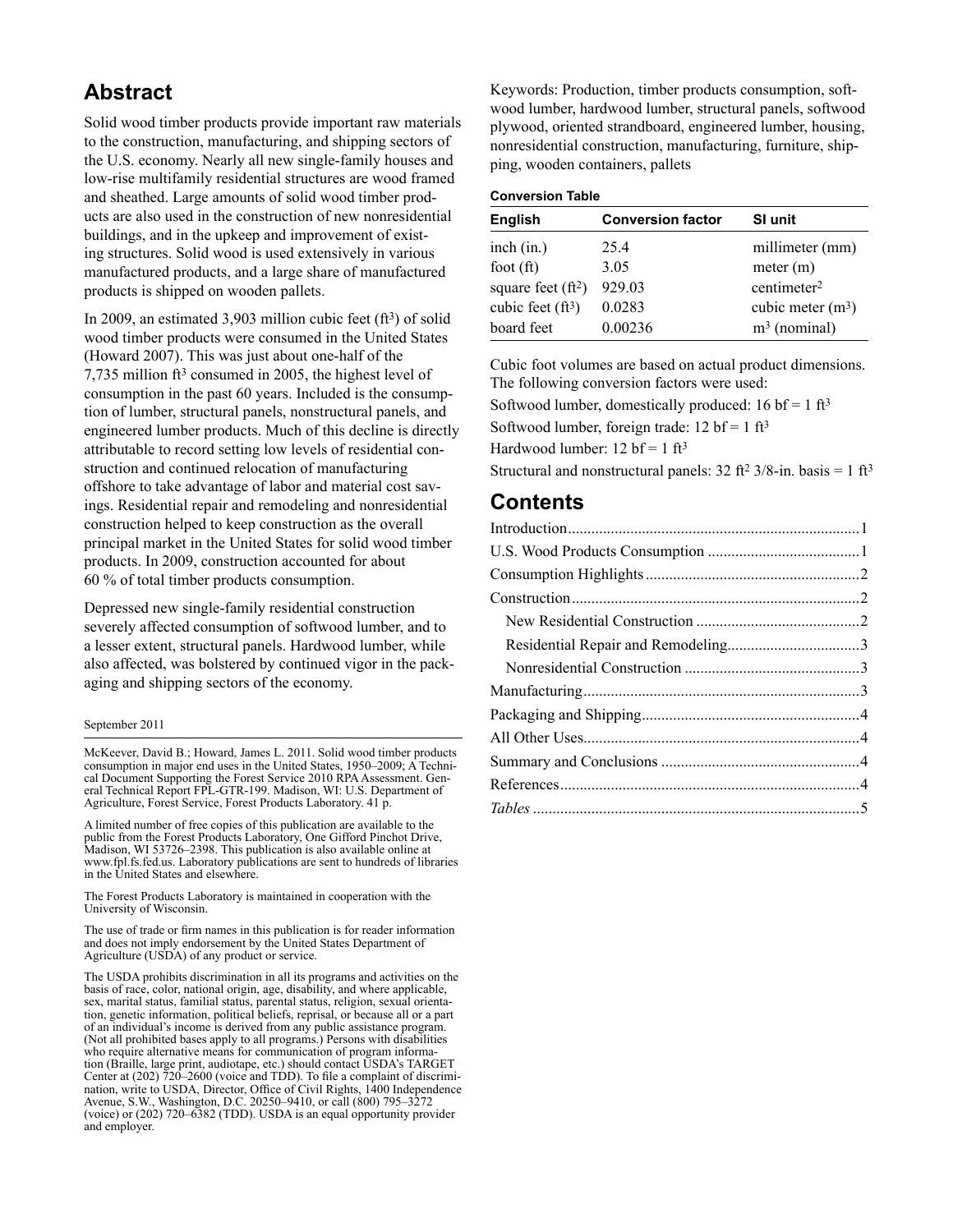## **Solid Wood Timber Products Consumption in Major End Uses in the United States, 1950–2009**

## **A Technical Document Supporting the Forest Service 2010 RPA Assessment**

**David B. McKeever,** Research Forester **James L. Howard,** Economist

Forest Products Laboratory, Madison, Wisconsin

## **Introduction**

Solid wood timber products provide important raw materials to the construction, manufacturing, and shipping sectors of the U.S. economy. Nearly all new single-family houses and low-rise multifamily residential structures are wood framed and sheathed. Large amounts of solid wood timber products are also used in the construction of new nonresidential buildings and in the upkeep and improvement of existing structures. Solid wood is used extensively in various manufactured products, and a large share of manufactured products is shipped on wooden pallets.

In 2009, an estimated 3,903 million cubic feet of solid wood timber products were consumed in the United States (Howard 2007). This is just about one-half of the 7,735 million  $ft<sup>3</sup>$ consumed in 2005, the highest level of consumption in the past 60 years (Fig. 1). Included are the consumption of lumber, structural panels, nonstructural panels, and engineered lumber products.

This report presents estimates of solid wood timber products consumed in the United States since 1950 in major end-use markets, and is the source of information used for the 2010 Resources Planning Act (RPA) Timber Assessment report. It builds on, updates, and revises data published in the 2000 Timber Assessment, the 2005 Timber Assessment Update, and related studies (Haynes 2003, Haynes and others 2007, McKeever 2002, 2009). A detailed list of references on past solid wood timber end-use studies is included in McKeever (2009). Solid wood timber products are defined here to be lumber (softwood and hardwood), structural panels (softwood plywood, and oriented strand board (OSB)), and nonstructural panels (combined hardwood plywood, particleboard, medium-density fiberboard (MDF), hardboard, and insulation board). Engineered lumber products, (wood I-joists, glued-laminated (glulam) timbers, and structural laminated veneer lumber (LVL), which includes small amounts of parallel strand lumber and oriented strand lumber) are also included. However, because they directly compete with softwood lumber in many markets, and with the exception of LVL are made from existing timber products, consumption estimates are included with softwood



**Figure 1. Solidwood timber products consumption in the United States, by product, 1950-2009.**

lumber. Unless otherwise indicated, total timber products consumption refers to the consumption of these solid wood products. Throughout this report, solid wood timber products consumption is discussed in terms of major markets (i.e., construction, manufacturing, packaging and shipping, and other uses not captured in specific end-use markets.)

Total solid wood timber products consumption, and consumption by individual wood products are reported in Tables 1 through 8 by each end-use market for the years 1950 through 2009. Wood products consumption for each major end-use market, economic drivers used to define consumption levels, and use per unit of driver activity are reported in Tables 9 through 18.

## **U.S. Wood Products Consumption**

Information on solid wood timber products production and foreign trade is collected annually by governmental agencies and industry associations. This information provides an overall look at how robust the wood-using sectors of the U.S. economy currently are, and how their performance has changed over time (Howard 2007). But it does not provide detailed information specific to individual end-use markets needed to further evaluate changing patterns of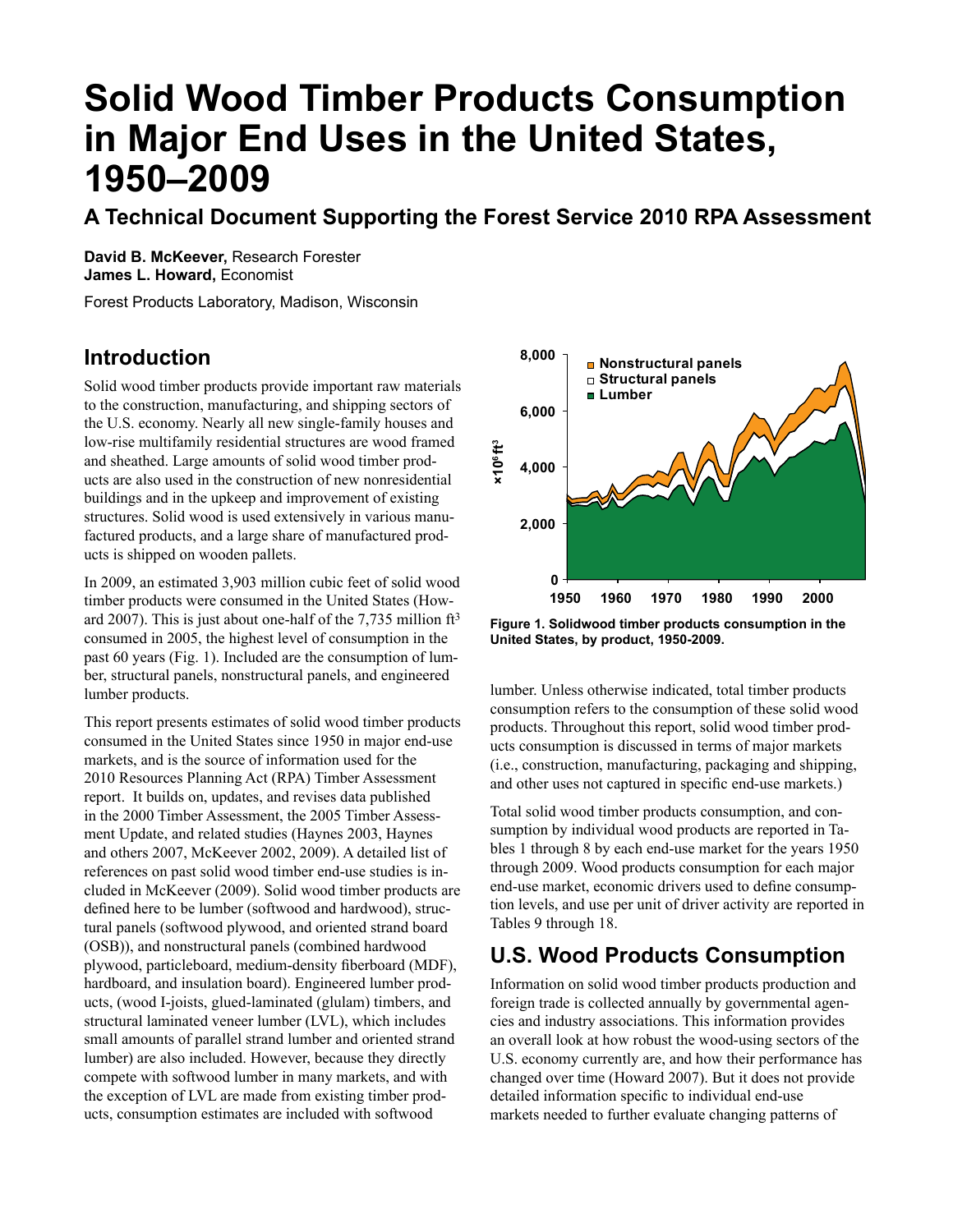consumption. End-use markets of interest include new single-family, multifamily, and manufactured housing construction, repair and remodeling of existing residential structures, low-rise nonresidential building and other types of nonresidential construction, furniture and other manufactured products production, and packaging and shipping. These end-use markets typically account for 80% to 90% of all solid wood timber products consumption. Studies to evaluate wood products consumption in each of these specific end-use markets have been conducted at irregular intervals by governmental agencies, industry associations, universities, and industry consultants. Each is designed to meet the investigator's goals and budget. It is not uncommon for many years to go by between studies, nor is it uncommon for study procedures to change reducing compatibility between years and between end-use markets.

This study developed consistent consumption estimates across all end-use markets identified above for the period 1950 through 2009 for lumber (softwood and hardwood), structural panels (softwood plywood and OSB), and nonstructural panels (hardwood plywood, particleboard, MDF, hardboard, insulation board, and similar wood panel products used primarily for nonstructural applications). Engineered lumber products (prefabricated wood I-joists, glued laminated timber, and structural composite lumber) are typically designed to replace softwood dimension lumber. Since consumption is relatively small, engineered lumber products were converted to board foot equivalents and included with softwood lumber. In 2009, the board foot equivalent of all engineered lumber products consumed was about 6% of domestic softwood lumber consumption.

Estimates of solid wood timber products consumption in major end-use markets reported here are based, in general, on findings from a limited number of public and private research reports conducted at irregular intervals over the past 60 years. Information on wood products use from these reports was related to more readily available, annual economic indicators specific to each particular end-use market to develop end-use factors; i.e., the amount of a specific wood product that was used during the year in which the study was conducted per unit of economic activity. Changes in (1) end-use factors over time, (2) other closely related indicators of consumption in the end-use market, and (3) economic indicators were then used to estimate wood products consumption for years between specific studies.

This approach to estimating end-use consumption is complicated by two factors: a) never have all end-use markets been studied in the same year, and b) there will always be a portion of consumption for which we cannot account based on end-use studies. To balance consumption across all end uses in a specific year, the sum of consumption in all end uses was subtracted from total U.S. consumption to estimate "other" wood-use. If other wood-use was positive and was no more than 20% of total consumption, end-use

consumption was considered balanced for that year. If it was greater than 20%, then consumption was increased in those end uses where no recent study provided newer end-use factors. Conversely, if the sum of all end-use consumption was greater than total U.S. consumption, use factors were adjusted downward in cases in which no recent study of decreased consumption was available until consumption levels in the end-use category "other" fell within the desired range.

#### **Consumption Highlights**

Overall, nearly 3,903 million ft<sup>3</sup> of solid wood timber products (lumber, structural panels, nonstructural panels, and engineered lumber products) were consumed in 2009 (Table 1, Fig. 1). Solid wood consumption in 2009 was down dramatically from 2005 when 7,735 million ft3 were consumed, 35% more than in 1951, the year with the lowest overall consumption. Much of this decline is directly attributable to record-setting low levels of residential construction, and continued relocation of manufacturing offshore to take advantage of labor and material cost savings. Trends in timber products consumption reflect these developments.

Lumber consumption in 2009 was 38,285 million board feet (bf), one-half of the record set in 2005, and only 4% greater than 1957, the lowest year since 1950 for lumber consumption (Table 2). Softwood species accounted for about 83% of all lumber consumed (Table 3), hardwood lumber 17% (Table 4). Structural panel consumption in 2009 was 20,915 million ft<sup>2</sup>,  $3/8$ -in. basis (ft<sup>2</sup>), also down by one-half from that in 2005 (Table 5), and the lowest level of consumption since 1983, the year in which OSB consumption began to rise rapidly. Softwood plywood accounted for about 42% of total structural panel consumption in 2009 (Table 6), OSB about 58% (Table 7). Nonstructural panel consumption in 2009 totaled 16,927 million ft2 (Table 8).

#### **Construction**

Construction is the single largest market for timber products in the United States. The construction of new housing units and their repair and remodeling, new stores, offices, hotels and other nonresidential buildings, highways, dams and other nonresidential nonbuilding structures, and their alterations and renovations required about 60% of all solid wood timber products consumed in the U.S. in 2009 (Table 1, Fig. 2). This is below recent long-term averages, due largely to low levels of residential construction. About 61% of all lumber, 79% of all structural panels, and 41% of all nonstructural panels consumed in 2009 were for construction (Tables 2, 5, and 8).

#### **New Residential Construction**

The construction of new single-family attached and detached houses, new multifamily apartments, and manufactured housing accounted for 31% of all wood products used in construction in 2009. This is well below the average of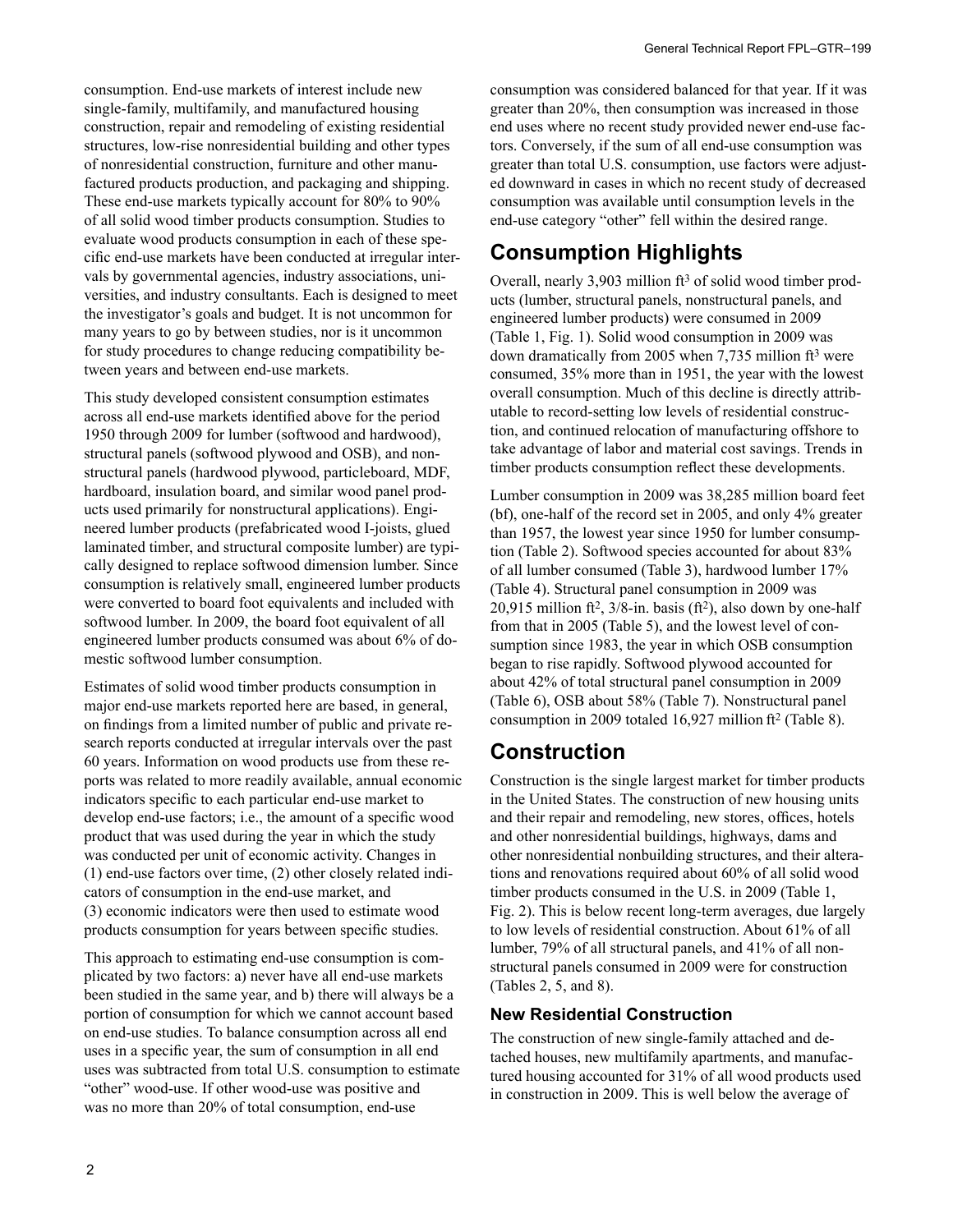

**Figure 2. Total timber products consumption, by end use, 2009.**

54% in the early to mid 2000s (Table 1). An estimated 7,026 million bf of lumber, 5,744 million ft2 of structural panels, and 1,890 million ft2 of nonstructural panels were consumed for new residential construction in 2009 (Tables 2, 5, and 8). Single-family houses used 86%, multifamily units used 8%, and manufactured housing used 6% of all wood products in new residential construction in 2009. The average new single-family house used about 13,580 bf of lumber, 11,300 ft2 of structural panels, and 3,489 ft2 of nonstructural panels in 2009 (Table 9). Over the past 20 years, wood products use per square foot of floor area for all new residential construction has trended downward.

#### **Residential Repair and Remodeling**

The upkeep and improvements to residential units in existing housing stock are an important market for timber products. Included are many and varied types of activities, some of which require substantial amounts of timber products, some of which do not. Residential repair and remodeling accounted for 45% of all wood products used in construction in 2009, up considerably from previous years due primarily to reduced new housing construction. In 2009, 11,314 million bf of lumber, 6,022 million ft<sup>2</sup> of structural panels, and 2,824 million ft<sup>2</sup> of nonstructural panels were consumed for residential repair and remodeling (Tables 2, 5, and 8). Over the past 20 years, residential repair and remodeling became a more important market for wood-based building products. Prior to 1986, the residential repair and remodeling market for wood products was equivalent to about 45% of the new single-family residential construction market; since then, it has been equivalent to more than 80%. Because of the downturn in new residential construction, wood consumption for repair and modeling has substantially exceeded that for new construction.

#### **Nonresidential Construction**

Nonresidential construction is a diverse mixture of new buildings and other structures, their alterations and renovations, and construction that does not include a building or structure as such. Nonresidential buildings include stores, restaurants, office buildings, warehouses, hotels and motels, factories, schools, religious buildings, hospitals, and nonresidential farm buildings. Other nonresidential construction includes streets and highways, water and sewer systems, dams, military, conservation and development projects, railroad construction except new and replacement track, and other similar types of nonbuilding construction. An estimated  $541$  million  $ft^3$  of solid wood timber products were used for nonresidential construction in 2009, about 23% of all wood used in construction (Table 1). In 2009, 5,015 million bf of lumber, 4,046 million ft<sup>2</sup> of structural panels, and 1,847 million ft2 of nonstructural panels were consumed for nonresidential construction (Tables 2, 5, and 8).

Buildings, particularly low-rise buildings (with four or fewer stories), are the principal use for wood in nonresidential construction. In 2009 nonresidential buildings accounted for 82% of all wood used for nonresidential construction (Table 1). Other nonresidential construction accounted for 18%.

#### **Manufacturing**

Manufacturing industries in the United States produce a variety of products. Some of these products are made entirely from wood, some from combinations of wood and nonwood materials, and many with no wood at all. Many wood and nonwood products require the use of wood jigs, models, patterns, flasks, and other wood products during their production.

Manufactured goods were divided into two major groups: (1) household, commercial, and institutional furniture, and (2) other products. Other products include all North American Industrial Classification System (NAICS) manufacturing industries coded 31, 32, or 33 but exclude furniture and related products manufacturing (NAICS 337), and wood product manufacturing (321). See U.S. Department of Commerce, Bureau of the Census (2010b) for more information on the NAICS manufacturing industry definitions. Although the "Other products" group accounts for more than 96% of all industry shipments, timber products consumption is relatively small; therefore, all manufacturing except for furniture and related products and wood product manufacturing were combined.

Overall manufacturers used 608 million ft<sup>3</sup> of wood in 2009 (Table 1). This volume is equivalent to about 11% of the lumber, 11% of the structural panels, and 46% of the nonstructural panels consumed in 2009 (Tables 2, 5, and 8). In recent years, many manufacturing activities have been relocated offshore to take advantage of labor and material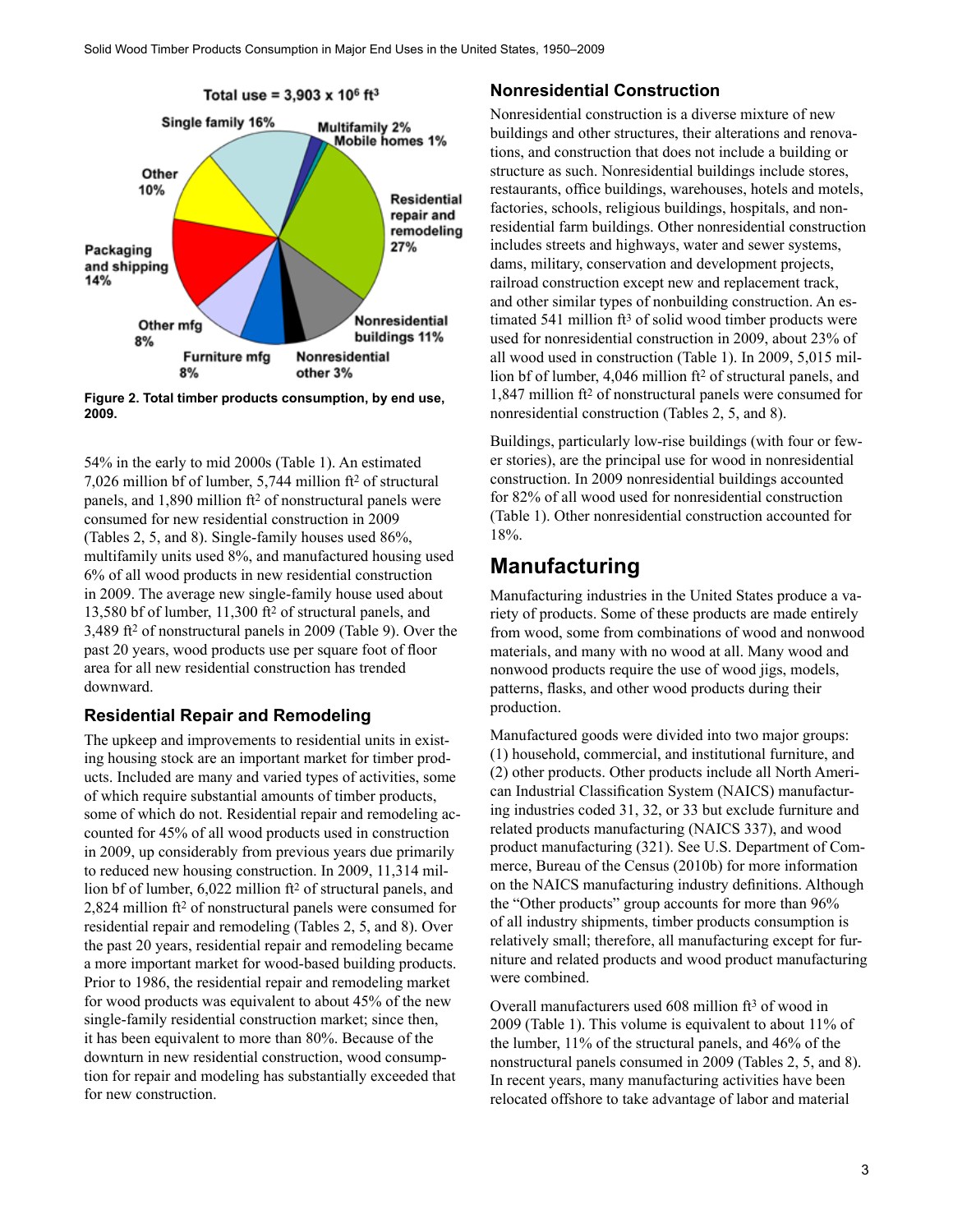cost savings. This has been especially true for furniture and fixtures manufacturing. Trends in timber products consumption reflect this offshore relocation. In 2009 4,148 million bf of lumber, 2,376 million ft2 of structural panels, and 7,355 million ft2 of nonstructural panels were consumed for manufacturing. Lumber consumption was particularly hard hit by declines in furniture and fixtures manufacturing, and is currently less than one-half the consumption 10 years prior.

## **Packaging and Shipping**

Packaging and shipping includes pallets, boxes, crates, hampers, baskets, and other wooden containers; and dunnage, blocking, and bracing required in the transportation, handling, and storage of industrial, agricultural, and military products. About 14%, 551 million ft3, of total wood consumption was for packaging and shipping (Table 1). Lumber is the principal wood product (92%) used for packaging and shipping. About 17% of all lumber consumed in the U.S. was for packaging and shipping, while 5% and 2% of lumber consumed was for structural and nonstructural panels, respectively (Tables 2, 5, and 8). This translates into 6,691 million bf of lumber, 1,084 million ft<sup>2</sup> of structural panels, and 244 million ft2 of nonstructural panels consumed for packaging and shipping in 2009. Wooden pallets currently use about 90% of all lumber and 70% of all structural panels used for packaging and shipping.

## **All Other Uses**

In addition to the major end uses discussed above, an estimated 426 million ft<sup>3</sup> of solid wood timber products were used in 2009 for other purposes (Table 1). This consisted of 4,090 million bf of lumber,  $1,643$  million ft<sup>2</sup> of structural panels, and 2,769 million ft2 of nonstructural panels (Tables 2, 5, and 8). Other uses include, but are not limited to, roof supports and other construction in mines; made at home or do it yourself projects such as furniture, boats, and picnic tables; made on the job products such as advertising and display structures; and various other activities not captured elsewhere in this report. Also included are millwork, cabinets, finished flooring, and other nonstructural uses in nonresidential construction. These volumes were estimated by subtracting volumes of timber products consumed in specific end uses from estimated total consumption of each product; other uses also included variances and corrections to timber products consumption. End-use consumption estimates are based on limited studies conducted at irregular intervals over the years. As these studies age, relationships between timber products consumption and major drivers change. These changes affect timber product consumption estimates, which may or may not be reflected until studies are updated. As such, the end-use category "other" likely includes some inestimable quantities of lumber and panel products that properly belong in the construction, manufacturing, or shipping sectors of this report.

#### **Summary and Conclusions**

Despite recent major downturns in residential construction, related impacts on other market sectors, and continued relocation of manufacturing offshore, wood products continue to be vital to the strength and well being of the U.S. economy. Prior to 2008, an average of  $6,316$  million  $ft^3$  of solid wood timber products were used annually (Table 1). In 2009, consumption dropped to just  $3.903$  million ft<sup>3</sup>. Construction remains the greatest market for wood products, accounting for about 60% of total consumption, about 5 to 6 points below long-term averages. Information on consumption in specific end-use markets provides important insights into the strength of the market, and how factors affecting the market affect consumption.

#### **References**

Haynes, R.W., tech. coord. 2003. An analysis of the timber situation in the United States: 1952 to 2050. Gen. Tech. Rep. PNW–GTR–560. Portland, OR: U.S. Department of Agriculture, Forest Service, Pacific Northwest Research Station. 254 p.

Haynes, R.W.; Adams, D.M.; Alig, R.J.; Ince, P.J.; Mills, J.R.; Zhou, X. 2007. The 2005 RPA timber assessment update. Gen. Tech. Rep. PNW–GTR–699. Portland, OR: U.S. Department of Agriculture, Forest Service, Pacific Northwest Research Station. 212 p.

Howard, James L. 2007. U.S. timber production, trade, consumption, and price statistics 1965 to 2005. Research Paper FPL-RP-637. Madison, WI: U.S. Department of Agriculture, Forest Service, Forest Products Laboratory. 91 p.

McKeever, D.B. 2002. Domestic market activity in solid wood products in the United States, 1950–1998 Gen. Tech. Rep. PNW–GTR–524. Portland, OR: U.S. Department of Agriculture, Forest Service, Pacific Northwest Research Station. 76 p.

McKeever, D.B. 2009. Estimated annual timber products consumption in major end uses in the United States, 1950–2006. Gen. Tech. Rep. FPL–GTR–181. Madison, WI: U.S. Department of Agriculture, Forest Service, Forest Products Laboratory. 49 p.

U.S. Department of Commerce, Bureau of the Census. 2010a. Manufacturing and construction statistics. http:// www.census.gov/mcd/. (Accessed September 16, 2010).

U.S. Department of Commerce, Bureau of the Census. 2010b. North American Industry Classification System (NAICS). http://www.census.gov/eos/www/naics/. (Accessed September 16, 2010).

U.S. Department of Commerce, Bureau of Economic Analysis. 2010. Gross domestic product (GDP). http://www.bea. gov/national/index.htm#gdp. (Accessed September 16, 2010).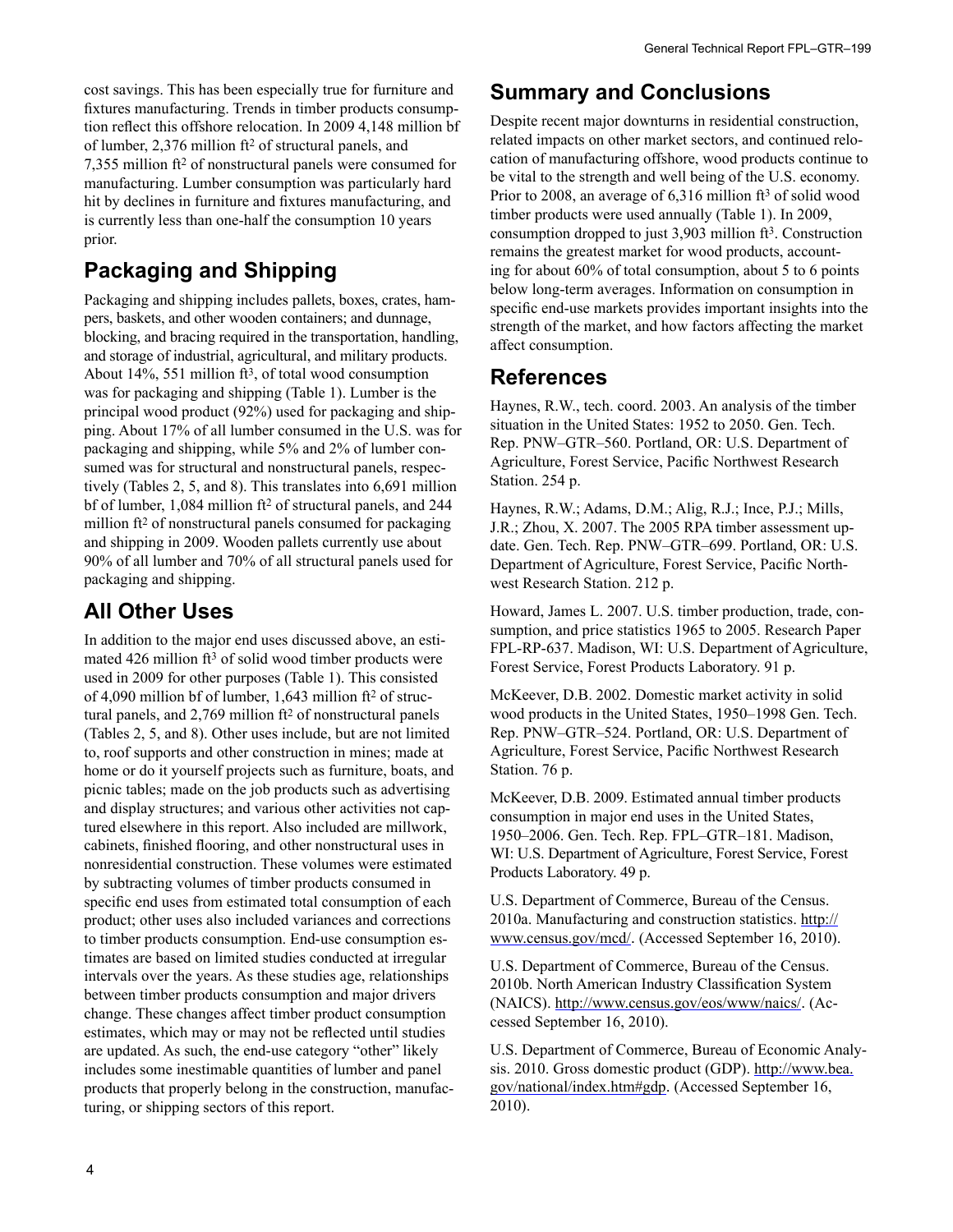|              |                                        |                                  |                                        | Table 1—Total wood products consumption in the United States, by end use, 1950–2009<br>Residential construction |                                 |                   |                                                        |                                |                                       |                                       |                                        |                                      |                                  |                                       |                                          |                                                       |                                       |
|--------------|----------------------------------------|----------------------------------|----------------------------------------|-----------------------------------------------------------------------------------------------------------------|---------------------------------|-------------------|--------------------------------------------------------|--------------------------------|---------------------------------------|---------------------------------------|----------------------------------------|--------------------------------------|----------------------------------|---------------------------------------|------------------------------------------|-------------------------------------------------------|---------------------------------------|
|              | Total                                  |                                  |                                        | New housing                                                                                                     |                                 |                   |                                                        |                                | Nonresidential                        |                                       |                                        |                                      |                                  |                                       |                                          |                                                       |                                       |
|              | products<br>wood                       | New                              | New                                    | Manu-                                                                                                           |                                 | Repair<br>and     |                                                        |                                | construction                          |                                       | Total<br>$con-$                        |                                      | Manufacturing                    |                                       | aging<br>Pack-                           | Total,                                                |                                       |
|              | consump-                               | single-                          | multi-                                 | factured                                                                                                        |                                 | remodel-          |                                                        | Build-                         |                                       |                                       | struc-                                 | Furni-                               |                                  |                                       | and                                      | all end                                               |                                       |
| Yea          | $(\times 10^6\,\mathrm{ft}^3)$<br>tion | family<br>$(x10^6 \text{ ft}^3)$ | $(\times 10^6 \text{ ft}^3)$<br>family | housing<br>$(x10^6 \text{ ft}^3)$                                                                               | $(*10^6 \text{ ft}^3)$<br>Total | $\lim_{(x,10^6)}$ | Total<br>$(\times 10^6 \text{ ft}^3)$                  | ings<br>$(x10^6 \text{ ft}^3)$ | Other<br>$(\times 10^6 \text{ ft}^3)$ | $(\times 10^6 \text{ ft}^3)$<br>Total | $(\times 10^6\,\mathrm{ft}^3)$<br>tion | $(\times 10^6\,\text{ft}^3)$<br>ture | Other<br>$(x10^6 \text{ ft}^3)$  | Total<br>$(\times 10^6 \text{ ft}^3)$ | shipping<br>$(\times 10^6 \text{ ft}^3)$ | uses<br>$(\times 10^6 \text{ ft}^3)$                  | $(\times 10^6 \text{ ft}^3)$<br>Other |
| 0561         | 3,004                                  | 1,147                            | 87                                     |                                                                                                                 | 1,24                            | 145               | ,386                                                   | $\infty$                       | 80                                    | 162                                   | \$48                                   | 197                                  | $\Xi$                            | 318                                   |                                          |                                                       | 782                                   |
| 1951         | 2,851                                  | 882                              |                                        |                                                                                                                 | 959                             | 146               | 106                                                    | $\delta$                       | $\mathcal{S}^0$                       | 195                                   | 300                                    | 245                                  | 26                               | 372                                   | 356<br>355<br>348                        |                                                       | 824                                   |
| 1952         | 2,885                                  | 901                              | 68                                     | $\circ$                                                                                                         | 978                             | 169               | ,147                                                   | $\equiv$                       | 97                                    | 207                                   | ,354                                   | 237                                  | $\overline{.34}$                 | 370                                   |                                          |                                                       | 812                                   |
| 1953         | 2,908                                  | 889                              | 63                                     | ⌒                                                                                                               | 962                             | 186               | ,148                                                   | $\overline{c}$                 | $\overline{0}$                        | 229                                   | 577                                    | 251                                  | 46                               | 398                                   | 347                                      |                                                       | 786                                   |
| 1954         | 2,916                                  | 1,051                            | 56                                     | ⌒                                                                                                               | 116                             | $\overline{5}$    | 309                                                    | 33                             | $\overline{0}$                        | 240                                   | ,548                                   | 223                                  | $\overline{3}$                   | 356                                   | 345                                      |                                                       | 666                                   |
| 1955         | 3,093                                  | 1,142                            | 55                                     | ΩÓ,                                                                                                             | 1,212                           | 226               | 438                                                    | 47                             | $\frac{6}{2}$                         | 262                                   | ,700                                   | 240                                  | $\overline{4}$                   | 384                                   | 346                                      | 2,227<br>2,027<br>2,072,250<br>2,073,290<br>2,073,290 | 663                                   |
| 1956<br>1957 | 3,145<br>2,866                         | 926<br>807                       | 68                                     | $\circ$                                                                                                         | 994<br>892                      | 249<br>261        | $742$<br>$153$                                         | 57<br>$\overline{1}$           | $\overline{32}$<br>$\frac{9}{4}$      | 290<br>$\overline{311}$               | 532<br>,464                            | 272<br>263                           | $\overline{4}$<br>$\overline{4}$ | 413<br>407                            | 345<br>339                               | 2,210                                                 | 855<br>656                            |
| 1958         | 2,992                                  | 930                              | 99                                     | $\sigma$ is $\sigma$                                                                                            | 64                              | 259               | ,303                                                   | $\overline{63}$                | 148                                   | $\overline{311}$                      | 615                                    | 256                                  | $\overline{30}$                  | 385                                   | 339                                      | 2,339                                                 | 654                                   |
| 959          | 3,389                                  | 1,023                            | $\overline{25}$                        |                                                                                                                 | 1,166                           | $\overline{311}$  | 477                                                    | 69                             | 157                                   | 327                                   | , 803                                  | 284                                  | 135                              | $\frac{9}{41}$                        | 339                                      | 2,562                                                 | 827                                   |
| 960          | 3,059                                  | 852                              | $\overline{11}$                        | $\overline{9}$ l                                                                                                | 985                             | 362               | 347                                                    | $\frac{182}{198}$              | I55                                   |                                       | ,684                                   |                                      | 135                              | 403                                   | 3345                                     | 2,423                                                 | 636                                   |
| 961          | 3,060                                  | 867                              | 158                                    | $\frac{15}{20}$                                                                                                 | 040                             |                   | 419                                                    |                                | 158                                   | 337<br>355<br>376                     | 1,774                                  |                                      | 136                              | 393                                   |                                          | 2,512                                                 | 548                                   |
| 962          | 3,258                                  | 902                              | 223                                    |                                                                                                                 | ,145                            |                   | 527                                                    | 209                            | 167                                   |                                       | ,903                                   |                                      | 137                              |                                       | 359                                      | 2,684<br>2,854                                        | 575<br>607                            |
| 963<br>964   | 3,462                                  | 954<br>963                       | 284<br>278                             | 27<br>35                                                                                                        | ,276<br>.264                    | 38888             | ,663<br>,641                                           | 207<br>245                     | $\overline{179}$<br>184               | 387                                   | 2,050<br>2,071                         | 267833359                            | 137                              | $3859$<br>$439$                       | 367<br>377                               |                                                       | 742                                   |
| 965          | 3,706<br>3,644                         | 1,004                            | 261                                    | $\overline{4}$                                                                                                  |                                 |                   | 502'                                                   | 278                            | 194                                   | 472                                   | 2,175                                  |                                      | 145                              |                                       | 389                                      | 2,903                                                 | 660                                   |
| 966          | 3,719                                  | 851                              | 205                                    | 43                                                                                                              | $.306$<br>906.                  | 406               | 504                                                    | 289                            | 206                                   | 495                                   | 1,999                                  |                                      | 150                              | 510                                   | 403                                      | 3,045                                                 | 807                                   |
| .967         | 3,629                                  | 945                              | 239                                    | 48                                                                                                              | 231                             | 395               | ,626                                                   | 263                            | 204                                   | 467                                   | 2,094                                  | 354                                  | 148                              | 500                                   | 415                                      |                                                       | 620                                   |
| 968          | 3,854<br>3,806                         | 1,059                            | 335                                    | 65                                                                                                              | ,459                            | 420               | 628'                                                   | 252                            | 212                                   | 464                                   | 2,343                                  |                                      | $150$<br>$152$                   | 510                                   | 425                                      | 3,009<br>3,278<br>3,236                               | 576                                   |
| 1969         |                                        | 948                              | 353                                    | 87                                                                                                              | ,388                            | 433               | $\frac{1,821}{7,744}$                                  | 254                            | 202                                   | 455                                   | 2,277                                  | 368                                  |                                  | 520                                   | 440                                      |                                                       | 570                                   |
| 970          | 3,700                                  | 892                              | 304                                    | 92                                                                                                              | ,288                            | 456               |                                                        | 227                            | 203                                   | 430                                   | 2,174                                  | 340                                  |                                  | 479                                   | 452                                      | 3,106<br>3,682                                        | 595                                   |
| 972<br>971   | 4,178<br>4,501                         | 290<br>1,513                     | 450<br>536                             | 123<br>147                                                                                                      | 1,863<br>2,197                  | 478<br>492        | 2,688<br>2,341                                         | 235<br>227                     | 200<br>203                            | 430<br>435                            | 3,123<br>2,771                         | 334                                  | 176<br>152                       | 486<br>530                            | 425<br>454                               | 4,107                                                 | 496<br>394                            |
| 1973         | 4,522                                  | , 396                            | 463                                    | 169                                                                                                             | 2,028                           | 487               | 2,515                                                  |                                |                                       | 468                                   | 2,984                                  |                                      |                                  |                                       | 512                                      |                                                       |                                       |
| 1974         | 3,885                                  | 113                              | 223                                    | 103                                                                                                             | 1,440                           | 502               | 1,942                                                  |                                | $\frac{214}{206}$                     | 464                                   | 2,406                                  | 359<br>326                           | 204<br>232                       | 563<br>557                            |                                          | 4,059<br>3,521                                        |                                       |
| 1975         | 3,576                                  | 1,083                            | 129                                    | 69                                                                                                              | 1,281                           | 542               | 1,822                                                  | 2823                           | 205                                   | 428                                   | 2,251                                  |                                      | 228                              |                                       | 558<br>455                               | 3,199<br>3,738                                        |                                       |
| 976          | 4,168                                  | ,476                             | 171                                    | 82                                                                                                              | 1,730                           |                   | 2,320                                                  |                                | 210<br>199                            | 419                                   | 2,739                                  | senangan<br>Sanggang                 | 260<br>308<br>323                | 494<br>538<br>676                     | 461                                      |                                                       | $4837708$<br>$487798$                 |
| 1978<br>1977 | 4,669<br>4,900                         |                                  |                                        | $\mathcal{S}^{\mathcal{S}}$<br>93                                                                               | 2,203<br>2,242                  | $rac{616}{710}$   | 2,820<br>2,952                                         | 209<br>247                     |                                       | 454                                   | 3,228<br>3,406                         |                                      |                                  |                                       | 505                                      | 4,370<br>4,670                                        | 230                                   |
| 1979         | 4,741                                  | 1,866<br>1,886<br>1,571          | 229<br>429                             | 105                                                                                                             |                                 |                   | 2,682                                                  |                                | $\frac{207}{213}$                     | 501                                   | 3,183                                  |                                      | 334                              | 686                                   | 625                                      |                                                       |                                       |
| 980          | 4,041                                  | 0.092                            | 205                                    | $\frac{84}{3}$                                                                                                  |                                 |                   | 2,149                                                  | 288                            | 214                                   | 505                                   | 2,654                                  |                                      | 321                              | 664                                   | 590                                      | 4,493<br>3,907                                        |                                       |
| 1981         |                                        | 894                              | 177                                    | $\overline{5}$                                                                                                  | 1,922<br>1,151<br>1,161         | 757<br>767<br>725 | $\begin{array}{c} 1,886 \\ 1,813 \\ 2,513 \end{array}$ | 314                            | 187                                   | 502                                   | 2,388                                  |                                      |                                  | 653                                   | 532                                      |                                                       | 243<br>1357<br>187                    |
| 982          | 3,761<br>3,766                         | 841                              | $\overline{5}$                         | $\mathfrak{S}$                                                                                                  | 124                             | 689               |                                                        | 317                            | 172                                   | 489                                   | 2,302                                  | 336                                  | 324                              | 629                                   | 468                                      | 3,573<br>3,399                                        |                                       |
| 983          | 4,699                                  | 1,386                            | 287                                    | 123                                                                                                             |                                 | 718               |                                                        | 276                            | 163                                   | 439                                   | 2,952                                  | 351                                  | 288<br>318                       | 639                                   | 450                                      | 4,041                                                 | 657                                   |
| 984          | 5,127                                  | ,469                             | 292                                    | 128                                                                                                             | $2880$<br>$-288$                | $0.73$<br>$246$   | 2,963                                                  | 331                            | $\overline{50}$                       | 508                                   | 3,470                                  | 403                                  |                                  | 721                                   | 531                                      | 4,723                                                 | 404                                   |
| 984          | 5,281                                  | ,481                             | 296                                    | 128                                                                                                             |                                 |                   | 3,152                                                  | 379                            | $\overline{176}$                      | 554                                   | 3,707                                  | 412                                  | 317                              | 730                                   | 495                                      | 4,932                                                 | 350                                   |
| 986          |                                        | ,660                             | 270                                    | $\frac{5}{1}$<br>$\overline{12}$                                                                                | 2,044                           | ,423              | 3,467                                                  | 357                            | 173                                   | 530                                   | 3,997                                  | 43 <sup>3</sup>                      | 296<br>311                       | 729                                   | 480                                      | 5,206                                                 | 404                                   |
| 988<br>987   | 5,929<br>5,728                         | .655<br>.60                      | 226<br>187                             | 108                                                                                                             | .994<br>,896                    | 430<br>,481       | 3,424<br>3,377                                         | 352                            | 165<br><b>153</b>                     | 517<br>$\overline{5}$                 | 3,889<br>3,941                         | 489<br>502                           | 324                              | 800<br>826                            | 489<br>497                               | 5,238<br>5,204                                        | 524<br>691                            |
| 989          |                                        |                                  |                                        |                                                                                                                 |                                 |                   | 3,190                                                  |                                | $\frac{49}{5}$                        |                                       |                                        |                                      |                                  |                                       |                                          |                                                       |                                       |
| 990          | 5,719<br>5,452                         | $1,489$<br>$1,334$               | $\frac{72}{137}$                       | 88                                                                                                              | $1,760$<br>$092,1$              | $430$<br>$455$    | 3,020                                                  | 363<br>363                     | 144                                   | 514<br>507                            | 3,704<br>3,527                         | 364                                  | $\frac{317}{312}$                | 820                                   | 529<br>536                               | 5,052<br>4,872                                        | 666<br>580                            |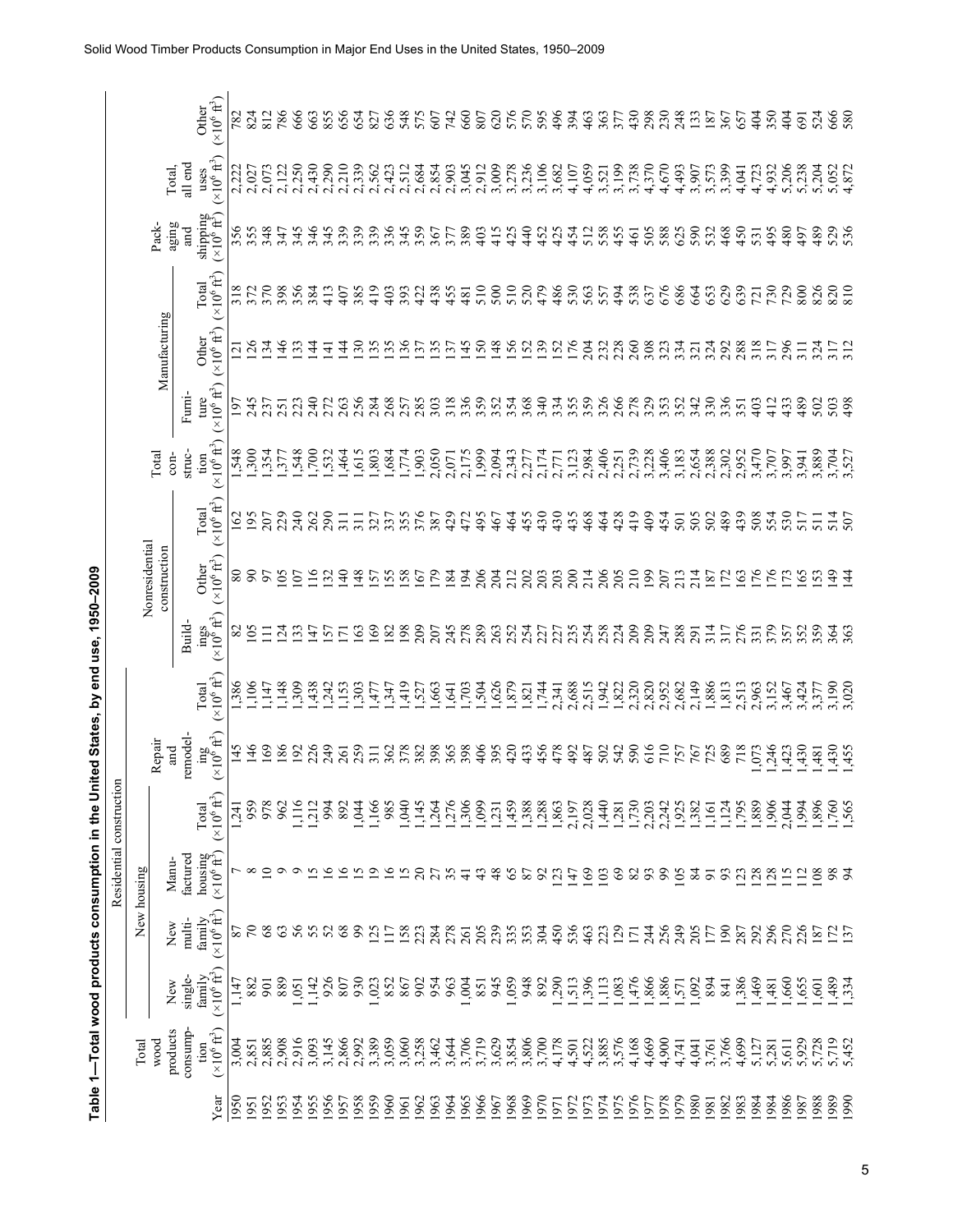**Table 1 —Total wood products consumption in the United States, by end use, 1950–2009 Table 1—con.**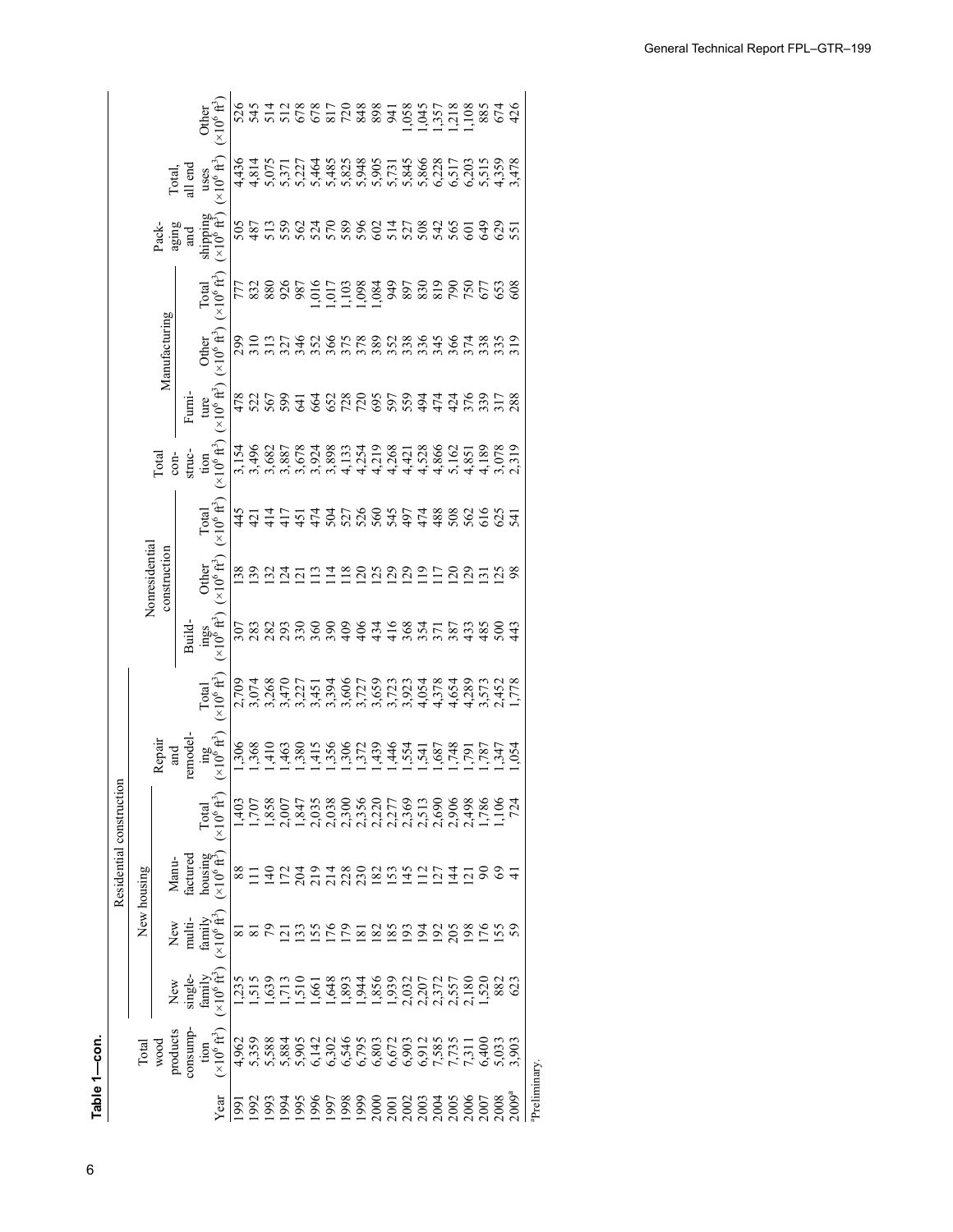|                                                                                       | $\mathbf{L}$             |
|---------------------------------------------------------------------------------------|--------------------------|
| $\frac{1}{\sqrt{2}}$                                                                  |                          |
| Nonresidentie                                                                         | a a se administrato a se |
|                                                                                       |                          |
| oer consumption in the United States, by end use, 1950-2009<br>esidential constructio |                          |
| Table 2-Total lum                                                                     | Total                    |

|                |               | Other                       | (x10 <sup>6</sup> bf)                          | 11,812        | 12,599                     | 12,379           | 11,886                  | 9,966    | 9,713          | 12,511 | 9,531             | 9,240            | 11,579    | 8,824  | 7,252                                    | 7,349     | 7,819               | 9,243  | 8,128     |        |            | $\begin{array}{c} 10,098 \\ 7,585 \\ 6,387 \end{array}$ | 6,473  | 6,666                                                           | 5,013                            | 3,283            | 4,386           | 3,552                                                 | 3,808  | 4,285                  | 3,310          | 2,245                   |                      | 1,135                  | 1,361           | 3,851             | 6,853          | 4,377                      | 3,640  | 4,480                      | 7,796             | 5,694                      | 8,421                | 6,959<br>6.394           |  |
|----------------|---------------|-----------------------------|------------------------------------------------|---------------|----------------------------|------------------|-------------------------|----------|----------------|--------|-------------------|------------------|-----------|--------|------------------------------------------|-----------|---------------------|--------|-----------|--------|------------|---------------------------------------------------------|--------|-----------------------------------------------------------------|----------------------------------|------------------|-----------------|-------------------------------------------------------|--------|------------------------|----------------|-------------------------|----------------------|------------------------|-----------------|-------------------|----------------|----------------------------|--------|----------------------------|-------------------|----------------------------|----------------------|--------------------------|--|
|                | Total,        | all end<br>uses             | (x10 <sup>6</sup> bf)                          | 29,101        | 26,119                     | 26,837<br>27,025 |                         | 28,736   | 30,419         | 28,229 | 27,153            | 28,490           | 30,739    | 28,916 | 29,909<br>31,730                         |           | 33,331<br>33,606    |        | 34,920    | 32,697 | 33,909     |                                                         |        | 36,626<br>35,755<br>34,065                                      | 39,969                           | 44,192<br>43,595 |                 | 38,106<br>34,600                                      |        | 39,786                 | 45,974         | 49,246<br>47,575        |                      | 41,688<br>37,976       |                 | 35,361            |                | 41,638<br>48,476           |        | 50,467<br>53,562           |                   | 53,834<br>53,681<br>52,388 |                      | 50,710<br>45.919         |  |
| Pack-          | aging         | and                         | shipping<br>$(x10^6 b f)$                      | 4,375         | 4,359                      | 4,343            | 4,327                   | 4,311    | 4,296          | 4,280  | 4,264             | 4,248            | 4,232     | 4,216  | 4,383                                    | 4,550     | 4,617               | 4,751  | 4,885     | 5,053  |            |                                                         |        | 5,221<br>5,388<br>5,5524                                        | 5,368                            |                  |                 | 5,734<br>6,508<br>7,173                               | 5,890  | 5,917                  | 6,431          | 7,505<br>7,983          |                      | 7,486                  | 6,857           | 5,917             | 5,623          | 6,582<br>6,126             |        | 5,902                      | 6,103             | 6,038                      | 6,500                | 6,597<br>6,238           |  |
|                |               | Total                       | $(\times 10^6\,\mathrm{b\mathrm{f}})$          | 3,910         | 4,492                      | 4,508            | 4,778                   | 4,249    | ,483           | 4,733  | 4,666             | 4,340            | 4,621     | 4,433  | 4,301                                    | 4,540     | 4,633               | 4,752  | 5,007     | 5,173  | 5,044      | 5,113                                                   | 5.133  | 4,670                                                           | 4,672                            | 5,031            | 5,292           | 5,204                                                 | 4,565  | 4,864                  | 5,362          | 5,716                   | 5,852<br>5,763       |                        | 5,700           | 5,296             | 5,322          | 5,996                      | 6,073  | 6,067                      | 6,605             | 5,806                      | 6,876                | 6,768<br>6,361           |  |
|                | Manufacturing | Other                       | (x10 <sup>6</sup> bf)                          | 1,653         | ,724                       | ,837             | ,989                    | 794      | ,896           | ,820   | ,869              | 5647             | ,658      | ,635   | ,651                                     | ,624      | 585.                |        | ,678      | ,699   |            | 6779                                                    |        | $\begin{array}{c} 28.00000 \\ -0.00000 \\ -0.00000 \end{array}$ |                                  | 1,783            | 2,006           | 2,220                                                 | 122    | 2,323                  | 2,515          | 2,680<br>2,823<br>2,776 |                      |                        | 2,851           | ,498              |                | 1,453                      |        | $.746$<br>$.576$           | 2,711             | 2,845                      | 2,827                | 06L <sup>5</sup><br>.664 |  |
|                |               | Furni.<br>ture              | (x10 <sup>6</sup> bf)                          | 2,257         | 2,768                      | 2,671            | 2,789                   | 2,455    | 2,588          | 2,912  | 2,797             | 2,693            | 2,964     | 2,798  | 2,650                                    | 2,916     | 3,066               | 3,167  | 3,329     | 3,474  |            | 3,373<br>3,335                                          | 3,431  | ,130                                                            | 3,069                            | 3,247            |                 | 3,286                                                 | 2,443  | 2,541                  | 2,847          | 3,035                   | 3,030<br>2,987       |                        | 2,849           | 2,797             | 2,870          | 3,274                      | 3,327  | 3,491                      | 3,894             | 3,961                      | 4,048                | 3,979<br>697             |  |
| <b>Total</b>   | $\cos$        | struc-<br>tion              | $(\times 10^6 b)$                              | 20,816        | 17,268<br>17,986<br>17,920 |                  |                         | 20,176   | 21,640         | 19,217 | 18,223            | 19,903           | 21,886    | 20,267 | 21,226                                   | 22,640    | 24,081              | 24,103 | 25,028    | 22,471 | 23,645     | 26,124                                                  | 25,065 | 23,671                                                          | 29,928                           | 13,427           | 31,795          | 25,728                                                | 24,145 | 29,005                 | 34,182         | 36,025                  | 3,740                | 28,438                 | 25,418          | 24,148            |                | 30,693<br>35,898<br>38,268 |        | 41,593                     | 41,125            | 40,837                     | 39,012               | 37,345<br>3.320          |  |
|                |               | Total                       | (x10 <sup>6</sup> bf)                          | 2,005         | 2,372                      | 2,546<br>2,764   |                         | 2,887    | 3,071          | 3,363  | 3,607             | 572              | .684      | 3,791  | 3,992                                    | 4,200     | 4,300               | 4,747  | 5,194     | 374    | 5,136      | 5,099                                                   | 4,971  | 4,700                                                           | 4,666                            | 4,684            | 5,015           | 4,993                                                 | 4,631  | 4,470                  | 4,349          | 4,835<br>5,312          |                      | 5,369                  | 5,323           | 5,067             | 4,524          | 5,161                      | 57     | 5,310                      | .194              | 183                        | 5,24                 | $\frac{1}{2}$            |  |
| Nonresidential | construction  | Other                       | (x10 <sup>6</sup> bf)                          | 1,014         | 135                        | 229<br>326       |                         | 551      | ,432           | ,624   | 612'              | 56L <sup>5</sup> | ,889      | ,866   | ,891                                     | .995      | 2,135               |        | 2,302     | ,426   | 2,420      | 2,508                                                   |        | $^{16}5.380$                                                    | 2,376                            | 315              | ,453            | 358                                                   |        | 2,388<br>2,257         |                | 23402<br>23422<br>23422 |                      |                        | $\frac{12}{11}$ | .947              | ,821           | ,963                       | 959    | 940                        |                   | $, 846$<br>$, 721$         | ,685                 | 0.56                     |  |
|                |               | Build                       | $\frac{\text{ings}}{(\times 10^6 \text{ bf})}$ | 991           | 237                        | 318              | ,438                    | 536      | 639            | ,739   | S6L'<br>PLL'      |                  |           | 925    | 2,100                                    | 2,205     | 2,165               | 2,557  | 2,892     | 2,948  | 2,717      | 2,591                                                   |        | 2,592<br>2,309                                                  | 2,290                            | , 369            | .562            | .,612                                                 | 2,274  | 2,082                  | 2,092          | 2,489                   | 2,908                | 2,947                  | $\frac{211}{2}$ | ,120              | 2,703          | 1.98                       |        | 3,517<br>3,370             | ,348              | 1,462                      | \$,559               | \$,590<br>056            |  |
|                |               | Total                       | (x10 <sup>6</sup> bf)                          | 18,811        | $14,896$<br>$15,439$       |                  | 5,156                   |          | 8,569<br>5,854 |        | 4,616             | 6,330            | 8,202     | 6,476  | 17, 234<br>18, 781<br>19, 781<br>19, 356 |           |                     |        |           |        |            | 19,834<br>17,097<br>18,508<br>21,025                    | 20,094 | 18,971                                                          |                                  |                  |                 | 25,262<br>28,743<br>26,780<br>20,735<br>19,514        |        | 24,535<br>29,833       |                | 31,190                  | 28,428               | 23,069                 | 20,095          | 19,081            |                | 26,169<br>30,737<br>32,692 |        | 36,283                     |                   | 35,931<br>35,654<br>33,768 |                      | 32,128                   |  |
| Repair         | and           | remodel-                    | $\lim_{\substack{x \to 0 \text{ odd}}}$        | 1,865         | ,858                       | 2,144            | 2,308                   | 2,374    | 2,715          | 2,962  | 095               | 3,023            | 568       | 4,146  | 4,309                                    | 4,330     | 4,486               | 4,108  | 4,454     | 4,476  | 4,389      | 4,627                                                   | 4,749  | 4,975                                                           | 5,171                            | 5,261            | 5,212           | 5,390                                                 | 5,819  | 6,255                  | 6,556          | 7,581                   | 8,149                | 8,455                  | 7,967           | 7,554             | 7,841          | 1,543                      | 3,386  | 5,441                      | 5,588             | 6,271                      | 5,758                | 4,435<br>5,111           |  |
|                |               |                             | $0^6$ bf)                                      | 16,946        | 0.38<br>≌                  | .848<br>نب       | $\overline{\mathbf{C}}$ | 915<br>Д | ,854<br>n      | $\sim$ | 201<br>201<br>201 | $\omega$         | ,634<br>ч | 330    | ,925<br>$\Xi$                            | ,110<br>Ξ | 295<br>247<br>$\Xi$ | ŋ      | ,379<br>n | :,621  | 1,119<br>Ξ |                                                         | ω      | 53346<br>$\Xi$                                                  | 160'<br>$\overline{\mathcal{S}}$ | $\mathfrak{L}$   | $\overline{2}1$ | $480, 700$<br>$40, 700$<br>$40, 700$<br>$\frac{5}{1}$ | $\Xi$  | 3280<br>$\frac{8}{10}$ | $\mathfrak{L}$ | 609<br>$\mathfrak{L}$   | 279<br>$\mathcal{S}$ | ,614<br>$\overline{4}$ | 12,129          | 527<br>5327<br>54 | $\frac{8}{10}$ | $\Xi$                      | $\Xi$  | $306$<br>$842$<br>$\Omega$ | , 343<br>$\Omega$ | ,383<br>$\Xi$              | 010<br>$\frac{8}{1}$ | ,017<br>268              |  |
|                | Manu-         | housing<br>factured         |                                                | $\mathcal{L}$ | 83                         | 103              | 95                      | $\delta$ | 143            | 158    | 157               | $\frac{140}{5}$  | 170       | 151    | 136                                      | 180       | 239                 | 309    | 357       | 366    | 413        | 549                                                     | 731    | 764                                                             | 1,007                            | 1,190            | 368             | 831                                                   | 551    | 653                    | 760            | 829                     | $\overline{5}$       | 747                    | 813             | 824               | 1,089          | .150                       | ,160   | 0.59                       | 0.035             | 000                        | 922                  | 883<br>813               |  |
| New housing    | New           | family<br>multi-            | $(x106 b f) (x106 b f) (x1$                    | 1,151         | 916                        | 894              | 809                     | 724      | 685            | 642    | 846               | 211              | 1,500     | 1,397  | 1,881                                    | 2,641     | 3,348               | 3,279  | 3,075     | 2,380  | 2,801      | 3,900                                                   | 4,096  | 3,515                                                           | 5,149                            | 6,083            | 5,245           | 2,539                                                 | 1,473  | $1,921$<br>$2,727$     |                | 2,857                   | 2,775                | 2,301                  | 1,973           | 2,092             | 3,150          | 3,184                      |        | 3,215                      | 2,491             | 2,028                      | 1,850                | 1,464<br>853             |  |
|                | New           | family<br>single-           | $(*106$ bf)                                    | 15,716        | 12,039                     | 12,298           | 11,944                  | 14,095   | 5,026          | 12,091 | 0,517             | 11,956           | 12,963    | 10,782 | 10,908                                   | 11,289    | 11,708              | 1,659  | 11,947    | 9,875  | 10,905     | 11,950                                                  | 10,519 | 9,717                                                           | 13,935                           | 16,209           | 14,955          | 11,975                                                | 11,670 | 15,706<br>19,790       |                | 19,922                  | 16,603               | 11,566                 | 9,342           | 8,611             | 14,088         | 14,860                     | 14,931 | 16,829                     | 16,816            | .6,355                     | 5,238                | 13,671<br>12,602         |  |
| Total          | lumber        | consump-<br>$\text{tion}^a$ | $(\times 10^6 b)$                              | 40,913        | 38,718<br>39,216<br>38,911 |                  |                         | 38,702   | 40,132         | 40,740 | 36,684            | 37,730           | 42,318    | 37,741 | 37,161<br>39,079                         |           | 41,149              | 42,849 |           |        |            | 43,048<br>42,795<br>41,494<br>43,013                    | 42,228 | 40,731                                                          | 44,981                           | 47,474<br>47,981 |                 | 41,658<br>38,408                                      |        | 44,071                 | 49,284         | 51,491                  | 50,127               | 42,823                 | 39,336          | 39,212            |                | 48,491<br>52,853           | 54,107 | 58,042                     |                   | 61,630<br>59,375           | 60,809               | 57,669<br>52,314         |  |
|                |               |                             | Year                                           | 1950          | 1951                       | 1952             | 1953                    | 1954     | 1955           | 956    | 957               | 1958             | 1959      | 1960   | 1961                                     | 1962      | 1963                | 1964   | 1965      | 1966   | 1967       | 1968                                                    | 1969   | 1970                                                            | 1971                             | 1972             | 1973            | 1974                                                  | 1975   | 1976                   | 1977           | 1978                    | 1979                 | 0861                   | 1981            | 1982              | 1983           | 1984                       | 1985   | 1986                       | 1987              | 1988                       | 1989                 | 0661<br>1991             |  |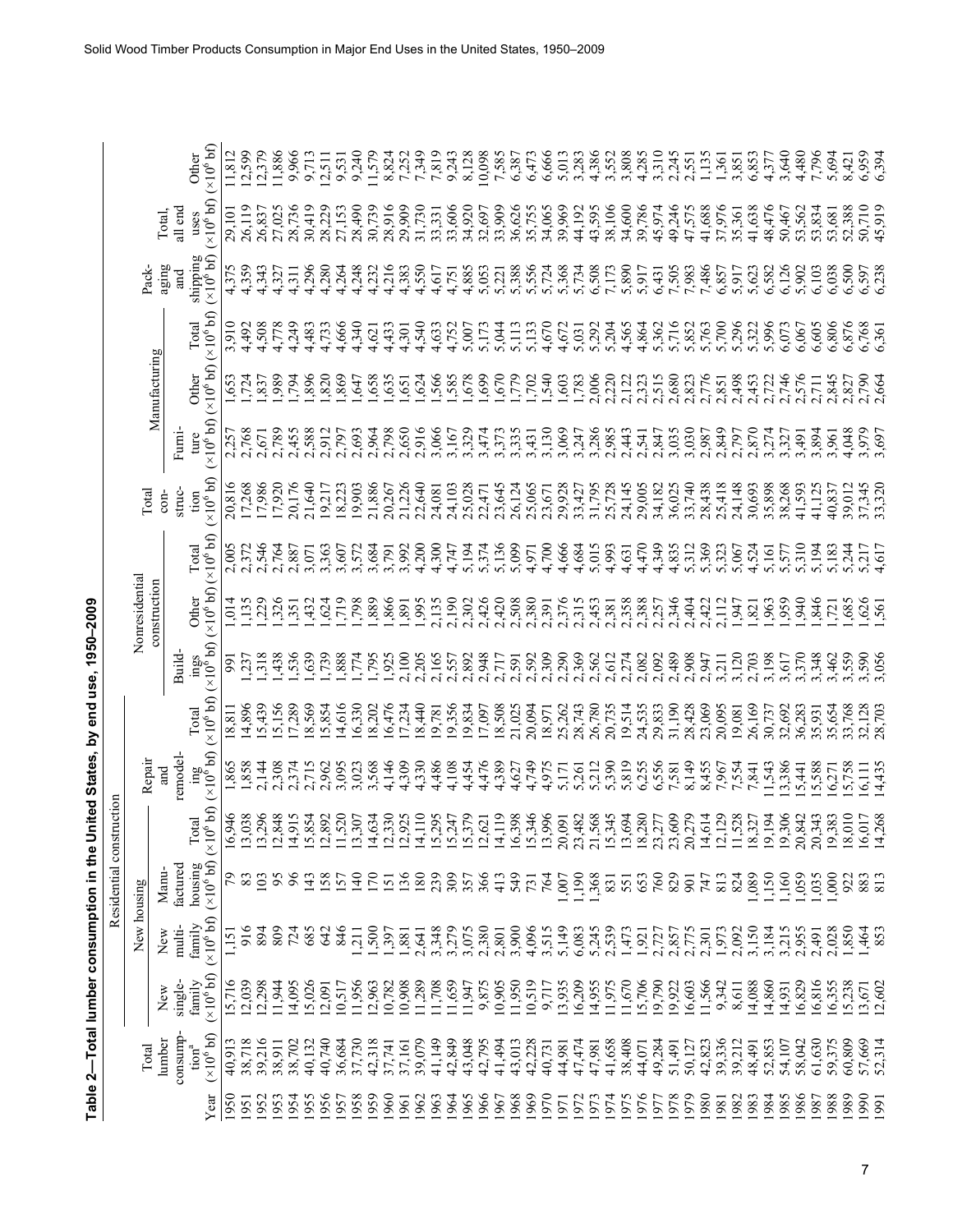| č<br>l<br>a<br>į | $\vdots$ |
|------------------|----------|

8

|                     |                                                |                                      |             | Residential const                                                                                                                                                                                      | truction          |                                |                                 |                 |                       |                   |              |                        |               |                   |                                |            |                                                                                                                                      |
|---------------------|------------------------------------------------|--------------------------------------|-------------|--------------------------------------------------------------------------------------------------------------------------------------------------------------------------------------------------------|-------------------|--------------------------------|---------------------------------|-----------------|-----------------------|-------------------|--------------|------------------------|---------------|-------------------|--------------------------------|------------|--------------------------------------------------------------------------------------------------------------------------------------|
|                     | Total                                          |                                      | New housing |                                                                                                                                                                                                        |                   | Repai                          |                                 |                 | Nonresidential        |                   | <b>Cotal</b> |                        |               |                   | Pack-                          |            |                                                                                                                                      |
|                     | lumber                                         | New                                  | New         | Manu-                                                                                                                                                                                                  |                   | and                            |                                 |                 | construction          |                   | $\cos$       |                        | Manufacturing |                   |                                | [otal]     |                                                                                                                                      |
|                     | consump-                                       | single-                              | multi-      | factured                                                                                                                                                                                               |                   | remodel                        |                                 | Build-          |                       |                   | struc-       | Fumi-                  |               |                   | aging<br>and                   | ill end    |                                                                                                                                      |
|                     | $t$ ion $\!a}$                                 | fannily                              | family      | housing                                                                                                                                                                                                | otal              | ing<br>an                      | Total                           |                 | Other                 | Total             | tion         | ture                   | <b>Other</b>  | Total             | shipping<br>$(\times 10^6$ bf) |            | Other                                                                                                                                |
| Year                | $(10^6 b)$                                     | $(x10^6 b)$                          |             | $(x106 b f)$ $(x106 b f)$ $(x1)$                                                                                                                                                                       | $16\,\mathrm{pb}$ |                                | $(\times 10^6 b f)$ $(\times 1$ | $\frac{10}{10}$ | (x10 <sup>6</sup> bf) | $(\times 10^6$ bf | $10^{6}$ bt  | (x10 <sup>6</sup> b f) | $(10^6 b)$    | $(\times 10^6 b)$ |                                | $(106$ bf) |                                                                                                                                      |
|                     | 56,068                                         | 15.337                               | 838         |                                                                                                                                                                                                        |                   | 15,050                         |                                 |                 |                       |                   |              |                        |               |                   |                                |            |                                                                                                                                      |
|                     | 57,509                                         | 16,485                               | 806         | 0.026                                                                                                                                                                                                  |                   | .5,422                         |                                 |                 |                       |                   |              |                        |               |                   |                                |            |                                                                                                                                      |
|                     |                                                |                                      | $\ddot{c}$  |                                                                                                                                                                                                        |                   | 6,082                          |                                 |                 |                       |                   |              |                        |               |                   |                                |            |                                                                                                                                      |
| 88888888            |                                                | 15,009                               |             | $1, 789\n1, 789\n1, 789\n1, 780\n1, 781\n1, 785\n1, 786\n1, 785\n1, 786\n1, 787\n1, 789\n1, 789\n1, 784\n1, 785\n1, 786\n1, 786\n1, 786\n1, 786\n1, 786\n1, 786\n1, 786\n1, 786\n1, 786\n1, 786\n1, 7$ |                   | 4,984                          |                                 |                 |                       |                   |              |                        |               |                   |                                |            | 5 7 7 5 9 7 8 9 8 7 7 8 9 8 9 5<br>9 7 9 7 9 7 9 9 9 7 9 9 9 0 1<br>0 7 7 9 7 8 9 8 9 7 9 9 9 9 5 1<br>5 7 7 9 7 8 9 8 7 8 9 8 9 5 1 |
|                     | 61,785                                         | 16,325                               | 505         |                                                                                                                                                                                                        |                   | 5,361                          |                                 |                 |                       |                   |              |                        |               |                   |                                |            |                                                                                                                                      |
|                     |                                                | 16,11                                |             |                                                                                                                                                                                                        |                   | 4,809                          |                                 |                 |                       |                   |              |                        |               |                   |                                |            |                                                                                                                                      |
|                     | 65,107                                         | 18,35                                |             |                                                                                                                                                                                                        |                   |                                |                                 |                 |                       |                   |              |                        |               |                   |                                |            |                                                                                                                                      |
|                     | 67,604                                         | 18,76                                |             |                                                                                                                                                                                                        |                   |                                |                                 |                 |                       |                   |              |                        |               |                   |                                |            |                                                                                                                                      |
| 2000                |                                                |                                      |             |                                                                                                                                                                                                        |                   |                                |                                 |                 |                       |                   |              |                        |               |                   |                                |            |                                                                                                                                      |
| $200^\circ$         |                                                |                                      |             |                                                                                                                                                                                                        |                   |                                |                                 |                 |                       |                   |              |                        |               |                   |                                |            |                                                                                                                                      |
| 2002                |                                                |                                      |             |                                                                                                                                                                                                        |                   |                                |                                 |                 |                       |                   |              |                        |               |                   |                                |            |                                                                                                                                      |
| $\frac{2002}{2006}$ | 66,867<br>65,799<br>68,045<br>68,045<br>74,910 | 17,767<br>18,518<br>19,387<br>21,090 |             |                                                                                                                                                                                                        |                   | 446666688888844666667466666666 |                                 |                 |                       |                   |              |                        |               |                   |                                |            |                                                                                                                                      |
|                     |                                                |                                      |             |                                                                                                                                                                                                        |                   |                                |                                 |                 |                       |                   |              |                        |               |                   |                                |            |                                                                                                                                      |
| 00.5                | 76,659                                         | 22,451<br>24,406                     |             |                                                                                                                                                                                                        |                   |                                |                                 |                 |                       |                   |              |                        |               |                   |                                |            |                                                                                                                                      |
| $\tilde{8}$         | 72,151                                         | 20,776                               | 66          |                                                                                                                                                                                                        |                   |                                |                                 |                 |                       |                   |              |                        |               |                   |                                |            |                                                                                                                                      |
|                     | 63,682                                         | 14,636                               | 73.         |                                                                                                                                                                                                        |                   |                                |                                 |                 |                       |                   |              |                        |               |                   |                                |            |                                                                                                                                      |
| 800                 | 50,402                                         | 8,555                                | 55          | $\widetilde{A}$                                                                                                                                                                                        |                   | 4,389                          |                                 |                 |                       |                   |              |                        |               |                   |                                |            |                                                                                                                                      |
| .009                | 88,285                                         |                                      | 595         | 385                                                                                                                                                                                                    |                   | 1,314                          |                                 | 938             |                       |                   |              | 015                    | ,133          |                   |                                |            | 0.00                                                                                                                                 |
|                     | Includes laminated veneer lumber.              |                                      |             |                                                                                                                                                                                                        |                   |                                |                                 |                 |                       |                   |              |                        |               |                   |                                |            |                                                                                                                                      |

1969 42,228 10,519 4,096 731 15,346 731 15,349 2,592 2,592 2,592 2,592 2,592 3,431 1,702 5,556 35,756 5,756 6,<br>1970 42,380 5,556 5,756 5,756 6,473 5,756 6,473 5,556 5,756 6,473 5,756 6,473 5,756 aIncludes laminated veneer lumber**.** III<br>E "includes laminated veneer<br><sup>b</sup>Preliminary. Preliminary.

1970 40,717 3,515 19,717 3,515 19,871 2,309 2,309 2,309 2,309 2,300 2,300 2,300 2,300 2,300 4,670 5,670 5,671<br>1970 40,724,071 3,130 1,540 1,540 1,540 1,540 5,670 5,671 34,065 6,6666 6,6666 6,670 5,666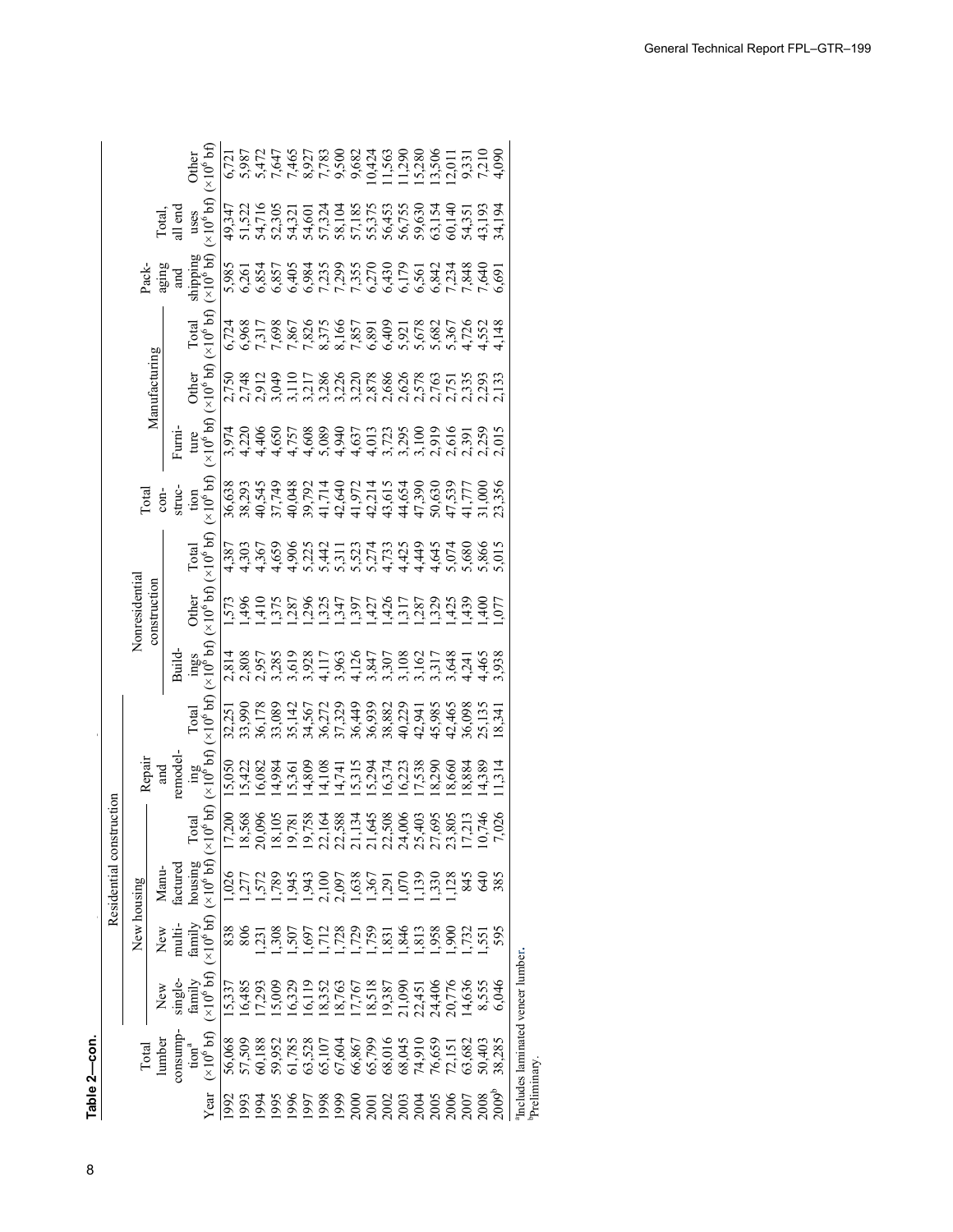| $1050 - 200$    |
|-----------------|
| by end use,     |
| $\ddot{\bm{s}}$ |
| ;<br>;<br>;     |
| י<br>-          |
| Ī               |
|                 |

|                          |                |               | Other                                                   | (x10 <sup>6</sup> bf) | 11,359         | .2,096           | .1,909         | 11,401 | 9,472  | 9,171          | 11,924         | 8,967                        | $8,641$<br>10,898 | 8,161           | 6,707     | 6,851  | 6,898  | 8,422  | 7,486            | 9,197            | 6,977  | 5,825                   | 5,917  | 6,15   | 4,494  | 2,760     | 3,838  | 3,368<br>3,031         | 3,804            | 2,795          | 1,710  | .993       | 647              | ,063           | 3,381  | 6,069                      | 3,785  | 3,068            | 3,863  | 7,112  | 5,044  | 588,    | 5,953  | 5,769<br>6.080   |
|--------------------------|----------------|---------------|---------------------------------------------------------|-----------------------|----------------|------------------|----------------|--------|--------|----------------|----------------|------------------------------|-------------------|-----------------|-----------|--------|--------|--------|------------------|------------------|--------|-------------------------|--------|--------|--------|-----------|--------|------------------------|------------------|----------------|--------|------------|------------------|----------------|--------|----------------------------|--------|------------------|--------|--------|--------|---------|--------|------------------|
|                          |                | Total,        | all end<br>uses                                         | (x10 <sup>6</sup> bf) | 22,008         | 18,772           | 20,026         | 20,228 | 22,081 | 23,318         | 20,765         | 20,221                       | 22,745<br>21,342  | 21,457          | 22,755    | 23,924 | 24,943 | 24,968 | 25,929           | 23,561<br>25,028 |        | 28,221                  | 27,255 | 26,039 | 31,843 | 36,008    | 35,015 | 29,928<br>27,697       | 32,242           | 37,884         | 40,846 | 38,811     | 32,813           | 30,981         | 27,992 | 33,889                     | 39,176 | 41,484<br>43,878 |        | 43,488 | 43,480 | 41,679  | 40,028 | 36,108<br>39.295 |
|                          | Pack-          | aging         | shipping<br>and                                         | $(x10^6 b)$           | 1,803          | .744             | 1,968          | 2,031  | 666'   | ,923           | ,828           | ,981                         | ,905<br>,743      | 776             | ,989      | 1,933  | .847   | 1,900  | ,892             | 1,920            | 2,034  | 2,386                   | 2,402  | 2,540  | 2,323  | 2,589     | 2,979  | 3,460<br>2,936         | 2,811            | 2,954          | 3,704  | 3,902      | 3,378            | 3,693          | 2,715  | 2,271                      | 2,461  | 2,352            | 1,983  | 1,953  | 2,005  | 2,080   | 2,111  | 1.969<br>2,114   |
|                          |                |               | Total                                                   | (x10 <sup>6</sup> bf) | 1,699          | 1,810            | 2,035          | ,205   | 1,927  | ,966           | 879            | ,997                         | ,742<br>,637      | 596             | ,688      | ,622   | ,526   | 550    | 577              | 1,744            | ,824   | 2,179                   | 2,179  | 2,094  | 2,173  | 472       | 2,714  | 2,864<br>2,631         | 2,749            | 3,039          | 3,394  | 3,465      | ,266             | \$,629         | 3,028  | 2,906                      | 3,136  | 3,222            | 866    | 3,123  | 3,243  | 3,158   | \$,065 | 2,916<br>023     |
|                          |                | Manufacturing | Other                                                   | (x10 <sup>6</sup> bf) | 206            | 241              | $rac{40}{\pi}$ | 523    | ,350   | 403            | ,302           | .382                         | 197<br>131        | ,116            | ,181      | , 131  | 065    | 078    | $\overline{171}$ | ,155             | ,152   | 293                     | ,205   | 088    | 110    | $\dot{z}$ | 367    | 424<br>50 <sub>7</sub> | ,469             | 638            | ,814   | ,899       | , 814            | ,039           | ,647   | 572                        | ,686   | ,721             | 550    | 599    | 705    | ,668    | 646    | 586<br>.637      |
|                          |                |               | Furni-<br>ture                                          | (x10 <sup>6</sup> bf) | 493            | 569              | 635            | 683    | 576    | 562            | 577            | 615                          | 506<br>545        | 479             | 507       | 491    | 461    | 472    | 507              | 589              | 672    | 886                     | 975    | ,006   | ,062   | .245      | ,348   | 208<br>357             | 280              | ,400           | 581    | ,566       | ,452             | 590            | ,381   | ,335                       | ,450   | 501              | ,448   | 523    | 539    | 06t'    | 419    | ,330<br>386      |
|                          | Total          | $\frac{1}{2}$ | struc-<br>tion                                          | $(\times 10^6$ bf)    | 18,505         | 5,218            | 16,023         | 15,992 | 18,156 | 19,429         | 17,058         | 16,243                       | 17,696<br>19,365  | 18,085          | 19,078    | 20,369 | 21,570 | 21,517 | 22,359           | 19,897           | 21,170 | 23,656                  | 22,674 | 21,405 | 27,348 | 30,948    | 29,322 | 23,603                 | 22,130<br>26,682 | 31,891         | 83,748 | 31,444     | 26,169           | 23,659         | 22,249 | 28,712                     | 33,579 | 35,910           | 38,897 | 38,412 | 38,231 | 36,441  | 34,852 | 31,079<br>34.303 |
|                          |                |               | Total                                                   | (x10 <sup>6</sup> bf) | ,409           | ,681             | ,855           | 2,035  | 2,130  | 2,248          | 2,397          | 2,635                        | 2,550<br>2,559    | 2,680           | 2,903     | 3,000  | 2,994  | 3,352  | 3,722            | 3,818            | 3,625  | 3,640                   | 3,553  | 3,322  | 3,292  | 3,346     | 3,588  | 3,620                  | 3,289<br>3,050   | 2,982          | 3,457  | 3,834      | 3,797            | 4,070          | 3,732  | 3,232                      | 3,691  | 4,106            | 3,828  | 3,715  | 3,787  | 3,843   | 3,849  | 3,353<br>,139    |
|                          | Nonresidential | construction  | Other                                                   | (x10 <sup>6</sup> bf) | 515            | 567              | 654            | 719    | 728    | 757            | 823            | 911                          | 939<br>935        | 938             | 989       | 003    | ,046   | 051    | 114              | ,164             | ,175   | ,275                    | 193    | 213    | 197    | ĽÍ,       | ,232   | .179<br>205            | ,126             | 649            | ,142   | ,133       | 080              | 1,061          | 853    |                            | 781    | 809              | 784    | 702    | 664    | 34<br>0 | 618    | 592<br>597       |
|                          |                |               | $\frac{\text{ings}}{(\times 10^6 \text{ bf})}$<br>Build |                       | 894            | 114              | 201            | 315    | ,403   | ,491           | 575            | 724                          | ,620<br>515       | ,742            | 914       | 996    | ,948   | 2,301  | 2,607            | 2,653            | 2,451  | 2,365                   | 2,360  | 2,109  | 2,095  | 2,176     | 2,356  | 2,415<br>2,111         | 1,924            | 1,933          | 2,315  | 2,702      | 2,717            | 3,008          | 2,879  | 2,475                      | 2,910  | 3,298            | 3,043  | 3,013  | 3,123  | 3,203   | 3,231  | 2,761<br>2.542   |
|                          |                |               | Total                                                   | (x10 <sup>6</sup> bf) | 17,096         | .3,537           | 4,169          | 3,958  | 6,025  | 7,181          | 4,661          | 3,608                        | 5,146<br>6,806    | 5,405           | 6,175     | 7,369  | 8,576  | 8,165  | 8,638            | 6,079            | 17,545 | 20,016                  | 19,121 | 18,083 | 24,056 | 27,601    | 25,734 | 19,983                 | 18,840<br>23,632 | 28,909         | 30,291 | 27,610     | 22,372           | 19,589         | 18,517 | 25,480<br>29,888<br>31,803 |        |                  | 35,069 | 34,697 | 34,444 | 32,598  | 31,003 | 27,726<br>31,164 |
|                          | Repair         | аnd           | $\frac{\text{mg}}{\text{gm}}$<br>remodel-               |                       | 1,810          | 1,802            | 2,085          | 2,246  | 2,310  | ,640           | ,877           | 012                          | 940<br>463        | 1,026           | .192      | 4,205  | 4,351  | ,985   | 4,322            | 4,342            | 4,260  | 4,502                   | 4,618  | 4,841  | 5,033  | 5,126     | 5,080  | 5,259<br>5,683         | 6,101            | 6,395          | 701,7  | ,959       | 8,244            | ,800           | ,368   | ,635                       | 1,224  | 3,022            | 4,838  | 4,964  | 5,632  | 5,128   | 5,466  | 3,874<br>14,465  |
| Residential construction |                |               | Total                                                   | (x10 <sup>6</sup> bf) | 15,286         | 11,734<br>12,084 |                | 11,711 | 13,715 | 14,541         | 11,784         | 10,595                       | 12,206<br>13,343  | 11,379          | 11,983    | 13,163 | 14,224 | 14,180 | 14,316           | 11,737           | 13,285 | 15,514                  | 14,503 | 13,242 | 19,023 | 22,476    | 20,654 | 14,724<br>13,158       | 17,531           | 22,514         | 22,884 | 19,651     | 14,128           | 11,790         | 11,150 | 17,845<br>18,664           |        | 18,781           | 20,232 | 19,733 | 18,812 | 17,470  | 15,537 | 16,699<br>13,852 |
|                          | New housing    | Manu-         | housing<br>factured                                     | $(*10^6 b_0$          | $\overline{z}$ | 75               | R              | 87     | 88     | $\overline{5}$ | $\frac{45}{5}$ | $\frac{45}{5}$<br><b>128</b> | 155               | $\overline{40}$ | <b>26</b> | 168    | 222    | 288    | 332              | 340              | 388    | 519                     | 691    | 723    | 953    | 1.139     | 1,310  | 797                    | 530<br>626       | 736            | 804    | 872<br>722 |                  | $\overline{5}$ | 797    | .061                       | 119    | 1.129            | 028    | 004    | 970    | 894     | 856    | 996<br>790       |
|                          |                | New           | family<br>multi-                                        | (x10 <sup>6</sup> bf) | 1,039          | 825              | 813            | 737    | 666    | 629            | 587            | 778                          | 1,368<br>$\Xi$    | 1,289           | 1,744     | 2,464  | 3,114  | 3,049  | 2,862            | 2,213            | 2,635  | 3,689<br>3,871<br>3,326 |        |        | 4,875  | 5,823     | 5,023  | 2,437                  | 1,415            | 1,843<br>2,637 | 2,769  | 2,689      | 2,225            | 1,918          | 2,024  | 3,067                      | 3,096  | 3,127            | 2,868  | 2,417  | 1,968  | 1,795   | ,420   | 828<br>813       |
|                          |                | New           | family<br>single-                                       | $(\times 10^6$ bf)    | 14,176         | 10,835           | 1,177          | 0,887  | 2,961  | 3,781          | 11,052         | 9,673                        | 11,819<br>10,967  | 9,950           | 10,113    | 10,532 | 10,889 | 10,843 | 11,121           | 9,184            | 10,261 | 11,305                  | 9,941  | 9,194  | 13,194 | 15,514    | 14,321 | 1,490<br>11,213        | 15,062           | 19,141         | 9,311  | 16,088     | 1,181            | 9,081          | 8,329  | 3,718                      | 14,450 | 14,525           | 6,336  | 6,312  | .5,873 | 14,781  | 13,260 | 12,235<br>14,890 |
|                          | Softwood       | lumber        | consump-<br>$\text{tion}^{\text{a}}$                    | (x10 <sup>6</sup> bf) | 33,366         | 30,867           | 31,935         | 31,629 | 31,553 | 32,489         | 32,689         | 29,189                       | 29,983<br>33,643  | 29,618          | 29,461    | 30,774 | 31,841 | 33,390 | 33,414           | 32,758<br>32,005 |        | 34,046                  | 33,172 | 32,192 | 36,337 | 38,769    | 38,853 | 32,959<br>31,065       | 36,046           | 40,679         | 42,556 | 40,804     | 33,860<br>32,044 |                | 31,374 | 39,958<br>42,961           |        | 44,552           | 47,741 | 50,599 | 48,524 | 49,267  | 45,981 | 45,375<br>41,877 |
|                          |                |               |                                                         | Year                  | 1950           | 1951             | 1952           | 1953   | 1954   | 1955           | 1956           | 1957<br>1958                 | 1959              | 1960            | 1961      | 1962   | 1963   | 1964   | 1965             | 1966             | 1967   | 1968                    | 1969   | 1970   | 1971   | 1972      | 1973   | 1974<br>1975           | 1976             | 1977           | 1978   | 1979       | 1980             | 1981           | 1982   | 1983                       | 1984   | 1985             | 986    | 1987   | 1988   | 1989    | 0661   | 1992<br>1991     |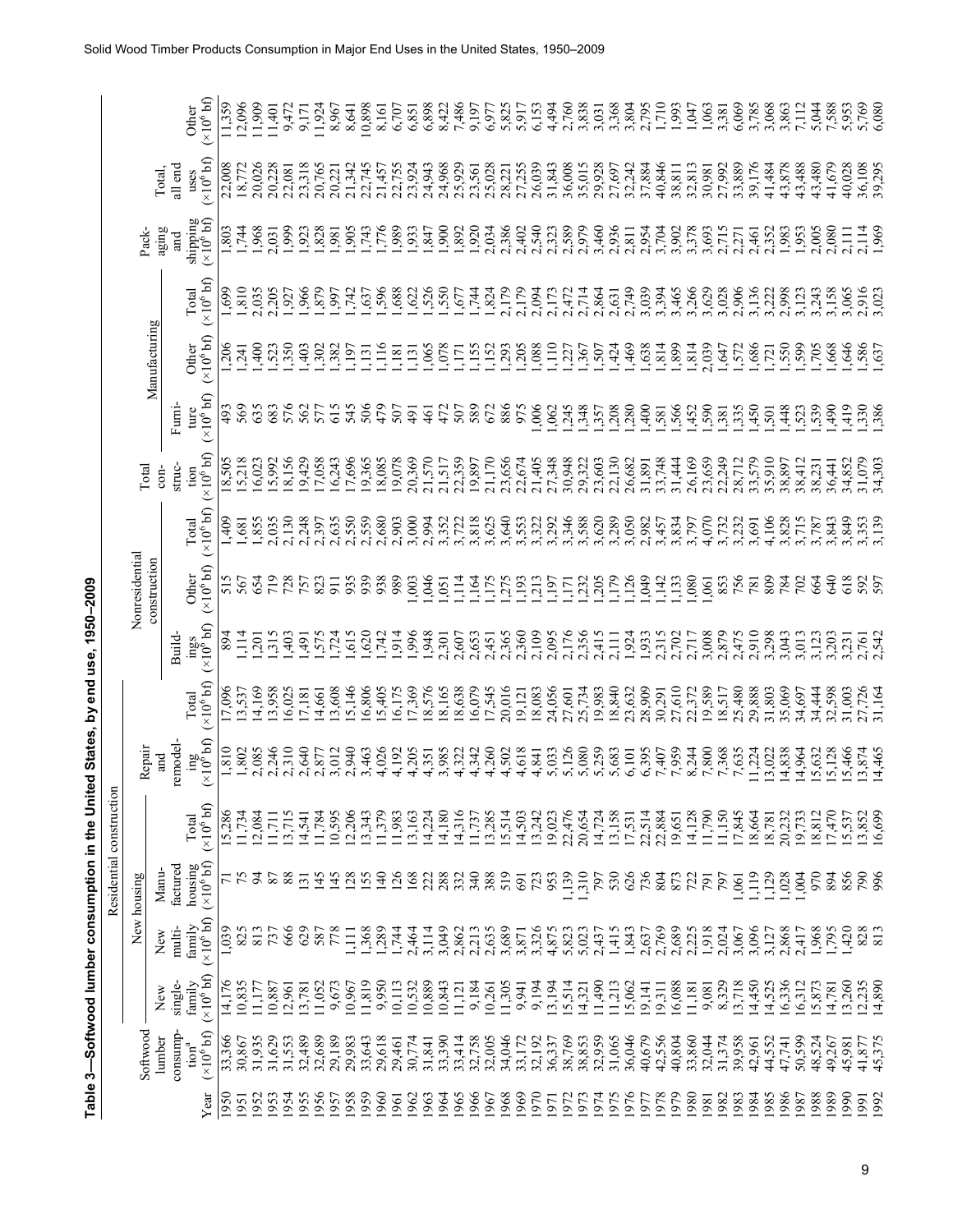10**Table 3—Softwood lumber consumption in the United States, by end use, 1950–2009** Table 3-con. **Table 3—con.**

|                      |                                                                    |                                                          |                                       |                                                                                                                                                                                     | Residential construction |                               |                                   |       |                     |                                    |                   |                          |                                                                                                                                                                                     |                                                                                                                                                                                                                                  |                                |                                        |                          |
|----------------------|--------------------------------------------------------------------|----------------------------------------------------------|---------------------------------------|-------------------------------------------------------------------------------------------------------------------------------------------------------------------------------------|--------------------------|-------------------------------|-----------------------------------|-------|---------------------|------------------------------------|-------------------|--------------------------|-------------------------------------------------------------------------------------------------------------------------------------------------------------------------------------|----------------------------------------------------------------------------------------------------------------------------------------------------------------------------------------------------------------------------------|--------------------------------|----------------------------------------|--------------------------|
|                      | Softwood                                                           |                                                          |                                       | New housing                                                                                                                                                                         |                          | Repair                        |                                   |       | Nonresidentia       |                                    | <b>Total</b>      |                          |                                                                                                                                                                                     |                                                                                                                                                                                                                                  | Pack-                          |                                        |                          |
|                      | lumber                                                             | New                                                      | New                                   | Manu-                                                                                                                                                                               |                          | and                           |                                   |       | construction        |                                    | $\frac{1}{2}$     |                          | Manufacturing                                                                                                                                                                       |                                                                                                                                                                                                                                  | aging                          |                                        |                          |
|                      | consump                                                            | single-                                                  | multi-                                | actured                                                                                                                                                                             |                          | emode                         |                                   | Build |                     |                                    | struc-            | Fumi-                    |                                                                                                                                                                                     |                                                                                                                                                                                                                                  | and                            | Total,<br>ill end                      |                          |
| Year                 | $(\times 10^{6}$ bf)<br>$\text{tion}^a$                            | (x10 <sup>6</sup> bf)<br>family                          | family                                | $(x10^6 b f)$ $(x10^6 b f)$ $(x10^6 b f)$<br>housing                                                                                                                                | Total                    | $\frac{\text{mg}}{\text{gm}}$ | $\times 10^6$ bf)<br><b>Total</b> | ings  | Other $(x10^6 b f)$ | $(\times 10^6$ bf)<br><b>Cotal</b> | $10^6$ bf<br>tion | $\times10^6$ bf)<br>ture | $\times10^6$ bf<br><b>Other</b>                                                                                                                                                     | (x10 <sup>6</sup> bf)<br>Total                                                                                                                                                                                                   | shipping<br>$(\times 10^6$ bf) | $\frac{\text{uses}}{10^{6} \text{bf}}$ | Other $(\times 10^6$ btf |
| 1993                 | 46,024                                                             | 15,990                                                   | 782                                   | ,239                                                                                                                                                                                | 18,01                    |                               |                                   |       |                     |                                    |                   |                          |                                                                                                                                                                                     |                                                                                                                                                                                                                                  |                                |                                        |                          |
| 1994                 | 18,543                                                             | 6,797                                                    | ,196                                  |                                                                                                                                                                                     | 0,519                    | 14,805<br>15,467              |                                   |       | 553<br>542<br>525   |                                    |                   | 477<br>966ء              | $1, 591$ $1, 763$ $1, 763$ $1, 763$ $1, 763$ $1, 763$ $1, 763$ $1, 763$ $1, 763$ $1, 763$ $1, 763$ $1, 763$ $1, 763$ $1, 763$ $1, 763$ $1, 763$ $1, 763$ $1, 763$ $1, 763$ $1, 763$ | 00 22 23 24 25 26 27 27 28 27 28 27 28 27 28 27 28 27 28 27 28 27 28 27 28 27 28 27 28 27 28 27 28 27 28 27 28<br>29 29 29 29 20 21 22 22 23 23 24 25 26 27 27 28 29 20 21 22 22 23 24 25 27 28 27 28 27 28 27 28 27 28 27 28 27 |                                |                                        |                          |
| 1995                 | 18,011                                                             | 4,575                                                    | 270                                   | $1, 527$ $1, 872$ $2, 872$ $5, 624$ $5, 624$ $5, 624$ $5, 624$ $5, 624$ $5, 624$ $5, 624$ $5, 624$ $5, 624$ $5, 624$ $5, 624$ $5, 624$ $5, 624$ $5, 624$ $5, 624$ $5, 624$ $5, 624$ | 7,582                    |                               |                                   |       |                     |                                    |                   | 495                      |                                                                                                                                                                                     |                                                                                                                                                                                                                                  |                                |                                        |                          |
|                      | 50,010                                                             | 5,714                                                    |                                       |                                                                                                                                                                                     |                          |                               |                                   |       | $\approx$           |                                    |                   |                          |                                                                                                                                                                                     |                                                                                                                                                                                                                                  |                                |                                        |                          |
| 8661<br>2661<br>2661 | 51,629                                                             | 5,520                                                    | 525<br>2346466665757<br>3495666667745 |                                                                                                                                                                                     |                          |                               |                                   |       |                     |                                    |                   |                          |                                                                                                                                                                                     |                                                                                                                                                                                                                                  |                                |                                        |                          |
|                      |                                                                    | .7,686                                                   |                                       |                                                                                                                                                                                     |                          |                               |                                   |       |                     |                                    |                   |                          |                                                                                                                                                                                     |                                                                                                                                                                                                                                  |                                |                                        |                          |
|                      | 52,890<br>55,183                                                   | 8,068                                                    |                                       |                                                                                                                                                                                     |                          |                               |                                   |       |                     |                                    |                   |                          |                                                                                                                                                                                     |                                                                                                                                                                                                                                  |                                |                                        |                          |
| 2001<br>2001         |                                                                    |                                                          |                                       |                                                                                                                                                                                     |                          |                               |                                   |       |                     |                                    |                   |                          |                                                                                                                                                                                     |                                                                                                                                                                                                                                  |                                |                                        |                          |
|                      |                                                                    |                                                          |                                       |                                                                                                                                                                                     |                          |                               |                                   |       |                     |                                    |                   |                          |                                                                                                                                                                                     |                                                                                                                                                                                                                                  |                                |                                        |                          |
| 2002                 | 54,774<br>54,547<br>56,747<br>56,877<br>65,877<br>65,753<br>53,753 | 17,118<br>17,842<br>18,666<br>19,324<br>20,324<br>23,486 |                                       |                                                                                                                                                                                     |                          |                               |                                   |       |                     |                                    |                   |                          |                                                                                                                                                                                     |                                                                                                                                                                                                                                  |                                |                                        |                          |
| 2003<br>2004         |                                                                    |                                                          |                                       |                                                                                                                                                                                     |                          |                               |                                   |       |                     |                                    |                   |                          |                                                                                                                                                                                     |                                                                                                                                                                                                                                  |                                |                                        |                          |
|                      |                                                                    |                                                          |                                       |                                                                                                                                                                                     |                          |                               |                                   |       |                     |                                    |                   |                          |                                                                                                                                                                                     |                                                                                                                                                                                                                                  |                                |                                        |                          |
| 2005                 |                                                                    |                                                          | .885                                  |                                                                                                                                                                                     |                          |                               |                                   |       |                     |                                    |                   |                          |                                                                                                                                                                                     |                                                                                                                                                                                                                                  |                                |                                        |                          |
| 2006                 |                                                                    | 20,014                                                   | ,830                                  |                                                                                                                                                                                     |                          |                               |                                   |       |                     |                                    |                   |                          |                                                                                                                                                                                     |                                                                                                                                                                                                                                  |                                |                                        |                          |
| 2007                 |                                                                    | 14,069                                                   | ,665                                  | $\frac{1}{8}$                                                                                                                                                                       |                          |                               |                                   |       |                     |                                    |                   |                          |                                                                                                                                                                                     |                                                                                                                                                                                                                                  |                                |                                        |                          |
| 2008                 | 1,485                                                              | 8,242                                                    | 503                                   | 614                                                                                                                                                                                 |                          |                               |                                   |       |                     |                                    |                   |                          |                                                                                                                                                                                     |                                                                                                                                                                                                                                  |                                |                                        |                          |
| $2009^b$             | 1,715                                                              | 5,832                                                    | 579                                   |                                                                                                                                                                                     |                          |                               |                                   |       |                     |                                    |                   |                          |                                                                                                                                                                                     |                                                                                                                                                                                                                                  |                                |                                        |                          |
|                      | "Includes laminated veneer lumber.                                 |                                                          |                                       |                                                                                                                                                                                     |                          |                               |                                   |       |                     |                                    |                   |                          |                                                                                                                                                                                     |                                                                                                                                                                                                                                  |                                |                                        |                          |

1968 34,046 11,305 3,689 519 519 15,305 1,393 2,366 1,393 2,386 1,393 2,386 1,393 2,386 1,393 2,386 28,221 5,3<br>Preliminary **Preliminary.**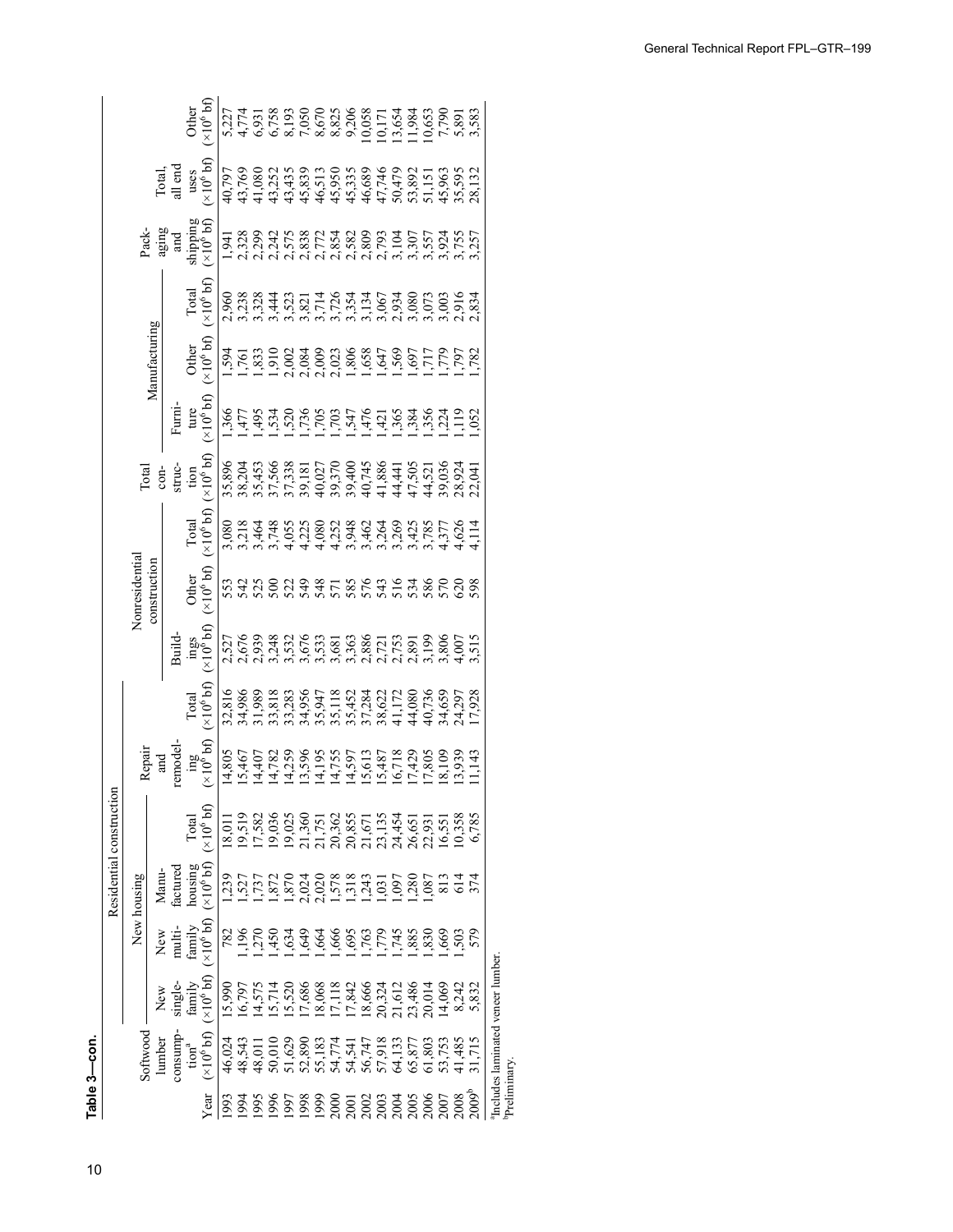| Table 4-Hardwood lumber consumption in the United States, by end use, 1950-2009 |  | Residential construction<br>New housing |  |  |                |  |  |  |  |
|---------------------------------------------------------------------------------|--|-----------------------------------------|--|--|----------------|--|--|--|--|
|                                                                                 |  |                                         |  |  | Nonresidential |  |  |  |  |
|                                                                                 |  |                                         |  |  |                |  |  |  |  |
|                                                                                 |  |                                         |  |  |                |  |  |  |  |
|                                                                                 |  |                                         |  |  |                |  |  |  |  |
|                                                                                 |  |                                         |  |  |                |  |  |  |  |
|                                                                                 |  |                                         |  |  |                |  |  |  |  |
|                                                                                 |  |                                         |  |  |                |  |  |  |  |
|                                                                                 |  |                                         |  |  |                |  |  |  |  |
|                                                                                 |  |                                         |  |  |                |  |  |  |  |

| č<br>)<br>)<br>                            |
|--------------------------------------------|
|                                            |
|                                            |
|                                            |
| 1QEO                                       |
|                                            |
|                                            |
|                                            |
|                                            |
|                                            |
|                                            |
| )<br>)<br>)<br>)<br>ים המחמות              |
|                                            |
|                                            |
|                                            |
|                                            |
|                                            |
|                                            |
|                                            |
|                                            |
|                                            |
| :                                          |
|                                            |
|                                            |
|                                            |
| ĺ                                          |
|                                            |
|                                            |
| $\frac{1}{2}$                              |
|                                            |
|                                            |
|                                            |
|                                            |
|                                            |
|                                            |
|                                            |
|                                            |
|                                            |
|                                            |
|                                            |
|                                            |
|                                            |
|                                            |
| ֧֧֛֧֚֚֚֚֚֚֚֚֚֚֚֚֚֚֚֚֚֚֚֚֚֚֚֚֚֚֚֚֚֚֚֚֚֝֝֜֝֜ |
|                                            |
|                                            |
| .<br>.<br>.<br>.                           |
|                                            |
|                                            |
|                                            |
|                                            |
|                                            |
|                                            |
| .<br>.<br>.                                |
|                                            |
|                                            |
|                                            |
|                                            |
|                                            |
|                                            |
|                                            |
|                                            |
|                                            |
|                                            |
| í                                          |

|                |                    | Other               |                                                | 453      | 503             | 470                           | 485            | 494<br>542             | 587   | 564   | 599             | 682   | 664             | 545                                       | 498            | $\overline{56}$ | 821            | 643   | 501    | 608                                       | 562<br>556               |                 | 513           | 519            | 522                 | 547                         | 521   | 440                     | 480            | 515               | 535<br>558         | 88    | 298                | 469   | 784   | 592   | 572                           | 617             | 684             | 650    | 006<br>833                                    |
|----------------|--------------------|---------------------|------------------------------------------------|----------|-----------------|-------------------------------|----------------|------------------------|-------|-------|-----------------|-------|-----------------|-------------------------------------------|----------------|-----------------|----------------|-------|--------|-------------------------------------------|--------------------------|-----------------|---------------|----------------|---------------------|-----------------------------|-------|-------------------------|----------------|-------------------|--------------------|-------|--------------------|-------|-------|-------|-------------------------------|-----------------|-----------------|--------|-----------------------------------------------|
|                | Total,             | all end<br>uses     | $(x106$ bf) $(x106$ bf)                        | 7,094    | 7,347           | 6,811                         | 6,797          | 6,655<br>7,101         | 7,464 | 6,932 | 7,148           | 7,994 | 7,460           | 7,155<br>7,807<br>8,587<br>8,638<br>8,991 |                |                 |                |       | 9,136  | 8,881<br>8,405<br>8,500<br>8,125<br>8,125 |                          |                 |               |                | 8,183               | 8,580                       | 8,178 | 6,903                   | 7,545<br>8,090 |                   | 8,400<br>8,764     | 8,874 | 6,994              | 7,369 |       |       | $7,749$<br>$9,300$<br>$8,983$ |                 |                 |        | 9,684<br>10,346<br>10,709<br>10,709<br>10,681 |
|                | aging<br>Pack-     | and                 | shipping<br>$(x10^6 b f)$                      | 2,572    | 2,615           | 2,375                         | 2,297          | 2,313<br>2,372         | 2,452 | 2,283 | 2,343           | 2,489 | 2,440           | 2,394                                     | 2,617          | 2,770           | 2,851          | 2,993 | 3,133  | 3,187                                     | 3,003                    | 3,154           | 3,184         | 3,046          | 3,145               | 3,529                       | 3,713 | 2,954                   | 3,106          | 3,477             | 4,082<br>3,801     | 4,108 | 3,164              | 3,202 | 3,352 | 4,121 | 3,774                         | 3,919           | 4,150           | 4,032  | 4,420<br>1,486                                |
|                |                    | Total               | (x10 <sup>6</sup> bf)                          | 2,211    | 2,681           | 2,473                         | 2,573          | 2,322<br>2,518         | 2,853 | 2,669 | 2,598           | 2,984 | 2,837           | 2,612                                     | 2,918          | 3,106           | 3,202          | 3,330 | 3,429  | 3,220                                     | 2,934                    | 2,954           | 2,576         | 2,499          | 2,559<br>2,578      |                             |       | 2,340<br>1,934<br>2,115 |                | 2,323             | 2,388<br>2,321     | 2,497 | 2,070              | 2,268 | 2,416 | 2,860 | 2,851                         | 3,069           | 3,482           | 3,562  | 3,718                                         |
|                | Manufacturing      | Other               | (x10 <sup>6</sup> bf)                          | 447      | 483<br>438      |                               | 466            | 492<br>443             | 518   | 487   | 450             | 526   | 518             | 470                                       | 493            | 501             | 507            | 508   | 544    | 519                                       | 486                      | 497             | 452           | 493            | 556                 | 640                         | 712   | 699                     | 854            | 876               | 867<br>924         | 962   | 812                | 851   | 881   | ,036  | ,025                          | ,026            | Ę               | ,140   | ,159<br>$\frac{44}{ }$                        |
|                |                    | Furni-<br>ture      | (x10 <sup>6</sup> bf)                          | 1,763    | 2,199           | 2,035                         | 2,107          | 1,879<br>2,026         | 2,335 | 2,182 | 2,148           | 2,458 | 2,319           | 2,143                                     | 2,425          | 2,605           | 2,695          | 2,822 | 2,885  | 2,701                                     | 2,448                    | 2,457           | 2,125         | 2,006          | 2,003               | 1,938                       | 1,628 | $\frac{1,235}{261}$     |                | ,447              | ,455<br>,463       | 535   | .259               | ,416  | 535   | ,824  | ,826                          | 2,043           | 2,371           | 2,422  | 2,559<br>2,560                                |
|                | Total<br>$con-$    | struc-<br>tion      | $(\times 10^6 b)$                              | 2,311    | 2,051           | 1,962                         | 1,928          | 2,020<br>2,211         | 2,158 | 1,980 | 2,207           | 2,521 | 2,183           | 2,148                                     | 2,272          | 2,511           | 2,585          | 2,668 | 2,574  | 2,475                                     | 2,468                    | 2,391           | 2,265         | 2,580          | 2,479               | 2,473                       | :125  | 2,015                   | 2,324          | 2,290             | 2,295<br>2,277     | 2,269 | .759               | 1,899 | 1,981 | 2,319 | 2,359                         | 2,696           | 2,713<br>2,606  |        | 2.492<br>2,571                                |
|                |                    | Total               | $(\times 10^6 b)$                              | 596      | 69              | 692                           | 730            | 757<br>822             | 966   | 972   | ,022            | ,125  | $\Xi$           | ,089                                      | 200            | ,305            | ,395           | ,472  | ,556   | 511                                       | 459                      | ,418            | ,378          | 374            | 338                 | ,427                        | .374  | .342                    |                | , 366             | 378<br>478         | 572   | .253               | 335   | ,293  | 470   | 470                           | ,482            | ,480            | ,396   | ,367                                          |
| Nonresidential | construction       | Other               | (x10 <sup>6</sup> bf)                          | 500      | 567<br>575      |                               | 607            | 675<br>623             | 802   | 808   | 863             | 950   | 928             | 902                                       | 991            | ,089            | ,139           | ,187  | .262   | .245                                      | ,234                     | $-187$          | 178           | 579            | $\frac{1}{1}$ , 221 |                             | .176  | $\frac{179}{1,262}$     |                |                   | 205<br>205<br>1771 |       | $1,342$<br>$1,050$ | 0.94  | 065   | ,182  | ,151                          | ,155            | ,145            | ,057   | $600^{0}$                                     |
|                |                    | Build-              | $\frac{\text{ings}}{(\times 10^6 \text{ bf})}$ | 56       | $\overline{24}$ | $\overline{\Box}$             | 123            | 148<br>$\overline{3}$  | 164   | 163   | <b>SQ</b>       | 175   | 184             | 186                                       | 209            | 216             | 256            | 285   | 295    | 266                                       | 226                      |                 | 200           | 195            | 193                 | 206                         | 198   |                         |                | 165<br>158<br>174 | 206                | 230   | 203                | 242   | 228   | 288   | 320                           | 327             | 335             | 339    | 356<br>359                                    |
|                |                    | Total               | $(\times 10^6$ bf)                             | 715<br>- | ,360            | ,271                          | 361,           | 388<br>,264            | ,193  | 008   | ,184            | , 396 | ,071            | 0.59                                      | ,071           | ,205            | 191            | ,196  | ,018   | 964                                       | 000                      | 974             | 887           | ,206           | 142                 | ,046                        | 751   | 673                     | 904            | 924               | 899<br>818         | 697   | 506                | 564   | 688   | 849   | 888                           | .234            |                 | ,210   | .125<br>,171                                  |
|                | Repair<br>and      | remodel-            | $\lim_{\delta \to 0}$<br>(×10 <sup>6</sup> bf) | 588      |                 |                               | $\overline{6}$ | $\mathcal{L}$<br>57    | 85    | 83    | 83              | 105   | $\overline{20}$ | 18                                        | <b>125</b>     | 135             | 123            | 132   | 134    | 130                                       | 125                      | 130             | 134           | 138            | 135                 |                             | 131   | 137                     | 154            | 161               | 189<br>175         | 211   | 167                |       | 186   | 319   | 364                           | 603             | 624             | 639    | 630<br>644                                    |
|                |                    | Total               | bf)<br>(×10 <sup>6</sup> ]                     |          |                 | $1,304$<br>$1,313$<br>$-1,36$ |                | .200<br>$\frac{31}{2}$ | 10    | 92    | 10 <sub>1</sub> | 1,29  | 95              | $\frac{5}{4}$                             | $\overline{6}$ | 0 <sub>1</sub>  | 0.1            | 1,06  | $88\,$ | 83                                        | 88                       | $\overline{84}$ | 75            | 1,069          | 1,00                | $\frac{1}{2}$ $\frac{2}{2}$ |       | 53                      |                | 76                | 62                 | 48    | 33                 | 57    | 48    |       | 53 <sub>0</sub>               | $\overline{61}$ | $\overline{6}$  | 57     | 54<br>$\frac{8}{4}$                           |
|                | Manu-              | housing<br>factured | $(\times 10^6 b)$                              |          |                 |                               |                |                        | 4     |       |                 |       |                 | ≘                                         |                |                 | 22             | 25    |        | $\overline{24}$                           | $\overline{\mathcal{E}}$ | $\Theta$        | $\frac{4}{5}$ | $\mathcal{L}$  | 51                  | 58                          | 34    | $\overline{c}$          | 27             |                   | 25825              |       | 23                 | 27    | 29    | 32    | 32                            | $\overline{31}$ | $\overline{31}$ | 29     |                                               |
| New housing    | New                | family<br>multi-    | (x10 <sup>6</sup> bf)                          |          | $\mathfrak{S}$  |                               |                | 58<br>57               | 55    | 68    | $\epsilon$      | 32    | $\approx$       | $\tilde{\omega}$                          | Ë              | 234             | 230            | 213   | 167    | 165                                       | $\frac{210}{2}$          | 225             | 189           | 274            | 261                 | 222                         | 103   | $\frac{8}{2}$           |                | 89                | 86<br>88           |       | 55                 | 69    | 83    |       | 8255                          |                 |                 | 60     | 56                                            |
|                | New                | single-<br>family   | $(x10^6 b)$                                    | 540      | .204            | 1,121                         | 057            | 1,245<br>1,134         | 1,039 | 845   | 989             | 1,144 | 832             | 794                                       | 758            | 820             | 816            | 826   | 691    | 644                                       | 644                      | 578             | 523           | 741            | 695                 | 634                         | 484   | 457                     | 644            | 648               | 514<br>61          | 385   | 261                | 282   | 371   | 410   | 406                           | 493             | 504             | 482    | 410<br>457                                    |
|                | Hardwood<br>lumber | consump-<br>tion    | (x10 <sup>6</sup> bf)                          | 7,546    | 7,851           | 7,281                         | 7,282          | 7,149<br>7,643         | 8,051 |       | 7,747<br>7,747  | 8,676 | 8,123           | 7,700                                     | 8,305          | 9,309           | 9,459<br>9,634 |       | 10,037 | 9,489                                     | 8,967                    | 9,055           |               | 8,539<br>8,644 | 8,706               | 9,128                       | 8,699 | 7,343                   | 8,025          | 8,606             | 8,935<br>9,323     | 8,963 | 7,292              | 7,838 | 8,533 |       | 9,892<br>9,555                | 0,301           | 11,030          | 10,851 | 11,542<br>11,688                              |
|                |                    |                     | Year                                           | 950      | 1951            | 1952                          | 953            | 1955<br>1954           | 1956  | 957   | 1958<br>1959    |       | 960             | 1961                                      | 1962           | 1963            | .964           | 1965  | 1966   | 1967                                      | 1968                     | 1969            | 1970          | 971            | 972                 | 1973                        | 1974  | 1975                    | 1976           | 1977              | 979<br>978         | 1980  | 1981               | 1982  | 1983  | 1984  | .985                          | 986             | 1987            | 1988   | 1989<br>1990                                  |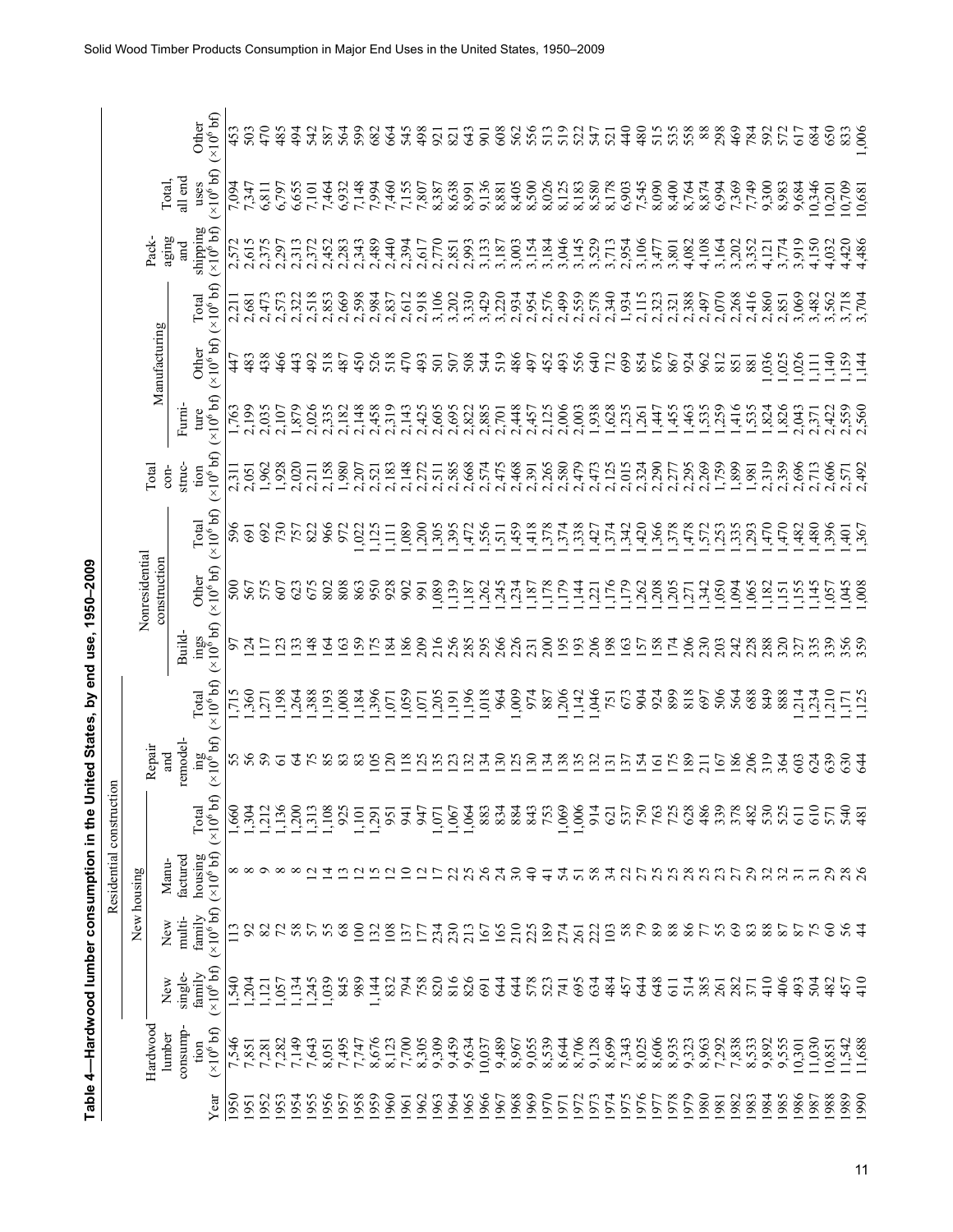**—Hardwood lumber consumption in the United States, by end use, 1950** Table 4-con. **Table 4—con.** 12**Table 4**

|                                                                                                                                                                                                          |  | Residential construction<br>New housing | $\overline{\mathbf{5}}$ |                        |                                                  |                                |                     |                       |                     |                                          |              |                                                                              |                                                                                      |
|----------------------------------------------------------------------------------------------------------------------------------------------------------------------------------------------------------|--|-----------------------------------------|-------------------------|------------------------|--------------------------------------------------|--------------------------------|---------------------|-----------------------|---------------------|------------------------------------------|--------------|------------------------------------------------------------------------------|--------------------------------------------------------------------------------------|
| Repair<br>Hardwood                                                                                                                                                                                       |  |                                         |                         |                        |                                                  | Nonresidential<br>construction |                     | <b>Total</b>          |                     | Manufacturing                            | Pack-        |                                                                              |                                                                                      |
| remodel<br>and<br>factured<br>Manu-<br>multi-<br>New<br>single-<br>New<br>consump-<br>lumber                                                                                                             |  |                                         |                         |                        | Build-                                           |                                |                     | struc-<br>$con-$      | Furni-              |                                          | aging<br>and | Total,<br>all end                                                            |                                                                                      |
|                                                                                                                                                                                                          |  |                                         |                         |                        |                                                  |                                |                     |                       |                     |                                          |              |                                                                              |                                                                                      |
| $\frac{\text{ing}}{10^6 \text{bh}}$<br>$(10^6 b)$<br>Total<br>housing<br>$(x10^6 b f)$<br>$(x106$ bf)<br>family<br>family<br>$(x10^6 bfb)$<br>(x10 <sup>6</sup> bf)<br>tion                              |  |                                         |                         | Total<br>$(x10^6 b f)$ | $\frac{\text{ings}}{(\times 10^6 \text{ b}f)}$ ( | Other $(x10^6$ bf)             | Total $(x10^6 b f)$ | tion<br>$(x10^6 b f)$ | $(x10^6 b)$<br>ture | Other Total<br>$(x10^6 b f) (x10^6 b f)$ | shipping     | uses Other<br>$\times 10^6$ bf) $\times 10^6$ bf)                            | <b>Other</b>                                                                         |
| 561<br>10,437                                                                                                                                                                                            |  |                                         |                         |                        |                                                  |                                |                     |                       |                     |                                          |              | 900011111109999988769<br>000010109881096601088888<br>10001010889109885108888 |                                                                                      |
| 585<br>224<br>224<br>36495<br>10,693                                                                                                                                                                     |  |                                         |                         |                        | 295<br>272<br>281                                | S<br>577<br>98                 |                     |                       |                     | 2 1 1 1 1                                |              |                                                                              |                                                                                      |
| 1,485                                                                                                                                                                                                    |  |                                         |                         |                        |                                                  |                                |                     |                       |                     |                                          |              |                                                                              |                                                                                      |
| 616<br>1,645                                                                                                                                                                                             |  |                                         |                         |                        | 280                                              | 868                            |                     |                       |                     |                                          |              |                                                                              |                                                                                      |
| 1,941                                                                                                                                                                                                    |  |                                         |                         |                        | $\frac{371}{271}$                                | 850                            |                     |                       |                     |                                          |              |                                                                              |                                                                                      |
| 577<br>579                                                                                                                                                                                               |  |                                         |                         |                        |                                                  |                                |                     |                       |                     |                                          |              |                                                                              |                                                                                      |
| 550<br>$1,775$<br>$000$                                                                                                                                                                                  |  |                                         |                         |                        | 396                                              |                                |                     |                       |                     |                                          |              |                                                                              |                                                                                      |
|                                                                                                                                                                                                          |  |                                         |                         |                        |                                                  |                                |                     |                       |                     |                                          |              |                                                                              |                                                                                      |
|                                                                                                                                                                                                          |  |                                         |                         |                        |                                                  |                                |                     |                       |                     |                                          |              |                                                                              |                                                                                      |
|                                                                                                                                                                                                          |  |                                         |                         |                        |                                                  |                                |                     |                       |                     |                                          |              |                                                                              |                                                                                      |
|                                                                                                                                                                                                          |  |                                         |                         |                        |                                                  |                                |                     |                       |                     |                                          |              |                                                                              |                                                                                      |
| $146887738887477$<br>A G & 4 S F F F F F G G \$ \$ 4 4 5 4 5 4 5 4<br>2256666666676687<br>945999996199900514<br>945999965199900514<br>12,218<br>12,421<br>12,093<br>12,269<br>10,777<br>10,782<br>10,348 |  |                                         |                         |                        |                                                  |                                |                     |                       |                     |                                          |              |                                                                              | 8 8 6 8 7 6 7 7 8 8 8 9 7 8 7 8 9 7 8 9 7<br>8 7 8 8 7 6 7 7 9 8 8 9 9 9 9 9 9 9 9 7 |
|                                                                                                                                                                                                          |  |                                         |                         |                        |                                                  |                                |                     |                       |                     |                                          |              |                                                                              |                                                                                      |
|                                                                                                                                                                                                          |  |                                         |                         |                        |                                                  |                                |                     |                       |                     |                                          |              |                                                                              |                                                                                      |
| ,044                                                                                                                                                                                                     |  |                                         |                         |                        |                                                  |                                |                     |                       |                     |                                          |              |                                                                              |                                                                                      |
|                                                                                                                                                                                                          |  |                                         |                         |                        |                                                  |                                |                     |                       |                     |                                          |              |                                                                              |                                                                                      |
|                                                                                                                                                                                                          |  |                                         |                         |                        |                                                  |                                |                     |                       |                     |                                          |              |                                                                              |                                                                                      |
| 53<br>587<br>587                                                                                                                                                                                         |  |                                         |                         |                        |                                                  |                                |                     |                       |                     |                                          |              |                                                                              | 507<br>919                                                                           |
| 9,929<br>8,918<br>6,569                                                                                                                                                                                  |  |                                         |                         |                        | 422                                              |                                |                     |                       |                     | 35                                       |              |                                                                              |                                                                                      |
| Preliminary.                                                                                                                                                                                             |  |                                         |                         |                        |                                                  |                                |                     |                       |                     |                                          |              |                                                                              |                                                                                      |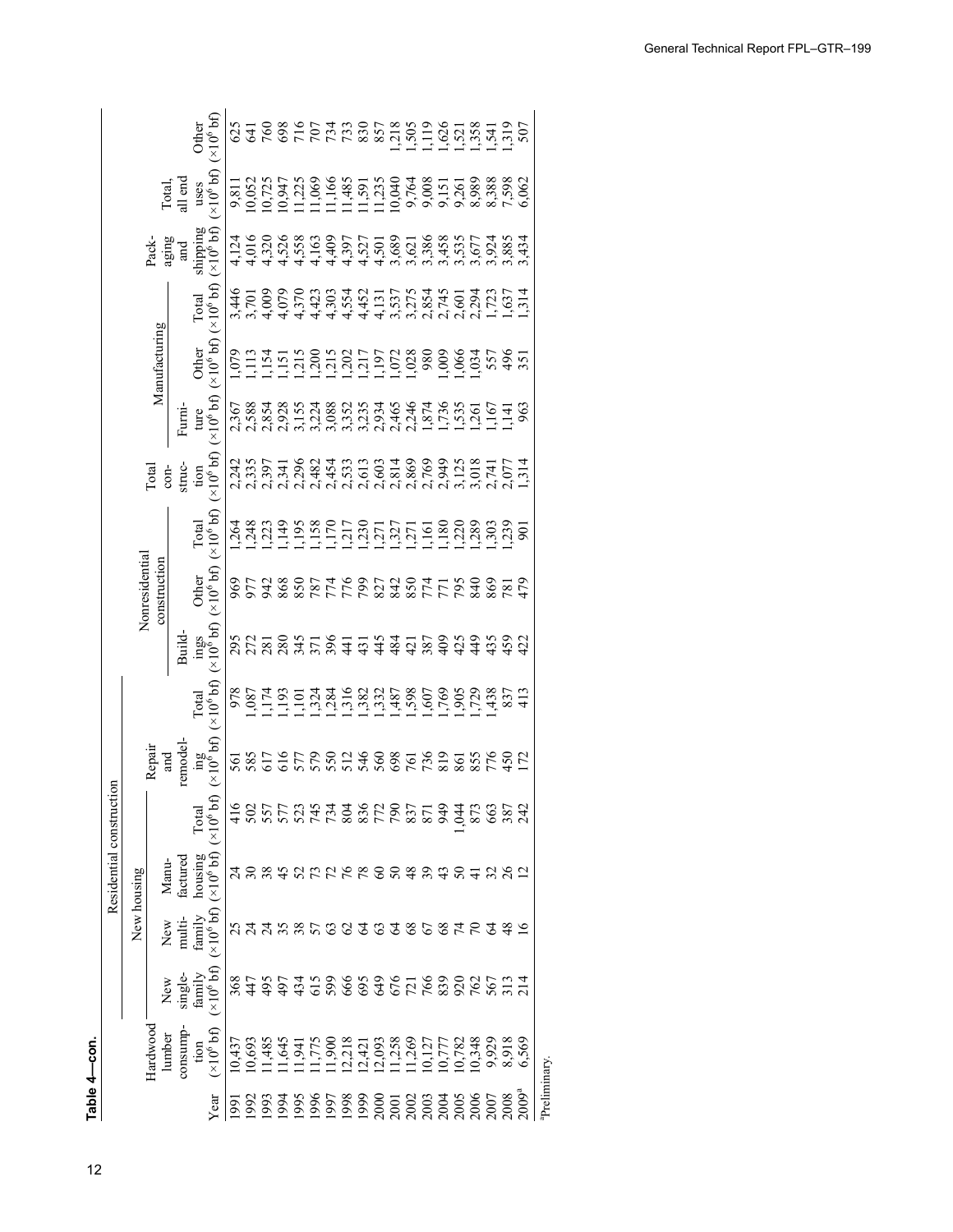|             |                                          |                                        |                                      | Residential construction                |                                                     |                                                  |                                       |                                                        |                                       |                                           |                                      |                                      |                                      |                                       |                                    |                                      |                                       |
|-------------|------------------------------------------|----------------------------------------|--------------------------------------|-----------------------------------------|-----------------------------------------------------|--------------------------------------------------|---------------------------------------|--------------------------------------------------------|---------------------------------------|-------------------------------------------|--------------------------------------|--------------------------------------|--------------------------------------|---------------------------------------|------------------------------------|--------------------------------------|---------------------------------------|
|             | Total                                    |                                        | New housing                          |                                         |                                                     |                                                  |                                       |                                                        | Nonresidential                        |                                           | Total                                |                                      |                                      |                                       |                                    |                                      |                                       |
|             | structural<br>panel                      | New                                    | New                                  | Manu-                                   |                                                     | Repair<br>and                                    |                                       |                                                        | construction                          |                                           | $con-$                               |                                      | Manufacturing                        |                                       | Pack-<br>aging                     | Total,                               |                                       |
|             | consump-                                 | single-                                | multi-                               | factured                                |                                                     | remodel-                                         |                                       | Build-                                                 |                                       |                                           | struc-                               | Fumi-                                |                                      |                                       | រ<br>ជ                             | all end                              |                                       |
| ēā          | $(\times 10^6$ ft <sup>2</sup> )<br>tion | $(\times 10^6 \text{ ft}^2)$<br>family | $(*10^{6} \text{ ft}^{2})$<br>family | housing<br>$(\times 10^6 \text{ ft}^2)$ | $\hat{f}$<br>Total<br>$(x10^6$                      | $\mathop{\rm img}_{(\times 10^6 {\rm \, ft}^2)}$ | $(\times 10^6 \text{ ft}^2)$<br>Total | $\mathop {\max }\limits_{(\times 10^6 {\rm \, ft}^2)}$ | $(\times 10^6 \text{ ft}^2)$<br>Other | $(\times 10^6$ ft <sup>2</sup> )<br>Total | $(\times 10^6 \text{ ft}^2)$<br>tion | $(\times 10^6 \text{ ft}^2)$<br>ture | $(\times 10^6~\text{ft}^2)$<br>Other | $(\times 10^6 \text{ ft}^2)$<br>Total | shipping<br>$(x10^6 \text{ ft}^2)$ | uses<br>$(\times 10^6 \text{ ft}^2)$ | $(\times 10^6 \text{ ft}^2)$<br>Other |
| 950         | 2,551                                    | 346                                    | 129                                  |                                         |                                                     | 271                                              | 1,764                                 | 223                                                    |                                       | 336                                       | 2,100                                | $^{29}$                              |                                      | 162                                   | 35                                 |                                      |                                       |
| 1951        | 2,867                                    | ,300                                   | <b>29</b>                            | $\frac{24}{30}$                         | $1,450$<br>$1,450$<br>$1,550$<br>$1,500$<br>$1,600$ | 337                                              | 1,790                                 | 345                                                    | 154                                   | 499                                       | 2,288                                | $\overline{9}$                       | 222<br>24                            | 245                                   | 62                                 | 2,398<br>2,695                       | 152<br>172                            |
| 1952        | 3,038                                    | , 360                                  | <b>29</b>                            |                                         |                                                     |                                                  | 1,913                                 | 359                                                    | 170                                   | 529                                       | 2,442                                | 192                                  |                                      | 256                                   | 57                                 | 2,856                                | 182                                   |
| 1953        | 3,660                                    | 1,584                                  | $\frac{140}{5}$                      | 32                                      |                                                     | 504                                              | 2,260                                 | 455                                                    | 216                                   | 671                                       | 2,931                                | 237                                  | 54                                   | 331                                   | 178                                | 3,440                                | 220                                   |
| 954         | 3,897                                    | 1,852                                  | 144<br>124                           | $\overline{31}$                         |                                                     | 508<br>702                                       | 2,516                                 | 473<br>606                                             | 212<br>265                            | 685<br>871                                | 3,200                                | $\overline{201}$                     | 95<br>139                            | 296                                   | $\overline{67}$                    | 3,663                                | 234                                   |
| 956<br>955  | 5,225<br>5,067                           | 2,409<br>2,156                         | 150                                  | 56<br>68                                | 2,60<br>2,37                                        |                                                  | 3,215<br>3,311                        | 705                                                    | 323                                   | ,028                                      | 4,243<br>4,182                       | 248<br>297                           | 168                                  | 388<br>465                            | 193<br>203                         | 4,763<br>4,912                       | ЗO<br>314                             |
| 957         | 5,445                                    | 2,023                                  | 213                                  | $\overline{7}$                          | 2,30                                                | 842                                              | 3,246                                 | 794                                                    | 367                                   | ,161                                      | 4,407                                | 310                                  | 194                                  | 504                                   | 207                                | 5,118                                | 327                                   |
| 958         | 6,328                                    | 2,557                                  | 339                                  | $69\,$                                  | 2,96                                                | 007                                              | 3,972                                 | 817                                                    | 412                                   | ,229                                      | 5,200                                | 319                                  | 211                                  | 530                                   | 218                                | 5,948                                | 380                                   |
| 959         | 7,756                                    | 3,124                                  | 473                                  | 93                                      | 3,69                                                | ,324                                             | 5,014                                 | 929                                                    | 468                                   | ,396                                      | 6,410                                | 374                                  | 274                                  | 649                                   | 232                                | 7,291                                | 466                                   |
| 0961        | 7,814                                    | 2,672                                  | 452                                  | 84                                      | 3,20                                                | 5643                                             | 4,770                                 | 998                                                    | 466                                   | 1,465                                     | 6,235                                | 358                                  | 296                                  | 654                                   | 225                                | 7,114                                | 700                                   |
| 961         | 8,576                                    | 2,769                                  | 624                                  | 76                                      | ᡋ<br>3,465                                          |                                                  | 5,113                                 | 1,077                                                  | 481                                   | \$58                                      | 6,670                                | 349                                  | 314                                  | 664                                   | 218                                | 7,551                                | 1,025                                 |
| .962        | 9,509                                    | 2,936                                  | 898                                  | $\overline{101}$                        | 3,93                                                | 670                                              | 5,604                                 | .150                                                   | 500                                   | ,650                                      | 7,254                                | 374                                  | 356                                  | 730                                   | 210                                | 8,194                                | 1,315                                 |
| .963<br>964 | 10,208                                   | 3,256                                  | 1,163                                | 135<br>176                              | 4,55<br>4,79                                        | 622'<br>,673                                     | 6,333                                 | ,348<br>,142                                           | 559<br>537                            | .678<br>1,907                             | 8,011                                | 388<br>405                           | 372<br>391                           | 760<br>796                            | 219<br>229                         | 8,991                                | 2,255<br>1,217                        |
| .965        | 1,656<br>12,422                          | 3,456<br>3,764                         | 114<br>,163                          | 205                                     | 5,08                                                | ,860                                             | 6,469<br>6,944                        | 520                                                    | 599                                   | 2,119                                     | 8,376<br>9,062                       | 433                                  | 426                                  | 858                                   | 238                                | 10,159<br>9,401                      | 2,263                                 |
| 966         | .3,011                                   | 3,556                                  | 949                                  | 228                                     | 4,73                                                | :,065                                            | 6,798                                 | ,676                                                   | 689                                   | 2,364                                     | 9,163                                | 489                                  | 490                                  | 979                                   | 267                                | 10,409                               | 2,602                                 |
| 1967        | 12,876                                   | 3,851                                  | 1,057                                | 241                                     | 5,14                                                | 1,922                                            | 7,070                                 | ,425                                                   | 651                                   | 2,076                                     | 9,146                                | 448                                  | 460                                  | 908                                   | 257                                | 10,311                               | 2,565                                 |
| 968         | 14,641                                   | 4,503                                  | 518                                  | 326                                     | 6,34                                                | 2,094                                            | 8,441                                 | ,337                                                   | 713                                   | 2,050                                     | 10,491                               | 469                                  | 484                                  | 953                                   | 269                                | 1,713                                | 2,928                                 |
| 1969        | 13,510                                   | 4,127                                  | 1,607                                | 432                                     | 6,16                                                | 2,170                                            | 8,337                                 | 330                                                    | 677                                   | 2,007                                     | 10,344                               | 477                                  | 488                                  | 965                                   | 276                                | 1,585                                | 1,925                                 |
| 970         | 14,228                                   | 4,056                                  | 1,423                                | 461                                     | 5,94                                                | 2,348                                            | 8,288                                 | ,189                                                   | 703                                   | 1,893                                     | 0,181                                | 446                                  | 467                                  | 913                                   | 288                                | 11,382                               | 2,846                                 |
| 971         | 16,539                                   | 5,886                                  | 2,152                                | 576                                     | 8,61:                                               | 2,454                                            | 1,069                                 | ,173                                                   | 709                                   | 1,883<br>1,931                            | 12,951                               | 443                                  | 480                                  | 923                                   | 262                                | 14,136                               | 2,403                                 |
| 972<br>973  | 18,109<br>7,943                          | 7,008<br>6,616                         | 2,385<br>2,654                       | 654<br>721                              | $\frac{10,310}{9,72}$                               | 2,563<br>2,541                                   | $12,857$<br>$12,284$                  | 326<br>215                                             | 858<br>715                            | 2,184                                     | 14,788<br>14,468                     | 502<br>483                           | 529<br>598                           | 100<br>1,012                          | 305<br>274                         | 16,074<br>15,873                     | 2,070<br>2,035                        |
| .974        | 15,400                                   | 5,417                                  | 1,202                                | 419                                     | 7,03                                                | 2,698                                            | 9,736                                 | 347                                                    | 788                                   | 2,134                                     | 11,871                               | 472                                  | 662                                  | ,134                                  | 329                                | 3,334                                | 2,066                                 |
| 975         | 5,336                                    | 5,395                                  | 725                                  | 268                                     |                                                     | 2,965                                            | 9,353                                 | ,161                                                   | 807                                   | 1,967                                     | 1,320                                | 398                                  | 638                                  | ,036                                  | 264                                | 12,621                               | 2,715                                 |
| 1976        | 17,816                                   | 7,420                                  | 984                                  | 301                                     | $6,388$<br>$8,70$                                   | 3,245                                            | 1,950                                 | ,085                                                   | 825                                   | 1,910                                     | 13,860                               | 422                                  | 710                                  | ,132                                  | 260                                | 15,252                               | 2,564                                 |
| 977         | 19,197                                   | 9,519                                  | 1,394                                | 345                                     | 11,25                                               | 3,330                                            | 4,588                                 | ,109                                                   | 782                                   | 1,891                                     | 16,479                               | 475                                  | 796                                  | 271                                   | 295                                | 18,045                               | 1,152                                 |
| 979<br>978  | 19,834<br>19,398                         | 8,215<br>9,443                         | 1,413<br>,405                        | 390<br>358                              | 11,21<br>10,01                                      | 3,657                                            | 3,964<br>4,871                        | 279<br>571                                             | 805<br>846                            | 2,084<br>2,417                            | 16,955<br>16,381                     | 494<br>505                           | 847<br>951                           | ,457<br>341                           | 396<br>348                         | 18,644<br>18,234                     | 1,190<br>1,164                        |
| 980         | 16,455                                   | 5,890                                  | ,165                                 | 307                                     | 7,36                                                | 3,954<br>3,764                                   | 1,126                                 | ,655                                                   | 829                                   | 2,484                                     | 13,610                               | 494                                  | 977                                  | ,472                                  | 386                                | 15,468                               | 987                                   |
| 981         | 16,686                                   | 5,039                                  | 1,028                                | 333                                     | 6,400                                               | 3,607                                            | 0.006                                 | ,812                                                   | 792                                   | 2,605                                     | 12,611                               | 496                                  | .044                                 | ,541                                  | 378                                | 14,530                               | 2,156                                 |
| 982         | 16,219                                   | 4,796                                  | 1,094                                | 330                                     | 6,22                                                | 3,249                                            | 9,469                                 | ,959                                                   | 638                                   | 2,597                                     | 12,066                               | 479                                  | 968                                  | 446                                   | 340                                | 13,853                               | 2,366                                 |
| 983         | 20,670                                   | 7,943                                  | 1,653                                | 427                                     | 10,02                                               | 3,352                                            | 3,375                                 | ,650                                                   | 632                                   | 2,283                                     | 15,657                               | 487                                  | 959                                  | 46                                    | 323                                | 17,426                               | 3,244                                 |
| 1984        | 22,324                                   | 8,475                                  | .677                                 | 44                                      | 10,59                                               | 5,360                                            | 5,957                                 | 2,055                                                  | 670                                   | 2,725                                     | 18,682                               | 554                                  | $\Xi$                                | ,664                                  | 394                                | 20,740                               | 1,584                                 |
| 985         | 23,366                                   | 8,536                                  | 1,695                                | 440                                     | 10,67                                               | 6,130                                            | 6,801                                 | 2,394                                                  | 673                                   | 3,067                                     | 19,869                               | 565                                  | ,150                                 | 1,715                                 | 380                                | 21,964                               | 1,402                                 |
| 986         | 25,740                                   | 9,795                                  | 568                                  | 397                                     | 1,75                                                | 7,014                                            | 8,773                                 | $0.65$ .                                               | 650                                   | 3,080                                     | 21,853                               | 591                                  | ,167                                 | 1,758                                 | 395                                | 24,006                               | 1,734                                 |
| 988<br>987  | 27,068<br>27,110                         | 10,292<br>10,177                       | ,309<br>,162                         | 455<br>500                              | 1,94                                                | 7,135<br>7,504                                   | 9,075<br>9,459                        | ,422<br>165'                                           | 603<br>558                            | 2,994<br>2,981                            | 22,069<br>22,439                     | 708<br>774                           | 265<br>,355                          | .974<br><sup>2</sup> ,129             | 416<br>419                         | 24,458<br>24,987                     | 2,610<br>2,123                        |
| 989         | 26,207                                   | 9,974                                  | 102                                  | 511                                     | 11,95<br>11,58                                      | 7,323                                            | 8,910                                 | ,459                                                   | 534                                   | 2,992                                     | 21,903                               | 840                                  | ,386                                 | 2,226                                 | 459                                | 24,588                               | 1,619                                 |
| 990         | 26,075                                   |                                        | 907                                  |                                         | 10,74                                               |                                                  | 8,292                                 | ,435                                                   | 510                                   | 2,945                                     | 21,237                               |                                      |                                      |                                       | 475                                |                                      |                                       |
| 1991        | 23,901                                   | 9,304<br>8,914                         | 548                                  | 536<br>541                              | 10,000                                              | 7,545<br>6,813                                   | 16,816                                | 2,021                                                  | 489                                   | 510                                       | 19,326                               | 873<br>861                           | $403$<br>$501$                       | 2,276<br>2,222                        | 459                                | 23,988<br>22,007                     | 2,086<br>1,894                        |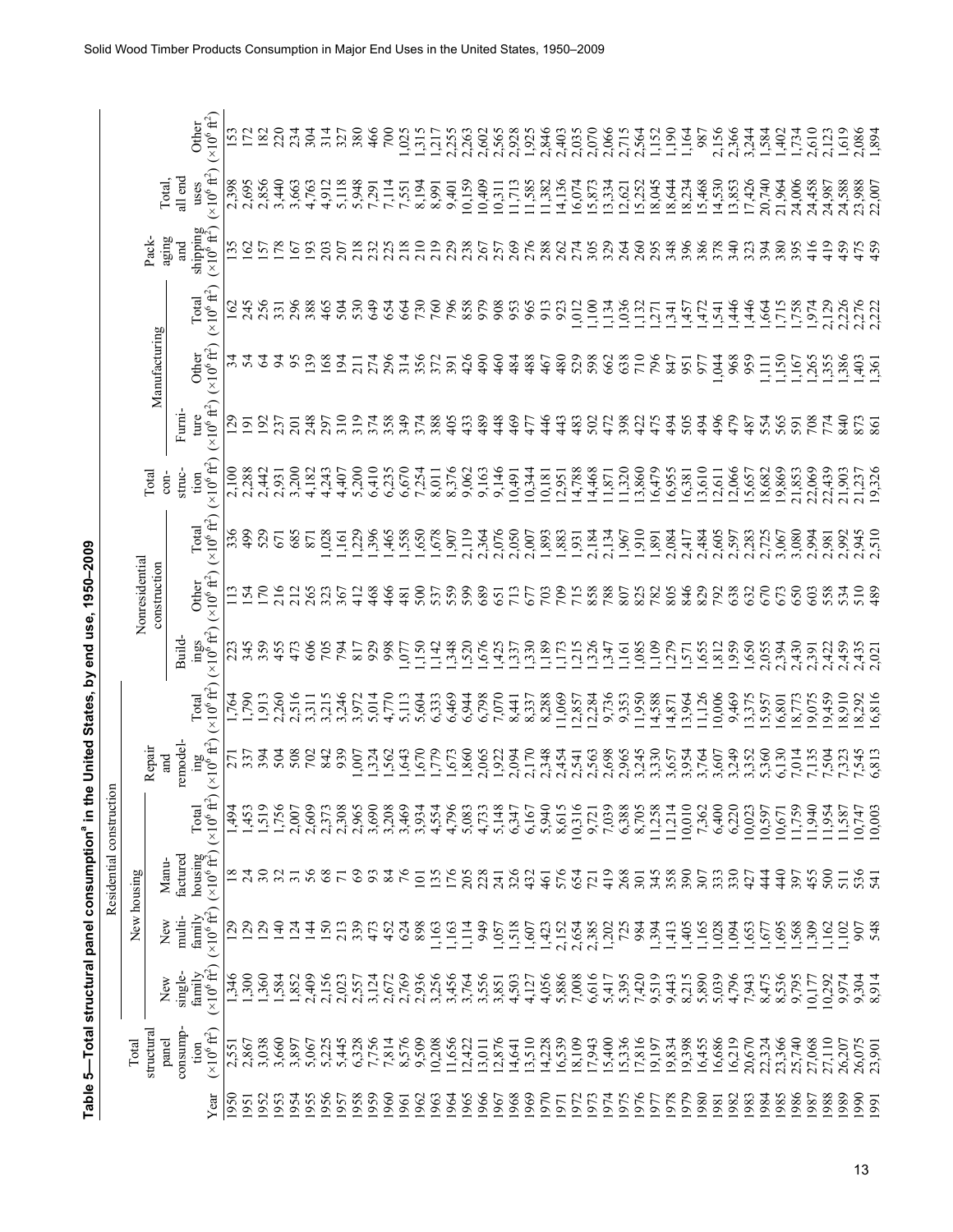| $-$ con. |  |
|----------|--|
| able 5   |  |
|          |  |

|                                            | Table 5-con.                   |                                 |                     |                                                                                              |                                                                                                                                                         |                                                              |                                         |                                                                                   |                |                                       |                                      |                                                                  |                                                                                                          |                                       |                                |                                                                                                                                                                                                                                                                                |
|--------------------------------------------|--------------------------------|---------------------------------|---------------------|----------------------------------------------------------------------------------------------|---------------------------------------------------------------------------------------------------------------------------------------------------------|--------------------------------------------------------------|-----------------------------------------|-----------------------------------------------------------------------------------|----------------|---------------------------------------|--------------------------------------|------------------------------------------------------------------|----------------------------------------------------------------------------------------------------------|---------------------------------------|--------------------------------|--------------------------------------------------------------------------------------------------------------------------------------------------------------------------------------------------------------------------------------------------------------------------------|
|                                            |                                |                                 |                     | Residential construct                                                                        | $\overline{5}$                                                                                                                                          |                                                              |                                         |                                                                                   |                |                                       |                                      |                                                                  |                                                                                                          |                                       |                                |                                                                                                                                                                                                                                                                                |
|                                            | Total                          |                                 |                     | New housing                                                                                  |                                                                                                                                                         |                                                              |                                         |                                                                                   | Nonresidential |                                       |                                      |                                                                  |                                                                                                          |                                       |                                |                                                                                                                                                                                                                                                                                |
|                                            | structura                      | New                             | New                 | Manu-                                                                                        |                                                                                                                                                         | Repair                                                       |                                         |                                                                                   | construction   |                                       | <b>Total</b>                         |                                                                  | Manufacturing                                                                                            | Pack-                                 | Total.                         |                                                                                                                                                                                                                                                                                |
|                                            | consump-<br>panel              | single-                         | multi-              | factured                                                                                     |                                                                                                                                                         | remodel<br>and                                               |                                         | Build-                                                                            |                |                                       | struc-<br>$con-$                     | Fumi-                                                            |                                                                                                          | aging<br>and                          | all end                        |                                                                                                                                                                                                                                                                                |
| Yea                                        | $(x10^6 \text{ ft}^2)$<br>tion | $\times 10^6$ fr $^2$<br>family | $(1.0^6)$<br>family | housing<br>$(x10^6 \text{ ft}^2)$                                                            | $(10^6)$ fr<br>Total                                                                                                                                    | $\frac{\text{ing}}{(\times 10^6 \text{ ft}^2)}$              | Total<br>$(\times 10^6 \text{ ft}^2)$ ( | ings Other<br>( $\times 10^6$ ft <sup>2</sup> ) ( $\times 10^6$ ft <sup>2</sup> ) |                | Total<br>$(\times 10^6 \text{ ft}^2)$ | tion<br>$(\times 10^6 \text{ ft}^2)$ | ture<br>$(\times 10^6 \text{ ft}^2)$                             | Other Total<br>( $\times$ 10 <sup>6</sup> ft <sup>2</sup> ) ( $\times$ 10 <sup>6</sup> ft <sup>2</sup> ) | anipping<br>$(1.0^6)$ fr <sup>2</sup> | uses<br>$(x10^6 \text{ ft}^2)$ | $( \times 10^6 \text{ ft}^2$<br>Other                                                                                                                                                                                                                                          |
| 992                                        | 26,113                         |                                 |                     |                                                                                              |                                                                                                                                                         | 7,056                                                        |                                         |                                                                                   |                |                                       |                                      |                                                                  |                                                                                                          | 44<br>4                               |                                | 567                                                                                                                                                                                                                                                                            |
| 993                                        | 27,051                         | 1,921                           | 538                 | 733<br>955                                                                                   | 12,392<br>13,405                                                                                                                                        |                                                              |                                         |                                                                                   |                |                                       |                                      | بن 108 مئونية 1292.<br>1295 مئونية بن 1292.<br>1396 مئونية 1294. |                                                                                                          |                                       |                                |                                                                                                                                                                                                                                                                                |
| 1994                                       | 28,469                         | 2,519                           |                     |                                                                                              |                                                                                                                                                         |                                                              |                                         |                                                                                   |                |                                       |                                      |                                                                  |                                                                                                          |                                       |                                |                                                                                                                                                                                                                                                                                |
| 1995                                       | 29,196                         | 12,008                          | 92 <sup>2</sup>     | $33.888$<br>$25.888$<br>$11.288$<br>$11.288$<br>$11.288$<br>$11.282$<br>$11.282$<br>$11.282$ | $1,538$ $1,634$ $1,648$ $1,648$ $1,648$ $1,648$ $1,648$ $1,648$ $1,648$ $1,648$ $1,648$ $1,648$ $1,648$ $1,648$ $1,648$ $1,648$ $1,648$ $1,648$ $1,648$ | 7,007<br>7,105<br>6,977<br>7,192<br>7,192                    |                                         |                                                                                   |                |                                       |                                      |                                                                  |                                                                                                          |                                       |                                | $\begin{smallmatrix} 1.783 & 0.80 & 0.80 & 0.80 & 0.80 & 0.80 & 0.80 & 0.80 & 0.80 & 0.80 & 0.80 & 0.80 & 0.80 & 0.80 & 0.80 & 0.80 & 0.80 & 0.80 & 0.80 & 0.80 & 0.80 & 0.80 & 0.80 & 0.80 & 0.80 & 0.80 & 0.80 & 0.80 & 0.80 & 0.80 & 0.80 & 0.80 & 0.80 & 0.80 & 0.80 & 0.$ |
|                                            |                                |                                 |                     |                                                                                              |                                                                                                                                                         |                                                              |                                         |                                                                                   |                |                                       |                                      |                                                                  |                                                                                                          |                                       |                                |                                                                                                                                                                                                                                                                                |
|                                            |                                |                                 |                     |                                                                                              |                                                                                                                                                         |                                                              |                                         |                                                                                   |                |                                       |                                      |                                                                  |                                                                                                          |                                       |                                |                                                                                                                                                                                                                                                                                |
|                                            |                                |                                 |                     |                                                                                              |                                                                                                                                                         | rrrrxxx 9.999912021<br>0348845148954602<br>03489091889012021 |                                         |                                                                                   |                |                                       |                                      |                                                                  |                                                                                                          |                                       |                                |                                                                                                                                                                                                                                                                                |
|                                            |                                |                                 |                     |                                                                                              |                                                                                                                                                         |                                                              |                                         |                                                                                   |                |                                       |                                      |                                                                  |                                                                                                          |                                       |                                |                                                                                                                                                                                                                                                                                |
|                                            |                                |                                 |                     |                                                                                              |                                                                                                                                                         |                                                              |                                         |                                                                                   |                |                                       |                                      |                                                                  |                                                                                                          |                                       |                                |                                                                                                                                                                                                                                                                                |
|                                            |                                |                                 |                     |                                                                                              |                                                                                                                                                         |                                                              |                                         |                                                                                   |                |                                       |                                      |                                                                  |                                                                                                          |                                       |                                |                                                                                                                                                                                                                                                                                |
|                                            |                                |                                 |                     |                                                                                              |                                                                                                                                                         |                                                              |                                         |                                                                                   |                |                                       |                                      |                                                                  |                                                                                                          |                                       |                                |                                                                                                                                                                                                                                                                                |
|                                            |                                |                                 |                     |                                                                                              |                                                                                                                                                         |                                                              |                                         |                                                                                   |                |                                       |                                      |                                                                  |                                                                                                          |                                       |                                |                                                                                                                                                                                                                                                                                |
|                                            |                                |                                 |                     |                                                                                              |                                                                                                                                                         |                                                              |                                         |                                                                                   |                |                                       |                                      |                                                                  |                                                                                                          |                                       |                                |                                                                                                                                                                                                                                                                                |
|                                            |                                |                                 |                     | .083                                                                                         |                                                                                                                                                         |                                                              |                                         |                                                                                   |                |                                       |                                      |                                                                  |                                                                                                          |                                       |                                |                                                                                                                                                                                                                                                                                |
|                                            |                                |                                 |                     | 891                                                                                          |                                                                                                                                                         |                                                              |                                         |                                                                                   |                |                                       |                                      | civio e e e e e e e e                                            |                                                                                                          | <u>s grăș</u>                         |                                |                                                                                                                                                                                                                                                                                |
|                                            |                                |                                 |                     | 80                                                                                           | 13,224                                                                                                                                                  |                                                              |                                         |                                                                                   |                |                                       |                                      |                                                                  |                                                                                                          |                                       | 30,368<br>23,718               |                                                                                                                                                                                                                                                                                |
| 2008<br>2009b                              |                                |                                 |                     | 553                                                                                          |                                                                                                                                                         |                                                              |                                         |                                                                                   |                |                                       |                                      |                                                                  |                                                                                                          |                                       |                                |                                                                                                                                                                                                                                                                                |
|                                            |                                |                                 | 377                 | 337                                                                                          |                                                                                                                                                         |                                                              | 1,766                                   | 57                                                                                |                | 046                                   | 15,812                               | 567                                                              |                                                                                                          |                                       | 19,272                         | \$43                                                                                                                                                                                                                                                                           |
| <sup>a</sup> 3/8-in. basis.<br>Preliminary |                                |                                 |                     |                                                                                              |                                                                                                                                                         |                                                              |                                         |                                                                                   |                |                                       |                                      |                                                                  |                                                                                                          |                                       |                                |                                                                                                                                                                                                                                                                                |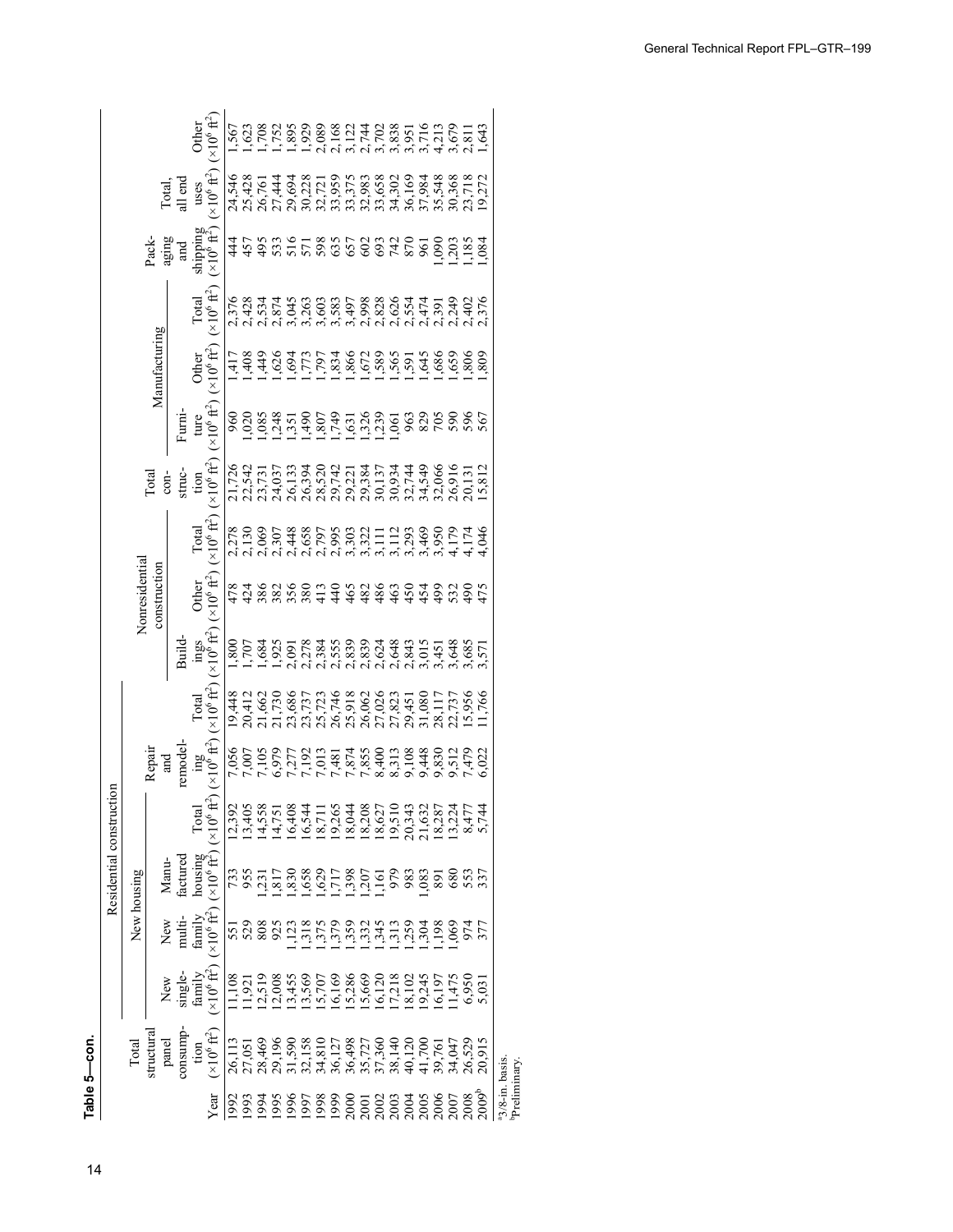|                         |                |                        | $(\times 10^6 \text{ ft}^2)$<br>Other                                                            |                 | 152<br>172     | 182              | 220            | 234             | 304                     | 314   | 327             | 380              | 466   | $\overline{700}$ | 1,025 | , 315            | .217             | 2,255         | 2,263      | 2,602  | 2,565                  | 2,928  | 1,925   |                            |                  | 2,846<br>2,956<br>2,056                                                                                             |                | 2,060<br>2,708<br>2,556<br>1,152<br>1,152<br>1,152<br>1,152 |       |                |        |                   |       |                  | 2,097          | 2,241  | 2,888  | 0.040  | 995              | 1,078                | .643  | 0.085                                                              | 999            | 967      |
|-------------------------|----------------|------------------------|--------------------------------------------------------------------------------------------------|-----------------|----------------|------------------|----------------|-----------------|-------------------------|-------|-----------------|------------------|-------|------------------|-------|------------------|------------------|---------------|------------|--------|------------------------|--------|---------|----------------------------|------------------|---------------------------------------------------------------------------------------------------------------------|----------------|-------------------------------------------------------------|-------|----------------|--------|-------------------|-------|------------------|----------------|--------|--------|--------|------------------|----------------------|-------|--------------------------------------------------------------------|----------------|----------|
|                         |                | Total,                 | $(\times 10^6~\text{ft}^2)$<br>all end<br>uses                                                   | 2,398           | 2,695          | 2,856            |                |                 | 3,440<br>3,663<br>4,763 | 4,912 | 5,118           | 5,948            | 7,291 | 7,114            | 7,551 | 8,194            | 8,991            | 9,401         | 0,159      |        | $\frac{10,409}{0,311}$ |        |         | 11,713<br>11,585<br>11,382 | 14,136           | 16,074<br>15,837<br>11,5380<br>11,5360<br>11,549<br>11,056<br>11,056<br>11,056                                      |                |                                                             |       |                |        |                   |       |                  | 13,999         | 13,162 | 16,036 |        |                  |                      |       | 18,563<br>18,908<br>18,908<br>20,589<br>20,606<br>18.377<br>18.377 |                |          |
|                         |                | aging<br>Pack-         | shipping<br>$(\times 10^6 \text{ ft}^2)$<br>and                                                  | $\overline{.5}$ | 62             | $\overline{.57}$ | 178            | 167             | $\overline{93}$         | 203   | 207             | 218              | 232   | 225              | 218   | $\frac{10}{2}$   | 219              | 229           | 238        | 267    | 257                    | 269    | 276     | 288                        | 262              | 274                                                                                                                 | 305            | 329                                                         | 264   | 260            | 295    | 348               | 396   | 385              |                | 339    | 321    | 390    | 375              | 390                  | 409   | $\frac{1}{4}$                                                      | 450            | 466      |
|                         |                |                        | $(\times 10^6 \text{ ft}^2)$<br><b>Total</b>                                                     | 162             | 245            | 256              | 331            | 296             | 388                     | 465   | 504             | 530              | 649   | 654              | 664   | 730              | 760              | 796           | 858<br>979 |        | 908                    | 953    | 965     | 913                        | 923              | ,012                                                                                                                | ,100           | ,134                                                        | ,036  | ,132           | ,271   | , 341             | ,457  | $-472$           | ,540           | ,446   | .441   | 1,655  |                  | $\frac{1,698}{,731}$ | 1,926 | 2,064                                                              | 2,143          | 2.190    |
|                         |                | Manufacturing          | $(\times 10^6~\text{ft}^2)$<br>Other                                                             |                 | 22<br>24       |                  | $\overline{5}$ | 95              | $\overline{39}$         | 168   | $\overline{5}$  | $\overline{211}$ | 274   | 296              | 314   | 356              | 372              | 391           | 426        | 490    | 460                    | 484    | 488     | 467                        | 480              | 529                                                                                                                 | 598            | 662                                                         | 638   | $\frac{10}{2}$ | 796    | 847               | 951   | 977              | ,044           | 968    | 956    | 106    | ,142             | ,149                 | 239   | 320                                                                | 340            |          |
|                         |                |                        | ( $\times 10^6~{\rm ft}^2$<br>Fumi-<br>ture                                                      | $\mathcal{S}$   | $\overline{5}$ | $\mathcal{S}$    | 237            | 201             | 248                     | 297   | $\frac{310}{5}$ | 319              | 374   | 358              | 349   | 374              | 388              | $rac{405}{5}$ | 433        | 489    | 448                    | 469    | 477     | 446                        | 443              | 483                                                                                                                 | 502            | 472                                                         | 398   | 422            | 475    | $\frac{4}{9}$     | 505   |                  | $\frac{96}{5}$ | 479    | 484    | 549    | 557              |                      | 2884  |                                                                    | $\frac{8}{8}$  |          |
|                         |                | <b>Total</b><br>$\cos$ | $(\times 10^6 \text{ ft}^2)$<br>struc-<br>tion                                                   | 2,100           | 2,288          | 2,442            | 2,931          | 3,200           | 4,182                   | 4,243 | 4,407           | 5,200            | 6,410 | 6,235            | 6,670 | 7,254            | 8,011            | 8,376         | 9,062      | 9,163  | 9,146                  | 0,491  | 0,344   | 0,181                      | 2,951            | 14,788                                                                                                              | 4,432          | $1,817$<br>$1,257$                                          |       | 3,788<br>6,398 |        | 6,860             | 6,273 | 3,199            | 2,081          | 1,377  | 14,274 | 16,517 | 16,834           | 8,368                | 8,254 | 8,131                                                              | 6,399          | 5.721    |
|                         |                |                        | $(\times 10^6 \text{ ft}^2)$<br>Total                                                            |                 | 336<br>499     | 529              | 671            | 685             | 871                     | 028   | 161             | 229              | , 396 | ,465             | 558   | ,650             | .678             | $-907$        | 2,119      | 2,364  | 2,076                  | 2,050  | 2,007   | 1,893                      |                  | $\frac{1,883}{1,931}$                                                                                               |                | 2,123                                                       | .957  | ,896           | .,885  | 2,079             | 2,410 | 2,452            | 2,552          | 2,536  | 2,217  | 2,615  | 2,900            | 2,887                | 2,689 | 2,573                                                              | 2,469          | 399      |
|                         | Nonresidential | construction           | Other $(\times 10^6 \text{ ft}^2)$                                                               |                 |                | 34.70            | 216            | 212             | 265                     | 323   | 367             | $\frac{2}{4}$    | 468   | 466              | 481   | 500              | 537              | 559           | 599        | 689    | 651                    | 713    | 677     | 703                        | 709              | 715                                                                                                                 | 856            | 784                                                         | 803   | 819            | 780    | 803               | 844   | 819              | 7T,            | 623    | 614    | 643    | 637              | 609                  | 549   | 494                                                                | 455            | $^{430}$ |
|                         |                |                        | ings<br>( $\times 10^6$ ft <sup>2</sup> )<br>Build-                                              | 223             | 345            | 359              | 455            | 473             | 606                     | 705   | 794             | 817              | 929   | 998              | 77    | ,150             | 142              | 348           | 520        | ,676   | ,425                   | 337    | ,330    | ,189                       | 173              | 215                                                                                                                 | 323            | , 339                                                       | ,154  | 770,           |        | ,276              |       | 633              | ,775           | 913    | 1,603  | .972   | 2,263            | 2,277                | 2,140 | 2,079                                                              | 2,013          | 1,969    |
|                         |                |                        | $(\times 10^6 \text{ ft}^2)$<br>Total                                                            | .764            | 662            | ,913             | 2,260          | 2,516           | 3,311                   | 3,215 | 3,246           | 3,972            | 5,014 | 4,770            | 5,113 | 5,604            | 6,333            | 6,469         | 6,944      | 6,798  | 7,070                  | 8,441  | 8,337   | 8,288                      | 1,069            |                                                                                                                     | 2,857<br>2,253 | 9,694                                                       | 9,300 | 1,892          | 4,513  | 4,781             | 3,863 | 0,747            | 9,529          | 8,841  | 2,056  | 3,902  | 3,934            | 5,481                | 5,565 | 5,558                                                              | 3,930          | 3,322    |
|                         |                | Repair<br>and          | $\frac{\text{mg}}{(\times 10^6 \text{ ft}^2)}$<br>remodel-                                       | $\overline{27}$ | 337            | 394              | 504            | 508             | 702                     | 842   | 939             | 007              | ,324  | 562              | ,643  | 670              | ,779             | ,673          | ,860       |        | 2,065<br>1,922         | 2,094  | 0(1, 1) | 348                        | 2,454            | 541                                                                                                                 | 2,558          | 2,688                                                       | ,956  | 3,229          | 322    | ,944              |       | 3,719            | 539            | 3,178  | 3,254  | 5,158  | 5,836            | 6,684                | 6,526 | 6,616                                                              | 6,198          | 6.310    |
|                         |                |                        |                                                                                                  | 1,494           | 1,453          | 1,519            | 1,756          | 2,007           | 2,609                   | 2,373 | 2,308           | 2,965            | 3,690 | 3,208            | 3,469 | 3,934            | 4,554            | 4,796         | 5,083      | 4,733  | 5,148                  | 6,347  | 6,167   | 5,940                      | 8,615            | 10,316<br>9,694                                                                                                     |                | 7,006                                                       | 6,344 | 8,663          | 11,191 | 11,132<br>9,919   |       | 7,028            | 5,990          | 5,664  | 8,803  | 8,744  | 8,098            | 8,797                | 9,039 | 8,942                                                              | 7,733          | 7,012    |
| Residential constructio |                | Manu-                  | housing Total<br>(×10 <sup>6</sup> $\text{ft}^2$ ) (×10 <sup>6</sup> $\text{ft}^2$ )<br>factured |                 | $\frac{8}{24}$ | $\mathfrak{S}$   | $\mathfrak{L}$ | $\overline{5}$  | 56                      | 68    | $\overline{r}$  | $\mathcal{S}$    | 93    | $\frac{8}{4}$    | 76    | $\overline{101}$ | $\overline{.35}$ | 176           | 205        | 228    | 241                    | 326    | 432     | 461                        | 576              | 654                                                                                                                 |                | 417                                                         |       | 300            | 345    | 357<br>388<br>299 |       |                  | 320            | 303    | 375    | 361    | 328              | 289                  | 319   | 337                                                                | $\frac{21}{3}$ |          |
|                         | New housing    | New                    | $(x10^6 \text{ ft}^2)$<br>family<br>multi-                                                       | 129             | <b>29</b>      | <b>29</b>        | $\frac{1}{4}$  | $\overline{24}$ | 14<br>1                 | 150   | 213             | 339              | 473   | 452              | 624   | 898              | 163              | 1163          | 114        | 949    | 1,057                  | 518    | 1,607   | 1,423                      | 2,152            | 2,654                                                                                                               | 2,379          | 1,197                                                       | 720   | 979            | 1,385  | 1,402             | .392  | $\overline{111}$ | 961            | 996    | ,452   | ,385   | .287             | ,174                 | 993   | 873                                                                | 738<br>592     |          |
|                         |                | New                    | $(\times 10^6 \text{ ft}^2)$<br>single-<br>family                                                | 346             | ,300           | ,360             | 1,584          | 1,852           | 2,409                   | 2,156 | 2,023           | 2,557            | 3,124 | 2,672            | 2,769 | 2,936            | 3,256            | 3,456         | 3,764      |        | 3,556<br>3,851         | 4,503  | 4,127   |                            |                  | $4,056$<br>$6,88$<br>$6,907$<br>$7,908$<br>$6,907$<br>$7,908$<br>$6,907$<br>$7,904$<br>$7,70$<br>$9,9,7$<br>$9,9,7$ |                |                                                             |       |                |        |                   | 8,138 | 5,617            | 4,709          | 4,365  | 6,976  | 6,998  | 6,483            |                      | 7,335 | 7,732                                                              | 6,674          | 6,078    |
|                         |                | Softwood<br>plywood    | consump-<br>$(\times 10^6$ $\mbox{ft}^2)$<br>tion                                                | 2,551           | 2,867          | 3,038            | 3,660          | 3,897           | 5,067                   | 5,225 | 5,445           | 6,328            | 7,756 | 7,814            | 8,576 | 9,509            | 10,208           | 1,656         | 12,422     | 13,011 | 12,876                 | 14,641 | 13,510  |                            | 14,228<br>16,539 | 18,109                                                                                                              | 17,903         | 5,340                                                       | 5,266 | 7,736          | 9,107  | 9,729             | 9,278 | 15,997           | 16,096         | 15,403 | 18,924 |        | 19,603<br>19,903 |                      |       | 21,567<br>22,232<br>21,691                                         | 19,991         | 19,344   |
|                         |                |                        | ුඔ                                                                                               | 950             | 1951           | 1952             | 1953           | 1954            | 1955                    | 1956  | 1957            | 1958             | 1959  | 1960             | 1961  | 962              | 1963             | 964           | 965        | 966    | .967                   | 1968   | 1969    | 1970                       | 1971             | 1972                                                                                                                | 1973           | 1974                                                        | 1975  | 1976           | 1977   | 1978              | 979   | 0861             | 1981           | 1982   | 1983   | .984   | 1985             | 1986                 | 1987  | 1988                                                               | 1989           | 1990     |

**Table 6—Softwood plywood consumptiona in the United States, by end use, 1950–2006**

Table 6-Softwood plywood consumption<sup>a</sup> in the United States, by end use, 1950-2006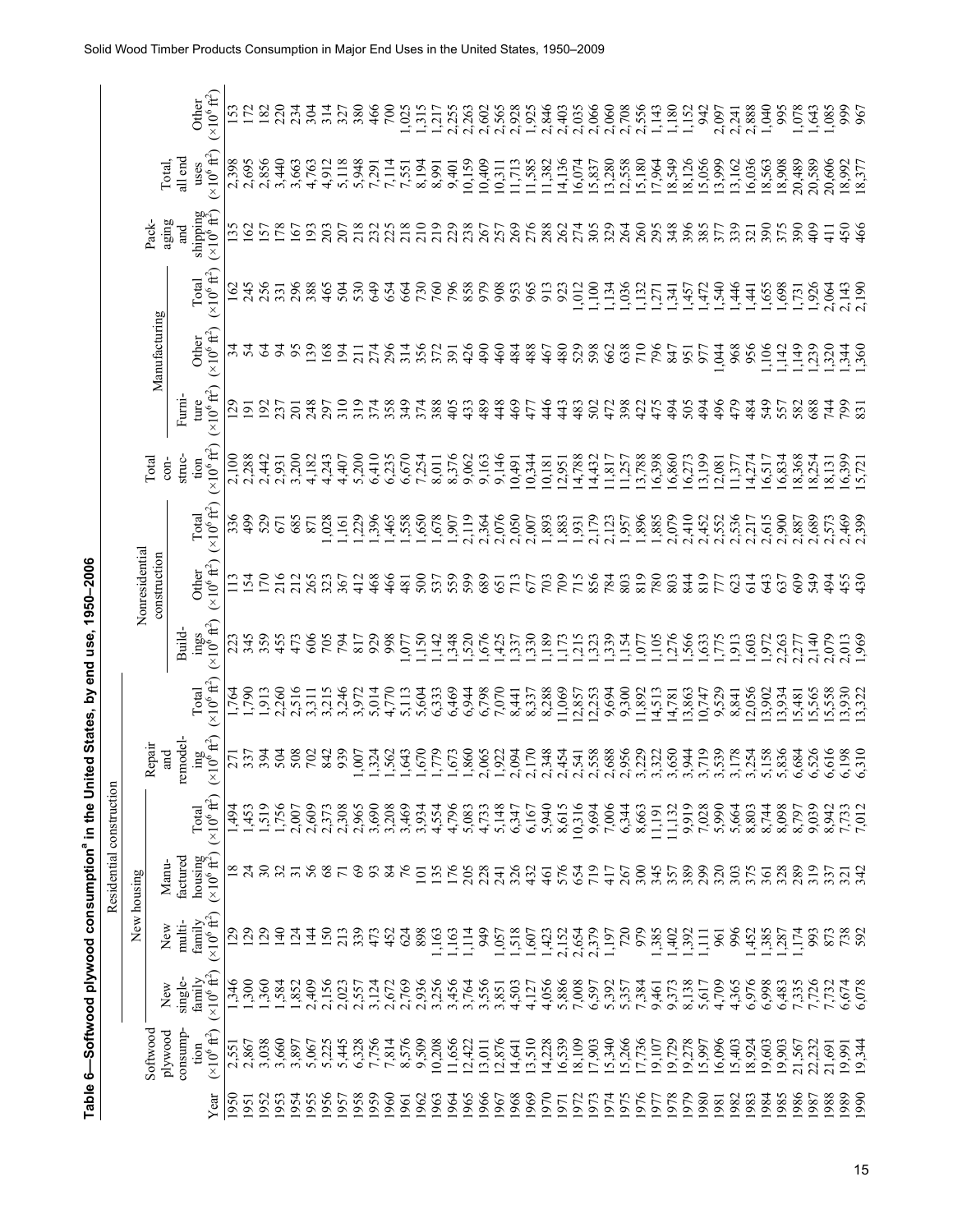**—Softwood plywood consumptiona in the United States, by end use, 1950** Table 6-con. **Table 6—con.** 16**Table 6**

|                          |                |                     |                   |                                                        | $\frac{102}{1}$ | 897                        |        |                |     |     |                                                |        |      |  |                                                |               |        | 899988888755556516915688888875566888888888                                                                                                                                 |      |                   |                                            |
|--------------------------|----------------|---------------------|-------------------|--------------------------------------------------------|-----------------|----------------------------|--------|----------------|-----|-----|------------------------------------------------|--------|------|--|------------------------------------------------|---------------|--------|----------------------------------------------------------------------------------------------------------------------------------------------------------------------------|------|-------------------|--------------------------------------------|
|                          |                |                     |                   | $(10^6 \text{ ft}^2)$<br>Other                         |                 |                            |        |                |     |     |                                                |        |      |  |                                                |               |        |                                                                                                                                                                            |      |                   |                                            |
|                          |                |                     | Total,<br>all end | uses<br>$(x10^6 \text{ ft}^2)$                         |                 | 16,255<br>17,040<br>17,049 |        |                |     |     |                                                |        |      |  |                                                |               |        |                                                                                                                                                                            |      | 8,578             |                                            |
|                          |                | Pack-               | aging<br>and      | shipping<br>$(\times 10^6 \text{ ft}^2)$               |                 | $\frac{432}{42}$           |        |                |     |     |                                                |        |      |  |                                                |               |        | 35398634858665458                                                                                                                                                          |      |                   |                                            |
|                          |                |                     |                   | $(\times 10^6 \text{ ft}^2)$<br>Total                  |                 |                            |        |                |     |     |                                                |        |      |  |                                                |               |        |                                                                                                                                                                            |      |                   |                                            |
|                          |                | Manufacturing       |                   | $(\times 10^6~\text{ft}^2)$<br><b>Other</b>            |                 |                            |        |                |     |     |                                                |        |      |  |                                                |               |        |                                                                                                                                                                            |      |                   |                                            |
|                          |                |                     | Fumi-             | ture<br>$(\times 10^6 \text{ ft}^2)$                   |                 | 29<br>206<br>213           |        |                |     |     |                                                |        |      |  |                                                |               |        | 111111111111<br>0110210210111021101101<br>0110210101110211011011                                                                                                           |      |                   |                                            |
|                          |                | Total               | $con-$            | struc-<br>tion<br>$(\times 10^6 \text{ ft}^2)$         |                 |                            |        |                |     |     |                                                |        |      |  |                                                |               |        |                                                                                                                                                                            |      |                   |                                            |
|                          |                |                     |                   | $(\times 10^6 \text{ ft}^2)$<br><b>Total</b>           |                 |                            |        |                |     |     |                                                |        |      |  |                                                |               |        |                                                                                                                                                                            |      |                   |                                            |
|                          | Nonresidential | construction        |                   | $(\times 10^6$ $\rm{ft}^2)$<br><b>Other</b>            |                 |                            |        |                |     |     |                                                |        |      |  |                                                |               |        | A L N L X N N Q A Q L Q M L Q L Q N Q<br>O L N X Q M N A Q L Q L Q N A Q N A Q L<br>A M N N N N N N N N N N N N N N N N                                                    |      |                   |                                            |
|                          |                |                     | Build-            | $\frac{\text{ings}}{(\times 10^6 \text{ ft}^2)}$       |                 |                            |        |                |     |     |                                                |        |      |  |                                                |               |        |                                                                                                                                                                            |      | Ĕ                 |                                            |
|                          |                |                     |                   | $(\times 10^6~\text{ft}^2)$<br>Total                   |                 |                            |        |                |     |     |                                                |        |      |  |                                                |               |        |                                                                                                                                                                            |      |                   |                                            |
|                          |                | Repair<br>and       | remodel           | $\mathop {\arg }\limits_{(\times 10^6 {\rm \, ft^2})}$ |                 |                            |        |                |     |     |                                                |        |      |  |                                                |               |        | v v v v v v 4 4 4 4 4 4 4 4 v v v v v 4<br>x v 4 4 - 0 6 4 6 8 6 9 9 8 4 4 6 4 6 9<br>x x 4 4 - 0 6 4 6 8 9 9 9 8 4 4 6 9 9 9<br>x x 5 5 6 6 6 9 9 9 8 9 9 9 7 8 7 8 7     |      | 3,308             |                                            |
|                          |                |                     |                   | $(x10^{6} \text{ ft}^2)$<br>Total                      |                 |                            |        |                |     |     |                                                |        |      |  |                                                |               |        |                                                                                                                                                                            |      |                   |                                            |
| Residential construction | New housing    | Manu-               | factured          | housing<br>$(\times 10^6 \text{ ft}^2)$                |                 |                            |        |                |     |     |                                                |        |      |  |                                                |               |        |                                                                                                                                                                            |      |                   |                                            |
|                          |                | New                 | multi-            | $( \times 10^6 \text{ ft}^2$<br>family                 |                 | 3718                       |        | $\frac{44}{4}$ | 477 | 483 |                                                |        |      |  | $173377889$<br>$173977789$                     | $\frac{4}{4}$ | 339    | 296<br>280                                                                                                                                                                 |      | $\mathbf{S}$      |                                            |
|                          |                | New                 | single-           | $(\times 10^6 \text{ ft}^2)$<br>family                 |                 |                            |        |                |     |     |                                                |        |      |  |                                                |               |        | 5 7 8 9 9 9 9 9 9 9 9 9 9 9 9 0 5 7 8 9<br>4 0 4 9 0 5 5 0 9 9 9 9 9 9 9 9 9 9 0 1 8<br>5 9 9 9 9 9 9 9 9 9 9 9 0 9 9 0 5 7 8 9<br>5 0 9 9 9 9 9 9 9 9 9 0 0 9 9 0 5 7 8 9 |      |                   |                                            |
|                          |                | plywood<br>Softwood | consump-          | $(\times 10^6~\text{ft}^2)$<br>tion                    | 17,358          | 17,937                     | 17,946 |                |     |     | 18,474<br>18,160<br>18,018<br>17,191<br>17,191 | 17,344 |      |  | 17,148<br>15,272<br>15,668<br>16,196<br>16,196 | 16,340        | 14,852 | $\frac{12,777}{0,375}$                                                                                                                                                     |      |                   |                                            |
|                          |                |                     |                   | Year                                                   | 199             | 1992                       | 1993   | 1992           |     |     | 1996<br>1997<br>1998<br>1999                   |        | 2000 |  | 2001<br>2003<br>2004                           | 2005          | 2006   | 2007                                                                                                                                                                       | 2008 | 2009 <sup>b</sup> | <sup>a</sup> 3/8-in. basis.<br>Preliminary |

1971 16,539 5,886 2,152 5,886 2,152 576 8,615 1,173 7,173 7,173 7,173 7,173 7,173 7,173 7,173 7,173 7,173 7,1<br>1971 1972 1973 1974 1975 1975 1976 1977 1,136 262 14,136 262 14,136 14,136 14,136 14,136 14,136 14,136 14,136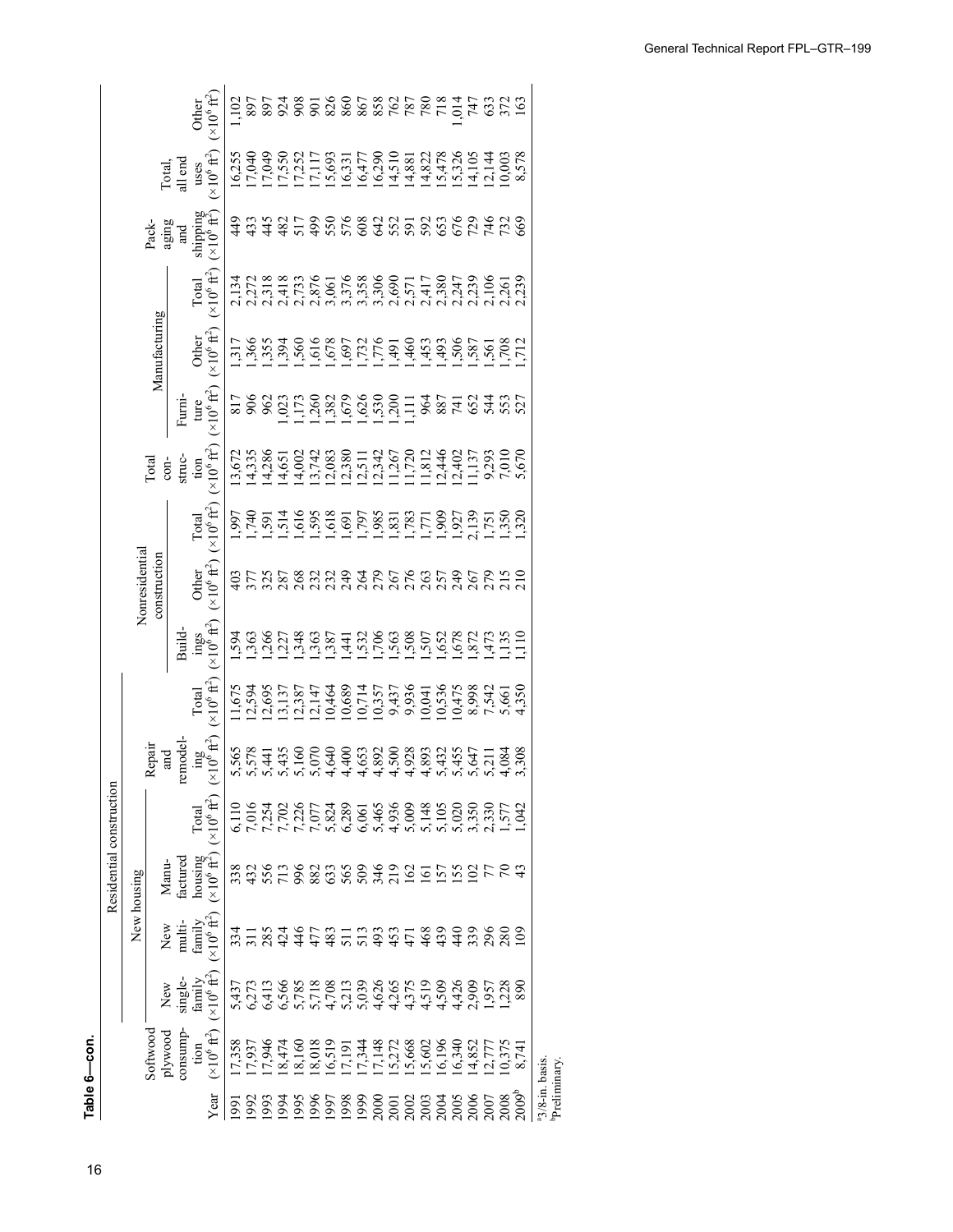|                         |                |               | $(\times 10^6 \text{ ft}^2)$<br>Other                               | 0       |           |         |         |         |         |         |                                 |      |         |         |         |         |         |         |         |         |         |         |         |         |         |         |                  |          |                 |                | c                  |                | $\overline{\mathbf{C}}$ | $\frac{6}{4}$   | 59             | 125             | 356                     | 544         | 407            | 655             | 967                | ,038     | 620            | ,119   | 792            |
|-------------------------|----------------|---------------|---------------------------------------------------------------------|---------|-----------|---------|---------|---------|---------|---------|---------------------------------|------|---------|---------|---------|---------|---------|---------|---------|---------|---------|---------|---------|---------|---------|---------|------------------|----------|-----------------|----------------|--------------------|----------------|-------------------------|-----------------|----------------|-----------------|-------------------------|-------------|----------------|-----------------|--------------------|----------|----------------|--------|----------------|
|                         |                | Total,        | $(\times 10^6$ ft <sup>2</sup> )<br>all end<br>uses                 | 0       |           |         |         |         |         |         |                                 |      |         | ⊂       |         | ⊂       | ⊂       | ⊂       | ⊂       | ⊂       | ⊂       | ⊂       | ⊂       |         | ⊂       | ⊂       | 36               | 54       | 63              | 72             | $\overline{81}$    | $\frac{4}{5}$  | 108                     | 412             | 531            | 691             | 1,390                   | 2,177       | 3,056          | 3,518           | 3,869              | 4,381    | 5,596          | 5,612  | 5.752          |
|                         | Pack-          | aging         | shipping<br>$(x10^6 \text{ ft}^2)$<br>and                           | 0       | ⊂         |         |         |         |         |         |                                 |      |         | ⊂       |         | ⊂       | ⊂       | ⊂       | ○       | ⊂       | っ       | ○       | $\circ$ | ○       | $\circ$ | ○       | $\circ$          | $\circ$  | っ               | っ              | っ                  | っ              | っ                       |                 |                |                 |                         |             | $\sim$         | $\sim$          | ৩                  | $\infty$ | ∘              | ≘      | ⊆              |
|                         |                |               | ( $\times 10^6$ $\rm{ft}^2$<br>Total                                | 0       | $\subset$ |         |         | ⊂       |         | っ       |                                 | ⊂    |         | ⊂       | ⊂       | ⊂       | ⊂       | ○       | ○       | ⊂       | $\circ$ | $\circ$ | $\circ$ | $\circ$ | $\circ$ | $\circ$ | $\circ$          | $\circ$  | $\circ$         | ○              | ○                  | ᅌ              | $\circ$                 | ᅌ               | ○              | $\circ$         | S                       | $\circ$     | $\overline{1}$ | 28              | 47                 | 65       | 83             | 85     | 88             |
|                         |                | Manufacturing | $(*10^{6} \text{ ft}^2)$<br>Other                                   | 0       | ⊂         | ⊂       | ⊂       | ⊂       | ⊂       |         |                                 | ⊂    | ⊂       | ⊂       | っ       | っ       | ○       | ○       | ○       | $\circ$ | $\circ$ | $\circ$ | $\circ$ | $\circ$ | $\circ$ | $\circ$ | $\circ$          | $\circ$  | ○               | $\circ$        | $\circ$            | ○              | ○                       | ⊂               | $\circ$        | $\circ$         | $\sim$                  | 4           | $\infty$       | $\overline{18}$ | 27                 | 35       | $\overline{4}$ | 43     | $\overline{4}$ |
|                         |                |               | $(\times 10^6 \text{ ft}^2)$<br>Fumi-<br>ture                       | 0       | ⊂         |         |         |         |         |         |                                 |      |         |         |         |         | ⊂       | ⊂       | ⊂       | ⊂       | ᅌ       | $\circ$ | $\circ$ | ○       | ⊂       | ⊂       | ᅌ                | ○        | ○               | ᅌ              | ○                  | ᅌ              | $\circ$                 | $\circ$         | $\circ$        | $\circ$         | $\sim$                  | ෑ           | $\circ$        | $\circ$         | $\overline{21}$    | $30\,$   | $\overline{4}$ | 43     | $\frac{4}{4}$  |
|                         | Total          | $con-$        | $(\times 10^6$ $\rm{ft}^2)$<br>struc-<br>tion                       | 0       |           |         |         |         |         |         |                                 |      |         |         |         |         |         |         |         |         |         |         |         |         | $\circ$ | $\circ$ | $36 \frac{1}{4}$ |          | 63              | 72             | $\overline{\bf 8}$ | $\overline{5}$ | 108                     | $\frac{11}{4}$  | 530            | 689             | 1,384                   | 2,165       | 3,035          | 3,485           | 3,815              | 4,308    | 5,504          | 5,516  | 5.654          |
|                         |                |               | $(\times 10^6 \text{ ft}^2)$<br>Total                               | 0       | ⊂         |         |         |         |         |         |                                 |      |         |         |         |         |         |         |         | ○       |         |         |         |         | 0       | 0       | 5                |          | $\overline{10}$ | 크              | ७                  | いい             |                         | 33              | 53             | $\overline{6}$  | 65                      | 109         | 167            | 193             | 305                | 407      | 524            | 546    | 513            |
|                         | Nonresidential | construction  | $(\times 10^6 \text{ ft}^2)$<br>Other                               | 0       | ⊂         |         |         |         |         |         |                                 |      |         |         |         |         |         |         |         | ⊂       | ⊂       | ⊂       | $\circ$ | $\circ$ | $\circ$ | $\circ$ | $\sim$           | ↴        | ₹               | ◡              | $\sim$             | $\sim$         | $\sim$                  | $\overline{10}$ | $\overline{5}$ | $\overline{15}$ | $\overline{8}$          | r<br>$\sim$ | 37             | ₹               | 54                 | 2        | 78             | $80\,$ | 86             |
|                         |                |               | Ê<br>Build-<br>$\lim_{s \to 0} \frac{\sin x}{s}$                    | 0       | $\subset$ |         |         |         |         |         |                                 |      |         |         |         |         |         |         |         | ⊂       | ○       | っ       | $\circ$ | $\circ$ | $\circ$ | $\circ$ | ന                | $\infty$ | -r              |                |                    |                | $\sim$                  | 23              | 38             | 46              | 47                      | 83          | 131            | 153             | 251                | 343      | 445            | 466    | 426            |
|                         |                |               | $(\times 10^6 \text{ ft}^2)$<br>Total                               |         | $\circ$   |         |         |         |         |         |                                 |      |         | ⊂       | っ       | ○       | ○       | ○       | ○       | ⊂       | ○       | ⊂       |         |         | ⊂       | $\circ$ | $\overline{31}$  | 43       | 53              |                | 58<br>75           |                | 101                     | 379             | 477            | 628             | 318                     | 2,055       | 2,867          | 3,292           | 3,510              | 3,901    | 4,980          | 4,970  | 5.141          |
| $\overline{\mathrm{m}}$ | Repair         | and           | $\mathop{\rm img}_{( \times 10^6 \, {\rm ft}^2)}$<br>remodel-       | 0       |           |         |         |         |         |         |                                 |      | ○       | っ       |         |         |         |         | っ       | $\circ$ | $\circ$ | $\circ$ | $\circ$ | っ       | ○       | ⊂       | ᅿ                | $\circ$  | $\circ$         | ७              | $\infty$           | $\infty$       | $\Xi$                   | 45              | 67             | $\overline{r}$  | 98                      | 202         | 295            | 330             | 609                | 889      | 1.126          | 235    | 248            |
|                         |                |               | $(x10^6 \text{ ft}^2)$<br>Total                                     | $\circ$ | $\circ$   | $\circ$ | $\circ$ |         |         |         | $\circ \circ \circ \circ \circ$ |      | $\circ$ | $\circ$ | $\circ$ | $\circ$ | $\circ$ | $\circ$ | $\circ$ | $\circ$ | $\circ$ | $\circ$ | $\circ$ | $\circ$ | $\circ$ | $\circ$ | 27               | 33       | $\overline{4}$  | $\overline{4}$ | 67                 | 82             | $\overline{9}$          | 334             | 409            | 557             | 1,220                   | 1,853       | 2,573          | 2,962           | 2,902              | 3,012    | 3,854          | 3,735  | 3,893          |
| Residential constructi  |                | Manu-         | housing<br>$(\times 10^6 \text{ ft}^2)$<br>factured                 |         |           |         |         |         |         | 0       |                                 | ⊂    |         | $\circ$ | $\circ$ | $\circ$ | $\circ$ | $\circ$ | $\circ$ | $\circ$ | $\circ$ | $\circ$ | $\circ$ | $\circ$ | $\circ$ | $\circ$ | $\sim$           | $\sim$   |                 |                |                    |                |                         | $^{\circ}$      | $\overline{c}$ | 26              | 52                      | 83          | 113            | 108             | 135                | 163      | 189            | 194    | 203            |
|                         | New housing    | New           | $(\times 10^6 \text{ }\mathrm{f} \mathrm{t}^2)$<br>family<br>multi- | 0       |           |         | ⊂       | ○       | $\circ$ | $\circ$ | $\circ$                         | ○    | ᅌ       | $\circ$ | ○       | ○       | ○       | ⊂       | ○       | $\circ$ | $\circ$ | $\circ$ | $\circ$ | $\circ$ | $\circ$ | $\circ$ | $\overline{ }$   | ७        | 559             |                |                    | Ξ              | $\mathbf{13}$           | 54              | 67             | 98              | 201                     | 292         | 408            | 394             | 315                | 289      | 365            | 314    | 214            |
|                         |                | New           | $(\times 10^6 \, \hat{\rm{f}} t^2)$<br>family<br>single-            | 0       |           |         |         |         |         | 0       |                                 | ○    |         | ᅌ       |         | ○       | ○       | $\circ$ | $\circ$ | $\circ$ | $\circ$ | $\circ$ | 0       | $\circ$ | $\circ$ | $\circ$ | $18^{25}$        |          | 38              | 36             |                    | $\mathcal{L}$  | 77                      | 272             | 330            | 432             | 967                     | 1,477       | 2,053          |                 | $2,460$<br>$2,451$ | 2,560    | 3,300          | 3,226  |                |
|                         |                | <b>OSB</b>    | $(\times 10^6 \text{ ft}^2)$<br>consump-<br>tion                    | 0       | $\circ$   |         | ○       | $\circ$ | ○       | $\circ$ | ᅌ                               | ○    | ᅌ       | ○       | ᅌ       | $\circ$ | $\circ$ | $\circ$ | $\circ$ | $\circ$ | $\circ$ | $\circ$ | $\circ$ | $\circ$ | $\circ$ | $\circ$ | $\sqrt{4}$       | 60       | $\mathcal{L}$   | $80\,$         | 90                 | 105            | 120                     | 458             | 590            | 816             | 1,746<br>2,721<br>3,463 |             |                | 4,173           | 4,836              | 5,419    | 6,216          | 6,731  | 6,544          |
|                         |                |               | Year                                                                | 1950    | 1951      | 1952    | 1953    | 1954    | 1955    | 1956    | 1957                            | 1958 | 1959    | 1960    | 1961    | 1962    | 1963    | 1964    | 1965    | 1966    | 1967    | 1968    | 1969    | 1970    | 1971    | 1972    | 1973             | 1974     | 1975            | 976            | 1977               | 1978           | 1979                    | 1980            | 1981           | 1982            | 1983                    | 1984        | 1985           | 1986            | 1987               | 1988     | 1989           | 1990   | 1991           |

Table 7-OSB consumption<sup>a</sup> in the United States, by end use, 1950-2009

Table 7-OSB consumption<sup>a</sup> in the United States, by end use, 1950-2009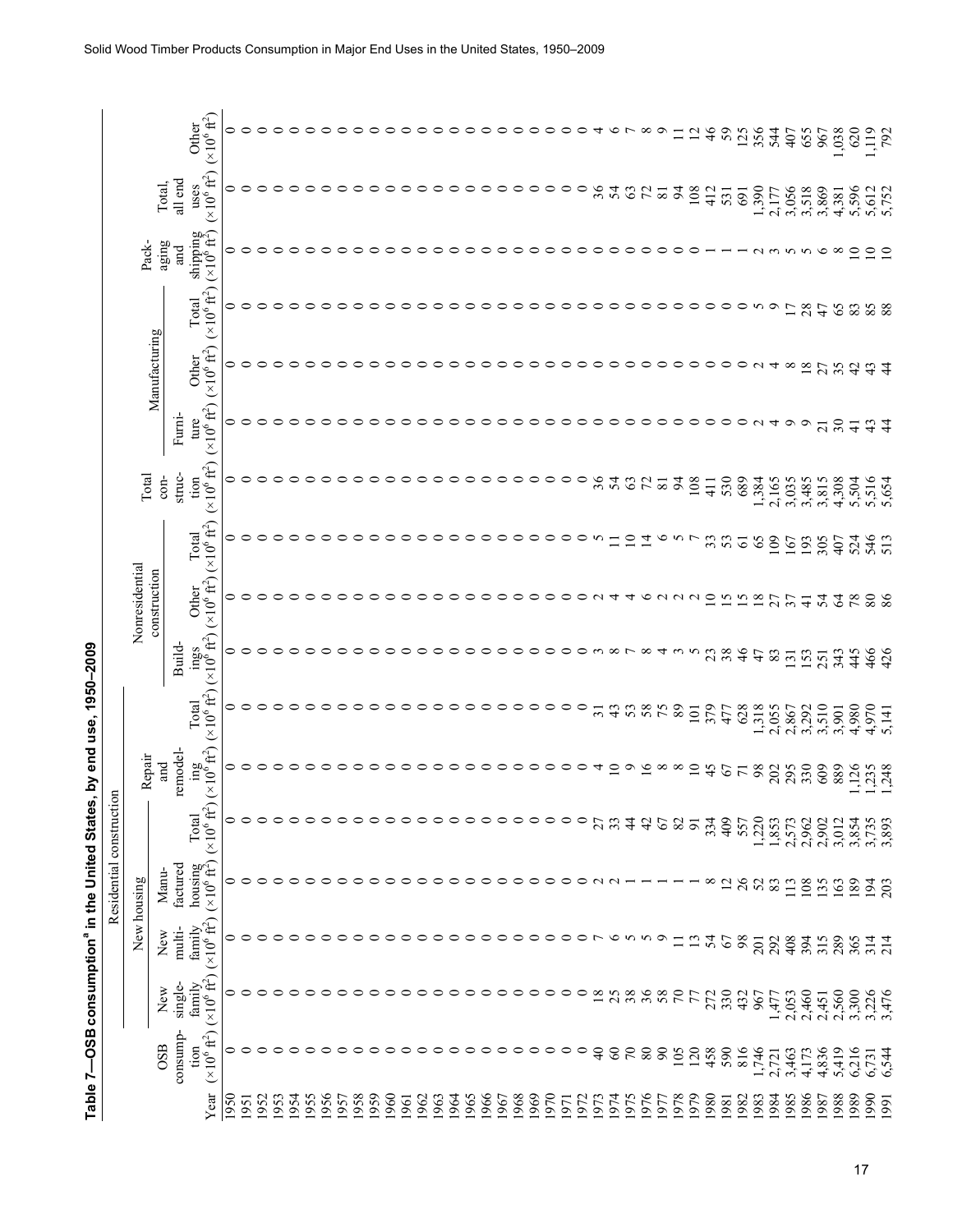| Table 7-con. |
|--------------|
| Í            |

|                          |                |                |                         | $(x10^6 \text{ ft}^2)$<br>Other                                                                                                                                                     |                 |                                                                                                                                                                                                                                |               |                |                |                |                 |                  |         |        |                                                     |                            |        |        |        |             |        |                   |                                                          |
|--------------------------|----------------|----------------|-------------------------|-------------------------------------------------------------------------------------------------------------------------------------------------------------------------------------|-----------------|--------------------------------------------------------------------------------------------------------------------------------------------------------------------------------------------------------------------------------|---------------|----------------|----------------|----------------|-----------------|------------------|---------|--------|-----------------------------------------------------|----------------------------|--------|--------|--------|-------------|--------|-------------------|----------------------------------------------------------|
|                          |                |                | Total,<br>all end       | $(\times 10^6$ ft <sup>2</sup> )<br>uses                                                                                                                                            |                 |                                                                                                                                                                                                                                |               |                |                |                |                 |                  |         |        |                                                     |                            |        |        |        |             |        |                   |                                                          |
|                          |                | Pack-<br>aging | and                     | shipping<br>$(x10^6 \text{ ft}^2)$                                                                                                                                                  |                 |                                                                                                                                                                                                                                |               |                |                | ដងដងន          |                 |                  |         |        |                                                     |                            |        |        |        | 22888883    |        | 415               |                                                          |
|                          |                |                |                         | $(\times 10^6$ $\mbox{ft}^2)$<br>Total                                                                                                                                              | 105             | $\frac{10}{17}$                                                                                                                                                                                                                |               | $\overline{4}$ |                |                |                 |                  |         |        |                                                     |                            |        |        |        |             |        |                   |                                                          |
|                          |                | Manufacturing  |                         | $(10^6 \text{ ft}^2)$<br>Other                                                                                                                                                      |                 | 5888889258                                                                                                                                                                                                                     |               |                |                |                |                 |                  |         |        | $\overline{50}$                                     |                            |        |        |        | 289858      |        | 5                 |                                                          |
|                          |                |                | Furni-                  | $(\times 10^6 \text{ ft}^2)$<br>ture                                                                                                                                                |                 | 58                                                                                                                                                                                                                             | $\mathcal{O}$ | 75             |                | $\overline{0}$ | $\overline{27}$ | $\tilde{\omega}$ | $\circ$ |        | $\frac{126}{128}$                                   | $\frac{96}{6}$             |        | 88     |        | 545         |        |                   |                                                          |
|                          | <b>Total</b>   | $con-$         | $\frac{1}{\sin \theta}$ | $(10^6 \text{ ft}^2)$                                                                                                                                                               |                 | 7,391<br>8,257<br>9,081                                                                                                                                                                                                        |               |                |                |                |                 |                  |         |        |                                                     |                            |        |        |        |             |        | 0,142             |                                                          |
|                          |                |                |                         | Total                                                                                                                                                                               |                 | 53561                                                                                                                                                                                                                          |               |                | 852            |                |                 |                  |         |        |                                                     |                            |        |        |        |             |        |                   |                                                          |
|                          | Nonresidential | construction   |                         | Dther                                                                                                                                                                               | $\approx$       | 222                                                                                                                                                                                                                            |               |                | $\frac{24}{3}$ |                |                 |                  |         |        |                                                     |                            |        |        |        |             |        |                   |                                                          |
|                          |                |                | Build                   |                                                                                                                                                                                     |                 | 34422823                                                                                                                                                                                                                       |               |                |                |                |                 |                  |         |        |                                                     |                            |        |        |        |             |        |                   |                                                          |
|                          |                |                |                         | Total ings Other Total<br>(×10 <sup>6</sup> ft <sup>2</sup> )(×10 <sup>6</sup> ft <sup>2</sup> )(×10 <sup>6</sup> ft <sup>2</sup> )<br>Total                                        |                 | $6.585, 7.397, 7.397, 7.397, 7.397, 7.397, 7.397, 7.397, 7.397, 7.397, 7.397, 7.397, 7.397, 7.397, 7.397, 7.397, 7.397, 7.397, 7.397, 7.397, 7.397, 7.397, 7.397, 7.397, 7.397, 7.397, 7.397, 7.397, 7.397, 7.397, 7.397, 7.3$ |               |                |                |                |                 |                  |         |        |                                                     |                            |        |        |        |             |        | 7,416             |                                                          |
|                          | Repair         | and            | remodel                 | $\frac{\text{ing}}{(\times 10^6 \text{ ft}^2)}$                                                                                                                                     |                 |                                                                                                                                                                                                                                |               |                |                |                |                 |                  |         |        |                                                     |                            |        |        |        |             |        |                   |                                                          |
|                          |                |                |                         |                                                                                                                                                                                     |                 | 5,376<br>6,152<br>6,855<br>6,523,1720<br>6,1722<br>12,422                                                                                                                                                                      |               |                |                |                |                 |                  |         |        | $13,204$<br>$12,578$<br>$13,271$<br>$13,618$        | 14,362<br>15,238<br>16,611 |        |        | 14,936 | 10,894      | 6,900  | .702              |                                                          |
| Residential construction | New housing    | Manu-          | factured                |                                                                                                                                                                                     | $\overline{50}$ | $\frac{399}{518}$                                                                                                                                                                                                              |               | $\frac{22}{3}$ |                |                |                 |                  | 1038888 |        | 999                                                 | 828828                     |        |        |        | $60\degree$ | 483    | 294               |                                                          |
|                          |                | New            | multi-                  |                                                                                                                                                                                     | 240<br>2        | $^{24}$                                                                                                                                                                                                                        | 384           | 480            |                |                |                 |                  |         |        |                                                     |                            |        |        |        |             |        |                   |                                                          |
|                          |                | New            | single-                 |                                                                                                                                                                                     |                 | 4 5 5 6 7 7 8 9<br>4 5 6 7 7 7 7 8<br>4 5 6 7 7 7 8<br>4 5 6 7 7 8                                                                                                                                                             |               |                |                |                | 10,494          |                  |         |        | $1,300$<br>$1,300$<br>$1,404$<br>$1,745$<br>$1,745$ | (2,699)                    | 13,593 | 14,819 | 13,288 | 9,519       | 5,722  | 140               |                                                          |
|                          |                | <b>OSB</b>     | consump-                | tion family family housing Total<br>(×10 <sup>6</sup> ft <sup>2</sup> ) (×10 <sup>6</sup> ft <sup>2</sup> ) (×10 <sup>6</sup> ft <sup>2</sup> ) (×10 <sup>6</sup> ft <sup>2</sup> ) | 8,176           | 9,105                                                                                                                                                                                                                          | 9,995         | 1,036          | 13,57          | 15,639         | 7,619           | 18,783           | 19,350  | 20,455 | 21,692                                              | 22,538                     | 23,924 | 25,360 | 24,909 | 270         | 16,154 |                   |                                                          |
|                          |                |                |                         | Year                                                                                                                                                                                | 1992            | 1993                                                                                                                                                                                                                           | 1994          | 1995           | 1996           | 1997           | 1998            | 1999             | 2000    | 2001   | 2002                                                | 2003                       | 2004   | 2005   | 2006   | 2007        | 2008   | 2009 <sup>b</sup> | <sup>a</sup> 3/8-in. basis.<br><sup>b</sup> Preliminary. |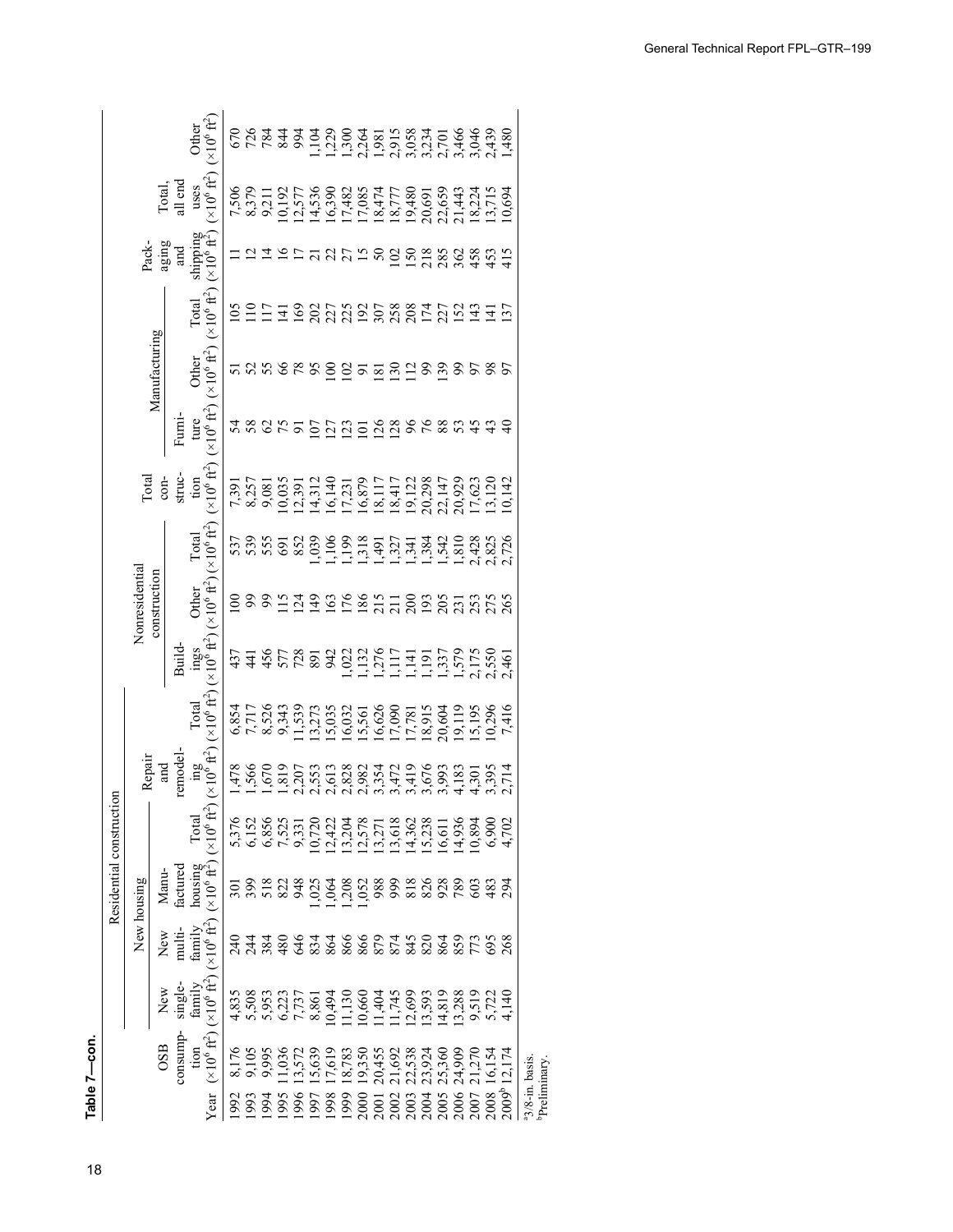| $(\times 10^6$ $\rm{ft}^2)$<br>Other<br>,059<br>235<br>258<br>1,075<br>918<br>1,469<br>670'<br>2,339<br>3,040<br>994<br>928<br>740<br>1,390<br>295<br>534<br>725<br>,640<br>1,734<br>1,815<br>2,483<br>1,775<br>917<br>,603<br>2,367<br>367<br>.245<br>1,581<br>3,227<br>947<br>231<br>1,727<br>1,071<br>$(x10^6 \text{ ft}^2)$<br>all end<br>4,429<br>8,125<br>8,969<br>9,899<br>1,256<br>11,716<br>14,054<br>16,025<br>13,984<br>15,344<br>17,640<br>14,578<br>14,055<br>4,397<br>4,883<br>5,195<br>5,925<br>7,488<br>9,107<br>15,892<br>12,952<br>18,002<br>18,883<br>13,724<br>5,673<br>5,700<br>6,233<br>6,206<br>4,382<br>5,546<br>5,961<br>Total,<br>6,627<br>11,587<br>16,771<br>uses<br>shipping<br>$(\times 10^6 \text{ ft}^2)$<br>Pack-<br>aging<br>639<br>329<br>236<br>259<br>315<br>285<br>680<br>692<br>590<br>538<br>485<br>225<br>248<br>270<br>293<br>304<br>275<br>272<br>288<br>215<br>195<br>194<br>222<br>225<br>160<br>433<br>194<br>163<br>531<br>$\overline{60}$<br>381<br>177<br>and<br>277<br>281<br>$(\times 10^6 \text{ ft}^2)$<br>Total<br>819<br>,980<br>2,139<br>2,679<br>2,939<br>3,806<br>6,310<br>6,569<br>$6,006$<br>5,949<br>6,169<br>612<br>842<br>,016<br>956<br>,259<br>,300<br>,351<br>580<br>3,194<br>3,128<br>4,224<br>4,583<br>6,654<br>6,003<br>413<br>767<br>3,327<br>4,063<br>272<br>4,377<br>2,541<br>$\overline{5}$<br>Manufacturing<br>$(\times 10^6 \text{ ft}^2)$<br>Other<br>179<br>269<br>385<br>466<br>489<br>1,789<br>3,138<br>$\frac{48}{5}$<br>184<br>223<br>265<br>275<br>310<br>504<br>960<br>1,294<br>1,652<br>2,200<br>3,155<br>3,192<br>2,791<br>2,705<br>2,521<br>2,449<br>283<br>302<br>315<br>362<br>457<br>480<br>343<br>691<br>$(\times 10^6$ $\rm{ft}^2)$<br>Fumi-<br>1,716<br>2,450<br>2,690<br>ture<br>639<br>658<br>793<br>738<br>855<br>,405<br>,595<br>2,085<br>2,213<br>2,648<br>2,636<br>2,930<br>2,726<br>3,155<br>983<br>$7^{0}$<br>2,274<br>2,383<br>$3777$<br>$4777$<br>$0.77$<br>$0.00$<br>464<br>4<br>,003<br>,113<br>237<br>2,847<br>LR.<br>Ę<br>$(x10^6 \text{ ft}^2)$<br>2,886<br>2,956<br>6,939<br>3,228<br>4,439<br>8,025<br>10,566<br>10,846<br>struc-<br>3,638<br>3,760<br>5,484<br>6,572<br>6,295<br>8,218<br>8,144<br>11,814<br>11,516<br>9,319<br>11,499<br>7,598<br>7,889<br>4,214<br>3,995<br>10,452<br>8,675<br>12,007<br>8,377<br>10,442<br>Total<br>4,501<br>4,822<br>5,897<br>3,877<br>4,281<br>3,091<br>$con-$<br>tion<br>$(\times 10^6 \text{ ft}^2)$<br>Total<br>910<br>,176<br>349<br>466<br>173<br>680<br>890<br>190<br>,304<br>$360$<br>$230$<br>196<br>, 316<br>,248<br>554<br>597<br>726<br>733<br>842<br>,254<br>,324<br>$.264$<br>$.227$<br>278<br>,074<br>,204<br>,207<br>791<br>.087<br>201<br>231<br>751<br>327<br>771<br>Nonresidential<br>construction<br>$(\times 10^6 \text{ ft}^2)$<br>Other<br>ទ្<br>$\infty$<br>69<br>86<br>100<br>89<br>106<br>$\infty$<br>80<br>$\mathcal{O}$<br>88<br>99<br>$\mathfrak{g}$<br>98<br>104<br>$\Xi$<br>102<br>108<br>50<br>87<br>87<br>57<br>$\overline{17}$<br>$\overline{5}$<br>Ξ<br>능<br>$\frac{\text{ings}}{(\times 10^6 \text{ ft}^2)}$<br><b>Build</b><br>418<br>610<br>649<br>689<br><b>P6L</b><br>816<br>.249<br>116<br>620,<br>096<br>210<br>309<br>493<br>535<br>648<br>705<br>,128<br>,082<br>104<br>,200<br>972<br>,134<br>,158<br>240<br>664<br>754<br>993<br>$,157$<br>225<br>167<br>187<br>101<br>$\overline{121}$<br>127<br>$(\times 10^6\,\mathrm{ft}^2)$<br>2,420<br>3,489<br>$\begin{array}{c} 10,425 \\ 10,803 \\ 9,530 \\ 7,146 \\ 6,350 \end{array}$<br>2,742<br>2,989<br>4,574<br>6,940<br>6,954<br>9,276<br>7,958<br>7,444<br>9,370<br>9,234<br>2,483<br>2,674<br>3,658<br>4,810<br>5,675<br>0,212<br>6,562<br>3,535<br>3,262<br>3,687<br>3,932<br>5,318<br>6,797<br>0,612<br>Total<br>3,041<br>3,151<br>4,971<br>$\frac{\text{ing}}{\times 10^6 \text{ft}^2}$<br>remodel-<br>Repair<br>.156<br>$1,456$<br>$1,339$<br>,469<br>,529<br>1,779<br>526<br>980<br>,400<br>,446<br>575<br>1,778<br>1,854<br>2,020<br>2,190<br>2,084<br>2,356<br>2,153<br>2,196<br>2,300<br>487<br>692<br>723<br>882<br>962<br>,004<br>394<br>,457<br>.655<br>.734<br>$2,411$<br>$2,301$<br>and<br>Residential construction<br>$(\times 10^6$ $\mbox{ft}^2)$<br>4,846<br>4,229<br>5,268<br>5,365<br>5,393<br>7,542<br>8,833<br>7,180<br>8,340<br>8,447<br>7,119<br>1,983<br>2,318<br>2,652<br>2,189<br>1,985<br>2,282<br>2,531<br>2,532<br>3,118<br>3,502<br>8,434<br>6,104<br>5,425<br>4,367<br>6,934<br>1,894<br>.892<br>2,147<br>2,264<br>4,197<br>Total<br>2,254<br>3,471<br>housing<br>$(\times 10^6$ ft <sup>2</sup> )<br>factured<br>Manu-<br>48<br>56<br>68<br>,176<br>1,738<br>926<br>125<br>$\frac{1}{10}$<br>788<br>852<br>,452<br>755<br>746<br>838<br>125<br>$\frac{46}{5}$<br>275<br>332<br>354<br>415<br>572<br>1,097<br>955<br>993<br>1,003<br>092<br>137<br>122<br>203<br>787<br>$\Xi$<br>New housing<br>$(\times 10^6 \text{ ft}^2)$<br>family<br>multi-<br>New<br>1,055<br>496<br>209<br>180<br>69<br>55<br>$\frac{46}{5}$<br>340<br>316<br>426<br>736<br>529<br>620<br>860<br>899<br>768<br>1,096<br>1,260<br>278<br>465<br>489<br>315<br>570<br>274<br>598<br>754<br>463<br>362<br>$\overline{72}$<br>$\frac{24}{5}$<br>$\overline{192}$<br>687<br>367<br>351<br>$(\times 10^6 \text{ ft}^2)$<br>family<br>single-<br>,658<br>1,745<br>3,836<br>3,677<br>5,269<br>3,738<br>1,896<br>2,055<br>1,709<br>1,728<br>1,788<br>2,619<br>3,678<br>6,965<br>3,094<br>1,652<br>818<br>899'1<br>2,160<br>2,460<br>2,842<br>3,194<br>5,902<br>5,653<br>5,272<br>,997<br>2,094<br>2,384<br>3,161<br>New<br>5,641<br>4,511<br>6,921<br>4,391<br>6,121<br>Nonstruc-<br>consump-<br>$(\times 10^6 \text{ ft}^2)$<br>9,766<br>2,990<br>9,119<br>17,119<br>8,949<br>14,446<br>19,139<br>4,628<br>6,459<br>7,836<br>6,879<br>7,265<br>7,994<br>8,733<br>0,438<br>0,687<br>0,948<br>9,065<br>9,876<br>8,569<br>14,795<br>panel<br>4,613<br>4,664<br>5,490<br>6,590<br>6,775<br>4,054<br>3,402<br>(4,023)<br>tural<br>5,711<br>5,141<br>16,537<br>tion<br>6,271<br>959<br>1969<br>1976<br>950<br>953<br>954<br>955<br>956<br>958<br>960<br>.965<br>.966<br>1968<br>1970<br>1974<br>1975<br>1978<br>979<br>980<br>1982<br>983<br>952<br>957<br>962<br>.963<br>.964<br>1967<br>1972<br>1973<br>${\it Year}$<br>977<br>1971<br>981<br>$-951$<br>96 |
|--------------------------------------------------------------------------------------------------------------------------------------------------------------------------------------------------------------------------------------------------------------------------------------------------------------------------------------------------------------------------------------------------------------------------------------------------------------------------------------------------------------------------------------------------------------------------------------------------------------------------------------------------------------------------------------------------------------------------------------------------------------------------------------------------------------------------------------------------------------------------------------------------------------------------------------------------------------------------------------------------------------------------------------------------------------------------------------------------------------------------------------------------------------------------------------------------------------------------------------------------------------------------------------------------------------------------------------------------------------------------------------------------------------------------------------------------------------------------------------------------------------------------------------------------------------------------------------------------------------------------------------------------------------------------------------------------------------------------------------------------------------------------------------------------------------------------------------------------------------------------------------------------------------------------------------------------------------------------------------------------------------------------------------------------------------------------------------------------------------------------------------------------------------------------------------------------------------------------------------------------------------------------------------------------------------------------------------------------------------------------------------------------------------------------------------------------------------------------------------------------------------------------------------------------------------------------------------------------------------------------------------------------------------------------------------------------------------------------------------------------------------------------------------------------------------------------------------------------------------------------------------------------------------------------------------------------------------------------------------------------------------------------------------------------------------------------------------------------------------------------------------------------------------------------------------------------------------------------------------------------------------------------------------------------------------------------------------------------------------------------------------------------------------------------------------------------------------------------------------------------------------------------------------------------------------------------------------------------------------------------------------------------------------------------------------------------------------------------------------------------------------------------------------------------------------------------------------------------------------------------------------------------------------------------------------------------------------------------------------------------------------------------------------------------------------------------------------------------------------------------------------------------------------------------------------------------------------------------------------------------------------------------------------------------------------------------------------------------------------------------------------------------------------------------------------------------------------------------------------------------------------------------------------------------------------------------------------------------------------------------------------------------------------------------------------------------------------------------------------------------------------------------------------------------------------------------------------------------------------------------------------------------------------------------------------------------------------------------------------------------------------------------------------------------------------------------------------------------------------------------------------------------------------------------------------------------------------------------------------------------------------------------------------------------------------------------------------------------------------------------------------------------------------------------------------------------------------------------------------------------------------------------------------------------------------------------------------------------------------------------------------------------------------------------------------------------------------------------------------------------------------------------------------------------------------------------------------------------------------------------------------------------------------------------------------------------------------------------------------------------------------------------------------------------------------------------------------------------------------------------------------------------------------------------------------------------------------------------------------------------------------------------------------------------------|
| 18,954<br>183<br>6,856<br>6,854<br>2,582<br>2,438<br>$3,720$<br>$3,720$<br>$4,274$<br>11,916<br>12,420<br>,435<br>85<br>349<br>10,481<br>10,816<br>11,759<br>3,313<br>3,761<br>7,168<br>1,102<br>575<br>$5,491$<br>$5,412$<br>20,345<br>1984                                                                                                                                                                                                                                                                                                                                                                                                                                                                                                                                                                                                                                                                                                                                                                                                                                                                                                                                                                                                                                                                                                                                                                                                                                                                                                                                                                                                                                                                                                                                                                                                                                                                                                                                                                                                                                                                                                                                                                                                                                                                                                                                                                                                                                                                                                                                                                                                                                                                                                                                                                                                                                                                                                                                                                                                                                                                                                                                                                                                                                                                                                                                                                                                                                                                                                                                                                                                                                                                                                                                                                                                                                                                                                                                                                                                                                                                                                                                                                                                                                                                                                                                                                                                                                                                                                                                                                                                                                                                                                                                                                                                                                                                                                                                                                                                                                                                                                                                                                                                                                                                                                                                                                                                                                                                                                                                                                                                                                                                                                                                                                                                                                                                                                                                                                                                                                                                                                                                                                                                                                                           |
|                                                                                                                                                                                                                                                                                                                                                                                                                                                                                                                                                                                                                                                                                                                                                                                                                                                                                                                                                                                                                                                                                                                                                                                                                                                                                                                                                                                                                                                                                                                                                                                                                                                                                                                                                                                                                                                                                                                                                                                                                                                                                                                                                                                                                                                                                                                                                                                                                                                                                                                                                                                                                                                                                                                                                                                                                                                                                                                                                                                                                                                                                                                                                                                                                                                                                                                                                                                                                                                                                                                                                                                                                                                                                                                                                                                                                                                                                                                                                                                                                                                                                                                                                                                                                                                                                                                                                                                                                                                                                                                                                                                                                                                                                                                                                                                                                                                                                                                                                                                                                                                                                                                                                                                                                                                                                                                                                                                                                                                                                                                                                                                                                                                                                                                                                                                                                                                                                                                                                                                                                                                                                                                                                                                                                                                                                                        |
|                                                                                                                                                                                                                                                                                                                                                                                                                                                                                                                                                                                                                                                                                                                                                                                                                                                                                                                                                                                                                                                                                                                                                                                                                                                                                                                                                                                                                                                                                                                                                                                                                                                                                                                                                                                                                                                                                                                                                                                                                                                                                                                                                                                                                                                                                                                                                                                                                                                                                                                                                                                                                                                                                                                                                                                                                                                                                                                                                                                                                                                                                                                                                                                                                                                                                                                                                                                                                                                                                                                                                                                                                                                                                                                                                                                                                                                                                                                                                                                                                                                                                                                                                                                                                                                                                                                                                                                                                                                                                                                                                                                                                                                                                                                                                                                                                                                                                                                                                                                                                                                                                                                                                                                                                                                                                                                                                                                                                                                                                                                                                                                                                                                                                                                                                                                                                                                                                                                                                                                                                                                                                                                                                                                                                                                                                                        |
|                                                                                                                                                                                                                                                                                                                                                                                                                                                                                                                                                                                                                                                                                                                                                                                                                                                                                                                                                                                                                                                                                                                                                                                                                                                                                                                                                                                                                                                                                                                                                                                                                                                                                                                                                                                                                                                                                                                                                                                                                                                                                                                                                                                                                                                                                                                                                                                                                                                                                                                                                                                                                                                                                                                                                                                                                                                                                                                                                                                                                                                                                                                                                                                                                                                                                                                                                                                                                                                                                                                                                                                                                                                                                                                                                                                                                                                                                                                                                                                                                                                                                                                                                                                                                                                                                                                                                                                                                                                                                                                                                                                                                                                                                                                                                                                                                                                                                                                                                                                                                                                                                                                                                                                                                                                                                                                                                                                                                                                                                                                                                                                                                                                                                                                                                                                                                                                                                                                                                                                                                                                                                                                                                                                                                                                                                                        |
|                                                                                                                                                                                                                                                                                                                                                                                                                                                                                                                                                                                                                                                                                                                                                                                                                                                                                                                                                                                                                                                                                                                                                                                                                                                                                                                                                                                                                                                                                                                                                                                                                                                                                                                                                                                                                                                                                                                                                                                                                                                                                                                                                                                                                                                                                                                                                                                                                                                                                                                                                                                                                                                                                                                                                                                                                                                                                                                                                                                                                                                                                                                                                                                                                                                                                                                                                                                                                                                                                                                                                                                                                                                                                                                                                                                                                                                                                                                                                                                                                                                                                                                                                                                                                                                                                                                                                                                                                                                                                                                                                                                                                                                                                                                                                                                                                                                                                                                                                                                                                                                                                                                                                                                                                                                                                                                                                                                                                                                                                                                                                                                                                                                                                                                                                                                                                                                                                                                                                                                                                                                                                                                                                                                                                                                                                                        |
|                                                                                                                                                                                                                                                                                                                                                                                                                                                                                                                                                                                                                                                                                                                                                                                                                                                                                                                                                                                                                                                                                                                                                                                                                                                                                                                                                                                                                                                                                                                                                                                                                                                                                                                                                                                                                                                                                                                                                                                                                                                                                                                                                                                                                                                                                                                                                                                                                                                                                                                                                                                                                                                                                                                                                                                                                                                                                                                                                                                                                                                                                                                                                                                                                                                                                                                                                                                                                                                                                                                                                                                                                                                                                                                                                                                                                                                                                                                                                                                                                                                                                                                                                                                                                                                                                                                                                                                                                                                                                                                                                                                                                                                                                                                                                                                                                                                                                                                                                                                                                                                                                                                                                                                                                                                                                                                                                                                                                                                                                                                                                                                                                                                                                                                                                                                                                                                                                                                                                                                                                                                                                                                                                                                                                                                                                                        |
|                                                                                                                                                                                                                                                                                                                                                                                                                                                                                                                                                                                                                                                                                                                                                                                                                                                                                                                                                                                                                                                                                                                                                                                                                                                                                                                                                                                                                                                                                                                                                                                                                                                                                                                                                                                                                                                                                                                                                                                                                                                                                                                                                                                                                                                                                                                                                                                                                                                                                                                                                                                                                                                                                                                                                                                                                                                                                                                                                                                                                                                                                                                                                                                                                                                                                                                                                                                                                                                                                                                                                                                                                                                                                                                                                                                                                                                                                                                                                                                                                                                                                                                                                                                                                                                                                                                                                                                                                                                                                                                                                                                                                                                                                                                                                                                                                                                                                                                                                                                                                                                                                                                                                                                                                                                                                                                                                                                                                                                                                                                                                                                                                                                                                                                                                                                                                                                                                                                                                                                                                                                                                                                                                                                                                                                                                                        |
|                                                                                                                                                                                                                                                                                                                                                                                                                                                                                                                                                                                                                                                                                                                                                                                                                                                                                                                                                                                                                                                                                                                                                                                                                                                                                                                                                                                                                                                                                                                                                                                                                                                                                                                                                                                                                                                                                                                                                                                                                                                                                                                                                                                                                                                                                                                                                                                                                                                                                                                                                                                                                                                                                                                                                                                                                                                                                                                                                                                                                                                                                                                                                                                                                                                                                                                                                                                                                                                                                                                                                                                                                                                                                                                                                                                                                                                                                                                                                                                                                                                                                                                                                                                                                                                                                                                                                                                                                                                                                                                                                                                                                                                                                                                                                                                                                                                                                                                                                                                                                                                                                                                                                                                                                                                                                                                                                                                                                                                                                                                                                                                                                                                                                                                                                                                                                                                                                                                                                                                                                                                                                                                                                                                                                                                                                                        |
|                                                                                                                                                                                                                                                                                                                                                                                                                                                                                                                                                                                                                                                                                                                                                                                                                                                                                                                                                                                                                                                                                                                                                                                                                                                                                                                                                                                                                                                                                                                                                                                                                                                                                                                                                                                                                                                                                                                                                                                                                                                                                                                                                                                                                                                                                                                                                                                                                                                                                                                                                                                                                                                                                                                                                                                                                                                                                                                                                                                                                                                                                                                                                                                                                                                                                                                                                                                                                                                                                                                                                                                                                                                                                                                                                                                                                                                                                                                                                                                                                                                                                                                                                                                                                                                                                                                                                                                                                                                                                                                                                                                                                                                                                                                                                                                                                                                                                                                                                                                                                                                                                                                                                                                                                                                                                                                                                                                                                                                                                                                                                                                                                                                                                                                                                                                                                                                                                                                                                                                                                                                                                                                                                                                                                                                                                                        |
|                                                                                                                                                                                                                                                                                                                                                                                                                                                                                                                                                                                                                                                                                                                                                                                                                                                                                                                                                                                                                                                                                                                                                                                                                                                                                                                                                                                                                                                                                                                                                                                                                                                                                                                                                                                                                                                                                                                                                                                                                                                                                                                                                                                                                                                                                                                                                                                                                                                                                                                                                                                                                                                                                                                                                                                                                                                                                                                                                                                                                                                                                                                                                                                                                                                                                                                                                                                                                                                                                                                                                                                                                                                                                                                                                                                                                                                                                                                                                                                                                                                                                                                                                                                                                                                                                                                                                                                                                                                                                                                                                                                                                                                                                                                                                                                                                                                                                                                                                                                                                                                                                                                                                                                                                                                                                                                                                                                                                                                                                                                                                                                                                                                                                                                                                                                                                                                                                                                                                                                                                                                                                                                                                                                                                                                                                                        |
|                                                                                                                                                                                                                                                                                                                                                                                                                                                                                                                                                                                                                                                                                                                                                                                                                                                                                                                                                                                                                                                                                                                                                                                                                                                                                                                                                                                                                                                                                                                                                                                                                                                                                                                                                                                                                                                                                                                                                                                                                                                                                                                                                                                                                                                                                                                                                                                                                                                                                                                                                                                                                                                                                                                                                                                                                                                                                                                                                                                                                                                                                                                                                                                                                                                                                                                                                                                                                                                                                                                                                                                                                                                                                                                                                                                                                                                                                                                                                                                                                                                                                                                                                                                                                                                                                                                                                                                                                                                                                                                                                                                                                                                                                                                                                                                                                                                                                                                                                                                                                                                                                                                                                                                                                                                                                                                                                                                                                                                                                                                                                                                                                                                                                                                                                                                                                                                                                                                                                                                                                                                                                                                                                                                                                                                                                                        |
|                                                                                                                                                                                                                                                                                                                                                                                                                                                                                                                                                                                                                                                                                                                                                                                                                                                                                                                                                                                                                                                                                                                                                                                                                                                                                                                                                                                                                                                                                                                                                                                                                                                                                                                                                                                                                                                                                                                                                                                                                                                                                                                                                                                                                                                                                                                                                                                                                                                                                                                                                                                                                                                                                                                                                                                                                                                                                                                                                                                                                                                                                                                                                                                                                                                                                                                                                                                                                                                                                                                                                                                                                                                                                                                                                                                                                                                                                                                                                                                                                                                                                                                                                                                                                                                                                                                                                                                                                                                                                                                                                                                                                                                                                                                                                                                                                                                                                                                                                                                                                                                                                                                                                                                                                                                                                                                                                                                                                                                                                                                                                                                                                                                                                                                                                                                                                                                                                                                                                                                                                                                                                                                                                                                                                                                                                                        |
|                                                                                                                                                                                                                                                                                                                                                                                                                                                                                                                                                                                                                                                                                                                                                                                                                                                                                                                                                                                                                                                                                                                                                                                                                                                                                                                                                                                                                                                                                                                                                                                                                                                                                                                                                                                                                                                                                                                                                                                                                                                                                                                                                                                                                                                                                                                                                                                                                                                                                                                                                                                                                                                                                                                                                                                                                                                                                                                                                                                                                                                                                                                                                                                                                                                                                                                                                                                                                                                                                                                                                                                                                                                                                                                                                                                                                                                                                                                                                                                                                                                                                                                                                                                                                                                                                                                                                                                                                                                                                                                                                                                                                                                                                                                                                                                                                                                                                                                                                                                                                                                                                                                                                                                                                                                                                                                                                                                                                                                                                                                                                                                                                                                                                                                                                                                                                                                                                                                                                                                                                                                                                                                                                                                                                                                                                                        |
|                                                                                                                                                                                                                                                                                                                                                                                                                                                                                                                                                                                                                                                                                                                                                                                                                                                                                                                                                                                                                                                                                                                                                                                                                                                                                                                                                                                                                                                                                                                                                                                                                                                                                                                                                                                                                                                                                                                                                                                                                                                                                                                                                                                                                                                                                                                                                                                                                                                                                                                                                                                                                                                                                                                                                                                                                                                                                                                                                                                                                                                                                                                                                                                                                                                                                                                                                                                                                                                                                                                                                                                                                                                                                                                                                                                                                                                                                                                                                                                                                                                                                                                                                                                                                                                                                                                                                                                                                                                                                                                                                                                                                                                                                                                                                                                                                                                                                                                                                                                                                                                                                                                                                                                                                                                                                                                                                                                                                                                                                                                                                                                                                                                                                                                                                                                                                                                                                                                                                                                                                                                                                                                                                                                                                                                                                                        |
|                                                                                                                                                                                                                                                                                                                                                                                                                                                                                                                                                                                                                                                                                                                                                                                                                                                                                                                                                                                                                                                                                                                                                                                                                                                                                                                                                                                                                                                                                                                                                                                                                                                                                                                                                                                                                                                                                                                                                                                                                                                                                                                                                                                                                                                                                                                                                                                                                                                                                                                                                                                                                                                                                                                                                                                                                                                                                                                                                                                                                                                                                                                                                                                                                                                                                                                                                                                                                                                                                                                                                                                                                                                                                                                                                                                                                                                                                                                                                                                                                                                                                                                                                                                                                                                                                                                                                                                                                                                                                                                                                                                                                                                                                                                                                                                                                                                                                                                                                                                                                                                                                                                                                                                                                                                                                                                                                                                                                                                                                                                                                                                                                                                                                                                                                                                                                                                                                                                                                                                                                                                                                                                                                                                                                                                                                                        |
|                                                                                                                                                                                                                                                                                                                                                                                                                                                                                                                                                                                                                                                                                                                                                                                                                                                                                                                                                                                                                                                                                                                                                                                                                                                                                                                                                                                                                                                                                                                                                                                                                                                                                                                                                                                                                                                                                                                                                                                                                                                                                                                                                                                                                                                                                                                                                                                                                                                                                                                                                                                                                                                                                                                                                                                                                                                                                                                                                                                                                                                                                                                                                                                                                                                                                                                                                                                                                                                                                                                                                                                                                                                                                                                                                                                                                                                                                                                                                                                                                                                                                                                                                                                                                                                                                                                                                                                                                                                                                                                                                                                                                                                                                                                                                                                                                                                                                                                                                                                                                                                                                                                                                                                                                                                                                                                                                                                                                                                                                                                                                                                                                                                                                                                                                                                                                                                                                                                                                                                                                                                                                                                                                                                                                                                                                                        |
|                                                                                                                                                                                                                                                                                                                                                                                                                                                                                                                                                                                                                                                                                                                                                                                                                                                                                                                                                                                                                                                                                                                                                                                                                                                                                                                                                                                                                                                                                                                                                                                                                                                                                                                                                                                                                                                                                                                                                                                                                                                                                                                                                                                                                                                                                                                                                                                                                                                                                                                                                                                                                                                                                                                                                                                                                                                                                                                                                                                                                                                                                                                                                                                                                                                                                                                                                                                                                                                                                                                                                                                                                                                                                                                                                                                                                                                                                                                                                                                                                                                                                                                                                                                                                                                                                                                                                                                                                                                                                                                                                                                                                                                                                                                                                                                                                                                                                                                                                                                                                                                                                                                                                                                                                                                                                                                                                                                                                                                                                                                                                                                                                                                                                                                                                                                                                                                                                                                                                                                                                                                                                                                                                                                                                                                                                                        |
|                                                                                                                                                                                                                                                                                                                                                                                                                                                                                                                                                                                                                                                                                                                                                                                                                                                                                                                                                                                                                                                                                                                                                                                                                                                                                                                                                                                                                                                                                                                                                                                                                                                                                                                                                                                                                                                                                                                                                                                                                                                                                                                                                                                                                                                                                                                                                                                                                                                                                                                                                                                                                                                                                                                                                                                                                                                                                                                                                                                                                                                                                                                                                                                                                                                                                                                                                                                                                                                                                                                                                                                                                                                                                                                                                                                                                                                                                                                                                                                                                                                                                                                                                                                                                                                                                                                                                                                                                                                                                                                                                                                                                                                                                                                                                                                                                                                                                                                                                                                                                                                                                                                                                                                                                                                                                                                                                                                                                                                                                                                                                                                                                                                                                                                                                                                                                                                                                                                                                                                                                                                                                                                                                                                                                                                                                                        |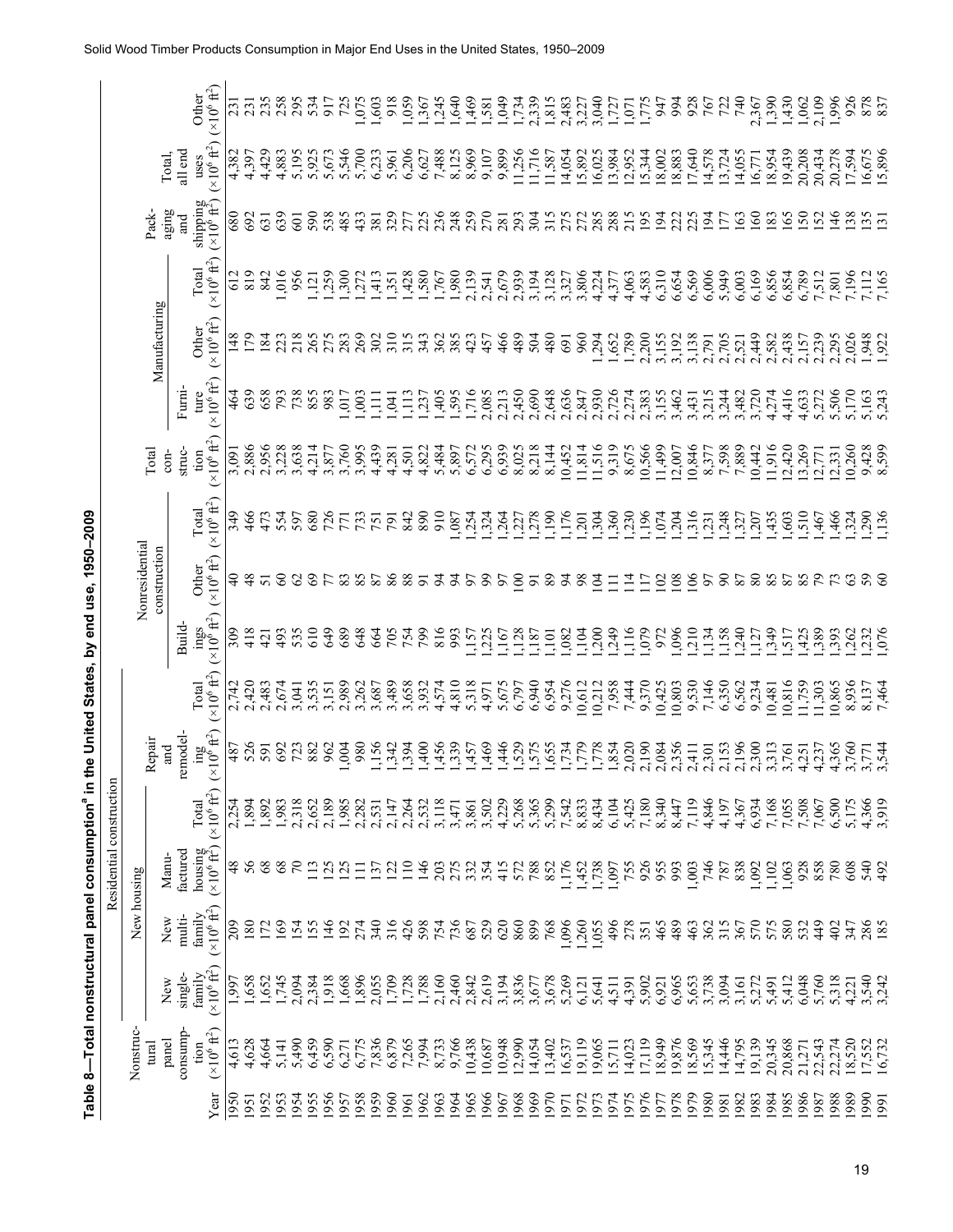| con.                     |   |
|--------------------------|---|
| 3<br>$\overline{1}$<br>I | l |

|                               |                                                                                                                                                |                                                                                                                                     |                                  | Residential construction                            |                              |                                         |                                                                                                                                     |                                                             |                             |                                                                                                                                                                                                                                                                                                                                                                                                                                                                                                               |                                             |                                      |                              |                                                                                                                                                                      |                                           |                              |                                                                                                                                                                                      |
|-------------------------------|------------------------------------------------------------------------------------------------------------------------------------------------|-------------------------------------------------------------------------------------------------------------------------------------|----------------------------------|-----------------------------------------------------|------------------------------|-----------------------------------------|-------------------------------------------------------------------------------------------------------------------------------------|-------------------------------------------------------------|-----------------------------|---------------------------------------------------------------------------------------------------------------------------------------------------------------------------------------------------------------------------------------------------------------------------------------------------------------------------------------------------------------------------------------------------------------------------------------------------------------------------------------------------------------|---------------------------------------------|--------------------------------------|------------------------------|----------------------------------------------------------------------------------------------------------------------------------------------------------------------|-------------------------------------------|------------------------------|--------------------------------------------------------------------------------------------------------------------------------------------------------------------------------------|
|                               | Nonstruc                                                                                                                                       |                                                                                                                                     | New housing                      |                                                     |                              |                                         |                                                                                                                                     |                                                             | Nonresidential              |                                                                                                                                                                                                                                                                                                                                                                                                                                                                                                               |                                             |                                      |                              |                                                                                                                                                                      |                                           |                              |                                                                                                                                                                                      |
|                               | tural                                                                                                                                          |                                                                                                                                     |                                  |                                                     |                              | Repair                                  |                                                                                                                                     |                                                             | construction                |                                                                                                                                                                                                                                                                                                                                                                                                                                                                                                               | <b>Total</b>                                |                                      | Manufacturing                |                                                                                                                                                                      | Pack-                                     |                              |                                                                                                                                                                                      |
|                               | panel                                                                                                                                          | New                                                                                                                                 | New                              | Manu-                                               |                              | and                                     |                                                                                                                                     |                                                             |                             |                                                                                                                                                                                                                                                                                                                                                                                                                                                                                                               | $con-$                                      |                                      |                              |                                                                                                                                                                      | aging                                     | Total,<br>all end            |                                                                                                                                                                                      |
|                               | consump-                                                                                                                                       | single-                                                                                                                             | multi-                           | factured                                            |                              | emodel                                  |                                                                                                                                     | Build-                                                      |                             |                                                                                                                                                                                                                                                                                                                                                                                                                                                                                                               | struc-                                      | Furni-                               |                              |                                                                                                                                                                      |                                           |                              |                                                                                                                                                                                      |
|                               |                                                                                                                                                | fannily                                                                                                                             |                                  |                                                     | $\Gamma$ otal                |                                         | Total                                                                                                                               |                                                             | Other                       | Total                                                                                                                                                                                                                                                                                                                                                                                                                                                                                                         |                                             |                                      | Other                        | Total                                                                                                                                                                |                                           | uses                         | Other                                                                                                                                                                                |
| Year                          | tion<br>( $\times 10^6$ ft <sup>2</sup> )                                                                                                      |                                                                                                                                     | family<br>$(x10^6 \text{ ft}^2)$ | $\frac{\text{housing}}{(\times 10^6 \text{ ft}^2)}$ | $(\times 10^6 \text{ ft}^2)$ | $\frac{\text{ing}}{8410^6 \text{ft}^2}$ | $\times 10^6\,\text{ft}^2$                                                                                                          | $\mathop {\max }\limits_{( \times 10^{6} \text{ ft}^{2} )}$ | $(\times 10^6 \text{ ft}^2$ | $(10^6 \text{ ft}^2)$                                                                                                                                                                                                                                                                                                                                                                                                                                                                                         | tion<br>(×10 <sup>6</sup> ft <sup>2</sup> ) | ture<br>$(\times 10^6 \text{ ft}^2)$ | $(\times 10^6 \text{ ft}^2)$ | $(\times 10^6$ $\rm{ft}^2)$                                                                                                                                          | and<br>shipping<br>$(x10^6 \text{ ft}^2)$ | $\times 10^6\,\mathrm{ft}^2$ |                                                                                                                                                                                      |
|                               |                                                                                                                                                |                                                                                                                                     |                                  |                                                     |                              |                                         |                                                                                                                                     | 588<br>982                                                  | 56<br>56                    |                                                                                                                                                                                                                                                                                                                                                                                                                                                                                                               |                                             |                                      |                              | 7 8 9 9 9 9 0 1 1 0 0 9 8 8 8 9 7 7<br>7 4 0 7 9 9 9 9 7 7 7 9 9 9 8 9 9 9 9 9 7<br>7 4 0 7 9 9 9 9 7 7 7 0 9 8 8 9 9 9 9 9<br>7 4 7 8 9 9 0 1 7 7 0 9 8 8 9 9 9 9 9 |                                           |                              |                                                                                                                                                                                      |
|                               |                                                                                                                                                |                                                                                                                                     |                                  |                                                     | 4,471<br>4,669               |                                         |                                                                                                                                     |                                                             |                             |                                                                                                                                                                                                                                                                                                                                                                                                                                                                                                               |                                             |                                      |                              |                                                                                                                                                                      |                                           |                              |                                                                                                                                                                                      |
|                               |                                                                                                                                                |                                                                                                                                     |                                  |                                                     |                              |                                         |                                                                                                                                     |                                                             |                             |                                                                                                                                                                                                                                                                                                                                                                                                                                                                                                               |                                             |                                      |                              |                                                                                                                                                                      |                                           |                              |                                                                                                                                                                                      |
|                               |                                                                                                                                                |                                                                                                                                     |                                  |                                                     |                              |                                         |                                                                                                                                     |                                                             |                             |                                                                                                                                                                                                                                                                                                                                                                                                                                                                                                               |                                             |                                      |                              |                                                                                                                                                                      |                                           |                              |                                                                                                                                                                                      |
|                               |                                                                                                                                                |                                                                                                                                     |                                  |                                                     |                              |                                         |                                                                                                                                     |                                                             |                             |                                                                                                                                                                                                                                                                                                                                                                                                                                                                                                               |                                             |                                      |                              |                                                                                                                                                                      |                                           |                              |                                                                                                                                                                                      |
|                               |                                                                                                                                                |                                                                                                                                     |                                  |                                                     |                              |                                         |                                                                                                                                     |                                                             |                             |                                                                                                                                                                                                                                                                                                                                                                                                                                                                                                               |                                             |                                      |                              |                                                                                                                                                                      |                                           |                              |                                                                                                                                                                                      |
|                               |                                                                                                                                                |                                                                                                                                     |                                  |                                                     |                              |                                         |                                                                                                                                     |                                                             |                             |                                                                                                                                                                                                                                                                                                                                                                                                                                                                                                               |                                             |                                      |                              |                                                                                                                                                                      |                                           |                              |                                                                                                                                                                                      |
|                               |                                                                                                                                                |                                                                                                                                     |                                  |                                                     |                              |                                         |                                                                                                                                     |                                                             |                             |                                                                                                                                                                                                                                                                                                                                                                                                                                                                                                               |                                             |                                      |                              |                                                                                                                                                                      |                                           |                              |                                                                                                                                                                                      |
|                               |                                                                                                                                                |                                                                                                                                     |                                  |                                                     |                              |                                         |                                                                                                                                     |                                                             |                             |                                                                                                                                                                                                                                                                                                                                                                                                                                                                                                               |                                             |                                      |                              |                                                                                                                                                                      |                                           |                              |                                                                                                                                                                                      |
|                               |                                                                                                                                                |                                                                                                                                     |                                  |                                                     |                              |                                         |                                                                                                                                     |                                                             |                             |                                                                                                                                                                                                                                                                                                                                                                                                                                                                                                               |                                             |                                      |                              |                                                                                                                                                                      |                                           |                              |                                                                                                                                                                                      |
|                               |                                                                                                                                                |                                                                                                                                     |                                  |                                                     |                              |                                         |                                                                                                                                     |                                                             |                             |                                                                                                                                                                                                                                                                                                                                                                                                                                                                                                               |                                             |                                      |                              |                                                                                                                                                                      |                                           |                              |                                                                                                                                                                                      |
|                               |                                                                                                                                                |                                                                                                                                     |                                  |                                                     |                              |                                         |                                                                                                                                     |                                                             |                             |                                                                                                                                                                                                                                                                                                                                                                                                                                                                                                               |                                             |                                      |                              |                                                                                                                                                                      |                                           |                              |                                                                                                                                                                                      |
|                               |                                                                                                                                                |                                                                                                                                     |                                  |                                                     |                              |                                         |                                                                                                                                     |                                                             |                             |                                                                                                                                                                                                                                                                                                                                                                                                                                                                                                               |                                             |                                      |                              |                                                                                                                                                                      |                                           |                              |                                                                                                                                                                                      |
|                               |                                                                                                                                                |                                                                                                                                     |                                  |                                                     |                              |                                         |                                                                                                                                     |                                                             |                             |                                                                                                                                                                                                                                                                                                                                                                                                                                                                                                               |                                             |                                      |                              |                                                                                                                                                                      |                                           |                              |                                                                                                                                                                                      |
|                               |                                                                                                                                                |                                                                                                                                     |                                  |                                                     |                              |                                         |                                                                                                                                     |                                                             |                             |                                                                                                                                                                                                                                                                                                                                                                                                                                                                                                               |                                             |                                      |                              |                                                                                                                                                                      |                                           |                              |                                                                                                                                                                                      |
|                               | 95 3 5 6 5 9 5 6 9 6 7 8 9 9 9 9 9 0 1 7 7<br>0 7 7 6 9 9 9 9 9 9 9 9 9 9 9 9 9 0 1 8 9 9 0<br>1 2 9 6 6 7 8 9 9 0 9 9 9 9 9 9 9 0 1 8 9 9 7 1 | 8 8 8 9 9 0 1 9 9 9 9 9 9 9 9 9 0 9 8 9<br>6 8 9 9 0 5 1 9 9 9 9 9 9 0 1 9 9 9 9 1 9<br>6 8 9 9 0 1 9 9 9 9 9 0 9 0 9 0 9 0 9 9 0 1 |                                  |                                                     |                              |                                         | 8 8 8 9 6 6 6 6 7 8 9 9 9 9 1 9 1 9 0 7 8<br>0 6 9 9 9 9 9 9 9 9 9 9 9 9 9 9 9 9 9 7 9 0<br>0 8 9 9 9 9 9 9 9 9 9 9 9 9 9 9 9 9 0 1 |                                                             | <b>22222222222</b>          | $\overset{\circ}{\mathfrak{g}}\overset{\circ}{\mathfrak{g}}\overset{\circ}{\mathfrak{g}}\overset{\circ}{\mathfrak{g}}\overset{\circ}{\mathfrak{g}}\overset{\circ}{\mathfrak{g}}\overset{\circ}{\mathfrak{g}}\overset{\circ}{\mathfrak{g}}\overset{\circ}{\mathfrak{g}}\overset{\circ}{\mathfrak{g}}\overset{\circ}{\mathfrak{g}}\overset{\circ}{\mathfrak{g}}\overset{\circ}{\mathfrak{g}}\overset{\circ}{\mathfrak{g}}\overset{\circ}{\mathfrak{g}}\overset{\circ}{\mathfrak{g}}\overset{\circ}{\mathfrak{g$ |                                             |                                      |                              |                                                                                                                                                                      | 2121212221212121222222                    |                              | $895$<br>$1205$<br>$0.205$<br>$0.305$<br>$0.305$<br>$0.305$<br>$0.305$<br>$0.305$<br>$0.305$<br>$0.305$<br>$0.305$<br>$0.305$<br>$0.305$<br>$0.305$<br>$0.305$<br>$0.305$<br>$0.305$ |
|                               |                                                                                                                                                |                                                                                                                                     |                                  |                                                     |                              |                                         |                                                                                                                                     |                                                             |                             |                                                                                                                                                                                                                                                                                                                                                                                                                                                                                                               |                                             |                                      |                              |                                                                                                                                                                      |                                           |                              |                                                                                                                                                                                      |
|                               |                                                                                                                                                |                                                                                                                                     |                                  |                                                     |                              |                                         |                                                                                                                                     |                                                             |                             |                                                                                                                                                                                                                                                                                                                                                                                                                                                                                                               |                                             |                                      |                              |                                                                                                                                                                      |                                           |                              | 2,769                                                                                                                                                                                |
| 3/8-in. basis.<br>Preliminary |                                                                                                                                                |                                                                                                                                     |                                  |                                                     |                              |                                         |                                                                                                                                     |                                                             |                             |                                                                                                                                                                                                                                                                                                                                                                                                                                                                                                               |                                             |                                      |                              |                                                                                                                                                                      |                                           |                              |                                                                                                                                                                                      |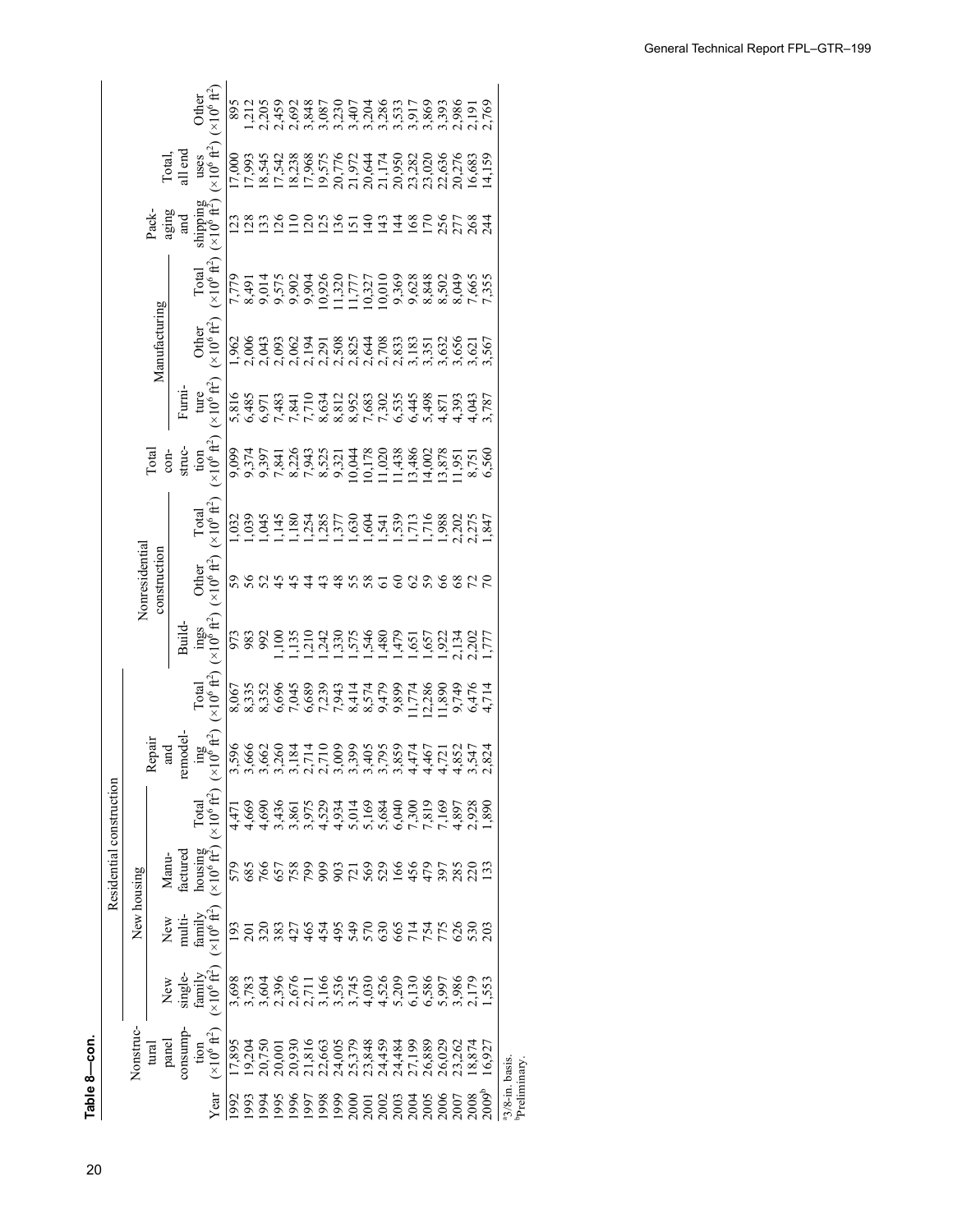|              |                         |                                       | Table 9-Wood products consumptio                                                                |                                          |                                                                     |                | in for new single-family residential construction in the United States, |                            |                                    |                   |                                                               |                                                       |                                  |                                  |                                             | 1950-2009               |                                  |                       |                                                                           |                                      |                    |
|--------------|-------------------------|---------------------------------------|-------------------------------------------------------------------------------------------------|------------------------------------------|---------------------------------------------------------------------|----------------|-------------------------------------------------------------------------|----------------------------|------------------------------------|-------------------|---------------------------------------------------------------|-------------------------------------------------------|----------------------------------|----------------------------------|---------------------------------------------|-------------------------|----------------------------------|-----------------------|---------------------------------------------------------------------------|--------------------------------------|--------------------|
|              |                         |                                       |                                                                                                 |                                          |                                                                     |                | Lumber                                                                  |                            |                                    |                   |                                                               |                                                       |                                  |                                  | Structural panels <sup>a</sup>              |                         |                                  |                       |                                                                           |                                      |                    |
|              |                         |                                       |                                                                                                 | lumber<br>Total                          |                                                                     |                | Softwood<br>lumber                                                      |                            | Hardwood<br>lumber                 |                   |                                                               | structural panels<br>Total                            |                                  |                                  | Softwood<br>plywood                         |                         | $\rm{OSB}^b$                     |                       |                                                                           | Nonstructural<br>panels <sup>a</sup> |                    |
|              |                         | Average                               | Total                                                                                           |                                          |                                                                     |                |                                                                         |                            | <b>Total</b>                       |                   | Tota                                                          |                                                       |                                  |                                  | <b>Total</b>                                |                         |                                  |                       | Tota                                                                      |                                      |                    |
|              | $\rm \mathbf{S}tarts^b$ | $\mathrm{area}^{\mathrm{b}}$<br>floor | $(x10^6$<br>use                                                                                 | Per ${\rm ft}^2$                         | $_{\rm Per}$                                                        | <b>Cotal</b>   | Total<br>use                                                            | unit<br>Per                | $\frac{\text{use}}{(\times 10^6)}$ | Per<br>$\ddot{H}$ | use                                                           | $\frac{\partial \mathbf{r}}{d\mathbf{t}}\mathbf{f}^2$ | Per                              | <b>Cotal</b>                     | $\frac{\text{use}}{(\times 10^6)}$          | İ<br>Per                | Total<br>use                     | i<br>往<br>(ff)<br>Per | $\mathop{\tt use}\limits_{\left(\times\right)}\limits_{\left(\pi\right)}$ | Per <sub>4</sub>                     | Per<br>Ξ           |
| Year         | (1,000)                 | Ê                                     | bЭ                                                                                              | (bf)                                     | $\inf_{\mathbf{b}}$                                                 | (%)            | $(\times 10^6$ bf)                                                      | E                          | bf)                                | $\mathfrak{b}$    | $(\times 10^6$                                                |                                                       | 直毛                               | $\mathcal{S}$                    | ft)                                         | $\hat{H}$               | $(\times 10^6 \,\text{ft}^2)$    |                       |                                                                           | Ê                                    | $\hat{\mathbf{H}}$ |
| 1950         | 65/10                   | 004                                   |                                                                                                 | 8.950                                    |                                                                     | ೫ ೫            | 14,176                                                                  | 8,105                      | $\frac{1}{254}$                    | $\frac{588}{288}$ |                                                               | 0.767                                                 | 770                              | $\overline{5}$                   | $346$<br>$300$                              |                         |                                  |                       | 99                                                                        | Ë                                    | $\frac{4}{3}$      |
| 1951         | $1,330$<br>$-3,301$     | 016                                   | 15,716<br>12,039<br>12,298<br>11,944                                                            | 8.909                                    | 887<br>1117<br>986<br>986                                           |                | 0,835                                                                   | 8,146                      |                                    |                   | $\frac{1346}{1300}$<br>$\frac{360}{360}$<br>$\frac{342}{360}$ |                                                       | 97                               | $\overline{5}$                   |                                             | 977                     |                                  |                       | 55 <sub>o</sub>                                                           | $\tilde{\mathcal{L}}$                | 247                |
| 953<br>952   |                         | ,028<br>040                           |                                                                                                 | 8.868<br>8.827                           |                                                                     |                | 11,177<br>10,887<br>12,961                                              | 8,286<br>8,368             | 057<br>12                          | 812<br>831        |                                                               | .006<br>.125                                          | $\frac{80}{2}$<br>217            | $\overline{8}$<br>$\overline{5}$ | 3823                                        | 008<br>217              |                                  |                       | 745<br>,652                                                               | 290<br>.192                          | 342                |
| 954          | $\frac{40}{5}$          | ,114                                  | 14,095                                                                                          | 8.787                                    |                                                                     | S              |                                                                         | 9,001                      | ,134                               | 788               |                                                               |                                                       |                                  | $\geq$                           |                                             | ,286                    |                                  |                       | 2,094                                                                     | .306                                 | 454                |
| 955          | ,545                    | 112                                   |                                                                                                 | 8.746                                    |                                                                     | 52             | 13,781                                                                  | 8,920                      | $\frac{1,245}{0.039}$              |                   | 2,409                                                         | $\frac{136}{36}$                                      |                                  | $\overline{8}$                   | 2,409                                       | 559                     |                                  |                       | 2,384                                                                     | .388                                 | 543                |
| 956          | 650,000                 | 113                                   | 15,026<br>12,091                                                                                | 8.705                                    | 7897167839<br><i>∞</i> ်တ်တ်တ်တ်တ်တ်                                | 5              |                                                                         | 8,856                      |                                    | 80S               | 2,156<br>2,023                                                | $\frac{1.483}{0.603}$                                 | 286<br>1957<br>1952<br>1951      | $\overline{8}$                   | 2,156<br>2,023                              | ,727<br>S75             |                                  |                       | 1,918                                                                     | .381                                 | .537               |
| 957          |                         | 125                                   | 10,517<br>11,956                                                                                | 8.664                                    | 10,                                                                 | 52             | 11,052<br>9,673<br>10,967                                               | 8,964<br>9,326             | 989<br>845                         | 783<br>841        |                                                               | .722                                                  |                                  | $\approx$<br>$\overline{8}$      |                                             |                         |                                  |                       | 1,668<br>1,896                                                            | .374                                 | 546                |
| 958<br>959   | $1,176$<br>1,234        | ,179<br>.224                          |                                                                                                 | 8.623<br>8.582                           | 10,                                                                 |                | 11,819                                                                  | 9,578                      |                                    | 927               | 3,124<br>2,557                                                |                                                       |                                  | $\overline{8}$                   | 3,124<br>2,557                              | 2,174<br>.532           |                                  |                       | 2,055                                                                     | .360<br>.367                         | ,612<br>\$99.      |
| 960          | 995                     | 1,269                                 | 12,963<br>10,782                                                                                |                                          | $\overline{10}$                                                     |                | 9,950                                                                   | 0,003                      | $-334$                             | 836               |                                                               | 1.842                                                 | 2,532<br>2,685<br>2,961<br>2,961 | $\overline{5}$                   | 2,672                                       | 2,686                   |                                  |                       | 1,709                                                                     | .354                                 | 718                |
| 961          | 974                     | 317                                   | 10,908                                                                                          | 8.542<br>8.501                           | 11,                                                                 |                | 10,113                                                                  | 0,380                      |                                    | 815               | 2,672<br>2,769                                                | 2.081                                                 |                                  | $\overline{8}$                   | 2,769                                       | , 843                   |                                  |                       | 1,728                                                                     | 347                                  |                    |
| 962          | 991                     | , 346                                 |                                                                                                 | 8.460                                    |                                                                     |                | 10,532                                                                  | 0,623                      | 758                                | 764               | 2,936                                                         | 2.200                                                 |                                  | $\overline{5}$                   | 2,936                                       | .961                    |                                  |                       | 1,788                                                                     | .340                                 | ,804               |
| 1963         | 1,012                   | 377                                   |                                                                                                 | 8.399                                    | $\begin{array}{c} 11,387 \\ 11,565 \\ 12,014 \\ 12,397 \end{array}$ | 93             | 10,889<br>10,843                                                        | 0,755                      | 820                                | 810               | 3,256                                                         | 2.341                                                 | 3,216                            | $\geq$                           | 3,256                                       | 3,216                   |                                  |                       | 2,160<br>2,460                                                            | .550                                 | 2.13 <sup>2</sup>  |
| 1964         | 971                     | $\frac{44}{3}$                        |                                                                                                 | 8.337                                    |                                                                     |                |                                                                         |                            | 816                                | 841               | 3,456<br>3,764                                                | 2.482                                                 | 3,562<br>3,906                   | $\approx$                        | 3,456<br>3,764                              | 1,562                   |                                  |                       |                                                                           | .759                                 | 535                |
| 1965<br>1966 | 964<br>779              | ,498                                  | $\begin{array}{c} 11,289 \\ 11,708 \\ 11,659 \\ 11,947 \\ 9,875 \\ 9,875 \\ 10,905 \end{array}$ | 8.276<br>8.214                           | $\overline{a}$                                                      | 93             | 1,121                                                                   | 11,173<br>11,540<br>11,795 | 826<br>69                          | 858<br>888        | 3,556                                                         | 2.622                                                 | 4,567                            | $\geq$<br>$\overline{6}$         | 556                                         | 4,567                   |                                  |                       | 2,842                                                                     | 1.969<br>.178                        | 949                |
| 1967         |                         | ,544<br>1,585                         |                                                                                                 | 8.153                                    |                                                                     | $\overline{5}$ | 9,184<br>10,261                                                         | 2,159                      | $\ddot{4}$                         | 763               | 3,851                                                         | 2.904<br>2.763                                        | 4,563                            | $\overline{8}$                   | 3,851                                       | 4,563                   |                                  |                       | 2,619<br>3,194                                                            | 2.388                                | 563                |
| 1968         | 839                     | .642                                  |                                                                                                 | 8.092                                    | 83385525711<br>$\overline{5}$ $\overline{5}$ $\overline{2}$         |                | 1,305                                                                   |                            | <b>44</b>                          | 717               |                                                               | 3.045                                                 |                                  | $\overline{8}$                   | 4,503                                       | 5,007                   |                                  |                       | 3,836                                                                     |                                      | $785$<br>265       |
| 969          | $\overline{8}$          | ,616                                  | 11,950<br>10,519<br>9,717<br>13,935                                                             | 8.030                                    |                                                                     | 56             | 9,941                                                                   | 2,570<br>2,264             | 578                                | 713               | 4,503<br>4,127                                                | 3.186                                                 | 5,007                            | $\approx$                        | 4,127                                       | 5,091                   |                                  |                       | 3,677                                                                     | 2.598                                | 536                |
| 970          | 813                     | 500                                   |                                                                                                 | 7.969                                    | Ξ                                                                   | 95             | 9,194                                                                   | 1,310                      | 523                                | 643               | 4,056                                                         | 3.326                                                 | 4,990                            | $\approx$                        |                                             | 4,990                   |                                  |                       | 3,678                                                                     | 3.017                                | 525                |
| 971          | ,151                    | 520                                   |                                                                                                 | 7.965                                    | $\overline{a}$                                                      | 95             | 3,194                                                                   | 1,463                      | $\overline{741}$                   | 644               | 5,886<br>7,008                                                |                                                       |                                  | $\approx$                        |                                             | 5,114                   |                                  |                       | 5,269                                                                     | 3.012                                | 578                |
| 1972         | 1,309                   | 1,555                                 | 16,209                                                                                          | 7.962                                    | $\overline{c}$                                                      | $\frac{6}{5}$  | 5,514                                                                   | 1,850                      | 695                                | 531               |                                                               | 3.469                                                 | $5,353$<br>$5,353$<br>$5,844$    | $\approx$                        |                                             | 5,353                   |                                  |                       | 6,121                                                                     | 3.007                                | ,676               |
| 973<br>974   | ,132<br>888             | 1,695<br>,660                         | 14,955                                                                                          | 7.955<br>856.7                           | ,483<br>$\overline{13}$                                             | 96             | 1,490<br>14,321                                                         | 2,938<br>2,651             | 634<br>484                         | 560<br>545        | 6,616<br>5,417                                                | 3.612                                                 | 6,100                            | 100<br>100                       | $4,056$<br>5,886<br>7,008<br>5,392<br>5,392 | 5,828<br>6,071          | $\frac{8}{18}$                   | 29                    | 5,641<br>4,511                                                            | 3.002<br>2.997                       | 5,080<br>,983      |
| 975          | 892                     | ,645                                  | 11,975<br>11,670<br>15,790<br>19,922<br>19,922                                                  | 7.951                                    | $\bar{a}$                                                           | 96             | 11,213                                                                  | 2,568                      | 457                                | 512               | 5,395                                                         | 3.683                                                 | 6,046                            | 66                               | 5,357                                       | 6,004                   |                                  | 42                    | 4,391                                                                     | 2.992                                | 922                |
| 976          | ,162                    | 00                                    |                                                                                                 | 7.948                                    |                                                                     |                | 15,062                                                                  | 2,957                      | $\ddot{4}$                         | 554               | 7,420<br>9,519                                                | 3.755<br>3.834                                        | 6,383                            | $\approx$                        | 7,384                                       | 6,352                   | 36                               |                       | 5,902                                                                     | .98 <sub>1</sub>                     | 5,078              |
| 977          | 451                     | ,720                                  |                                                                                                 | 7.930<br>026.7                           | 13.20                                                               |                | 19,141                                                                  | 3,193                      | 648                                | 47                |                                                               |                                                       | 6,561                            | 99                               | 9,461                                       | 6,521<br>6,540          |                                  | $\theta$              | 6,921                                                                     |                                      | 770                |
| 978<br>979   | 433<br>$\vec{5}$        | 555<br>,760                           | 16,603                                                                                          | 7.900                                    | $\overline{\omega}$                                                 |                | 16,088<br>19,311                                                        | 3,473<br>3,473             | 514<br>$\overline{5}$              | 427<br>431        | 9,443<br>8,215                                                | 3.914<br>3.994                                        | 6,589<br>6,879                   | 99<br>3                          | 8,138<br>9,373                              | 6,815                   |                                  | $\frac{4}{9}$<br>2    | 6,965<br>5,653                                                            | .769<br>2.690                        | ,859<br>734        |
| 980          | 852                     | 1,740                                 |                                                                                                 | 7.800                                    | 25428<br>25428<br>$\overline{\omega}$                               |                |                                                                         | 3,121                      | 385                                | 451               | 5,890                                                         | 4.073                                                 | 6,911                            | S,                               | 5,617                                       | 5,592                   | 272                              | 320                   | 3,738                                                                     | 521                                  | 387                |
| 1861         | 705                     | ,720                                  | 11,566<br>9,342                                                                                 |                                          | $\overline{13}$                                                     |                | $\begin{array}{c} 11,181 \\ 9,081 \\ 8,329 \end{array}$                 | 2,874                      | 261                                | 370               |                                                               | 4.153                                                 | 7,143                            | 93                               | 4,709                                       |                         |                                  | 467                   | 3,094                                                                     | 550                                  | ,386               |
| 982          | 663                     | (710)                                 | 8,611<br>14,088                                                                                 | $7.700$<br>$7.500$<br>$7.700$<br>$7.700$ |                                                                     |                |                                                                         | 2,570                      | 282                                | 426               | 5,039<br>4,796                                                | 4.232                                                 | 7,239                            | 5                                | 4,365                                       | 6,676<br>6,587<br>6,534 | 332                              | 651                   | 3,161                                                                     | 2.790                                | .771               |
| 1983         | ,068                    | 1,725                                 |                                                                                                 |                                          | $\overline{13}$                                                     |                | 13,718                                                                  | 2,849                      | 371                                | 347               | 7,943                                                         | 4.312                                                 | 7,440                            | 88                               | 6,976                                       |                         | 967                              | 906                   | 5,272                                                                     | 2.863                                | 938                |
| 984          | 084                     | (780                                  | 14,860<br>14,931                                                                                |                                          | $\overline{3}\,\overline{3}$                                        |                | 4,450                                                                   | 3,327                      | $rac{1}{4}$                        | 379               | 8,475                                                         | 1.391                                                 | 7,817                            |                                  | 6,998                                       | 6,455                   | 47                               | ,362                  | (6t)                                                                      | .845                                 | 5,064              |
| 986<br>1985  | 0.179                   | 1,785<br>,825                         | 16,829                                                                                          | 7.800                                    | 호                                                                   |                | 16,336<br>4,525                                                         | 3,545<br>3,851             | $rac{6}{4}$<br>493                 | 378<br>418        | 8,536<br>9,795                                                | .551<br>(47)                                          | 7,960<br>8,305                   |                                  | 6,483                                       | 6,046<br>6,219          |                                  | 1,914<br>2,086        | 6,048<br>$\frac{1}{4}$                                                    | 810<br>$82^{\degree}$                | $\overline{A}$     |
| 987          | 146                     | 1,905                                 | 16,816                                                                                          | 7.819<br>7.700                           | $\overline{4}$                                                      |                | 6,312                                                                   | 4,229                      | 504                                | 40                | 0,177                                                         | <b>642</b>                                            | 8,877                            |                                  | 7,335                                       | 6,739                   |                                  | 2,138                 | 760                                                                       | .638                                 | 02 <sup>2</sup>    |
| 988          | .081                    | 1,995                                 | 16,355                                                                                          | 7.582                                    |                                                                     |                | 5,873                                                                   | 4,680                      | 482                                | $rac{4}{6}$       | 0,292                                                         |                                                       | 9,518                            |                                  |                                             | $\overline{5}$          | 2,053<br>2,460<br>2,560<br>2,560 | 2,368                 | 318                                                                       |                                      | $\frac{318}{2}$    |
| 1989         | 1,003                   | 2,035                                 | 15,238                                                                                          | 7.463                                    | $\overline{\omega}$ $\overline{\omega}$                             |                | 4,781                                                                   | 4,732                      | 457                                | 456               | 9,974                                                         | .82                                                   | 9,941                            |                                  | 6,674                                       | ,652                    | ,300                             | 3,289                 | 221                                                                       | $\overline{5}$                       | $20^{\circ}$       |
| 0661<br>1991 | 840                     | 2,080<br>2,075                        | 13,671<br>12,602                                                                                | 7345                                     | 2623892388<br>$\frac{15}{4}$                                        |                | $\frac{13,260}{12.235}$                                                 | 4,819<br> 4,558            | $rac{10}{368}$                     | 458<br>437        | 9,304<br>8.914                                                | 5.009<br>4.917                                        | 0,398                            |                                  | 6,078<br>5,437                              | 6,793<br>5.470          | 3,47                             | 3,606<br>4.13         | $342$<br>$242$                                                            | 902<br>.859                          | 955                |
|              |                         |                                       |                                                                                                 |                                          |                                                                     |                |                                                                         |                            |                                    |                   |                                                               |                                                       | 10,606                           |                                  |                                             |                         |                                  |                       |                                                                           |                                      |                    |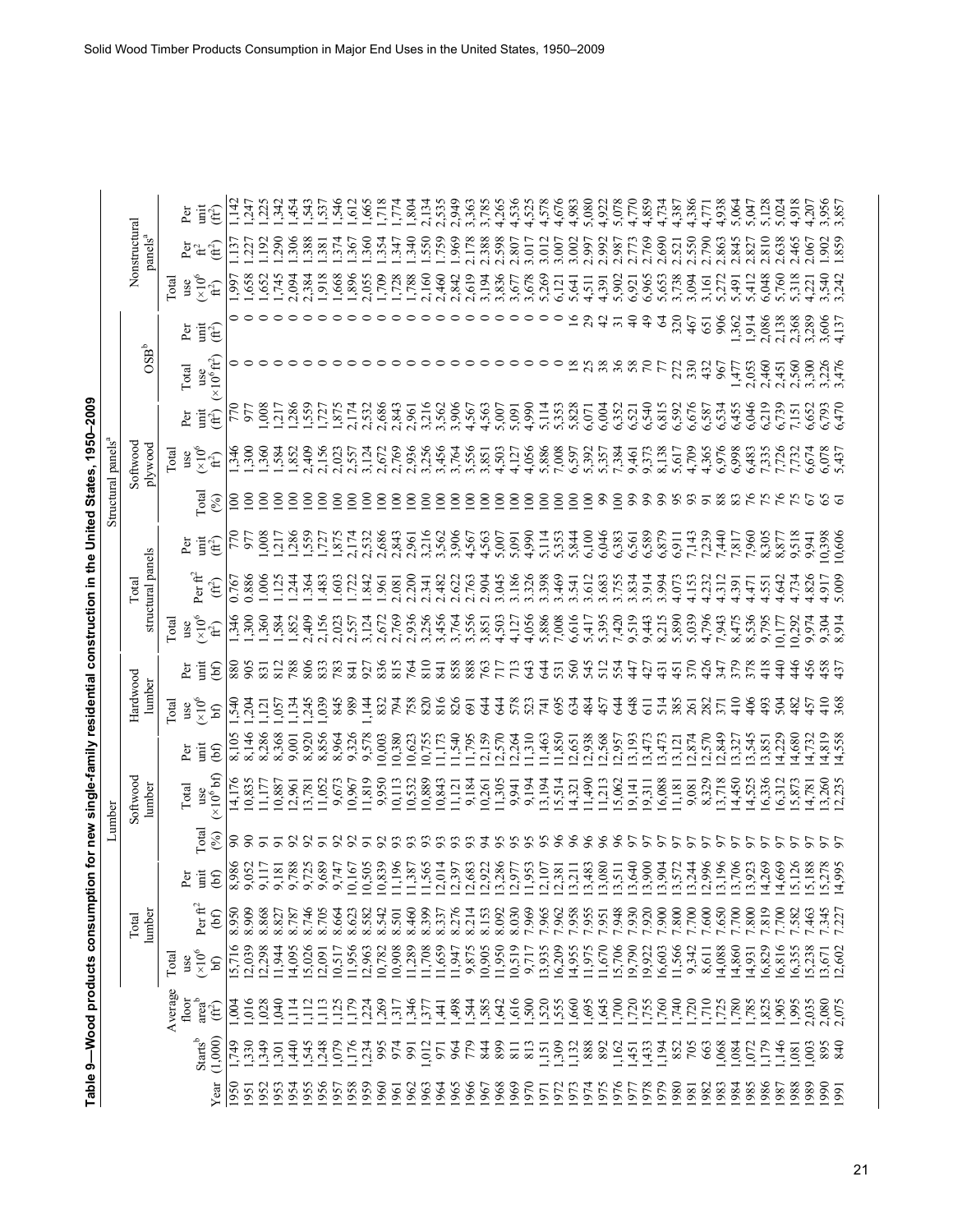| 489<br>503<br>.092<br>.591<br>$\overline{81}$<br>Per<br>init<br>Ê<br>Nonstructural<br>panels <sup>a</sup><br>.714<br>432<br>$\frac{112}{2}$<br>.362<br>.435<br>.620<br>.658<br>.512<br>.604<br>.063<br>.087<br>.137<br>.343<br>.577<br>$\overline{16}$<br>.391<br>.221<br>$\ddot{4}$<br>Ê<br>et<br>42<br>$783,800$<br>$3,600$<br>$7,700$<br>$7,700$<br>$7,700$<br>$7,700$<br>$7,700$<br>$7,700$<br>$7,700$<br>$7,700$<br>$7,700$<br>$7,700$<br>$7,700$<br>$7,700$<br>$7,700$<br>$7,700$<br>3,986<br>2,179<br>,698<br>,553<br>$\mathop{\rm use}_{{\rm (x10^6)}}$<br><b>Tota</b><br>9,068<br>9,300<br>0.200<br>,100<br>İ<br>Ê)<br>Ρēτ<br>$OSB^b$<br>$1,130$<br>$0,660$<br>$1,745$<br>$1,745$<br>$1,745$<br>$1,745$<br>3,288<br>4835<br>55083<br>550337<br>450337<br>5881<br>3,593<br>4,819<br>9,519<br>4,140<br>0,494<br>5,722<br>$(10^6 \text{ft}^2)$<br>Total<br>use<br>$1,871$<br>$1,974$<br>2,000<br>$(\hat{\mathfrak{m}}^2)$<br>init<br>Per<br>$\begin{array}{l} 0.66888880 \\ 7.5688800 \\ 8.67777770 \\ 9.6777770 \\ 9.677770 \\ 9.677770 \\ 9.677770 \\ 9.677770 \\ 9.677770 \\ 9.677770 \\ 9.677770 \\ 9.677770 \\ 9.677770 \\ 9.677770 \\ 9.677770 \\ 9.677770 \\ 9.677770 \\ 9.677770 \\ 9.677770 \\ 9.677770 \\ 9.6777$<br>Softwood<br>6,273<br>plywood<br>use<br>$(x10^6)$<br><b>Total</b><br>$\hat{H}$<br>5253<br>42<br>55<br>ភកនន<br>$\approx$<br>$\frac{8}{18}$<br>33<br>$\mathcal{S}^0$<br>$\overline{\infty}$<br><b>Total</b><br>$\mathcal{S}$<br>10,786<br>1,158<br>1,590<br>10,590<br>0,446<br>0,971<br>300<br>1,174<br>unit<br>Ê<br>Per<br>structural panels<br>Per fr $^2$<br>Total<br>$\mathfrak{F}$<br>4.200<br>$4.557$<br>$4.4308$<br>4.68<br>use<br>$(x10^6$<br>ft <sup>2</sup> )<br><b>Total</b><br>0<br>08 8 50 50 8 8 0 0 0 2 3 5 6<br>0 3 9 50 6 9 8 9 0 2 3 5 6 7 8 9 9 9 0 1 2 4 5 6 7 8 9 9 0 1 2 5 6 9 9 0 1 2 4 5 6 9 0 1 2 5 6 9 0 1 2 5 6 9 1<br>1,475<br>6,197<br>6,950<br>1,108<br>1,921<br>5,03<br>Per<br>unit<br>$\mathfrak{g}$<br>434<br>439<br>528<br>3327728<br>$\frac{4}{11}$<br>$\frac{2}{3}$<br>530<br>232<br>232<br>$\overline{30}$<br>Hardwood<br>lumber<br>$\frac{\text{use}}{810^6}$<br><b>Total</b><br>Ъf<br>\$325782<br>495<br>415<br>508<br>50<br>214<br>$-64$<br>$\overline{\alpha}$<br>762<br>$\frac{567}{313}$<br>47<br>14,016<br>13,735<br>13,558<br>13,658<br>14,458<br>14,205<br>14,016<br>13,543<br>13,536<br>3,415<br>13,450<br>13,250<br>13,100<br> 3,690<br>13,687<br>13,873<br>13,907<br>13,911<br>E<br>imi<br>Ρēτ | Total                                                                |
|-----------------------------------------------------------------------------------------------------------------------------------------------------------------------------------------------------------------------------------------------------------------------------------------------------------------------------------------------------------------------------------------------------------------------------------------------------------------------------------------------------------------------------------------------------------------------------------------------------------------------------------------------------------------------------------------------------------------------------------------------------------------------------------------------------------------------------------------------------------------------------------------------------------------------------------------------------------------------------------------------------------------------------------------------------------------------------------------------------------------------------------------------------------------------------------------------------------------------------------------------------------------------------------------------------------------------------------------------------------------------------------------------------------------------------------------------------------------------------------------------------------------------------------------------------------------------------------------------------------------------------------------------------------------------------------------------------------------------------------------------------------------------------------------------------------------------------------------------------------------------------------------------------------------------------------------------------------------------------------------------------------------------------------------------------------------------------------------------------------------------------------------------------------------------------------------------------------------------------------------------------------------------------------------------------------------------------------------------------------------------------------------------------------------------------------------------------------------------------------|----------------------------------------------------------------------|
|                                                                                                                                                                                                                                                                                                                                                                                                                                                                                                                                                                                                                                                                                                                                                                                                                                                                                                                                                                                                                                                                                                                                                                                                                                                                                                                                                                                                                                                                                                                                                                                                                                                                                                                                                                                                                                                                                                                                                                                                                                                                                                                                                                                                                                                                                                                                                                                                                                                                                   | Softwood<br>lumber                                                   |
|                                                                                                                                                                                                                                                                                                                                                                                                                                                                                                                                                                                                                                                                                                                                                                                                                                                                                                                                                                                                                                                                                                                                                                                                                                                                                                                                                                                                                                                                                                                                                                                                                                                                                                                                                                                                                                                                                                                                                                                                                                                                                                                                                                                                                                                                                                                                                                                                                                                                                   |                                                                      |
|                                                                                                                                                                                                                                                                                                                                                                                                                                                                                                                                                                                                                                                                                                                                                                                                                                                                                                                                                                                                                                                                                                                                                                                                                                                                                                                                                                                                                                                                                                                                                                                                                                                                                                                                                                                                                                                                                                                                                                                                                                                                                                                                                                                                                                                                                                                                                                                                                                                                                   | Total                                                                |
|                                                                                                                                                                                                                                                                                                                                                                                                                                                                                                                                                                                                                                                                                                                                                                                                                                                                                                                                                                                                                                                                                                                                                                                                                                                                                                                                                                                                                                                                                                                                                                                                                                                                                                                                                                                                                                                                                                                                                                                                                                                                                                                                                                                                                                                                                                                                                                                                                                                                                   | use<br><b>Total</b>                                                  |
|                                                                                                                                                                                                                                                                                                                                                                                                                                                                                                                                                                                                                                                                                                                                                                                                                                                                                                                                                                                                                                                                                                                                                                                                                                                                                                                                                                                                                                                                                                                                                                                                                                                                                                                                                                                                                                                                                                                                                                                                                                                                                                                                                                                                                                                                                                                                                                                                                                                                                   | $(\times 10^6$ bf)<br>$\mathcal{E}$                                  |
|                                                                                                                                                                                                                                                                                                                                                                                                                                                                                                                                                                                                                                                                                                                                                                                                                                                                                                                                                                                                                                                                                                                                                                                                                                                                                                                                                                                                                                                                                                                                                                                                                                                                                                                                                                                                                                                                                                                                                                                                                                                                                                                                                                                                                                                                                                                                                                                                                                                                                   | 14,890<br>57                                                         |
|                                                                                                                                                                                                                                                                                                                                                                                                                                                                                                                                                                                                                                                                                                                                                                                                                                                                                                                                                                                                                                                                                                                                                                                                                                                                                                                                                                                                                                                                                                                                                                                                                                                                                                                                                                                                                                                                                                                                                                                                                                                                                                                                                                                                                                                                                                                                                                                                                                                                                   | 5,990                                                                |
|                                                                                                                                                                                                                                                                                                                                                                                                                                                                                                                                                                                                                                                                                                                                                                                                                                                                                                                                                                                                                                                                                                                                                                                                                                                                                                                                                                                                                                                                                                                                                                                                                                                                                                                                                                                                                                                                                                                                                                                                                                                                                                                                                                                                                                                                                                                                                                                                                                                                                   | .6,797                                                               |
|                                                                                                                                                                                                                                                                                                                                                                                                                                                                                                                                                                                                                                                                                                                                                                                                                                                                                                                                                                                                                                                                                                                                                                                                                                                                                                                                                                                                                                                                                                                                                                                                                                                                                                                                                                                                                                                                                                                                                                                                                                                                                                                                                                                                                                                                                                                                                                                                                                                                                   | 14,575                                                               |
|                                                                                                                                                                                                                                                                                                                                                                                                                                                                                                                                                                                                                                                                                                                                                                                                                                                                                                                                                                                                                                                                                                                                                                                                                                                                                                                                                                                                                                                                                                                                                                                                                                                                                                                                                                                                                                                                                                                                                                                                                                                                                                                                                                                                                                                                                                                                                                                                                                                                                   | 5,714                                                                |
|                                                                                                                                                                                                                                                                                                                                                                                                                                                                                                                                                                                                                                                                                                                                                                                                                                                                                                                                                                                                                                                                                                                                                                                                                                                                                                                                                                                                                                                                                                                                                                                                                                                                                                                                                                                                                                                                                                                                                                                                                                                                                                                                                                                                                                                                                                                                                                                                                                                                                   | 5,520                                                                |
|                                                                                                                                                                                                                                                                                                                                                                                                                                                                                                                                                                                                                                                                                                                                                                                                                                                                                                                                                                                                                                                                                                                                                                                                                                                                                                                                                                                                                                                                                                                                                                                                                                                                                                                                                                                                                                                                                                                                                                                                                                                                                                                                                                                                                                                                                                                                                                                                                                                                                   | 7,686                                                                |
|                                                                                                                                                                                                                                                                                                                                                                                                                                                                                                                                                                                                                                                                                                                                                                                                                                                                                                                                                                                                                                                                                                                                                                                                                                                                                                                                                                                                                                                                                                                                                                                                                                                                                                                                                                                                                                                                                                                                                                                                                                                                                                                                                                                                                                                                                                                                                                                                                                                                                   | 8,068                                                                |
|                                                                                                                                                                                                                                                                                                                                                                                                                                                                                                                                                                                                                                                                                                                                                                                                                                                                                                                                                                                                                                                                                                                                                                                                                                                                                                                                                                                                                                                                                                                                                                                                                                                                                                                                                                                                                                                                                                                                                                                                                                                                                                                                                                                                                                                                                                                                                                                                                                                                                   | 7,118                                                                |
|                                                                                                                                                                                                                                                                                                                                                                                                                                                                                                                                                                                                                                                                                                                                                                                                                                                                                                                                                                                                                                                                                                                                                                                                                                                                                                                                                                                                                                                                                                                                                                                                                                                                                                                                                                                                                                                                                                                                                                                                                                                                                                                                                                                                                                                                                                                                                                                                                                                                                   | 7,842                                                                |
|                                                                                                                                                                                                                                                                                                                                                                                                                                                                                                                                                                                                                                                                                                                                                                                                                                                                                                                                                                                                                                                                                                                                                                                                                                                                                                                                                                                                                                                                                                                                                                                                                                                                                                                                                                                                                                                                                                                                                                                                                                                                                                                                                                                                                                                                                                                                                                                                                                                                                   | 18,666<br>66                                                         |
|                                                                                                                                                                                                                                                                                                                                                                                                                                                                                                                                                                                                                                                                                                                                                                                                                                                                                                                                                                                                                                                                                                                                                                                                                                                                                                                                                                                                                                                                                                                                                                                                                                                                                                                                                                                                                                                                                                                                                                                                                                                                                                                                                                                                                                                                                                                                                                                                                                                                                   | 20,324<br>86                                                         |
|                                                                                                                                                                                                                                                                                                                                                                                                                                                                                                                                                                                                                                                                                                                                                                                                                                                                                                                                                                                                                                                                                                                                                                                                                                                                                                                                                                                                                                                                                                                                                                                                                                                                                                                                                                                                                                                                                                                                                                                                                                                                                                                                                                                                                                                                                                                                                                                                                                                                                   | 21,612                                                               |
|                                                                                                                                                                                                                                                                                                                                                                                                                                                                                                                                                                                                                                                                                                                                                                                                                                                                                                                                                                                                                                                                                                                                                                                                                                                                                                                                                                                                                                                                                                                                                                                                                                                                                                                                                                                                                                                                                                                                                                                                                                                                                                                                                                                                                                                                                                                                                                                                                                                                                   | 13,486                                                               |
|                                                                                                                                                                                                                                                                                                                                                                                                                                                                                                                                                                                                                                                                                                                                                                                                                                                                                                                                                                                                                                                                                                                                                                                                                                                                                                                                                                                                                                                                                                                                                                                                                                                                                                                                                                                                                                                                                                                                                                                                                                                                                                                                                                                                                                                                                                                                                                                                                                                                                   | 20,014                                                               |
|                                                                                                                                                                                                                                                                                                                                                                                                                                                                                                                                                                                                                                                                                                                                                                                                                                                                                                                                                                                                                                                                                                                                                                                                                                                                                                                                                                                                                                                                                                                                                                                                                                                                                                                                                                                                                                                                                                                                                                                                                                                                                                                                                                                                                                                                                                                                                                                                                                                                                   | 14,069                                                               |
|                                                                                                                                                                                                                                                                                                                                                                                                                                                                                                                                                                                                                                                                                                                                                                                                                                                                                                                                                                                                                                                                                                                                                                                                                                                                                                                                                                                                                                                                                                                                                                                                                                                                                                                                                                                                                                                                                                                                                                                                                                                                                                                                                                                                                                                                                                                                                                                                                                                                                   | 8,242                                                                |
|                                                                                                                                                                                                                                                                                                                                                                                                                                                                                                                                                                                                                                                                                                                                                                                                                                                                                                                                                                                                                                                                                                                                                                                                                                                                                                                                                                                                                                                                                                                                                                                                                                                                                                                                                                                                                                                                                                                                                                                                                                                                                                                                                                                                                                                                                                                                                                                                                                                                                   | 5,832<br>96                                                          |
|                                                                                                                                                                                                                                                                                                                                                                                                                                                                                                                                                                                                                                                                                                                                                                                                                                                                                                                                                                                                                                                                                                                                                                                                                                                                                                                                                                                                                                                                                                                                                                                                                                                                                                                                                                                                                                                                                                                                                                                                                                                                                                                                                                                                                                                                                                                                                                                                                                                                                   | <sup>b</sup> U.S. Department of Commerce, Bureau of the Census 2010a |

1970 813 1,500 9,717 7.969 11,953 95 9,194 11,310 523 643 4,056 3.326 4,990 100 4,056 4,990 0 0 3,678 3.017 4,525 1,1520 1,1520 1,1520 1,1520 1,1520 1,1520 1,1520 1,1463 7.463 5,114 100 5,114 100 5,114 100 5,114 10 5,114 11,<br>1,146 General Technical Report FPL–GTR–199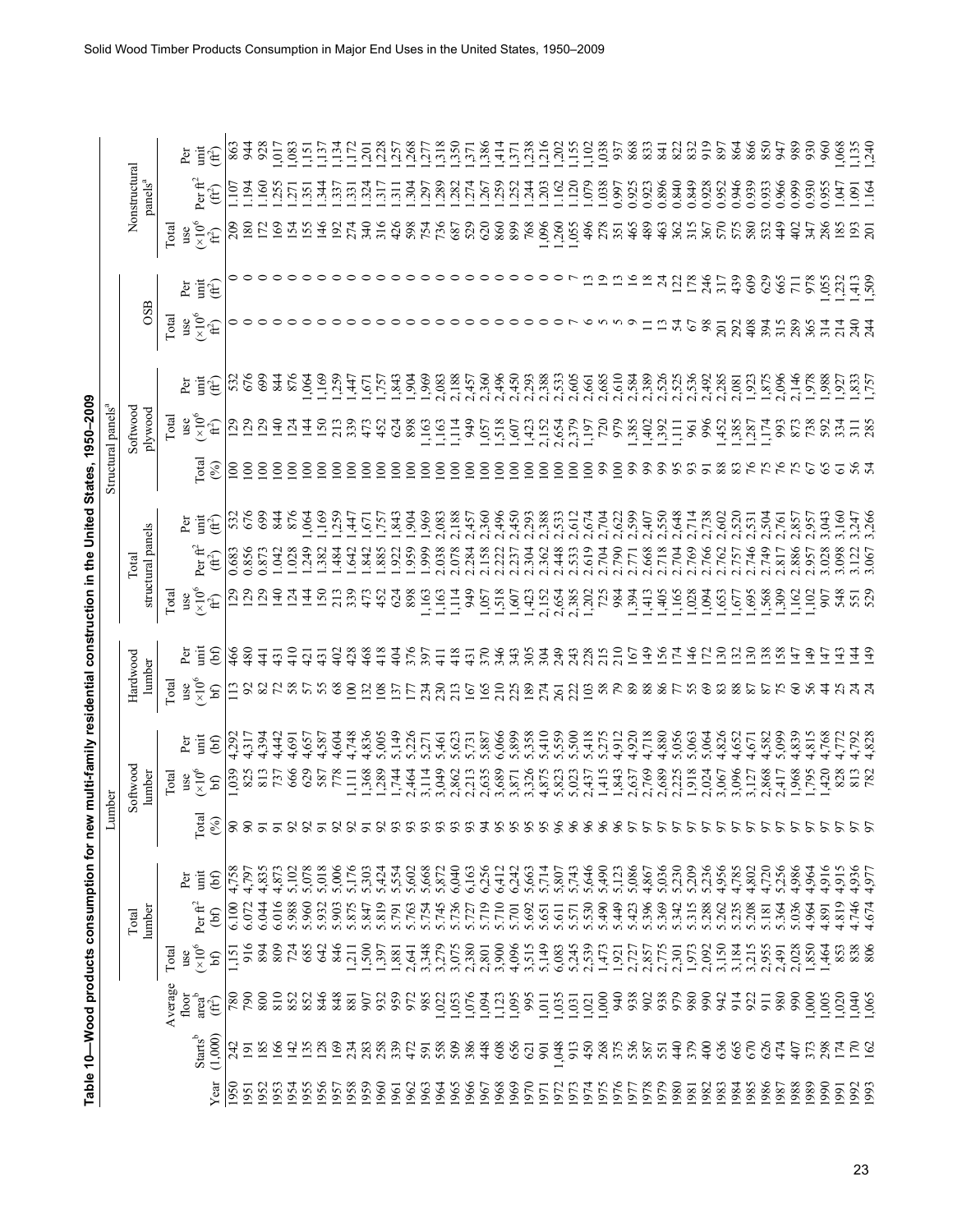|                                |                                      |               |       |                                                                                     |                        | 23 <sub>5</sub> |                |           |               |                 |                |               |               |                  | 1380<br>1351 8624 8204 8205<br>1351 824 8204 8205<br>1361 824 8204 8205                                                                                                                            |                   |                  |                        |                  |                  | .86             |                             |                                                          |             |
|--------------------------------|--------------------------------------|---------------|-------|-------------------------------------------------------------------------------------|------------------------|-----------------|----------------|-----------|---------------|-----------------|----------------|---------------|---------------|------------------|----------------------------------------------------------------------------------------------------------------------------------------------------------------------------------------------------|-------------------|------------------|------------------------|------------------|------------------|-----------------|-----------------------------|----------------------------------------------------------|-------------|
|                                |                                      |               |       | Per<br>(代)                                                                          |                        | $\frac{5}{2}$   | 278            | 263       | .248          |                 | 233<br>325     | .458          |               | $rac{480}{561}$  | .623                                                                                                                                                                                               | $\frac{764}{719}$ |                  | 808.                   | .557             | 495              | 519             |                             |                                                          |             |
|                                | Nonstructural<br>panels <sup>a</sup> |               |       | Per $ft^2$                                                                          | $(\hat{\mathfrak{m}})$ |                 |                |           |               |                 |                |               |               |                  |                                                                                                                                                                                                    |                   |                  |                        |                  |                  |                 |                             |                                                          |             |
|                                |                                      | Tota          |       | $\begin{array}{c} \text{use} \\ (\times 10^6 \\ \text{ft}^2) \end{array}$           |                        | 320             | 383            | $\dot{2}$ | 465           |                 | 454            |               |               |                  | 275<br>275<br>2862775                                                                                                                                                                              |                   |                  |                        | 626              | $\frac{53}{203}$ |                 |                             |                                                          |             |
|                                |                                      |               | Per   | Ē                                                                                   | Ê                      |                 |                |           |               |                 |                |               |               |                  | 4 1 1 2 2 3 4 5 6 7 7 1 2 8 9 0 0 0<br>4 7 7 4 4 5 9 9 4 6 7 7 7 7 7 7 8 9 0 1<br>4 1 1 2 3 4 5 6 7 7 7 1 8 9 0 0 0 0 0                                                                            |                   |                  |                        |                  |                  |                 |                             |                                                          |             |
|                                | <b>OSB</b>                           | $\Gamma$ otal |       | $\frac{1}{2}$<br>$\frac{1}{2}$<br>$\frac{1}{2}$                                     |                        | 384             | 480            | 646       |               |                 |                |               |               |                  |                                                                                                                                                                                                    |                   |                  |                        |                  |                  |                 |                             |                                                          |             |
|                                |                                      |               |       | Per<br>Litt                                                                         | Ê                      |                 |                |           |               |                 |                |               |               |                  |                                                                                                                                                                                                    |                   |                  |                        | 959<br>987       |                  | $\widetilde{6}$ |                             |                                                          |             |
|                                | Softwood<br>plywood                  | <b>Total</b>  |       | $\frac{1}{2}$ $\frac{1}{2}$ $\frac{1}{2}$ $\frac{1}{2}$ $\frac{1}{2}$ $\frac{1}{2}$ |                        | $\frac{4}{3}$   | $\frac{46}{5}$ | 477       |               |                 | <b>ន្</b> ដង   |               |               |                  | $3.377890$<br>$3.42890$                                                                                                                                                                            |                   |                  | 339                    | 880              |                  |                 |                             |                                                          |             |
| Structural panels <sup>a</sup> |                                      |               |       | $\Gamma$ otal                                                                       | $\mathcal{S}$          |                 |                |           |               |                 |                |               |               |                  | $\mathfrak{L}$                                                                                                                                                                                     |                   |                  |                        |                  |                  |                 |                             |                                                          |             |
|                                |                                      |               |       | Per<br>unit                                                                         | $\hat{H}$              |                 |                |           |               |                 |                |               |               |                  | 1311 1222 1232 1245<br>1311 1222 1234 1246 1256<br>1311 1222 1234 1235 1245                                                                                                                        |                   |                  |                        |                  | 3,43             | 45(             |                             |                                                          |             |
|                                | structural panels<br>Total           |               |       | Per $\hat{\pi}^2$                                                                   | $(ft^2)$               | 0.020           | 3.084          | 322       |               | 3.536<br>3.737  | 3.690          | 3.612         | 3.457         |                  | 3.335<br>3.208<br>3.110                                                                                                                                                                            |                   | 2.971<br>2.797   |                        | 2.561<br>2.749   |                  | 816             |                             |                                                          |             |
|                                |                                      | Tota          |       | $\sup_{x\in\mathcal{X}}\mathcal{L}_y$                                               |                        |                 | 808<br>925     | ,123      |               |                 |                |               |               |                  | 001<br>1970 1982 1983 1984<br>1982 1983 1984<br>1982 1984 1984                                                                                                                                     |                   |                  |                        |                  | 974              | 377             |                             |                                                          |             |
|                                |                                      |               | Pēr   | imi                                                                                 | $\mathfrak{g}$         | $\overline{37}$ | $\frac{36}{5}$ | $\infty$  | 85            | $\overline{80}$ | 189            | 187           | $\frac{5}{6}$ | $\overline{197}$ | $\overline{5}$                                                                                                                                                                                     | $\overline{5}$    | $\overline{210}$ | 208                    | $\frac{8}{3}$    | 5 4<br>2         |                 |                             |                                                          |             |
|                                | Hardwood<br>lumber                   | Total         |       | $\begin{array}{c} \text{use} \\ (\times 10^6 \\ \text{bf)} \end{array}$             |                        |                 |                |           |               | $\mathcal{S}$   | 2              | $\mathcal{C}$ | Z             | $\frac{8}{3}$    | 67                                                                                                                                                                                                 | $\sqrt{8}$        |                  |                        | 2                | $\frac{8}{3}$    | ≌               |                             |                                                          |             |
|                                |                                      |               | Ρā    | i                                                                                   | $\mathfrak{g}$         |                 |                |           |               |                 |                |               |               |                  |                                                                                                                                                                                                    |                   |                  |                        |                  |                  |                 |                             |                                                          |             |
|                                | Softwood<br>lumber                   | <b>Total</b>  | use   | $\frac{6}{2}$                                                                       |                        | .196            | 270            | ,450      | ,634          | 649             |                |               |               |                  | 1,664<br>1,666<br>1,779<br>1,885<br>1,669<br>1,681<br>1,682                                                                                                                                        |                   |                  |                        |                  | 579              |                 |                             |                                                          |             |
| mber<br>ョ                      |                                      |               |       | <b>Tota</b>                                                                         | જી                     |                 |                |           |               |                 |                |               |               |                  | 58888888888885                                                                                                                                                                                     |                   |                  |                        |                  |                  |                 |                             |                                                          |             |
|                                |                                      |               | Per   | imi                                                                                 | EG                     | 4,762           | 4,707          |           |               |                 |                |               |               |                  | $7,788$<br>$7,893$<br>$7,793$<br>$7,793$<br>$7,793$<br>$7,793$<br>$7,793$<br>$7,793$<br>$7,793$<br>$7,793$<br>$7,793$<br>$7,793$<br>$7,793$<br>$7,793$<br>$7,793$<br>$7,793$<br>$7,793$<br>$7,793$ |                   |                  |                        |                  |                  |                 |                             |                                                          |             |
|                                | lumber<br>Total                      |               |       | Per fr $^2$                                                                         | $\mathfrak{g}$         | $-601$          | .358           | 456       | 1.554         | $-651$          |                |               |               |                  | 1.595<br>1.595<br>1.599<br>1.480                                                                                                                                                                   |                   | .462             | $435$<br>$712$<br>$75$ |                  |                  | $\frac{44}{3}$  |                             |                                                          |             |
|                                |                                      | Tota          | use   | $($ $\times$ $106$                                                                  | bЭ                     | 23              | 508            | 507       |               |                 | 2728<br>2528   |               |               |                  | 52336288                                                                                                                                                                                           |                   |                  |                        | 732              | 595              |                 |                             |                                                          |             |
|                                |                                      | Average       | floor | area <sup>r</sup>                                                                   | Ê                      | 035             | 080            |           | .095          |                 | 0.104          |               |               |                  | ת המקורה<br>המקורה בתחות<br>המקורה בין                                                                                                                                                             |                   |                  |                        | <u>ង័</u> ដូអូ   |                  |                 |                             | U.S. Department of Commerce, Bureau of the Census 2010a. |             |
|                                |                                      |               |       | Starts <sup>b</sup>                                                                 | 1,000                  |                 |                |           | $\frac{1}{4}$ | 946             | $\frac{39}{2}$ | 38            |               |                  | 294942                                                                                                                                                                                             |                   |                  | 336                    | $\frac{28}{284}$ |                  | $\overline{5}$  |                             |                                                          |             |
|                                |                                      |               |       |                                                                                     | Year                   | 994             | 995            | 996       |               |                 |                |               |               |                  |                                                                                                                                                                                                    |                   |                  |                        |                  |                  |                 | <sup>a</sup> 3/8-in. basis. |                                                          | Preliminary |

1969 1,095 1,095 5.701 5,095 1,000 1,000 1,000 1,000 1,000 1,000 1,000 1,000 1,007 2,450 1.252 1,407 1.252 1,4<br>1961 1,007 1,007 1.252 1.252 1.252 1.252 1.252 1.252 1.252 1.252 1.252 1.252 1.252 1.252 1.252 1.252 1.252 1.2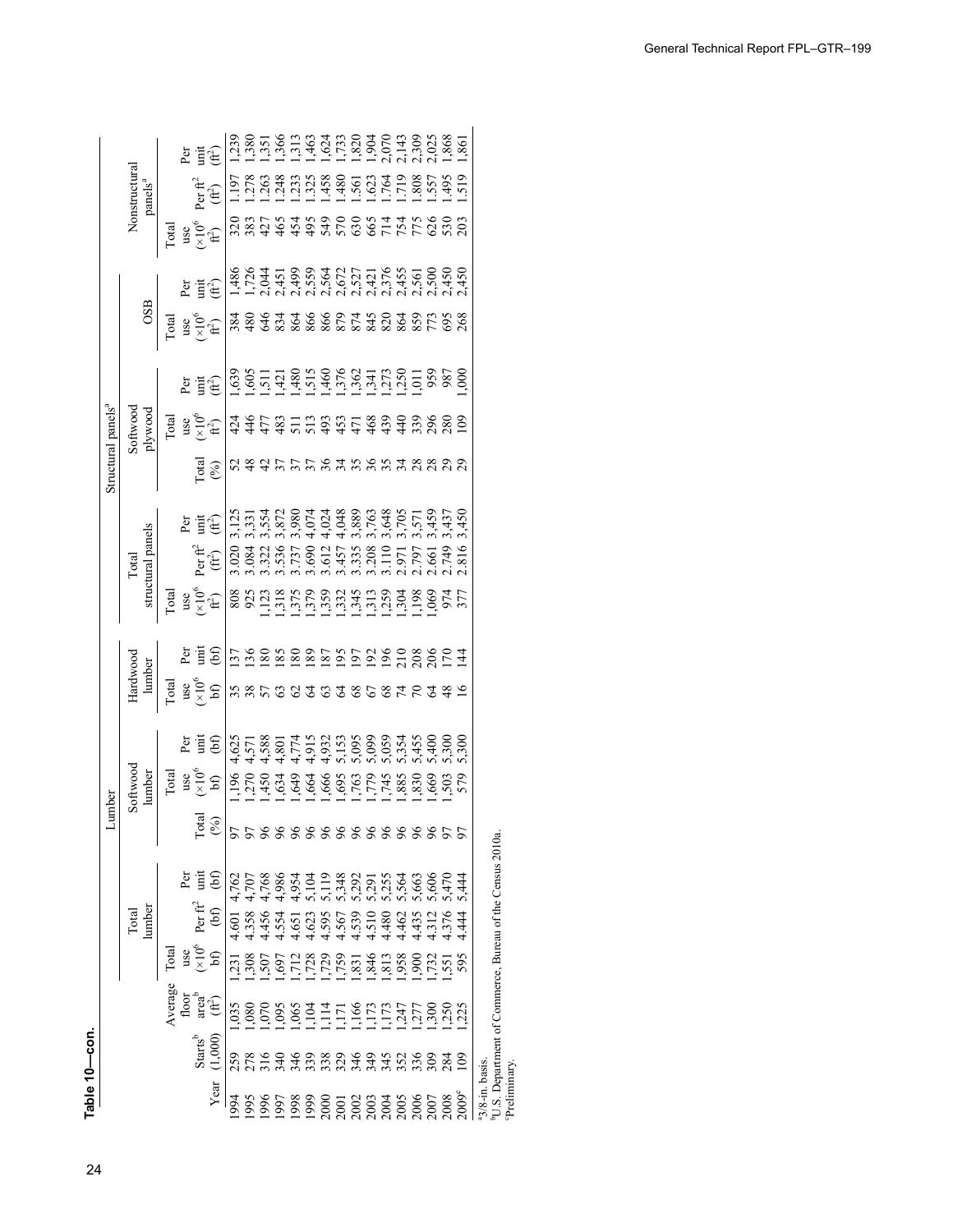|                                |               |                        | Per             | Ē<br>Ê                                                             | 768   | 834           | 814            | 887            | 922             | 00,1             | 008              | 0.50                  | .092<br>,134               | ,176                             | 218         | ,240           | ,349            | $\frac{4}{4}$   | 53 <sup>2</sup> | ,628                             | 726             | $66L^{5}$                | 910             | 2,124                                       | 2,392          | 2,522          | 2,998                  | 3,244          | 551           | 3,763           | \$,595                       | \$,602        | , 614          | \$,365         | 3,268         | 3,499 | .690                    |                   | ,749               | ,800            | .68 <sup>2</sup>        |                 | 87                 |
|--------------------------------|---------------|------------------------|-----------------|--------------------------------------------------------------------|-------|---------------|----------------|----------------|-----------------|------------------|------------------|-----------------------|----------------------------|----------------------------------|-------------|----------------|-----------------|-----------------|-----------------|----------------------------------|-----------------|--------------------------|-----------------|---------------------------------------------|----------------|----------------|------------------------|----------------|---------------|-----------------|------------------------------|---------------|----------------|----------------|---------------|-------|-------------------------|-------------------|--------------------|-----------------|-------------------------|-----------------|--------------------|
|                                | Nonstructural | $p$ anels <sup>a</sup> |                 | Per $ft^2$<br>$(\hat{\mathbb{H}})$                                 | 600   | .737          | .697           | .848           | 1.882           | 2.014            | 2.016            | 2.019                 | 2.022                      | 2.025<br>2.027                   | 2.030       | 2.033          | 2.141           | 2.250           |                 | 2.359<br>2.467<br>2.576<br>2.793 |                 |                          |                 | 2.902                                       | 3.067          | 3.233          | 3.399                  | 3.564<br>3.730 |               | 3.896           | 3.595                        | 3.566         | 3.442          | 3.205          | 3.220         | 3.499 | 3.565                   | 3.518             | $3.471$<br>$3.424$ |                 | 3.232                   | 3.040           | 2.568              |
|                                |               |                        | Total           | $(\times 10^6 \text{ ft}^2$<br>use                                 |       | 56            | 68             | $^{68}$        |                 | Ξ                | $\tilde{\Omega}$ | $\tilde{\mathcal{Q}}$ | Ξ                          | $\overline{2}$<br>$\overline{5}$ | $\Xi$       | $\frac{46}{5}$ |                 | 203<br>275      |                 | 3345                             |                 |                          | 572             | 852                                         |                |                | F450558883             |                |               |                 |                              |               | .003           | 746<br>787     |               | 838   | 092                     | $\frac{102}{063}$ |                    |                 | 888                     |                 | $rac{60}{540}$     |
|                                |               |                        | Per             | jittu<br>Ê                                                         |       |               |                |                |                 |                  |                  |                       |                            |                                  |             |                |                 |                 |                 |                                  |                 |                          |                 |                                             |                |                |                        |                |               |                 |                              |               |                |                |               | $\Xi$ | 176                     | 283<br>397        |                    | $\frac{4}{3}$   | 582                     |                 | 956                |
|                                |               | OSB                    |                 | $(x10^6 \text{ ft}^2)$<br>Use                                      |       |               |                |                |                 |                  |                  |                       |                            |                                  |             |                |                 |                 |                 |                                  |                 |                          |                 |                                             |                |                |                        |                |               |                 |                              |               |                |                | $\Xi$         | 26    | 52                      | 83                | $\frac{2}{1}$      |                 | $\frac{88}{10}$         |                 | $\frac{189}{194}$  |
|                                |               |                        |                 | 盲<br>Ê                                                             | 292   | 359           | 359            | 420            | $\frac{41}{4}$  | 504              | 548              | 601                   | 678                        | 808<br>775                       | 838         | 855            | 895             | 921             | 947             | 0.50                             | 00 <sub>i</sub> | ,025                     | 047             | ,148                                        | 172            | $135$<br>$239$ |                        |                | 355257        |                 |                              | 293           | ,403           | $351$<br>$330$ |               | ,266  | 267                     | 222               |                    |                 | $782$<br>$787$<br>$787$ | 54 <sup>2</sup> | 623                |
| Structural panels <sup>a</sup> | Softwood      | plywood                |                 | $\times 10^6\,\text{ft}^2$<br>Use                                  |       |               |                |                |                 | 56               | $\frac{8}{3}$    |                       | 69<br>93                   | $\frac{84}{5}$                   |             | $\Xi$          | $\overline{35}$ | $\frac{9}{16}$  | 205             | 228                              | $\overline{5}$  |                          | 326<br>432      | $\overline{6}$                              | 576            | 654<br>719     |                        | 417            | 267           | 345             |                              | 357<br>389    |                | 299            | 320           | 303   | 375                     | 361               | 328                | 289             | 319                     | 37              | 342<br>$\tilde{S}$ |
|                                |               |                        |                 | <b>Cotal</b><br>(96)                                               | $\Xi$ | $\Xi$         | $\overline{5}$ | $\overline{5}$ | $\overline{5}$  | $\Xi$            | $\overline{5}$   | $\overline{5}$        | $\overline{5}$<br>$\Xi$    | $\overline{5}$                   | $\Xi$       | $\Xi$          | $\overline{5}$  | $\overline{5}$  | $\Xi$           | $\Xi$                            | $\epsilon$      | $\geq$                   | $\Xi$           | $\geq$                                      | $\approx$      | $\epsilon$     | $\approx$              | $\geq$         | $\geq$        | $\Xi$           | $\overline{5}$               | $\Xi$         | $\overline{8}$ | 5              | $\frac{8}{5}$ |       |                         |                   |                    |                 |                         |                 |                    |
|                                |               |                        | Þer             | i<br>Ê                                                             | 292   | 359           | 359            | 420            | $rac{41}{4}$    | 504              | 548              | $\overline{6}$        | 678                        | 808<br>775                       | 838         | 855            | 895             | 921             | 947             | 0.50                             | .00             | 0.025                    | 64              | ,148                                        | 172            | ,135           | .242                   | .239           | .259          | ,225            | .300                         | 29.           | ,407           | 38.            | 381           | ,376  | .443                    | 505               | 1,553              | 1,624           | ,952                    | .290            | 2,847<br>2.847     |
|                                | Total         | structural panels      |                 | Per fr $^2$<br>E)                                                  | 0.609 | 0.748         | 0.747          | 0.874          | 0.845           | 1.008            | 1.095            | .155                  | .256                       | .384<br>.393                     | .397        | .402           | 420             | 439             | .457            | .591                             |                 | 1.530                    | .531            | .569                                        | .503           | .456           | 409                    | .362           | .323          | .268            | .300                         | 1.284         | 1.340          | .321           | .361          | .376  | .394                    | .419              | .438               | $-463$          | $\overline{71}$         | 945             | 2.158<br>2.363     |
|                                |               |                        | $\Gamma$ otal   | $(\times 10^6 \text{ ft}^2$<br>use                                 |       | 238           |                | 32             | $\overline{31}$ | 56               | 68               |                       | 69<br>93                   | $\mathbf{g}$                     |             | $\overline{c}$ | 35              | $\overline{76}$ |                 | $\frac{28}{241}$                 |                 |                          | 326             | $\overline{461}$                            | 576            | 654            | $\overline{21}$        | $\frac{9}{4}$  | 268           | 301             | 358                          |               |                | 307            | 333           | 330   |                         | $\frac{4}{4}$     | $\frac{4}{3}$      | 597             | 455                     | 500             | $\frac{51}{536}$   |
|                                |               |                        | P <sub>CT</sub> | init<br>$\mathcal{L}$                                              |       | $\frac{5}{4}$ | $\Xi$          | $\overline{5}$ | $\overline{5}$  | $\approx$        | $\Xi$            | $\geq$                | 25<br>$\Xi$                | $\Xi$                            | $\Xi$       | $\mathbf{S}$   | Ξ               | $\Xi$           | $\Xi$           |                                  | $\frac{8}{101}$ | 92                       |                 | $\overline{0}$                              | $\overline{6}$ | 89             | $\overline{5}$         | $\mathcal{S}$  | 102           | $\tilde{e}$     | $\approx$                    | $\mathcal{S}$ | $\overline{5}$ | $\Xi$          | $\mathcal{L}$ | $\Xi$ | 92                      | $\overline{08}$   | Ξ                  | $\overline{27}$ | $\frac{33}{25}$         |                 | $\frac{1}{4}$<br>굴 |
|                                | Hardwood      | lumber                 |                 | (x10 <sup>6</sup> bf)<br>Use                                       |       |               |                |                |                 |                  |                  |                       |                            |                                  |             |                |                 |                 |                 |                                  |                 | $\overline{\mathcal{E}}$ | $\overline{6}$  | $\frac{1}{4}$                               | 54             | 51             | 58                     | $\mathfrak{Z}$ | $\mathcal{Z}$ | $\overline{27}$ | 25                           | 25            | 28             | 25             | 23            |       | 29                      | 32                | 32                 |                 |                         | 29              |                    |
|                                |               |                        | Per             | 盲<br>$\mathcal{F}$                                                 |       | ,120          | 127            | 127            | ,156            | ,173             |                  |                       | 165<br>165<br>1693<br>1794 |                                  | 565         | 423            |                 | 7,503           |                 | 5366<br>565<br>5633<br>573       |                 |                          |                 | $\begin{array}{c} 1,802 \\ 939 \end{array}$ |                | 1,978<br>2,259 |                        | 2,356          | 2,491         | 2,545<br>2,769  |                              | 2,916         | 3,149          | 3,259          | 3,282         | 3,329 | 3,585                   | 3,786             | 3,981              | 4,208           | 4,314                   | 4,444           | 1.546<br>4,513     |
|                                | Softwood      | lumber                 |                 | $(x106$ bf<br>Use                                                  |       | 575           |                | 87             | 88              | $\overline{131}$ | 145              | 145                   | 128                        | 155<br>$\frac{140}{1}$           | $\tilde{c}$ | 168            | 222             | 288             |                 | 37480                            |                 |                          | $\overline{69}$ | $\tilde{z}$                                 | 953            |                | 29<br>1920<br>1950     |                |               | 626             | 736                          | 804           | 873            | 722            | <b>I6</b>     | 56    | .061                    | $\frac{1}{2}$     | ,129               |                 | 385<br>000              |                 | $rac{83}{856}$     |
| Lumber                         |               |                        |                 | $\Gamma$ otal<br>(9/6)                                             | g     | $8^{\circ}$   |                |                |                 |                  |                  | $\mathcal{S}$         | 92<br>ದ                    | $\mathcal{S}$                    | 93          | 93             | 93              | 93              | 93              | 93                               | $\mathfrak{z}$  | 56                       | 95              | 95                                          | 95             | 66             | $\delta$               | 66             | 96            | 66              | 57                           | 5             | 57             | 57             | 57            |       |                         |                   |                    |                 |                         |                 |                    |
|                                |               |                        | Per             | imi<br>(bf)                                                        | 1,248 | .244          | 240            | ,236           | 258             | ,279             | ,275             | 322                   | ,368                       | ,414                             | ,460<br>505 | 525            | ,583            | ,616            | .650            | 1,683                            | 1717            | 1,726                    | 1,771           | 1,904                                       | 2,048          |                | 2,959<br>2,954<br>2,92 |                |               |                 | 054<br>063<br>0.869<br>0.934 |               |                | 3,371          | 3,376         |       | 3,682<br>3,682<br>3,894 |                   | 4,092              | 4,335           | 4,447                   | 4,579           | 4,653<br>4,687     |
|                                | Total         | lumber                 |                 | Per $ft^2$<br>$\mathfrak{b}$                                       | 2.600 | 2.592         | 2.583          | 2.575          | 2.567           | 2.558            |                  | 2.542                 | 2.533                      | 2.525<br>2.517                   | 2.508       | 2.500          | 2.513           | 2.525           |                 | 2.538<br>2.551<br>2.563          |                 | 2.576                    | 2.589           | 2.601                                       | 2.626          | 2.650          | 2.674                  | 2.699<br>2.723 |               | 2.747           | 2.863                        | 2.979         | 3.095          | 3.210          | 3.326         | 3.442 | 3.558                   | 3.574             |                    | 3.905           | 3.901                   | 3.897           | 3.890<br>3.893     |
|                                |               |                        | Total           | (x10 <sup>6</sup> bf)<br>use                                       | 56    | $83\,$        | 103            | 95             | $\delta$        | 143              | 158              | 157                   | $\frac{140}{2}$<br>170     | 151                              | 136         | 180            | 239             | 309             | 357             | 366                              | 413             | 549                      | 731             | 764                                         | ,007           | 190            | 368                    | 831            | 551           | 653             | 760                          | 829           | 901            | 747            | 813           | 824   | ,089                    | ,150              | ,160               | ,059            | 0.035                   | 1,000           | 922<br>883         |
|                                |               |                        |                 |                                                                    |       |               |                |                |                 |                  |                  |                       |                            |                                  |             |                |                 |                 |                 |                                  |                 |                          |                 |                                             |                |                |                        |                |               |                 |                              |               |                |                |               |       |                         |                   |                    |                 |                         |                 |                    |
|                                |               |                        | Average         | ments <sup>b</sup> floor area <sup>b</sup><br>$(\hat{\mathbb{H}})$ | 480   | 480           | 480            | 480            | 66p             | 500              | 500              | 520                   | 540                        | 560<br>580                       | 600         | 610            | 630             | 640             | 650             | 660                              | 670             | 670                      | 684             | 732                                         | 780            | 780            | 882                    | 910            | 952           | 966             | 000 <sub>5</sub>             | 0.050         |                | 0.50           | 015           | 000   | 0.35                    | ,060              | 080,               | 110             | ,140                    | 511,            | $195$<br>$205$     |
|                                |               |                        | Ship-           | Year $(1,000)$                                                     | 63    | 67            | 83             |                |                 |                  | $\overline{24}$  | $\frac{1}{2}$         | 102<br>$\overline{2}$      | 104                              | g           | $\frac{8}{2}$  | $\overline{2}$  | ā               | 217             | 217                              | 240             | 318                      | 413             | 401                                         | 492            | 576            | 580                    | 338            | 213           | 246             | 266                          | 276           | 277            | 222            | 241           | 240   | 296                     | 295               | 284                | 24              | 233                     | 218             | 198<br>188         |
|                                |               |                        |                 |                                                                    | 1950  | 1951          | 1952           | 1953           | 1954            | 1955             | 1956             | 1957                  | 1958<br>1959               | 1960                             | 1961        | 1962           | 1963            | 1964            | 1965            | 1966                             | 1967            | 1968                     | 1969            | 1970                                        | 1971           | 1972           | 1973                   | 1974           | 1975          | 1976            | 1977                         | 1978          | 1979           | 1980           | 1981          | 1982  | 1983                    | 1984              | 1985               | 1986            | 1987                    | 1988            | 1989<br>1990       |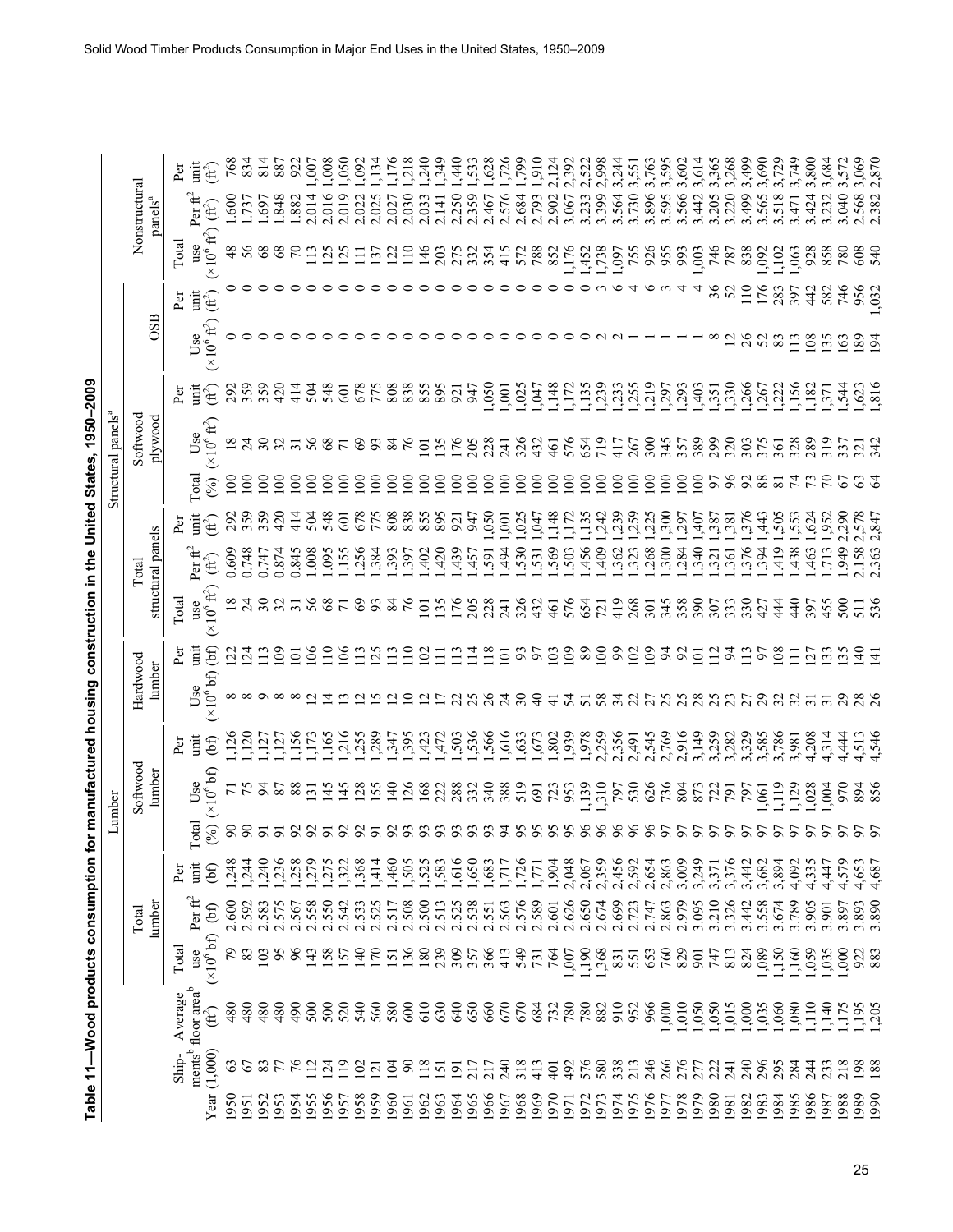|                                |               |                     | Per           | Ĕ                                          | Ê                                                                 |                 |                                                                                                                                                                                                                                                    |                         |                |                  |               |               | $1.506$ $1.590$ $1.505$ $1.505$ $1.505$ $1.505$ $1.505$ $1.505$ $1.507$ $1.507$ $1.507$ $1.507$ $1.507$ $1.507$ $1.507$ $1.507$                                                                                                                                                                     |                |          |                |   |                                  |                |       |                         |                | ,686              | 675                   |                   |
|--------------------------------|---------------|---------------------|---------------|--------------------------------------------|-------------------------------------------------------------------|-----------------|----------------------------------------------------------------------------------------------------------------------------------------------------------------------------------------------------------------------------------------------------|-------------------------|----------------|------------------|---------------|---------------|-----------------------------------------------------------------------------------------------------------------------------------------------------------------------------------------------------------------------------------------------------------------------------------------------------|----------------|----------|----------------|---|----------------------------------|----------------|-------|-------------------------|----------------|-------------------|-----------------------|-------------------|
|                                | Nonstructural | panels <sup>a</sup> | $\Gamma$ otal | Per fr $^2$                                | $\cdot$ (ft <sup>2</sup> )<br>use<br>$(\times 10^6 \text{ ft}^2)$ | $\frac{5}{4}$   | 2.351<br>2.193<br>2.081<br>579                                                                                                                                                                                                                     | 585                     | .889<br>766    | $\overline{421}$ |               |               | 622882788244                                                                                                                                                                                                                                                                                        |                |          |                |   |                                  |                |       | 383<br>285              |                | 716               | 748<br>$\overline{3}$ |                   |
|                                |               |                     |               |                                            |                                                                   |                 |                                                                                                                                                                                                                                                    |                         |                |                  |               |               |                                                                                                                                                                                                                                                                                                     |                |          |                |   |                                  |                |       |                         |                |                   |                       |                   |
|                                |               | OSB                 | Per           | 请<br>全                                     |                                                                   |                 |                                                                                                                                                                                                                                                    |                         |                |                  |               |               |                                                                                                                                                                                                                                                                                                     |                |          |                |   |                                  |                |       |                         |                |                   |                       |                   |
|                                |               |                     |               | Use<br>$(x10^6 \text{ ft}^2)$              |                                                                   |                 |                                                                                                                                                                                                                                                    |                         |                |                  |               |               |                                                                                                                                                                                                                                                                                                     |                |          |                |   |                                  |                |       | 3883<br>889             |                |                   | 294                   |                   |
|                                |               |                     | Þer           | i<br>if)                                   |                                                                   |                 |                                                                                                                                                                                                                                                    |                         |                |                  |               |               |                                                                                                                                                                                                                                                                                                     |                |          |                |   |                                  |                |       |                         |                |                   |                       |                   |
| Structural panels <sup>a</sup> | Softwood      | plywood             |               | Use<br>$(x10^6 \text{ ft}^2)$              |                                                                   |                 | 3355<br>33558                                                                                                                                                                                                                                      |                         |                |                  |               |               | 88888385552                                                                                                                                                                                                                                                                                         |                |          |                |   |                                  |                |       |                         |                |                   |                       |                   |
|                                |               |                     |               | <b>Total</b>                               | $(\%)$                                                            | 2               |                                                                                                                                                                                                                                                    | 58                      | 58             | 55               | $\frac{8}{3}$ | 38            | 55                                                                                                                                                                                                                                                                                                  | $rac{25}{25}$  |          | $\overline{8}$ | 4 |                                  |                |       |                         |                |                   |                       |                   |
|                                |               |                     | Per           | init                                       | Ê                                                                 | 3,168           |                                                                                                                                                                                                                                                    | 3,483<br>3,757<br>4,051 |                |                  |               |               | 5,347<br>5,037<br>5,088<br>5,925<br>4,925                                                                                                                                                                                                                                                           |                |          | 5,580<br>6,246 |   | 6,892<br>7,488<br>7,512<br>7,376 |                |       | 7,597<br>7,106<br>6,752 |                |                   | 6,763                 |                   |
|                                | Total         | structural panels   |               | Per $\hat{\mathfrak{f}}^2$                 |                                                                   |                 | 2.586<br>2.775                                                                                                                                                                                                                                     | 2.901                   | .035           | 3.931            |               |               | $3.637$<br>$3.301$<br>$3.300$<br>$3.362$<br>$3.707$<br>$4.334$<br>$4.622$                                                                                                                                                                                                                           |                |          |                |   |                                  | 1.623          | 4.625 | 1.733                   | $\frac{44}{3}$ | $1.314$<br>$420$  |                       |                   |
|                                |               |                     | Total         | use<br>$(x10^6 \text{ ft}^2)$              |                                                                   |                 |                                                                                                                                                                                                                                                    |                         |                |                  |               |               |                                                                                                                                                                                                                                                                                                     |                |          |                |   |                                  |                |       | <b>828822</b>           |                |                   |                       |                   |
|                                |               |                     | Per           |                                            |                                                                   | $\frac{6}{2}$   | $\overline{42}$                                                                                                                                                                                                                                    | $\overline{5}$          | $\frac{48}{5}$ | I52              |               | $\frac{2}{2}$ |                                                                                                                                                                                                                                                                                                     |                |          |                |   |                                  |                |       |                         |                |                   |                       |                   |
|                                | Hardwood      | lumber              |               |                                            | Use $\frac{1}{(10^6 \text{ b}f)(\text{b}f)}$                      | $\overline{24}$ |                                                                                                                                                                                                                                                    |                         | 45             | 52               |               | 778           |                                                                                                                                                                                                                                                                                                     | $\overline{8}$ |          | 8848           |   |                                  | $\ddot{4}$     | 50    |                         | 28             |                   |                       |                   |
|                                |               |                     | Per           | iriu                                       | $\Theta$                                                          |                 |                                                                                                                                                                                                                                                    |                         |                |                  |               |               |                                                                                                                                                                                                                                                                                                     |                |          |                |   |                                  |                |       |                         |                |                   |                       |                   |
|                                | Softwood      | lumber              |               | $\frac{Use}{(×10^6 \text{ bf})}$           |                                                                   | 790             | $883'_{11}$ $82'_{12}$ $82'_{13}$ $82'_{15}$ $82'_{15}$ $82'_{15}$ $82'_{15}$ $82'_{15}$ $82'_{15}$ $82'_{15}$ $82'_{15}$ $82'_{15}$ $82'_{15}$ $82'_{15}$ $82'_{15}$ $82'_{15}$ $82'_{15}$ $82'_{15}$ $82'_{15}$ $82'_{15}$ $82'_{15}$ $82'_{15}$ |                         |                |                  |               |               |                                                                                                                                                                                                                                                                                                     |                |          |                |   |                                  |                |       |                         |                | 614               |                       |                   |
| Lumber                         |               |                     |               | otal                                       | (6/6)                                                             | 57              | 57                                                                                                                                                                                                                                                 |                         |                | 50               | 96            | 96            | 66                                                                                                                                                                                                                                                                                                  |                | $\delta$ | 8888           |   |                                  |                | 96    | 888                     |                |                   | 57                    |                   |
|                                |               |                     | Per           | inu                                        | $\Theta$                                                          | 4,760           |                                                                                                                                                                                                                                                    |                         |                |                  |               |               |                                                                                                                                                                                                                                                                                                     |                |          |                |   |                                  |                |       |                         |                |                   |                       |                   |
|                                | Total         | lumber              |               |                                            | $Per\overset{\leftarrow}{\mathbf{H}}$                             |                 |                                                                                                                                                                                                                                                    |                         |                |                  |               |               |                                                                                                                                                                                                                                                                                                     |                |          |                |   |                                  |                |       |                         |                |                   |                       |                   |
|                                |               |                     |               |                                            |                                                                   |                 |                                                                                                                                                                                                                                                    |                         |                |                  |               |               |                                                                                                                                                                                                                                                                                                     |                |          |                |   |                                  |                |       |                         |                |                   |                       |                   |
|                                |               |                     | Total         |                                            | $(10^6)$<br>$(10^6)$                                              |                 | 257<br>2008<br>217                                                                                                                                                                                                                                 |                         |                |                  |               |               | $\begin{array}{l} 1.578 \\ 1.789 \\ 1.943 \\ 1.943 \\ 1.951 \\ 0.005 \\ 0.005 \\ 0.005 \\ 0.005 \\ 0.005 \\ 0.005 \\ 0.005 \\ 0.005 \\ 0.005 \\ 0.005 \\ 0.005 \\ 0.005 \\ 0.005 \\ 0.005 \\ 0.005 \\ 0.005 \\ 0.005 \\ 0.005 \\ 0.005 \\ 0.005 \\ 0.005 \\ 0.005 \\ 0.005 \\ 0.005 \\ 0.005 \\ 0.$ |                |          |                |   |                                  |                |       |                         |                | $\frac{640}{385}$ |                       |                   |
|                                |               |                     | Average       | nents <sup>b</sup> floor area <sup>b</sup> | Ê                                                                 |                 |                                                                                                                                                                                                                                                    |                         |                |                  |               |               |                                                                                                                                                                                                                                                                                                     |                |          |                |   |                                  |                |       |                         |                |                   |                       |                   |
|                                |               |                     | Ship-         |                                            | $1{,}000$                                                         | Ξ               |                                                                                                                                                                                                                                                    | 254                     |                | $\frac{340}{5}$  |               | 354<br>354    |                                                                                                                                                                                                                                                                                                     |                |          | 7379227        |   |                                  | $\overline{5}$ | 47    |                         |                |                   |                       |                   |
|                                |               |                     |               |                                            | Year                                                              |                 |                                                                                                                                                                                                                                                    |                         |                |                  |               |               |                                                                                                                                                                                                                                                                                                     |                |          |                |   |                                  |                |       |                         |                |                   |                       | $3/8$ -in. basis. |

 $21\%$  Department of Commerce Rureau of the Census  $2010a$ 1972 Preliminary.<br>Preliminary <sup>b</sup>U.S. Department of Commerce, Bureau of the Census 2010a.<br>
<sup>9</sup>Preliminary. bU.S. Department of Commerce, Bureau of the Census 2010a. cPreliminary.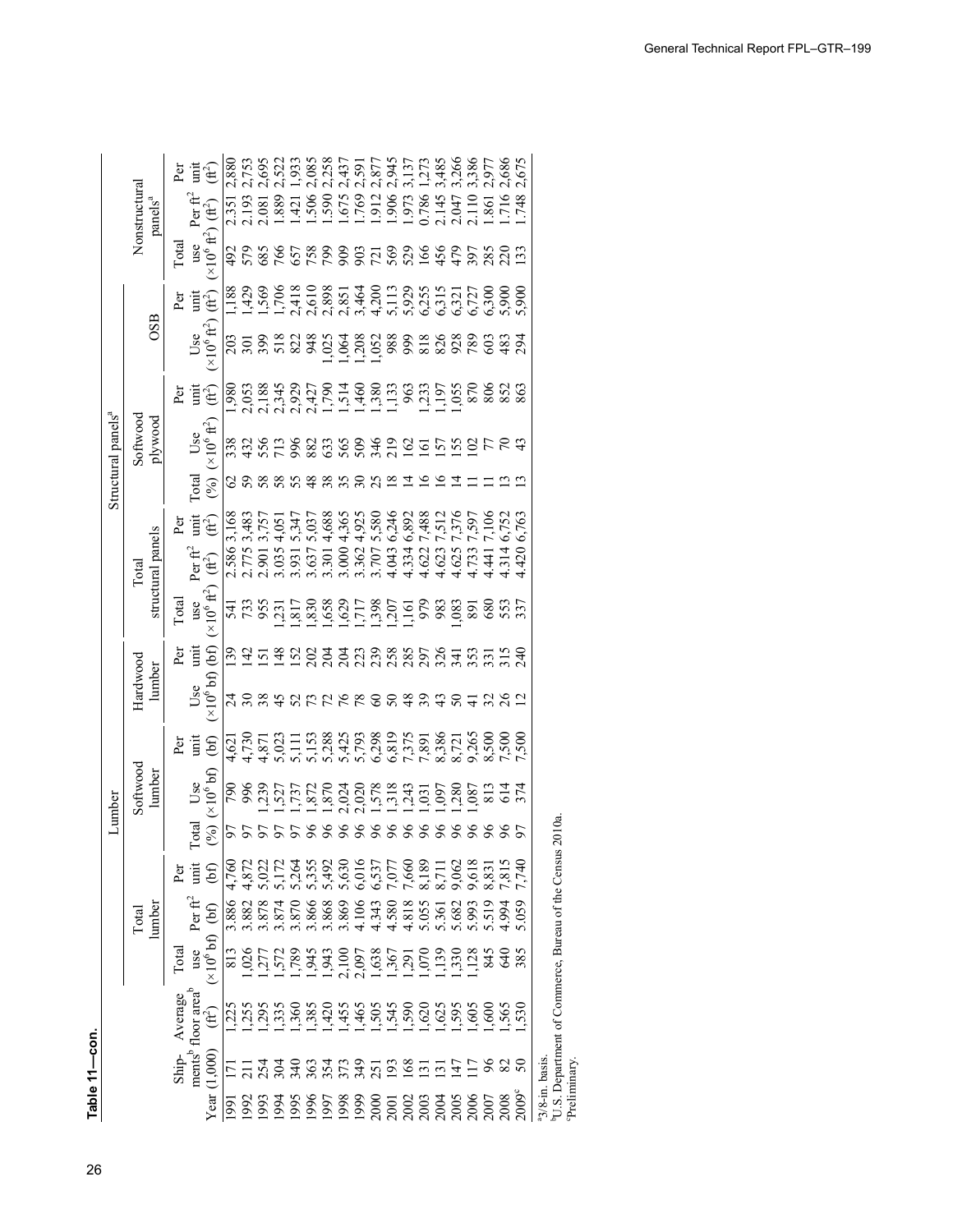|              |                                    |                         | Table 12-Wood products consumption for residential repair and remodeling in the United States, |                 |                | Lumber       |                                      |                |                                |                |                                     |                            |                | 1950-2009               | Structural panels <sup>a</sup> |                |                               |                |                                     |                                 |                          |
|--------------|------------------------------------|-------------------------|------------------------------------------------------------------------------------------------|-----------------|----------------|--------------|--------------------------------------|----------------|--------------------------------|----------------|-------------------------------------|----------------------------|----------------|-------------------------|--------------------------------|----------------|-------------------------------|----------------|-------------------------------------|---------------------------------|--------------------------|
|              | Expenditures                       |                         |                                                                                                | lumber<br>Total |                |              | twood<br>lumber<br>Sof               |                | Hardwood<br>lumber             |                |                                     | structural panels<br>Total |                |                         | Softwood<br>plywood            |                | OSB                           |                |                                     | Nonstructural<br>$\rm panels^a$ |                          |
|              | Current                            | 2005                    | Total                                                                                          | Current         | 2005           |              | Total                                | 2005           | Total                          | 2005           | Total                               | Current 2005               |                |                         | Total                          | 2005           | Total                         | 2005           | Total                               | Current                         | 2005                     |
| Year         | $(\times 10^9)^b$                  | $(\times 10^9)^{\rm c}$ | $(\times 10^6$ bf)                                                                             | $\Theta$        | (bf)           | Total<br>(%) | $(\times 10^6 b)$<br>use             | (bf)           | (x10 <sup>6</sup> bf)<br>use   | (bf)           | $(\times 10^6 \text{ ft}^2)$<br>use | $\hat{H}$                  | ∞∉ີ            | Total<br>$($ % $)$      | $(\times 10^6 \text{ ft}^2)$   | $(\hat{f}^2)$  | use<br>$(x10^6 \text{ ft}^2)$ | $\hat{f}$      | $(\times 10^6 \text{ ft}^2)$<br>use | ∙€                              | $(\hat{H}^2)$            |
| 0561         |                                    | ಸ                       | 1,865                                                                                          | 0.412           | 0.060          | 5            | 810                                  | 0.059          | 55                             | 0.002          | 271                                 | 0.060                      | 0.009          | $\overline{\mathsf{S}}$ | 271                            | 0.009          |                               | 0.000          | 487                                 | 0.108                           | 0.016                    |
| 1951         | n n                                | 50                      | 1,858                                                                                          | 0.392           | 0.062          | 57           | 802                                  | 0.060          | 56                             | 0.002          | 337                                 | 0.071                      | 0.011          | $\epsilon$              | 337                            | 0.011          |                               | 0.000          | 526                                 | 0.111                           | 0.017                    |
| 1952         |                                    |                         | 2,144                                                                                          | 0.393           | 0.063          | 57           | 085<br>$\sim$                        | 0.061          |                                | 0.002          | 394                                 | 0.072                      | 0.012          | $\infty$                |                                | 0.012          |                               | 0.000          | 591                                 | 0.108                           | 0.017                    |
| 1953         | ৩                                  | 36                      | 2,308                                                                                          | 0.396           | 0.064          | 5            | $246$<br>310                         | 0.062          | 5                              | 0.002          | ŠЯ                                  | 0.086                      | 0.014          | 8                       | 504                            | 0.014          |                               | 0.000          | 692                                 | 0.119                           | 0.019                    |
| 954          | ∾                                  | 36                      | 2,374                                                                                          | 0.400           | 0.065          | 5            |                                      | 0.063          | 2                              | 0.002          | 508                                 | 0.086                      | 0.014          | $\infty$                | 508                            | 0.014          |                               | 0.000          | 723                                 | 0.122                           | 0.020                    |
| 955          | $\sim \infty$                      |                         | 2,715                                                                                          | 0.400           | 0.066          | 57           | 640<br>addanan                       | 0.065          |                                | 0.002          | 702                                 | 0.103                      | 0.017          | 8                       | 842<br>702                     | 0.017          |                               | 0.000          | 882                                 | 0.130                           | 0.022                    |
| 956<br>957   |                                    | 4<br>45                 | 2,962<br>3,095                                                                                 | 0.394<br>0.388  | 0.069<br>0.068 | 57<br>57     | 012<br>877                           | 0.066<br>0.067 |                                | 0.002<br>0.002 | 939<br>842                          | 0.118<br>0.112             | 0.019<br>0.021 | 8<br>$\infty$           | 939                            | 0.019<br>0.021 |                               | 0.000<br>0.000 | 962<br>1,004                        | 0.126<br>0.128                  | 0.022<br>0.022           |
| 958          |                                    | 43                      | 3,023                                                                                          | 0.386           | 0.070          | 57           | 940                                  | 0.068          |                                | 0.002          | $\overline{0}$                      | 0.129                      | 0.023          | $\infty$                | 007                            | 0.023          |                               | 0.000          | 980                                 | 0.125                           | 0.023                    |
| 959          |                                    | $50\,$                  | 3,568                                                                                          | 0.388           | 0.071          |              | 463                                  | 0.069          | $\mathfrak{S}$                 | 0.002          | 324                                 | 0.144                      | 0.026          | 8                       | , 324                          | 0.026          |                               | 0.000          | ,156                                | 0.126                           | 0.02                     |
| 960          |                                    | 57                      | 4,146                                                                                          | 0.389           | 0.072          | 57           | 026<br>$\overline{4}$                | 0.070          | $\mathcal{S}$                  | 0.002          | ,562                                | 0.147                      | 0.027          | $\epsilon$              | 562                            | 0.027          |                               | 0.000          | 342                                 | 0.126                           | 0.023                    |
| 1961         |                                    | 59                      | 4,309                                                                                          | 0.392           | 0.074          | 57           | 192<br>ෑ                             | 0.072          | $\approx$                      | 0.002          | ,643                                | 0.149                      | 0.028          | $\epsilon$              | ,643                           | 0.028          |                               | 0.000          | 394                                 | $0.12^{\circ}$                  | 0.024                    |
| 962          |                                    | 58                      | 4,330                                                                                          | 0.393           | 0.075          | 57           | 205<br>₹                             | 0.073          | $\mathcal{S}$                  | 0.002          | ,670                                | 0.151                      | 0.029          | $\epsilon$              | ,670                           | 0.029          |                               | 0.000          | 400                                 | $0.12^{1}$                      | 0.024                    |
| 1963         |                                    | 59                      | 4,486                                                                                          | 0.393           | 0.076          | 57           | 351<br>4 ω                           | 0.073          | 55                             | 0.002          | ,779                                | 0.156                      | 0.030          | $\epsilon$              | 55.779                         | 0.030          |                               | 0.000          | 456                                 | 0.128                           | 0.02                     |
| 1964         |                                    | $\mathcal{L}$           | 4,108                                                                                          | 0.392           | 0.077          | 57           | 985                                  | 0.074          | Z                              | 0.002          | ,673                                | 0.160                      | 0.031          | $\geq$                  | .673                           | 0.031          |                               | 0.000          | ,339                                | 0.128                           | 0.02                     |
| 1965         |                                    |                         | 4,454                                                                                          | 0.389           | 0.078          |              | 322<br>4                             | 0.075          | $\mathcal{S}$                  | 0.002          | ,860                                | 0.163                      | 0.032          | $\overline{8}$          | .860                           | 0.032          |                               | 0.000          | ,457                                | $0.12^{2}$                      | $0.02^{t}$               |
| 1966         | 222                                | 57588                   | 4,476<br>4,389                                                                                 | 0.383           | 0.078          | 5            | 342<br>4                             | 0.076          | $\mathcal{L}$                  | 0.002          | :,065                               | 0.177                      | 0.036          | $\geq$                  | 2,065                          | 0.036          |                               | 0.000          | 469                                 | 0.126                           | 0.02                     |
| 1967         |                                    |                         |                                                                                                | 0.376           | 0.079          |              | 4                                    | 0.077          | $\mathcal{S}$                  | 0.002          | 1,922                               | 0.164                      | 0.035          | $\geq$                  | (922)                          | 0.035          |                               | 0.000          | ,446                                | 0.124                           | 0.02                     |
| 1968         |                                    |                         | 4,627<br>4,749                                                                                 | 0.364           | 0.080          | 57           | 4                                    | 0.078          | $\mathcal{L}$                  | 0.002          | 2,094                               | 0.165                      | 0.036          | $\geq$                  | 2,094                          | 0.036          |                               | 0.000          | ,529                                | 0.120                           | 0.02                     |
| 1969<br>0761 | $\vec{a}$                          | 59<br>5                 | 4,975                                                                                          | 0.337<br>0.351  | 0.082<br>0.081 | 5<br>5       | 88381<br>$\overline{4}$              | 0.079<br>0.080 | $\mathcal{S}$<br>$\mathcal{L}$ | 0.002<br>0.002 | 0(1, 1)<br>2,348                    | 0.159<br>0.160             | 0.039<br>0.037 | $\geq$<br>$\epsilon$    | 2,170<br>.348                  | 0.039<br>0.037 |                               | 0.000<br>0.000 | 575<br>,655                         | 0.116                           | $0.02^{\circ}$           |
| 1971         | $\overline{16}$<br>$\overline{15}$ | 2                       | 5,171                                                                                          | 0.317           | 0.081          |              | 033                                  | 0.079          | 38                             | 0.002          | 2,454                               | 0.151                      | 0.038          | $\epsilon$              | 2,454                          | 0.038          |                               | 0.000          | ,734                                | 0.106<br>0.112                  | $0.02^{r}$<br>$0.02^{r}$ |
| 1972         |                                    | 66                      |                                                                                                | 0.301           | 0.080          | 5            | 126<br>4000000                       | 0.078          | 55                             | 0.002          | 2,541                               | 0.145                      | 0.039          | $\epsilon$              | 2,541                          | 0.039          |                               | 0.000          | 5779                                | 0.102                           | $0.02^{r}$               |
| 1973         | $\overline{19}$                    | 66                      |                                                                                                | 0.282           | 0.079          |              | ,080                                 | 0.077          | $\overline{32}$                | 0.002          | 2,563                               | 0.138                      | 0.039          | g                       | 2,558                          | 0.039          |                               | 0.000          | ,778                                | 0.096                           | $0.02^{r}$               |
| 974          | $\overline{c}$                     | 69                      | 5,261<br>5,212<br>5,390<br>5,255<br>6,255                                                      | 0.255           | 0.078          |              | 259                                  | 0.076          | $\overline{5}$                 | 0.002          | 2,698                               | 0.128                      | 0.039          | $\epsilon$              | ,688                           | 0.039          |                               | 0.000          | 1,854                               | 0.088                           | 0.02                     |
| 1975         | 25                                 | 75                      |                                                                                                | 0.231           | 0.077          |              | 683                                  | 0.076          | $\ddot{s}$                     | 0.002          | 2,965                               | 0.117                      | 0.039          | S                       | 2,956                          | 0.039          |                               | 0.000          | 0.020                               | 0.080                           | $0.02^{r}$               |
| 1976         | 29                                 |                         |                                                                                                | 0.215           | 0.076          | $8^{\circ}$  |                                      | 0.075          | $\mathcal{L}$                  | 0.002          | ,245                                | 0.112                      | 0.040          | $\epsilon$              | 3,229                          | 0.039          |                               | 0.000          | 2,190                               | 0.075                           | 0.027                    |
| 1977         | $\overline{31}$                    | 83<br>93                | 6,556<br>7,581                                                                                 | 0.202           | 0.079          |              | 395<br>$-407$                        | 0.077          | ত                              | 0.002          | ,330                                | 0.106                      | 0.040          | $\geq$                  | 3,322                          | 0.040          |                               | 0.000          | 2,084                               | 0.067                           | 0.02                     |
| 978<br>1979  | 57<br>42                           | 57                      | 8,149                                                                                          | 0.193           | 0.084<br>0.082 |              | 959<br>$\sim$ $\sim$ $\sim$          | 0.080<br>0.082 | 75<br>$\frac{8}{9}$            | 0.002<br>0.002 | 1,657<br>8,954                      | 0.098<br>0.094             | 0.039<br>0.041 | $\geq$<br>$\geq$        | 3,944                          | 0.039<br>0.041 | $\mathop{=}$                  | 0.000<br>0.000 | 2,356<br>2,411                      | 0.063<br>0.057                  | 0.025<br>0.02            |
| 980          | 46                                 | 97                      | 8,455                                                                                          | 0.182           | 0.087          |              |                                      | 0.085          |                                | 0.002          | 1764                                | 0.081                      | 0.039          | 99                      | ,719                           | 0.038          | 45                            | 0.000          | 2,301                               | 0.050                           | 0.024                    |
| 1981         | $\frac{4}{6}$                      | 89                      |                                                                                                | 0.172           | 0.090          |              | 240<br>400<br>400<br>$\infty$ $\sim$ | 0.088          | $\overline{6}$                 | 0.002          | ,607                                | 0.078                      | 0.041          | 8 <sup>o</sup>          | 539                            | 0.040          | 67                            | 0.001          | 2,153                               | 0.046                           | 0.024                    |
| 1982         | 45                                 | 82                      | 7,5541<br>7,554<br>7,841                                                                       | 0.167           | 0.092          |              | $\overline{ }$                       | 0.090          | $\frac{86}{5}$                 | 0.002          | ,249                                | 0.072                      | 0.040          |                         | 5178                           | 0.039          |                               | 0.001          | 2,196                               | 0.048                           | 0.02                     |
| 1983         | $\frac{9}{4}$                      | 86                      |                                                                                                | 0.159           | 0.092          |              | 635<br>L                             | 0.089          | $\approx$                      | 0.002          | ,352                                | 0.068                      | 0.039          |                         | .254                           | 0.038          | 98                            | 0.001          | 2,300                               | 0.047                           | 0.02                     |
| 1984         | $\overline{7}$                     | 118                     |                                                                                                | 0.164           | 0.098          |              | 224                                  | 0.095          | $\frac{9}{2}$                  | 0.003          | 360                                 | 0.076                      | 0.045          | S                       | 58                             | 0.044          | 202                           | 0.002          | 3,313                               | 0.047                           | 0.028                    |
| 1985         | 82                                 | 133                     |                                                                                                | 0.163           | 0.100          |              | 0238<br>ഇ                            | 0.098          | 364                            | 0.003          | 6,130                               | 0.075                      | 0.046          |                         | 5,836                          | 0.044          | 295                           | 0.002          | 3,761                               | 0.046                           | 0.028                    |
| 1986         | $\mathcal{L}$                      | 50                      |                                                                                                | 0.164           | 0.103          |              | 4                                    | 0.099          | $\Im$                          | 0.004          | 7,014                               | 0.074                      | 0.047          |                         | 6,684                          | 0.045          | 330                           | 0.002          | 4,251                               | 0.045                           | 0.028                    |
| 1987         | 98                                 | $\overline{52}$         | $11,543$<br>$13,386$<br>$15,588$<br>$15,588$<br>$16,271$                                       | 0.158           | 0.103          |              | 964<br>4                             | 0.098          | 624                            | 0.004          | 135                                 | 0.073                      | 0.047          |                         | 6,526                          | 0.043          | 609                           | 0.004          | 4,237                               | 0.043                           | 0.028                    |
| 1988         | 107                                | 60                      |                                                                                                | 0.152           | 0.102          |              | S                                    | 0.098          | 539                            | 0.004          | ,504                                | 0.070                      | 0.047          |                         | 6,616                          | 0.041          | 889                           | 0.006          | 4,365                               | 0.041                           | 0.02                     |
| 1989<br>1990 | $\frac{215}{115}$                  | $\frac{155}{160}$       | 5,758<br>6,111                                                                                 | 0.146<br>0.140  | 0.101<br>0.101 |              | 466<br>128<br>n w                    | 0.097<br>0.097 | 630<br>644                     | 0.004<br>0.004 | 545<br>7,323                        | 0.068<br>0.065             | 0.047<br>0.047 |                         | 6,198<br>310                   | 0.040<br>0.035 | $1,126$<br>$1,235$            | 0.008<br>0.007 | ,760<br>771                         | 0.033<br>0.03                   | 0.024<br>0.024           |
|              |                                    |                         |                                                                                                |                 |                |              |                                      |                |                                |                |                                     |                            |                |                         |                                |                |                               |                |                                     |                                 |                          |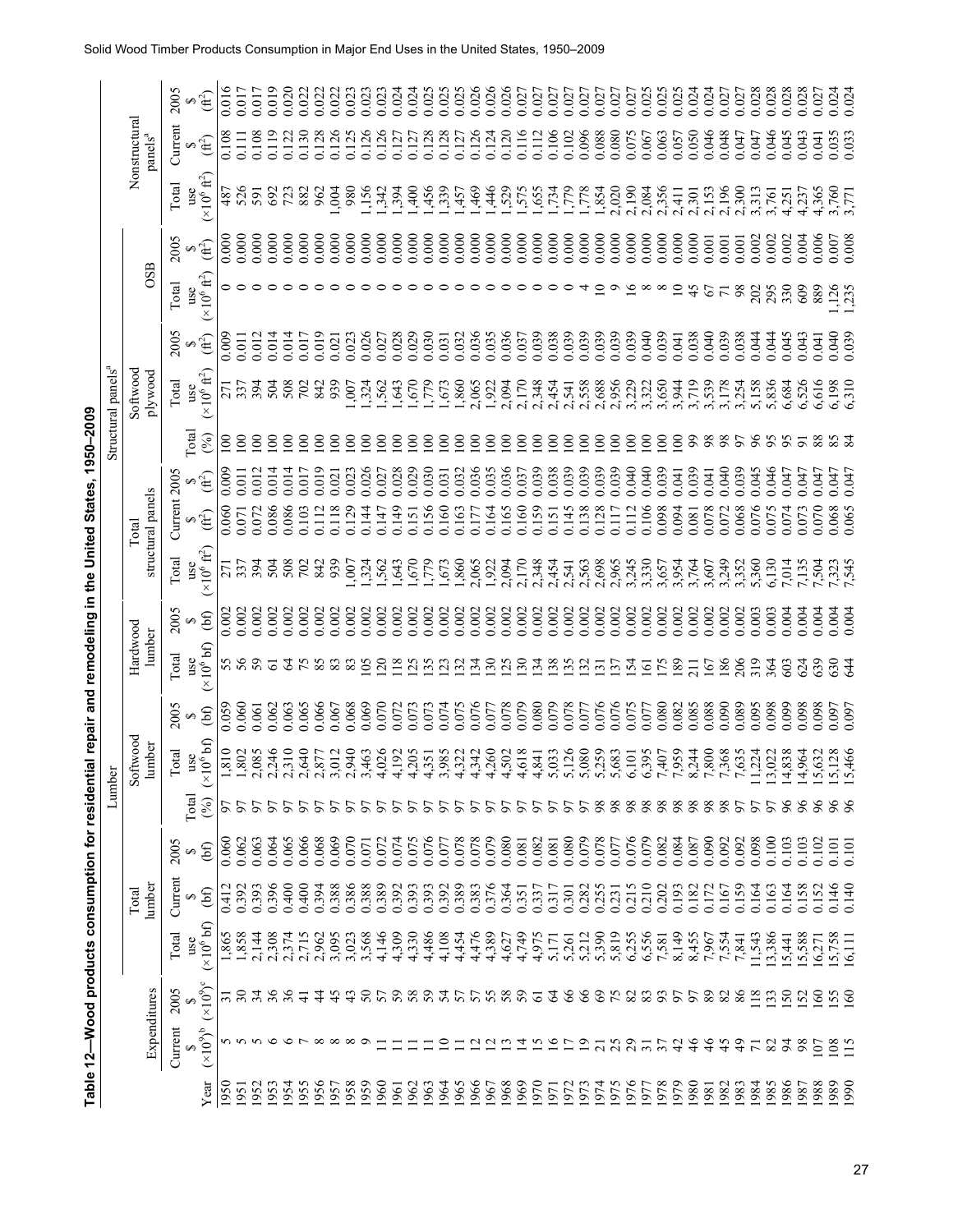28**Table 12—con. Table 12—Wood products consumption for residential repair and remodeling in the United States, 1950–2009**  Table 12-con.

| $\approx 5$<br>क्≙ें<br>$\times 10^6$ ft $^2$<br>use<br>$x^2$ $x^2$ $x^2$ $x^2$ $x^2$ $x^2$ $x^2$ $x^2$ $x^2$ $x^2$ $x^2$ $x^2$ $x^2$ $x^2$ $x^2$ $x^2$ $x^2$ $x^2$ $x^2$ $x^2$ $x^2$ $x^2$ $x^2$ $x^2$ $x^2$ $x^2$ $x^2$ $x^2$ $x^2$ $x^2$ $x^2$ $x^2$ $x^2$ $x^2$ $x^2$ $x^2$ $x^2$<br>$\approx 1$<br>use<br>$(x10^6 \text{ ft}^2)$<br>$\approx 5$<br>$_{(×10^{6}$ ft <sup>2</sup> )<br><b>Total</b><br>$($ % $)$<br>828<br>325<br>97<br>$\overline{z}$<br>$\mathcal{S}^{\circ}$<br>$\mathcal{S}$<br>S<br>046<br>$\approx 1$<br>0.046<br>0.045<br>0.045<br>0.045<br>0.0444<br>0.0444<br>0.044<br>0.045<br>0.047<br>0.043<br>0.043<br>0.046<br>0.043<br>क्⊈<br>0.063<br>0.061<br>0.057<br>0.054<br>0.056<br>0.052<br>0.052<br>0.052<br>0.052<br>0.052<br>0.044<br>0.042<br>0.043<br>0.042<br>0.042<br>$(\times 10^6$ $\mbox{ft}^2)$<br>use<br>$\mathfrak{b}$<br>$\leftrightarrow$<br>(x10 <sup>6</sup> bf)<br>use<br>5 8 5 5 6 5 6 6 7 6 6 6 6 7 8 9 8 7 8 9 7<br>5 8 6 6 6 6 6 6 6 6 6 6 6 7 8 9 8 6 7 7 1<br>$\Theta$<br>$\blacklozenge$<br>0.085 | Expenditures                                                                                                 |  | lumber<br>Total |  | Softwood<br>lumber<br>Lumber |      | Hardwood<br>lumber |      |       | structural panels<br><b>Total</b> |         | Structural panels <sup>a</sup><br>Softwood<br>plywood |      | OSB   |      |       | Nonstructural<br>$p$ anels <sup>a</sup> |      |
|------------------------------------------------------------------------------------------------------------------------------------------------------------------------------------------------------------------------------------------------------------------------------------------------------------------------------------------------------------------------------------------------------------------------------------------------------------------------------------------------------------------------------------------------------------------------------------------------------------------------------------------------------------------------------------------------------------------------------------------------------------------------------------------------------------------------------------------------------------------------------------------------------------------------------------------------------------------------------------------------------------------------------------------------------|--------------------------------------------------------------------------------------------------------------|--|-----------------|--|------------------------------|------|--------------------|------|-------|-----------------------------------|---------|-------------------------------------------------------|------|-------|------|-------|-----------------------------------------|------|
|                                                                                                                                                                                                                                                                                                                                                                                                                                                                                                                                                                                                                                                                                                                                                                                                                                                                                                                                                                                                                                                      | 2005<br>Current<br>Total<br>2005<br>Current                                                                  |  |                 |  | <b>Cotal</b>                 | 2005 | Total              | 2005 | Total | Current                           | $-2005$ | Total                                                 | 2005 | Total | 2005 | Total | Current                                 | 2005 |
|                                                                                                                                                                                                                                                                                                                                                                                                                                                                                                                                                                                                                                                                                                                                                                                                                                                                                                                                                                                                                                                      | use<br><b>Total</b><br>$\Theta$<br>G<br>use<br>S<br>S                                                        |  |                 |  |                              |      |                    |      |       |                                   |         |                                                       |      |       |      |       |                                         |      |
|                                                                                                                                                                                                                                                                                                                                                                                                                                                                                                                                                                                                                                                                                                                                                                                                                                                                                                                                                                                                                                                      | $106$ bf)<br>$\overline{\times}$<br>$(\%)$<br>(bf)<br>E<br>$(x10^6 b f)$<br>$(x10^9)^c$<br>$(\times 10^9)^b$ |  |                 |  |                              |      |                    |      |       |                                   |         |                                                       |      |       |      |       |                                         |      |
|                                                                                                                                                                                                                                                                                                                                                                                                                                                                                                                                                                                                                                                                                                                                                                                                                                                                                                                                                                                                                                                      | 13,8<br>96<br>0.100<br>14,435<br>4<br>$\frac{8}{3}$                                                          |  |                 |  |                              |      |                    |      |       |                                   |         |                                                       |      |       |      |       |                                         |      |
|                                                                                                                                                                                                                                                                                                                                                                                                                                                                                                                                                                                                                                                                                                                                                                                                                                                                                                                                                                                                                                                      | प.<br>प<br>$\delta$<br>0.100<br>1.130<br>5,050<br>5                                                          |  |                 |  |                              |      |                    |      |       |                                   |         |                                                       |      |       |      |       |                                         |      |
|                                                                                                                                                                                                                                                                                                                                                                                                                                                                                                                                                                                                                                                                                                                                                                                                                                                                                                                                                                                                                                                      | 14,8<br>66<br>0.099<br>5,422<br>$\frac{56}{5}$<br>$\tilde{\mathcal{L}}$                                      |  |                 |  |                              |      |                    |      |       |                                   |         |                                                       |      |       |      |       |                                         |      |
|                                                                                                                                                                                                                                                                                                                                                                                                                                                                                                                                                                                                                                                                                                                                                                                                                                                                                                                                                                                                                                                      | .5,4<br>0.098<br>6,082<br>Z<br>$\tilde{\omega}$                                                              |  |                 |  |                              |      |                    |      |       |                                   |         |                                                       |      |       |      |       |                                         |      |
|                                                                                                                                                                                                                                                                                                                                                                                                                                                                                                                                                                                                                                                                                                                                                                                                                                                                                                                                                                                                                                                      | $\vec{4}$<br>$\delta$<br>14,984<br>53<br>$\tilde{\mathcal{L}}$                                               |  |                 |  |                              |      |                    |      |       |                                   |         |                                                       |      |       |      |       |                                         |      |
|                                                                                                                                                                                                                                                                                                                                                                                                                                                                                                                                                                                                                                                                                                                                                                                                                                                                                                                                                                                                                                                      | 14,7<br>66<br>5,361<br>58<br>$\overline{5}$                                                                  |  |                 |  |                              |      |                    |      |       |                                   |         |                                                       |      |       |      |       |                                         |      |
|                                                                                                                                                                                                                                                                                                                                                                                                                                                                                                                                                                                                                                                                                                                                                                                                                                                                                                                                                                                                                                                      | $\frac{1}{4}$<br>66<br>14,809<br>$\overline{58}$<br>$\overline{34}$                                          |  |                 |  |                              |      |                    |      |       |                                   |         |                                                       |      |       |      |       |                                         |      |
|                                                                                                                                                                                                                                                                                                                                                                                                                                                                                                                                                                                                                                                                                                                                                                                                                                                                                                                                                                                                                                                      | 13,5<br>66<br>0.123<br>0.120<br>0.117<br>0.106<br>0.107<br>0.107<br>0.094<br>14,108<br>56<br>$\frac{34}{3}$  |  |                 |  |                              |      |                    |      |       |                                   |         |                                                       |      |       |      |       |                                         |      |
|                                                                                                                                                                                                                                                                                                                                                                                                                                                                                                                                                                                                                                                                                                                                                                                                                                                                                                                                                                                                                                                      | 14.1'<br>66<br>14,741<br>15,315<br><u>591</u><br>$\ddot{4}$                                                  |  |                 |  |                              |      |                    |      |       |                                   |         |                                                       |      |       |      |       |                                         |      |
|                                                                                                                                                                                                                                                                                                                                                                                                                                                                                                                                                                                                                                                                                                                                                                                                                                                                                                                                                                                                                                                      | 14,7<br>66<br>$\overline{5}$<br>$\overline{53}$                                                              |  |                 |  |                              |      |                    |      |       |                                   |         |                                                       |      |       |      |       |                                         |      |
|                                                                                                                                                                                                                                                                                                                                                                                                                                                                                                                                                                                                                                                                                                                                                                                                                                                                                                                                                                                                                                                      | $\vec{a}$<br>95<br>5,294<br>$\overline{5}$<br>58                                                             |  |                 |  |                              |      |                    |      |       |                                   |         |                                                       |      |       |      |       |                                         |      |
|                                                                                                                                                                                                                                                                                                                                                                                                                                                                                                                                                                                                                                                                                                                                                                                                                                                                                                                                                                                                                                                      | 15,6<br>95<br>16,374<br>188<br>$\mathcal{L}_{\mathcal{L}}$                                                   |  |                 |  |                              |      |                    |      |       |                                   |         |                                                       |      |       |      |       |                                         |      |
|                                                                                                                                                                                                                                                                                                                                                                                                                                                                                                                                                                                                                                                                                                                                                                                                                                                                                                                                                                                                                                                      | 15,4'<br>95<br>0.092<br>16,223<br>188<br>LLI                                                                 |  |                 |  |                              |      |                    |      |       |                                   |         |                                                       |      |       |      |       |                                         |      |
|                                                                                                                                                                                                                                                                                                                                                                                                                                                                                                                                                                                                                                                                                                                                                                                                                                                                                                                                                                                                                                                      | 16,7<br>0.088<br>17,538<br>205<br>215<br>$\overline{5}$                                                      |  |                 |  |                              |      |                    |      |       |                                   |         |                                                       |      |       |      |       |                                         |      |
|                                                                                                                                                                                                                                                                                                                                                                                                                                                                                                                                                                                                                                                                                                                                                                                                                                                                                                                                                                                                                                                      | $\frac{17.8}{7.8}$<br>95<br>18,290<br>215                                                                    |  |                 |  |                              |      |                    |      |       |                                   |         |                                                       |      |       |      |       |                                         |      |
|                                                                                                                                                                                                                                                                                                                                                                                                                                                                                                                                                                                                                                                                                                                                                                                                                                                                                                                                                                                                                                                      | 0.82<br>18,660<br>$\overline{21}$<br>226<br>226                                                              |  |                 |  |                              |      |                    |      |       |                                   |         |                                                       |      |       |      |       |                                         |      |
|                                                                                                                                                                                                                                                                                                                                                                                                                                                                                                                                                                                                                                                                                                                                                                                                                                                                                                                                                                                                                                                      | $\overline{8}$<br>0.083<br>18,884<br>213                                                                     |  |                 |  |                              |      |                    |      |       |                                   |         |                                                       |      |       |      |       |                                         |      |
|                                                                                                                                                                                                                                                                                                                                                                                                                                                                                                                                                                                                                                                                                                                                                                                                                                                                                                                                                                                                                                                      | 3,9<br>57<br>0.087<br>0.081<br>14,389<br>$rac{65}{20}$<br>$\overline{5}$                                     |  |                 |  |                              |      |                    |      |       |                                   |         |                                                       |      |       |      |       |                                         |      |
|                                                                                                                                                                                                                                                                                                                                                                                                                                                                                                                                                                                                                                                                                                                                                                                                                                                                                                                                                                                                                                                      | 43<br>98<br>.087<br>620<br>1,314<br>$\Xi$                                                                    |  |                 |  |                              |      |                    |      |       |                                   |         |                                                       |      |       |      |       |                                         |      |
|                                                                                                                                                                                                                                                                                                                                                                                                                                                                                                                                                                                                                                                                                                                                                                                                                                                                                                                                                                                                                                                      | <sup>b</sup> U.S. Department of Commerce, Bureau of the Census 2010a.                                        |  |                 |  |                              |      |                    |      |       |                                   |         |                                                       |      |       |      |       |                                         |      |

1972 17 66 5,261 0.301 0.301 0.301 0.080 97 5,261 0.000 97 5,261 0.000 0.000 0.000 0.000 0.000 0.000 0.000 0.0<br>1972 17 66 5,341 0.039 100 2,541 0.039 0.039 1000 1,779 0.027 0.027 0.027 0.039 10.039 10.039 10.039 10.039 10<br> VLS. Department of Commerce, Bureau of the Census 2010a.<br>'Based on table 1.1.9. Implicit Price Deflators for Gross Domestic Product (U.S. Department of Commerce, Bureau of Economic Analysis 2010). Corresponding to Commerce, Burnary and Corresponding Connectic Product (U.S. Department of Commerce, Bureau of Economic Analysis 2010).<br>"Preliminary.<br>"Preliminary.

 $\mathcal{L}_{\mathcal{A}}$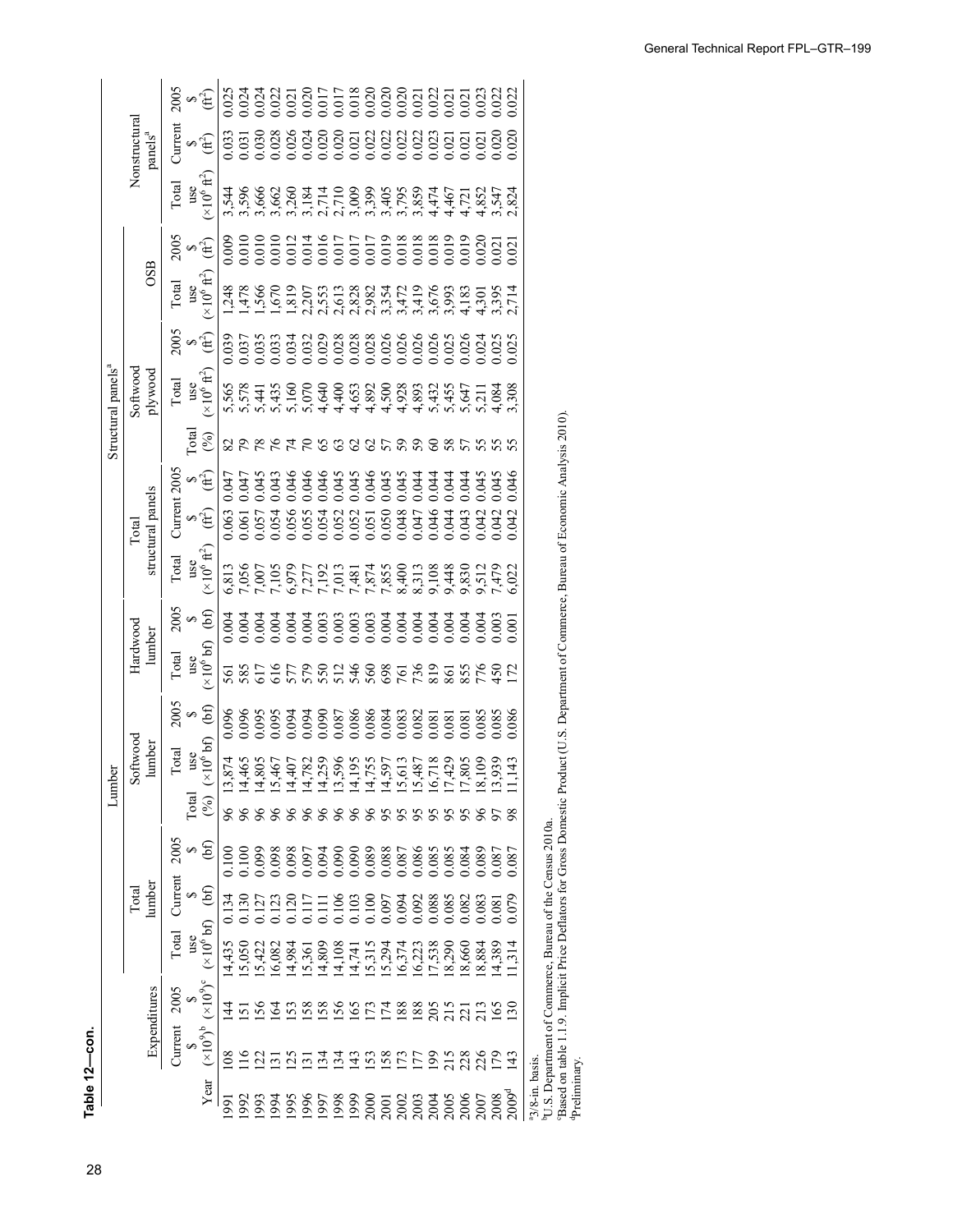|                                                                                                             | Nonstructural panels <sup>a</sup> | 2005<br>$\hat{f}$<br>Current<br>∞∉ີ          |
|-------------------------------------------------------------------------------------------------------------|-----------------------------------|----------------------------------------------|
|                                                                                                             |                                   | $(\times 10^6 \text{ ft}^2)$<br>Total        |
|                                                                                                             |                                   | 2005<br>(ff)                                 |
|                                                                                                             | OSB                               | $(\times 10^6 \text{ ft}^2)$<br>Total<br>use |
|                                                                                                             |                                   | 2005<br>$(\hat{\mathfrak{f}}_t)$             |
| Structural panels <sup>a</sup>                                                                              | Softwood<br>plywood               | ( $\times 10^6$ ft <sup>2</sup> )<br>Total   |
| Table 13—Wood products consumption for nonresidential building construction in the United States, 1950–2009 |                                   | <b>Cotal</b><br>$($ % $)$                    |
|                                                                                                             |                                   | 2005<br>∞∉ີ                                  |
|                                                                                                             | structural panels<br>Total        | Current<br>∞⊕े                               |
|                                                                                                             |                                   | $(\times 10^6$ fr $^2)$<br>Total             |
|                                                                                                             |                                   | 2005<br>(bf)                                 |
|                                                                                                             | Hardwood<br>lumber                | (x10 <sup>6</sup> bf)<br>Total<br>use        |
|                                                                                                             |                                   | 2005<br>(bf)                                 |
|                                                                                                             | Softwood<br>lumber                | (x10 <sup>6</sup> bf)<br>Total               |
| nber<br>且                                                                                                   |                                   | $\Gamma$ otal<br>$($ % $)$                   |
|                                                                                                             |                                   | 2005<br>$\mathcal{L}$                        |
|                                                                                                             | lumber<br>Total                   | Current<br>(bf)                              |
|                                                                                                             |                                   | (x10 <sup>6</sup> bf)<br>Total               |
|                                                                                                             |                                   | $(x10^9)^c$<br>2005                          |
|                                                                                                             | Expenditures                      | Current<br>$(x10^9)^b$                       |
|                                                                                                             |                                   | Year                                         |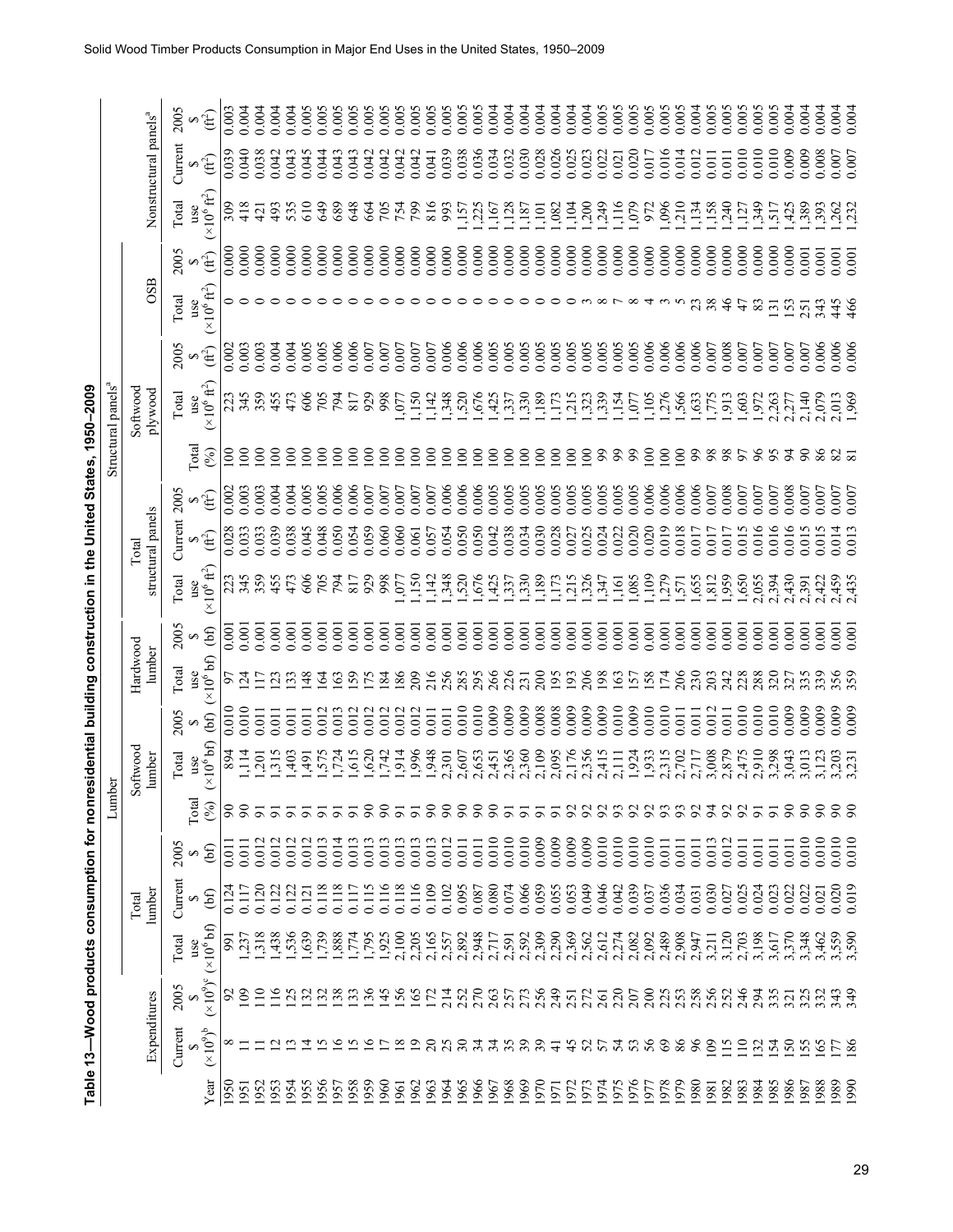30**Table 13—Wood products consumption for nonresidential building construction in the United States, 1950–2009**  Table 13-con. **Table 13—con.**

|                                |                                   | 2005         |                   | $\bullet \widehat{\pm}$             | 0.004           |                     |                                    |                   |                    |                  |          |                         |          |                                       |                |                |                                                                          |              |       |                 |          |                | 0.005             |                             |                                                                       |                                                                          |
|--------------------------------|-----------------------------------|--------------|-------------------|-------------------------------------|-----------------|---------------------|------------------------------------|-------------------|--------------------|------------------|----------|-------------------------|----------|---------------------------------------|----------------|----------------|--------------------------------------------------------------------------|--------------|-------|-----------------|----------|----------------|-------------------|-----------------------------|-----------------------------------------------------------------------|--------------------------------------------------------------------------|
|                                | Nonstructural panels <sup>a</sup> | $C$ urrent   |                   | ∞∉ີ                                 | 0.007           |                     |                                    |                   |                    |                  |          |                         |          |                                       |                |                |                                                                          |              |       |                 |          | 0.005          | 0.00 <sub>4</sub> |                             |                                                                       |                                                                          |
|                                |                                   | Total        |                   | use<br>$(\times 10^6 \text{ ft}^2)$ |                 | 075<br>973<br>983   |                                    | 992               |                    |                  |          |                         |          |                                       |                |                |                                                                          |              |       |                 |          |                |                   |                             |                                                                       |                                                                          |
|                                |                                   | 2005         |                   | $\approx 1$                         | 0.001           |                     |                                    |                   |                    |                  |          |                         |          |                                       |                |                |                                                                          |              |       |                 |          |                |                   |                             |                                                                       |                                                                          |
|                                | OSB                               | Total        |                   | use<br>$(x10^6 \text{ ft}^2)$       | 426             | 437<br>441          |                                    |                   | $\frac{5578}{578}$ |                  |          | 942                     |          | $1,32$<br>$1,376$<br>$1,17$<br>$1,17$ |                |                |                                                                          |              |       |                 |          |                |                   |                             |                                                                       |                                                                          |
|                                |                                   | 2005         |                   | $\approx 2$                         | 0.005           |                     |                                    |                   |                    |                  |          |                         |          |                                       |                |                |                                                                          |              |       |                 |          |                | $-00$             |                             |                                                                       |                                                                          |
| Structural panels <sup>a</sup> | Softwood<br>plywood               | <b>Total</b> | $_{\text{use}}$   | $(\times 10^6$ ft <sup>2</sup> )    | ,594            | , 363               | ,266                               | ,348              |                    |                  | 387      | $\dot{A}$               |          | $\frac{1,532}{706}$                   |                |                | 5635652                                                                  |              |       |                 | 47       |                | $\frac{135}{110}$ |                             |                                                                       |                                                                          |
|                                |                                   |              | <b>Lotal</b>      | $(\%)$                              |                 | P 24<br>24          |                                    | $\mathcal{L}$     | $\mathcal{E}$      | 65               | 5        | 8                       | $\delta$ | 8                                     |                |                |                                                                          | 58           |       |                 |          |                |                   |                             |                                                                       | Product (U.S. Department of Commerce, Bureau of Economic Analysis 2010). |
|                                |                                   | 2005         |                   | ৵∉                                  | 0.007           |                     | $0.006$<br>0.006<br>0.006<br>0.006 |                   |                    |                  | 0.006    | 0.006                   | 0.007    | 0.007                                 |                |                | $\begin{array}{c} 0.007 \\ 0.008 \\ 0.008 \\ 0.009 \\ 0.009 \end{array}$ |              |       | 0.011           | 0.01     | 0.010          | $\frac{0}{2}$     |                             |                                                                       |                                                                          |
|                                | structural panels<br>Total        | Current      |                   | $\approx 5$                         | 0.012           | 0.012               |                                    |                   |                    |                  | 0.009    | 0.009<br>0.010<br>0.009 |          |                                       |                |                |                                                                          |              |       |                 |          | 0.008          | .008              |                             |                                                                       |                                                                          |
|                                |                                   | Total        |                   | use<br>$(x10^6 \text{ ft}^2)$       | 2,021           | $\frac{1,800}{008}$ |                                    |                   |                    |                  |          |                         |          |                                       |                |                |                                                                          |              |       |                 | 3,648    |                | 3,57              |                             |                                                                       |                                                                          |
|                                |                                   | 2005         | $\leftrightarrow$ | (bf)                                | 0.001           |                     | 0.001                              | 0.001             | 0.00               | 0.00             |          | 0.001<br>0.001<br>0.001 |          |                                       | 0.001          |                | 0.001                                                                    |              | 0.00  | 0.00            | 0.00     | 0.00           | 00 <sub>i</sub>   |                             |                                                                       |                                                                          |
|                                | Hardwood<br>lumber                | Total        | use               | (x10 <sup>6</sup> bf)               | 295             | 272                 | $\overline{281}$                   | $\frac{283}{345}$ |                    | $\overline{571}$ | 396      | $\frac{1}{4}$           | 431      | 445                                   | 484            | $\overline{5}$ | 387                                                                      | $rac{40}{5}$ | 425   | 449             | 435      | 459            | 422               |                             |                                                                       |                                                                          |
|                                |                                   | 2005         | $\leftrightarrow$ | $(x106 bf)$ (bf)                    | 0.009           | 0.009               | 0.009                              | 0.009             | 0.009              | 0.009            | 0.009    | 0.009                   | 0.009    | 0.009                                 | 0.009          | 0.008          | 0.008                                                                    | 0.008        | 0.009 | 0.010           | 0.01     | 0.011          | 010               |                             |                                                                       |                                                                          |
| ber                            | Softwood<br>lumber                | Total        | use               |                                     | 2,761           |                     | 2,542<br>2,527<br>2,676            |                   | 2,939              | 3,248            | 3,532    | 3,676                   |          | 3,533<br>3,681                        | 3,363<br>2,886 |                | 2,721<br>2,753                                                           |              |       | 2,891<br>3,199  | 3,806    | 4,007          | 3,515             |                             |                                                                       |                                                                          |
| E<br>Luml                      |                                   |              | <b>Total</b>      | $\mathcal{S}$                       |                 | $\infty$            |                                    |                   | 89                 | $\infty$         | $\infty$ | 89                      | 89       | 89                                    | 87             | 87             | 88                                                                       | 87           |       | 88              | $\infty$ | $\infty$       | $\infty$          |                             |                                                                       |                                                                          |
|                                |                                   | 2005         | $\leftrightarrow$ | $\Theta$                            | 0.010           | 0.010               | 0.010                              |                   |                    |                  |          |                         |          |                                       |                |                |                                                                          |              |       |                 | 0.012    | 0.012          |                   |                             |                                                                       |                                                                          |
|                                | lumber<br>Total                   | Current      | S                 | $\mathfrak{b}$                      | 0.019           | 0.018               | 0.018                              | 0.017             | 0.017              |                  |          |                         |          |                                       |                |                |                                                                          |              |       |                 |          | $\overline{0}$ | 0.009             |                             |                                                                       |                                                                          |
|                                |                                   | Total        | use               | $(x10^9)^c (x10^6 b f)$             | 3,056           | 2,814               | 2,808                              | 2,957             | 3,285              | 3,619            | 3,928    | 4,117                   |          | 3,847<br>3,847<br>3,907<br>3,907      |                |                | 3,108                                                                    |              | 3,317 | 3,648           | 4,241    | 4,465          | 938               |                             |                                                                       |                                                                          |
|                                |                                   | 2005         | $\bullet$         |                                     | $\overline{50}$ | 283                 | 283                                | 29                | 318                | 348              | 377      | λò                      | 386      | $\frac{13}{2}$                        | 393            | 347            | $\frac{33}{331}$                                                         |              | 312   | $\overline{11}$ | 346      | 364            | 352               |                             |                                                                       | Based on table 1.1.9. Implicit Price Deflators for Gross Domestic        |
|                                | Expenditures                      | Current      | S                 | $(\times 10^9)^b$                   | ය               | $\dot{2}$           | $\mathcal{S}$                      | $\mathcal{E}$     | $\tilde{5}$        | 216              | $^{24}$  | 263                     | 269      | 299                                   |                |                |                                                                          |              |       |                 |          | 456            | 432               |                             | <sup>b</sup> U.S. Department of Commerce, Bureau of the Census 2010a. |                                                                          |
|                                |                                   |              |                   | Year                                | <u>[66]</u>     | 1992                | 1993                               | 1994              | 1995               | 996              | 1997     | 1998                    | 1999     | 2000                                  |                |                | 2003<br>2003<br>2003<br>2005                                             |              |       | 2006            | 2007     | 2008           | $2009^{\rm d}$    | <sup>a</sup> 3/8-in. basis. |                                                                       |                                                                          |

1973 52 272 2,562 0.049 0.009 92 2,356 0.009 206 0.001 1,326 0.025 0.005 100 1,323 0.005 3 0.000 1,200 0.023 0.004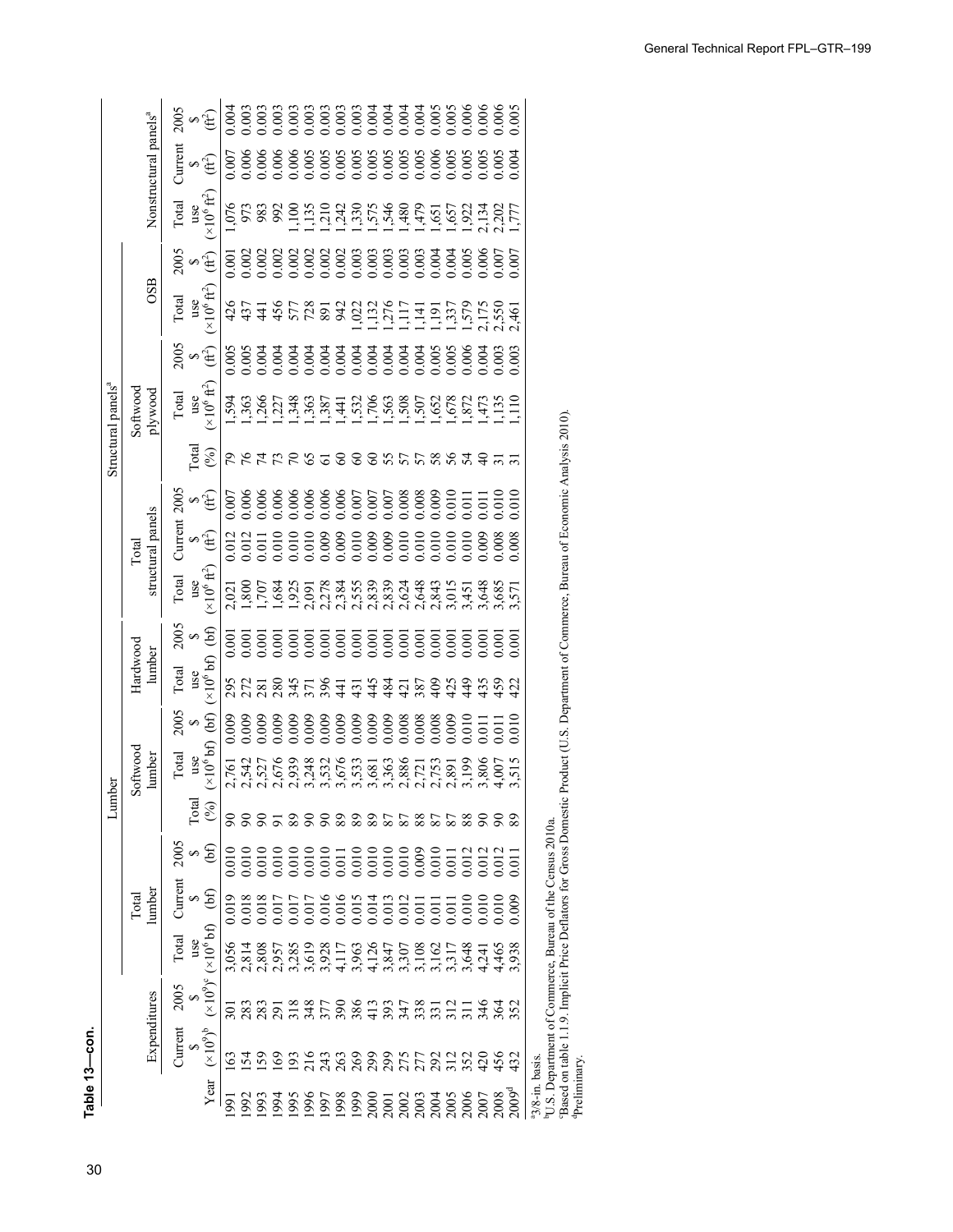|                 |                     | 14–Wood products consumption                                                                                                                                         |                 |                        |        |                    |            |                    | for other nonresidential construction in the U.S., 1950-2009                                            |                            |                                                                                          |                                |                              |            |            |            |                                                                                                                                                |                  |
|-----------------|---------------------|----------------------------------------------------------------------------------------------------------------------------------------------------------------------|-----------------|------------------------|--------|--------------------|------------|--------------------|---------------------------------------------------------------------------------------------------------|----------------------------|------------------------------------------------------------------------------------------|--------------------------------|------------------------------|------------|------------|------------|------------------------------------------------------------------------------------------------------------------------------------------------|------------------|
|                 |                     |                                                                                                                                                                      |                 |                        | Lumber |                    |            |                    |                                                                                                         |                            |                                                                                          | Structural panels <sup>a</sup> |                              |            |            |            |                                                                                                                                                |                  |
|                 | <b>Expenditures</b> |                                                                                                                                                                      | lumber<br>Total |                        |        | Softwood<br>lumber |            | Hardwood<br>lumber |                                                                                                         | structural panels<br>Total |                                                                                          |                                | $_{\rm Softwood}$<br>poox/ic |            | <b>OSB</b> |            | Nonstructura                                                                                                                                   |                  |
|                 |                     | Current 2005 Total Current                                                                                                                                           |                 |                        |        | Total use          | Total 2005 | Total 2005<br>use  | use                                                                                                     | Total Current 2005         |                                                                                          | Total use                      |                              | Total 2005 | use        | Total 2005 | Total Currer<br>use                                                                                                                            |                  |
| $\overline{73}$ |                     | $\begin{array}{ccc} 5 & \text{use} \\ ( \times 10^9 )^6 & (\times 10^9 )^6 & (\times 10^6 \text{ b}f) & \text{(b)} \\ \hline 7.3 & 83.6 & 1,014 & 0.139 \end{array}$ |                 | 0.012<br>$\mathcal{E}$ |        |                    |            |                    | $(96)$ (×10 <sup>6</sup> bf) (bf) (×10 <sup>6</sup> bf) (bf) (×106 ft <sup>2</sup> ) (ft <sup>2</sup> ) | 0.015                      | $(\hat{\mathfrak{f}}^2)$                                                                 |                                |                              |            |            |            | $(96)(\times10^6 \text{ ft}^2)$ ( $\pi^2$ ) ( $\times10^6 \text{ ft}^2$ ) ( $\pi^2$ ) ( $\times10^6 \text{ ft}^2$ ) ( $\pi^2$ )<br>$-0.000$ 40 |                  |
|                 | 8.6 88.3            | 1,135 0.132                                                                                                                                                          |                 | 0.013                  |        |                    |            |                    | 51 515 0.006 500 0.006 113<br>50 567 0.006 567 0.006 154                                                | 0.018                      | $\begin{array}{cccc} 0.001 & 100 & 113 & 0.001 \\ 0.002 & 100 & 154 & 0.002 \end{array}$ |                                |                              |            |            | 0.000      | 48                                                                                                                                             | $0.006$<br>0.006 |

| $\frac{1}{2}$                                            |
|----------------------------------------------------------|
|                                                          |
| ֚֚֚֚֬                                                    |
| ACCO CHAIRS CHAIRS<br>ishan in ainsin                    |
|                                                          |
|                                                          |
| ֧֚֚֚֚֚֚֚֚֚֚֚֚֞֝֝֝֝֝֝֝֝֝֝֝֝֝֬֝֝֬֝֬֝֝֬֝֬֝֓֝<br>S<br>3<br>5 |
| :<br>;<br>;                                              |
|                                                          |
| i                                                        |
|                                                          |
|                                                          |
|                                                          |
| )<br>5<br>5<br>1)                                        |
|                                                          |
|                                                          |
|                                                          |
|                                                          |
|                                                          |
|                                                          |
|                                                          |
|                                                          |
| ֚֞                                                       |
| t<br>DDD<br>DDD<br>Ĩ                                     |
| I                                                        |

|                                                                                                 |                                |                                   | 2005         | $\hat{H}$                                     | 0.000            | 0.001         | 0.001    | 0.001                 | 0.001<br>0.001  | 0.001                 | 0.001          | 0.00                                      | 0.001                   | 0.001      | 0.001      | 0.001          | 0.001          | 0.001          | 0.001          | 0.001          | 0.001<br>0.001  | 0.000          | 0.000                                                                                                 | 0.000                 | 0.001          | 0.001                    | 0.001      | 0.001    | 0.001                  | 0.001<br>0.001                   | 0.001    | 0.000            | 0.000          | 0.001                        | 0.000            | 0.000 | 0.000   | 0.000          | 0.000<br>0.000       | 0.000 | 0.000          |
|-------------------------------------------------------------------------------------------------|--------------------------------|-----------------------------------|--------------|-----------------------------------------------|------------------|---------------|----------|-----------------------|-----------------|-----------------------|----------------|-------------------------------------------|-------------------------|------------|------------|----------------|----------------|----------------|----------------|----------------|-----------------|----------------|-------------------------------------------------------------------------------------------------------|-----------------------|----------------|--------------------------|------------|----------|------------------------|----------------------------------|----------|------------------|----------------|------------------------------|------------------|-------|---------|----------------|----------------------|-------|----------------|
|                                                                                                 |                                | Nonstructural panels <sup>a</sup> | Current      | $\sum_{\alpha}$                               | 0.005            | 0.006         | 0.005    | 0.006                 | 0.006<br>0.006  | 0.006                 | 0.006          | 0.006                                     | 0.006                   | 0.006      | 0.006      | 0.006          | 0.005          | 0.005          | 0.005          | 0.004          | 0.004<br>0.004  | 0.003          | 0.003                                                                                                 | 0.003                 | 0.003          | 0.003                    | 0.003      | 0.002    | 0.002                  | 0.002<br>0.002                   | 0.002    | 0.001            | 0.001          | 0.001                        | 0.001            | 0.001 | 0.001   | 0.001          | 0.001<br>0.001       | 0.001 | 0.001          |
|                                                                                                 |                                |                                   | Total        | $(\times 10^6$ $\rm{ft}^2)$                   | $\Theta$         | $\frac{8}{5}$ | 5        | $\mathcal{S}$         | $\mathcal{S}$   | 35                    | $\infty$       |                                           | 87                      | 86         | 88         |                |                | ड              | 5              | 3              | $\epsilon$<br>5 | $\overline{5}$ | 89                                                                                                    | $\mathbb{Z}$          | 8 <sup>o</sup> | Z                        |            |          |                        | $\frac{80}{2}$<br>$\mathfrak{S}$ | $\geq$   | 67               | $\infty$       | 87                           | 80               |       | 87      |                |                      |       |                |
|                                                                                                 |                                |                                   | 2005         | $(\hat{\mathbb{f}}_t)$                        | 0.000            | 0.000         | 0.000    | 0.000                 | 0.000<br>0.000  | 0.000                 | 0.000          | 0.000                                     | 0.000                   | 0.000      | 0.000      | 0.000          | 0.000          | 0.000          | 0.000          | 0.000          | 0.000<br>0.000  | 0.000          | 0.000                                                                                                 | 0.000                 | 0.000          | 0.000                    | 0.000      | 0.000    | 0.000                  | 0.000<br>0.000                   | 0.000    | 0.000            | 0.000          | 0.000                        | 0.000            | 0.000 | 0.000   | 0.000          | 0.000<br>0.000       | 0.000 | 0.000          |
|                                                                                                 |                                | <b>OSB</b>                        | Total        | use<br>$(x10^6 \text{ ft}^2)$                 |                  |               |          |                       |                 |                       |                |                                           |                         |            |            |                |                |                |                |                |                 |                |                                                                                                       |                       |                |                          |            |          |                        |                                  |          |                  | s              | S                            | $\infty$         |       |         |                |                      |       | $80^{8}$       |
|                                                                                                 |                                |                                   | 2005         | $(\hat{f}^2)$                                 | 0.001            | 0.002         | 0.002    | 0.002                 | 0.002<br>0.002  | 0.003                 | 0.003          | 0.003                                     | 0.004                   | 0.004      | 0.003      | 0.004          | 0.003          | 0.003          | 0.004          | 0.004          | 0.004<br>0.004  | 0.004          | 0.004                                                                                                 | 0.004                 | 0.004          | 0.005                    | 0.004      | 0.004    | 0.004                  | 0.004<br>0.004                   | 0.004    | 0.004            | 0.004          | 0.004                        | 0.004            | 0.004 | 0.003   | 0.003          | 0.003<br>0.003       | 0.003 | 0.002          |
|                                                                                                 |                                | Softwood<br>plywood               | Total        | $(x10^6 \text{ ft}^2)$<br>use                 |                  | 24            |          | 216<br>212            | 265             | 323                   | 367            | $\frac{2}{4}$                             | 468                     | 466        | 481        | 500            | 537<br>559     |                |                |                | 8575            |                | 703                                                                                                   | 709                   |                | 715<br>856<br>784<br>803 |            |          | $\overline{819}$       | 780<br>803                       | 844      | $\overline{819}$ | 77             | 623                          | $\overline{514}$ | 343   | 637     | 609            | 549<br>$\ddot{5}$    |       | 455            |
|                                                                                                 | Structural panels <sup>a</sup> |                                   | Total        | (96)                                          | $\overline{\Xi}$ | $\epsilon$    | $\infty$ | $\epsilon$            | $\epsilon$<br>8 | $\infty$              | 8              | $\epsilon$                                | $\infty$                | $\epsilon$ | $\epsilon$ | $\overline{8}$ | $\overline{5}$ | $\overline{8}$ | $\overline{5}$ | $\overline{8}$ | $\geq$<br>S     | $\epsilon$     | $\epsilon$                                                                                            | $\epsilon$            | $\epsilon$     | $\epsilon$               | $\epsilon$ | $\infty$ | $\mathcal{S}^{\Theta}$ | $\infty$<br>$\infty$             | $\infty$ | 99               | 98             | 98                           | 97               | 66    | 95      | $\overline{5}$ | 88<br>$\overline{5}$ |       | 834            |
|                                                                                                 |                                |                                   | 2005         | E)                                            | 0.001            | 0.002         | 0.002    | 0.002                 | 0.002<br>0.002  | 0.003                 | 0.003          | 0.003                                     | 0.004                   | 0.004      | 0.003      | 0.004          | 0.003          | 0.003          | 0.004          | 0.004          | 0.004<br>0.004  | 0.004          | 0.004                                                                                                 | 0.004                 | 0.004          | 0.005                    | 0.004      | 0.004    | 0.004                  | 0.004<br>0.004                   | 0.004    | 0.004            | 0.004          | 0.004                        | 0.004            | 0.004 | 0.004   | 0.003          | 0.003<br>0.003       | 0.003 | 0.003          |
|                                                                                                 |                                | structural panels<br>Total        | Current      | $\bigoplus_{\alpha\in\mathbb{C}}\mathfrak{e}$ | 0.015            | 0.018         | 0.018    | 0.021                 | 0.020<br>0.024  | 0.025                 | 0.026          | 0.028                                     | 0.031                   | 0.031      | 0.031      | 0.031          | 0.030          | 0.030          | 0.029          | 0.030          | 0.026<br>0.027  | 0.025          | 0.024                                                                                                 | 0.023                 | 0.022          | 0.024                    | 0.019      | 0.018    | 0.017                  | 0.015<br>0.013                   | 0.012    | 0.011            | 0.010          | 0.008                        | 0.009            | 0.008 | 0.008   | 0.007          | 0.007<br>0.006       | 0.006 | 0.005          |
|                                                                                                 |                                |                                   | Total<br>use | $(\times 106 \text{ ft}^2)$                   |                  | $\frac{1}{2}$ |          | 216<br>212            | 265             | 323                   | 367            | $\frac{2}{41}$                            | 468                     | 466        | 481        | 500            | 537            | 559            |                | 689            | 713<br>651      | 677            |                                                                                                       | 703                   |                | 715<br>888<br>807        |            |          | 825                    | 805                              | 846      | 829              | 792            | 632                          |                  | 670   | 673     | 650            | 558<br>603           |       | 534            |
|                                                                                                 |                                |                                   | 2005         | (bf)                                          | 0.006            | 0.006         | 0.006    | 0.006                 | 0.006<br>0.006  | 0.007                 | 0.007          | 0.007                                     | 0.007                   | 0.007      | 0.007      | 0.007          | 0.007          | 0.007          | 0.007          | 0.007          | 0.006<br>0.007  | 0.006          | 0.006                                                                                                 | 0.006                 | 0.006          | 0.007                    | 0.006      | 0.006    | 0.007                  | 0.006<br>0.007                   | 0.006    | 0.007            | 0.006          | 0.006                        | 0.006            | 0.007 | 0.006   | 0.006          | 0.006<br>0.006       | 0.006 | 0.006          |
|                                                                                                 |                                | Hardwood<br>lumber                | Total        | $\frac{\text{use}}{(×10^6 \text{bf})}$        | 500              | 567<br>575    |          | 607                   |                 | 35233528              |                |                                           |                         |            | 902        | 991            | ,089           | ,139           | ,187           | 262            | .234            | ,187           | ,178                                                                                                  | ,179                  | ,144           | 221                      | 176        | 179      | ,262                   | ,208<br>,205                     | ,271     | 342              | 050,           | ,094                         | ,065             | ,182  | ,151    | ,155           | ,145<br>057          | 045   | 008            |
|                                                                                                 |                                |                                   | 2005         | $\mathfrak{b}$                                | 0.006            | 0.006         | 0.007    | 0.007                 | 0.007<br>0.007  | 0.007                 | 0.007          | 0.007                                     | 0.007                   | 0.007      | 0.007      | 0.007          | 0.007          | 0.007          | 0.007          | 0.006          | 0.006<br>0.006  | 0.006          | 0.006                                                                                                 | 0.006                 | 0.006          | 0.007                    | 0.006      | 0.006    | 0.006                  | 0.006<br>0.006                   | 0.006    | 0.005            | 0.006          | 0.005                        | 0.005            | 0.004 | 0.004   | 0.004          | 0.004<br>0.004       | 0.004 | 0.003          |
|                                                                                                 |                                | Softwood<br>lumber                | Total        | $\frac{\text{use}}{\times 10^6 \text{ bf}}$   | 515              | 567           | 654      | 719                   | 728<br>757      | 823                   | $\overline{5}$ |                                           | 939<br>938              |            | 989        | ,003           | 046            | .051           | 114            | .164           | 275             | 193            | 213                                                                                                   | 197                   |                | ,232                     | 205        | 179      | ,126                   | 649<br>,142                      | ,133     |                  |                | 86282618                     |                  |       | 809     | 784            | 702<br>664           |       | 640<br>618     |
|                                                                                                 | Lumber                         |                                   | Total        | (9)                                           |                  |               |          | 5003350500000         |                 |                       |                |                                           |                         |            |            | 50             | $\frac{9}{4}$  | 48             | 48             | 48             | $\frac{6}{4}$   | 50             | 51                                                                                                    | $50\,$                |                | 50                       |            | 50       | $\ddot{t}$             | 46<br>$\frac{6}{7}$              |          | 45               | 50             | $\sharp$                     |                  |       |         |                |                      |       |                |
|                                                                                                 |                                |                                   | 2005         | (bf)                                          | 0.012            | 0.013         | 0.013    | 0.013                 | 0.013<br>0.013  | 0.014                 | 0.014          | 0.014                                     | 0.014                   | 0.014      | 0.014      | 0.014          | 0.014          | 0.014          | 0.014          | 0.013          |                 | 0.013          |                                                                                                       | $\frac{0.012}{0.013}$ | 0.013          | 0.013                    | 0.013      | 0.013    | 0.012                  | 0.012<br>0.012                   | 0.012    | 0.012            | 0.011          | 0.012                        | 0.011            | 0.011 | 0.011   | 0.010          | 0.010<br>0.010       | 0.009 | 0.009          |
|                                                                                                 |                                | lumber<br>Total                   | Current      | (bf)                                          | 0.139            | 0.132         | 0.128    | 0.127                 | 0.128<br>0.128  | 0.126                 | 0.121          | 0.121                                     | 0.123                   | 0.122      | 0.120      | 0.122          | 0.120          | 0.116          | 0.112          | 0.107          | 0.093<br>0.101  |                | $\begin{array}{c} 0.087 \\ 180.0 \\ 0.031 \end{array}$                                                |                       | 0.070          | 0.069                    | 0.058      |          | 0.048                  | 0.039<br>0.044                   | 0.035    | 0.032            | 0.027          | 0.025                        | 0.025            | 0.024 | 0.023   | 0.022          | 0.019<br>0.021       | 0.018 | 0.017          |
| Table 14—Wood products consumption for other nonresidential construction in the U.S., 1950–2009 |                                |                                   | Total        | (x10 <sup>6</sup> bf)                         | 1,014            | ,135          | 229      | 326                   | ,432            | 624                   |                | 1,719<br>1,798<br>1,889<br>1,995<br>1,995 |                         |            |            |                |                |                |                |                |                 |                |                                                                                                       |                       |                |                          |            |          |                        |                                  |          |                  | 2,112          | $1,92,95,95$<br>$1,96,95,95$ |                  |       |         |                | 3821                 |       | ,685           |
|                                                                                                 |                                |                                   | 2005         | $(x10^9)^c$                                   | 83.5<br>88.3     |               | 96.0     | $\frac{102.5}{105.2}$ | 109.0           |                       | 115.4          | 129.8                                     | 133.4<br>133.0<br>137.9 |            |            | 142.5          |                | 160.4          |                |                |                 |                | 17033333450011333999112033334501120333450112033345011203334501120339911203991120399112039911203991120 |                       |                |                          |            |          |                        |                                  | 200.6    | 202.2            | 186.0<br>168.4 |                              | 165.7            | 178.7 | 186.3   | 90.2           | 86.5<br>179.2        |       | 179.1<br>179.6 |
|                                                                                                 |                                | Expenditures                      | Current      | $(x10^9)^b$                                   | 7.3              | 8.6           | 9.6      | 0.4                   |                 | 02282833<br>012445557 |                |                                           |                         |            |            | 16.4           | 17.8           |                |                |                |                 |                |                                                                                                       |                       |                |                          |            |          |                        |                                  |          |                  |                | 77.1                         |                  |       | 8833888 |                | 89.1                 |       | 92.5<br>95.8   |
|                                                                                                 |                                |                                   |              | Year                                          | 1950             | 1951          | 1952     | 1953                  | 1954<br>1955    | 1956                  | 1957           | 1958                                      | 1959                    | 1960       | 1961       | 1962           | 1963           | 1964           | 1965           | 1966           | 1968<br>1967    | 1969           | 1970                                                                                                  | 1971                  | 1972           | 1973                     | 1974       | 1975     | 1976                   | 1978<br>1977                     | 1979     | 1980             | 1981           | 1982                         | 1983             | 1984  | 985     | 1986           | 988<br>987           | 989   | 1990           |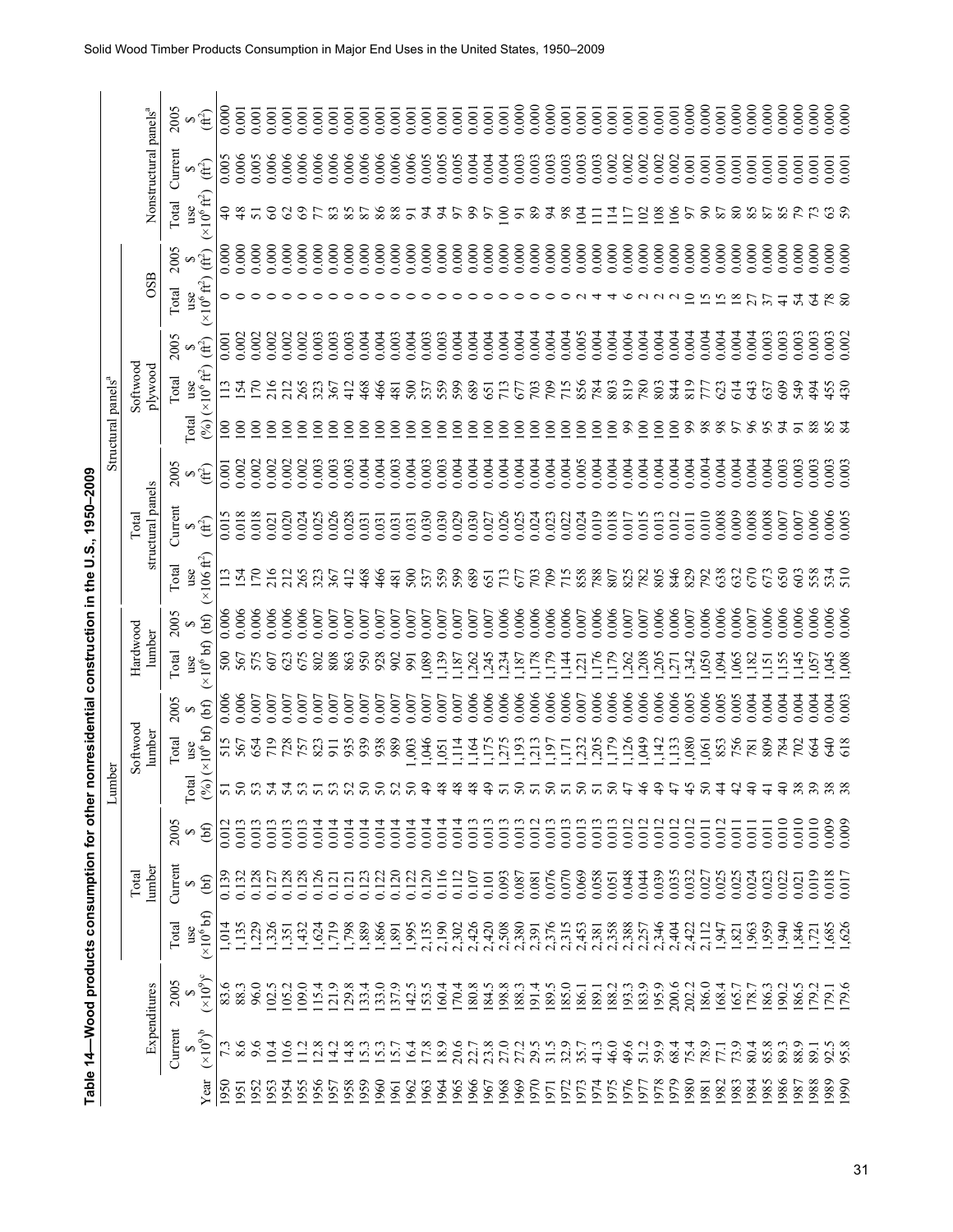|                                |          |                                   | 2005         |                   | $\approx 5$                                 |                                  |       |                 |                                                                                                         |               |                |               |                     |          |                         |      |                                                                      |                      |                |     |       |                    |                |                   |                                                                       |
|--------------------------------|----------|-----------------------------------|--------------|-------------------|---------------------------------------------|----------------------------------|-------|-----------------|---------------------------------------------------------------------------------------------------------|---------------|----------------|---------------|---------------------|----------|-------------------------|------|----------------------------------------------------------------------|----------------------|----------------|-----|-------|--------------------|----------------|-------------------|-----------------------------------------------------------------------|
|                                |          | Nonstructural panels <sup>a</sup> | Current      |                   | ∞∉                                          |                                  |       |                 |                                                                                                         |               |                |               |                     |          |                         |      |                                                                      |                      |                |     |       |                    |                |                   |                                                                       |
|                                |          |                                   | Total        |                   | use<br>$(x10^6 \text{ ft}^2)$               | 8                                | 59    | 56              | 52                                                                                                      | $\frac{5}{4}$ |                |               |                     | ≆        | 55                      | 58   | 5                                                                    |                      |                | 59  |       | $\frac{8}{3}$      |                |                   |                                                                       |
|                                |          |                                   | 2005         |                   | $rac{5}{\sqrt{10^6}} \frac{1}{\sqrt{10^6}}$ | 0.000                            |       | 0.001           | 888888888888888<br>888888888888888                                                                      |               |                |               |                     |          |                         |      |                                                                      |                      |                |     |       |                    |                | 00(               |                                                                       |
|                                |          | <b>OSB</b>                        | Total        |                   |                                             |                                  | 888   |                 | $rac{20}{10}$                                                                                           |               | $\overline{5}$ | $\frac{1}{2}$ |                     |          |                         |      | <b>3283528</b>                                                       |                      | $\frac{3}{2}$  |     |       | 335<br>2358        |                |                   |                                                                       |
|                                |          |                                   | 2005         | $\approx 1$       |                                             | 0.002                            | 0.002 | 0.002           | 0.002                                                                                                   |               | 0.001          |               |                     |          |                         |      |                                                                      |                      |                |     |       | 0.002              | 0.001          | 0.00              |                                                                       |
|                                | Softwood | plywood                           | Total        | use               | $(96)(\times 10^6 \text{ ft}^2)$            | 403                              |       | 377             | 287                                                                                                     | 268           |                |               |                     |          |                         |      | anggobeopopo<br>anggobeopagob                                        |                      |                |     |       |                    | 215            | $\frac{1}{2}$     |                                                                       |
| Structural panels <sup>a</sup> |          |                                   |              | <b>Total</b>      |                                             | 82                               |       | 557             |                                                                                                         | R             | 99             | 5             | 3                   | $\infty$ | $\infty$                | 55   |                                                                      |                      |                |     | 24    |                    |                |                   |                                                                       |
|                                |          |                                   | 2005         |                   | ∞⊕                                          | 0.003<br>0.002<br>0.002          |       |                 | 0.002                                                                                                   |               |                |               |                     |          |                         |      |                                                                      |                      |                |     |       |                    |                | 00.0              |                                                                       |
|                                | Total    | structural panels                 | Current      |                   | બ્£                                         | 0.004<br>0.004                   |       |                 | 0.004                                                                                                   | 0.003         |                |               |                     |          |                         |      |                                                                      |                      |                |     |       |                    |                |                   |                                                                       |
|                                |          |                                   | Total        | use               | $(x106 \text{ ft}^2)$                       |                                  |       |                 | 8 8 4 9 8 9 9 9 9 9 9 8 9 9 9 7<br>8 9 9 9 8 9 9 9 9 9 9 9 9 9 9 9<br>9 8 4 9 8 9 9 8 9 9 9 8 9 9 9 9 7 |               |                |               |                     |          |                         |      |                                                                      |                      |                |     |       | ទី 3<br>ទី 3<br>មី |                | 475               |                                                                       |
|                                |          |                                   | 2005         | $\leftrightarrow$ |                                             | 0.005                            | 0.005 |                 | 0.005                                                                                                   | 0.005         | 0.004          |               |                     |          |                         |      |                                                                      |                      |                |     | 0.005 | 0.005              |                | 0.00              |                                                                       |
|                                | Hardwood | lumber                            | Total        |                   | use $\frac{S}{(x10^6 \text{ bf})}$          | 969                              | 977   | 942             | 868                                                                                                     | 850           |                |               | 8778<br>1778<br>187 |          |                         |      |                                                                      |                      |                | 795 | 840   | 869                | $\overline{8}$ | 479               |                                                                       |
|                                |          |                                   | 2005         |                   |                                             | 0.003<br>0.003<br>0.003<br>0.003 |       |                 |                                                                                                         |               |                |               |                     |          |                         |      |                                                                      |                      |                |     |       |                    |                | 0.002             |                                                                       |
| imber                          | Softwood | lumber                            | <b>Total</b> | use               | (96)(×10 <sup>6</sup> b f) (b f)            | 592                              |       | 597             |                                                                                                         | 538<br>588    |                |               |                     |          |                         |      | 238128641282                                                         |                      |                |     | 586   | 570                | 620            | 598               |                                                                       |
| 깈                              |          |                                   |              | $\Gamma$ otal     |                                             |                                  |       |                 |                                                                                                         |               |                |               |                     |          |                         |      | 2 = 2 2                                                              |                      |                |     |       | ₽                  | $7\%$          |                   |                                                                       |
|                                |          |                                   | 2005         | $\leftrightarrow$ | $\mathfrak{b}$                              |                                  |       |                 |                                                                                                         |               |                |               |                     |          |                         |      |                                                                      |                      |                |     |       |                    |                |                   |                                                                       |
|                                | Total    | lumber                            | Jurren       | ↮                 | $\Theta$                                    |                                  |       |                 |                                                                                                         |               |                |               |                     |          |                         |      |                                                                      |                      |                |     |       |                    |                |                   |                                                                       |
|                                |          |                                   | Total        | use               | $(\times 10^6 b)$                           |                                  |       | 262.4°<br>262.4 |                                                                                                         |               |                |               |                     |          |                         |      | 1111111111111111111111<br>1528 1940 1941<br>1528 1941 1952 1953 1960 |                      |                |     |       |                    |                |                   |                                                                       |
|                                |          | Expenditures                      | 2005         |                   | $(\times 10^9)^{\rm c}$                     |                                  |       |                 |                                                                                                         |               |                |               |                     |          |                         |      |                                                                      |                      |                |     |       |                    |                |                   | <sup>b</sup> U.S. Department of Commerce, Bureau of the Census 2010a. |
|                                |          |                                   | $C$ urrent   |                   | $(\times 10^9)^b$                           | 99.6                             | 06.2  | 05.6            | $\overline{5}$                                                                                          |               |                | 118.9         | 128.9               | 136.5    | 156.1<br>167.5<br>170.8 |      |                                                                      | 162.9                | 160.8<br>173.4 |     | 196.2 | 230.6              |                | 432.              |                                                                       |
|                                |          |                                   |              |                   | Year                                        | 1991                             | 1992  | 1993            | 1994                                                                                                    | 1995          | 1996<br>1997   |               | 1998<br>1990        |          |                         | 2001 | 2002                                                                 | 2003<br>2005<br>2005 |                |     | 2006  |                    | 2008           | 2009 <sup>d</sup> | <sup>a</sup> 3/8-in. basis.                                           |

bU.S. Department of Commerce, Bureau of the Census 2010a.

1970 29.5 191.4 2,391 0.081 0.012 51 1,213 0.006 1,178 0.006 703 0.024 0.004 100 703 0.004 0 0.000 89 0.003 0.000 "U.S. Department of Commerce, Bureau of the Census 2010a.<br>"Based on table 1.1.9. Implicit Price Deflators for Gross Domestic Product (U.S. Department of Commerce, Bureau of Economic Analysis 2010).<br>"Preliminary. 'Based on table 1.1.9. Implicit Price Deflators for Gross Domestic Product (U.S. Department of Commerce, Bureau of Economic Analysis 2010).<br>'Preliminary.

11.5 189.5 189.5 2,376 0.013 0.013 0.013 0.013 0.014 0.01<br>|-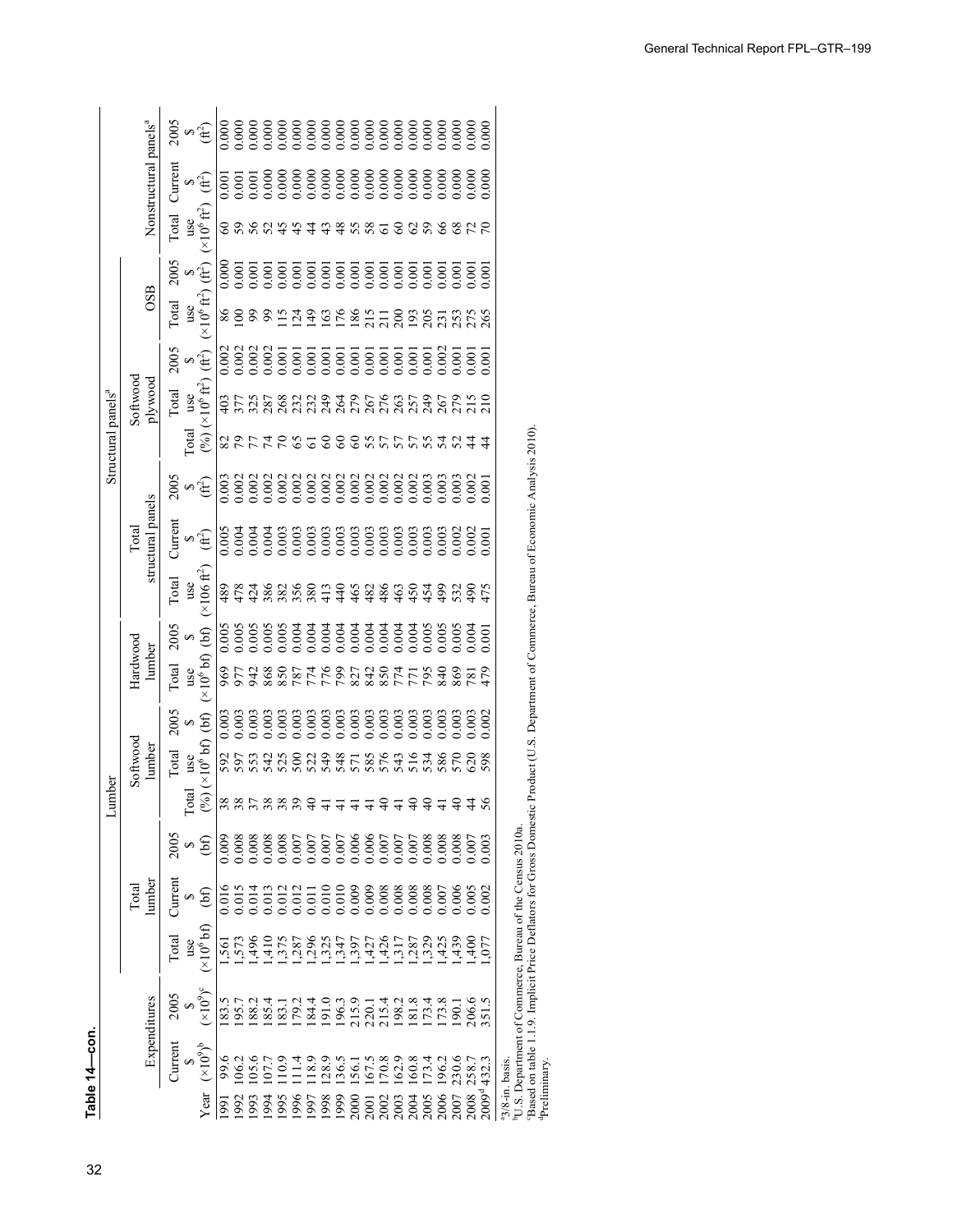|              |                      |                      | Table 15-Wood products consumption for furni |                                           |                    |                      |                       |                |                       |                | iture manufacturing in the United States, 1950-2009 |                            |                          |                             |                                |                    |                            |                |                                   |                   |                |
|--------------|----------------------|----------------------|----------------------------------------------|-------------------------------------------|--------------------|----------------------|-----------------------|----------------|-----------------------|----------------|-----------------------------------------------------|----------------------------|--------------------------|-----------------------------|--------------------------------|--------------------|----------------------------|----------------|-----------------------------------|-------------------|----------------|
|              |                      |                      |                                              |                                           |                    | 크                    | mber                  |                |                       |                |                                                     |                            |                          |                             | Structural panels <sup>a</sup> |                    |                            |                |                                   |                   |                |
|              |                      | Expenditures         |                                              | lumber<br>Total                           |                    |                      | Softwood<br>lumber    |                | Hardwood<br>lumber    |                |                                                     | structural panels<br>Total |                          |                             | Softwood<br>plywood            |                    | OSB                        |                | Nonstructural panels <sup>a</sup> |                   |                |
|              | Current              | 2005                 | Total<br>use                                 | Current                                   | 2005               | Total                | Total<br>use          | 2005           | Total<br>use          | 2005           | Total                                               | Current                    | 2005                     | <b>Cotal</b>                | Total                          | 2005               | Total<br>use               | 2005           | Total                             | Current 2005      |                |
| Year         | $(\times 10^9)$      | $(x10^9)^c$          | (x10 <sup>6</sup> bf)                        | (bf)                                      | $\Theta$           | (96)                 | (x10 <sup>6</sup> bf) | (bf)           | (x10 <sup>6</sup> bf) | (bf)           | $\frac{\text{use}}{(\times 10^6 \text{ ft}^2)}$     | $\epsilon^{\ast}$          | $(\hat{\mathfrak{f}}^2)$ | $\mathcal{S}$               | use<br>$(x10^6 \text{ ft}^2)$  | (ff)               | $(\times 10^6~\text{ft}^2$ | Ê              | $(\times 10^6 \text{ ft}^2)$      | $\epsilon^{\ast}$ | (₩ે            |
| 1950<br>1951 | $\frac{2}{3}$ .8     | 19.8<br>24.2         | 2,257<br>2,768<br>2,671                      | 0.728<br>0.780                            | 0.114              | 22<br>$\overline{c}$ | 569<br>493            | 0.025<br>0.024 | 2,199<br>1,763        | 0.089<br>0.091 | $\overline{29}$<br>$\overline{5}$                   | 0.050<br>0.044             | 0.008<br>0.007           | $\approx$<br>$\epsilon$     | $^{29}$<br>$\overline{9}$      | 0.008<br>0.007     | 00                         | 0.000          | 639<br>464                        | 0.168<br>0.160    | 0.026<br>0.023 |
| 1952         | $\circ$              | 24.7                 |                                              | 0.678                                     | 0.108              | $\mathbb{Z}^4$       | 635                   | 0.026          | 2,035                 | 0.083          | $\overline{5}$                                      | 0.049                      | 0.008                    | $\epsilon$                  | $\overline{5}$                 | 0.008              |                            | 0.000<br>0.000 | 658                               | 0.167             | 0.027          |
| 953          | $\mathfrak{g}$<br>4. | 26.4                 | 2,789                                        | 0.654                                     | 0.106              | $\mathbb{Z}^4$       | 683                   | 0.026          | 2,107                 | 0.080          | 237                                                 | 0.056                      | 0.009                    | $\epsilon$                  | 237                            | 0.009              |                            | 0.000          | 793                               | 0.186             | 0.030          |
| 954          | 3.8                  |                      | 2,455                                        | 0.644                                     | 0.105              |                      | 576                   | 0.025          | 1,879                 | 0.080          | $\overline{201}$                                    | 0.053                      | 0.009                    | $\epsilon$                  | 201                            | 0.009              |                            | 0.000          | 738                               | 0.194             | 0.032          |
| 955          |                      | 24.6                 | 2,588                                        | 0.635                                     | 0.105              |                      | 562                   | 0.023          | 2,026                 | 0.083          | 248                                                 | 0.061                      | 0.010                    | $\epsilon$                  | 248                            | 0.010              |                            | 0.000          | 855<br>983                        | 0.210             | 0.035          |
| 1956<br>.957 | $\circ$<br>4.        | 27.5                 | 2,912<br>2,797                               | 0.620<br>0.575                            | 0.106<br>0.102     | <b>3383</b>          | 615<br>577            | 0.022<br>0.021 | 2,335<br>,182         | 0.079<br>0.085 | $\overline{310}$<br>797                             | 0.063<br>0.064             | 0.011<br>0.011           | $\epsilon$<br>$\epsilon$    | 310<br>797                     | $0.011\,$<br>0.011 |                            | 0.000<br>0.000 | ,017                              | 0.209<br>0.209    | 0.036<br>0.037 |
| 958          | 4.8                  | 26.3                 |                                              |                                           | 0.102              | $\mathcal{S}$        | 545                   | 0.021          | 2,148                 | 0.082          | 319                                                 | 0.067                      | 0.012                    | $\epsilon$                  | 319                            | 0.012              |                            | 0.000          | ,003                              | 0.210             | 0.038          |
| 959          | 5.2                  | 28.3                 | 2,693<br>2,964                               | 0.564<br>0.570<br>0.552                   | 0.105              |                      | 506                   | 0.018          | 2,458                 | 0.087          | 374                                                 | 0.072                      | 0.013                    | $\epsilon$                  | 374                            | 0.013              |                            | 0.000          | Ę                                 | 0.214             | 0.039          |
| 960          | 5.1                  | 27.3                 | 2,798<br>2,650                               |                                           | 0.103              |                      | 479                   | 0.018          | 2,319                 | 0.085          | 358                                                 | 0.071                      | 0.013                    | $\epsilon$                  | 358                            | 0.013              |                            | 0.000          | .641                              | 0.205             | 0.038          |
| 961          | 5.1                  | 26.9                 |                                              | 0.524                                     | 0.099              | ഉ                    | 507                   | 0.019          | 2,143                 | 0.080          | 349                                                 | 0.069                      | 0.013                    | $\epsilon$                  | 349                            | 0.013              |                            | 0.000          | $\frac{113}{2}$                   | 0.220             | 0.041          |
| 962          | 5.5                  | 29.1                 | 2,916<br>3,066                               | 0.526                                     | 0.100              |                      | 491                   | 0.017          | 2,425                 | 0.083          | 374                                                 | 0.067                      | 0.013                    | $\geq$                      | 374                            | 0.013              |                            | 0.000          | , 237                             | 0.223             | 0.042          |
| 963          | 5.9                  | 30.5                 |                                              | 0.522                                     | 0.100              |                      | 461                   | 0.015          | 2,605                 | 0.085          | 388                                                 | 0.066                      | 0.013                    | $\geq$                      | 388                            | 0.013              |                            | 0.000          | ,405                              | 0.239             | 0.046          |
| 965<br>964   | 6.9<br>6.3           | 34.7<br>32.1         |                                              | 0.504<br>0.482                            | 0.099<br>0.096     |                      | 472<br>507            | 0.015<br>0.015 | 2,695<br>2,822        | 0.084<br>0.081 | 405<br>433                                          | 0.064<br>0.063             | 0.013<br>0.012           | $\geq$<br>$\approx$         | 405                            | 0.013<br>0.012     |                            | 0.000<br>0.000 | 1,716<br>,595                     | 0.248<br>0.254    | 0.050<br>0.049 |
| 966          |                      | 36.7                 | 16723175<br>167475557<br>167275555           | 0.462                                     |                    |                      | 589                   | 0.016          | 2,885                 | 0.079          | 489                                                 | 0.065                      | 0.013                    | $\approx$                   | 433                            | 0.013              |                            | 0.000          |                                   | 0.277             | 0.057          |
| 967          | 7.7                  |                      |                                              |                                           | 0.095              | $\Omega$             | 672                   | 0.018          | 2,701                 | 0.074          |                                                     | 0.058                      | 0.012                    | $\approx$                   | 448                            | 0.012              |                            | 0.000          |                                   |                   | 0.060          |
| 968          | 8.4                  | 36.7<br>38.4<br>39.9 |                                              |                                           | 0.087              |                      | 886                   | 0.023          | 448                   | 0.064          | 469                                                 | 0.055                      | 0.012                    | $\geq$                      | 469                            | 0.012              |                            | 0.000          | 2,085<br>2,213<br>2,450           | 0.286             | 0.064          |
| 969          | 9.2                  |                      |                                              |                                           | 0.086              |                      | 975                   | 0.024          | ,457                  | 0.062          | 477                                                 | 0.052                      | 0.012                    | $\approx$                   | 477                            | 0.012              |                            | 0.000          | 2,690                             | 0.292             | 0.067          |
| 970          | 9.1                  | 37.3                 |                                              |                                           | 0.084              |                      | 006                   | 0.027          | 2,125                 | 0.057          | 446                                                 | 0.049                      | 0.012                    | $\geq$                      | 446                            | 0.012              |                            | 0.000          | 2,648                             | 0.292             | 0.071          |
| 971          | 9.8                  | 38.2                 |                                              | 0.435<br>0.395<br>0.372<br>0.345<br>0.287 | 0.080              |                      | ,062                  | 0.028          | 2,006                 | 0.053          | 443                                                 | 0.045                      | 0.012                    | $\geq$                      | 443                            | 0.012              |                            | 0.000          | 2,636                             | 0.270             | 0.069          |
| 972<br>973   | 12.6<br>11.3         | 45.0<br>42.4         | 3,130<br>3,069<br>3,247<br>2,985             |                                           | 0.073<br>0.077     | 825877879            | ,245                  | 0.029<br>0.030 | ,938<br>2,003         | 0.047<br>0.043 | 483<br>502                                          | 0.040<br>0.043             | 0.011<br>0.011           | $\geq$<br>$\approx$         | 483<br>502                     | 0.011<br>0.011     |                            | 0.000<br>0.000 | 2,930<br>2,847                    | 0.252<br>0.232    | 0.065<br>0.067 |
| .974         | 13.2                 | 43.1                 |                                              | 0.260<br>0.226                            | 0.069              |                      |                       | 0.031          | ,628                  | 0.038          | 472                                                 | 0.036                      | 0.011                    | $\geq$                      | 472                            | 0.011              |                            | 0.000          | .726                              | 0.206             | 0.063          |
| 1975         | 12.4                 | 37.1                 |                                              | 0.196                                     | 0.066              |                      | 357880                | 0.033          | ,235                  | 0.033          | 398                                                 | 0.032                      | 0.011                    | $\geq$                      | 398                            | 0.011              |                            | 0.000          | 2,274                             | 0.183             | 0.061          |
| 976          | 14.2                 | 40.1                 |                                              | 0.179                                     | 0.063              | 50                   |                       | 0.032          |                       | 0.031          | 422                                                 | 0.030                      | 0.011                    | $\geq$                      | 422                            | 0.011              |                            | 0.000          |                                   | 0.167             | 0.059          |
| 978<br>977   | 17.0<br>19.5         | 45.0<br>48.3         | 1441<br>1441<br>14400000<br>144110000        | 0.156<br>0.167                            | 0.063<br>0.063     | $\theta$             | ,400<br>581           | 0.033          | ,455<br>47            | 0.030<br>0.032 | 494<br>475                                          | 0.028<br>0.025             | 0.010<br>0.011           | $\geq$<br>$\epsilon$        | 475<br>494                     | 0.010<br>0.011     |                            | 0.000<br>0.000 | ,155<br>,462                      | 0.186<br>0.178    | 0.070<br>0.072 |
| 979          | 21.0                 | 48.0                 |                                              | 0.144                                     | 0.063              |                      |                       | 0.033          | ,463                  | 0.030          | 505                                                 | 0.024                      | 0.011                    | $\geq$                      | 505                            | 0.011              |                            | 0.000          | 3,431                             | 0.163             | 0.071          |
| 980          | 22.4                 | 46.8                 |                                              | 0.134                                     | 0.064              | 589                  | 566,                  | 0.031          | 535                   | 0.033          | 494                                                 | 0.022                      | 0.011                    | $\geq$                      | 494                            | 0.01               |                            | 0.000          | 3,215                             | 0.144             | 0.069          |
| 981          | 23.8                 | 45.6                 | 2,849                                        | 0.120                                     | 0.062              |                      | ,590                  | 0.035          | ,259                  | 0.028          | 496                                                 | 0.021                      | 0.011                    | $\geq$                      | 496                            | 0.01               |                            | 0.000          | 3,244                             | 0.136             | 0.071          |
| 982          | 24.2                 | 43.7                 | 2,797                                        | 0.116                                     | 0.064              | $\Theta$             | 381<br>335            | 0.032          | ,416                  | 0.032          | 479                                                 | 0.020                      | 0.011                    | $\geq$                      | 479                            | 0.01               |                            | 0.000          | ,482                              | 0.144             | 0.080          |
| 983          | 26.5                 | 46.1                 | 2,870                                        | 0.108                                     | 0.062              |                      |                       | 0.029          | 535                   |                |                                                     | 0.018                      | 0.011                    | $\geq$                      | 484                            | 0.01               |                            | 0.000          | 3,720<br>4,274                    | 0.140             | 0.081          |
| 984          | 30.0<br>31.4         | 50.1                 | 3,274                                        | 0.109<br>0.106                            | 0.065              |                      | ,450                  | 0.029          | ,824                  | 0.036<br>0.036 | 487<br>554<br>565                                   | 0.018<br>0.018             | 0.011<br>0.01            | $\mathcal{S}^{\mathcal{O}}$ | 549                            | 0.011<br>0.01      |                            | 0.000          |                                   | 0.143             | 0.085          |
| 986<br>985   | 33.1                 | 50.9<br>52.6         | 3,327                                        | 0.106                                     | 0.066<br>0.065     |                      | ,448<br>501           | 0.028          | ,826<br>2,043         | 0.039          | 591                                                 | 0.018                      | 0.011                    |                             | 582<br>557                     | 0.011              |                            | 0.000<br>0.000 | 4,416<br>4,633                    | 0.140<br>0.141    | 0.088<br>0.087 |
| 987          | 37.5                 | 57.8                 | 5385<br>3885<br>3961                         | 0.104                                     | 0.067              | 39                   | 523                   | 0.026          | 371                   | 0.041          | 708                                                 | 0.019                      | 0.012                    |                             | 688                            | 0.012              |                            | 0.000          | 5,272                             | 0.141             | 0.091          |
| 988          | 39.2                 | 58.6                 |                                              | 0.101                                     | 0.068              | $\overline{3}9$      | ,539                  | 0.026          | ,422                  | 0.041          | 774                                                 | 0.020                      | 0.013                    |                             | 74                             | 0.013              | 30                         | 0.001          | 5,506                             | 0.140             | 0.094          |
| 989          | 41.2                 | 59.2                 | 4,048                                        | 0.098                                     | 0.068              |                      | 66 <sup>2</sup>       | 0.025          | ,559                  | 0.043          | 840                                                 | 0.020                      | 0.014                    |                             | <b>P6</b>                      | 0.014              |                            | 0.001          | 170                               | 0.126             | 0.087          |
| 991          | 41.7<br>40.0         | 57.7                 | 3,979<br>3,697                               | 0.095                                     | $0.069$<br>$0.069$ | 36                   | 419                   | 0.025          | 560                   | 0.044          | 873<br>861                                          | 0.022<br>0.021             | 0.015<br>0.016           |                             | 831<br>817                     | 0.014              | 43<br>$\frac{4}{4}$        | 0.001          | 5.243<br>5,163                    | 0.124             | 0.089<br>0.098 |
|              |                      |                      |                                              | 0.092                                     |                    |                      | 330                   | 0.025          | 2.367                 | 0.044          |                                                     |                            |                          |                             |                                | 0.015              |                            | 0.001          |                                   | 0.131             |                |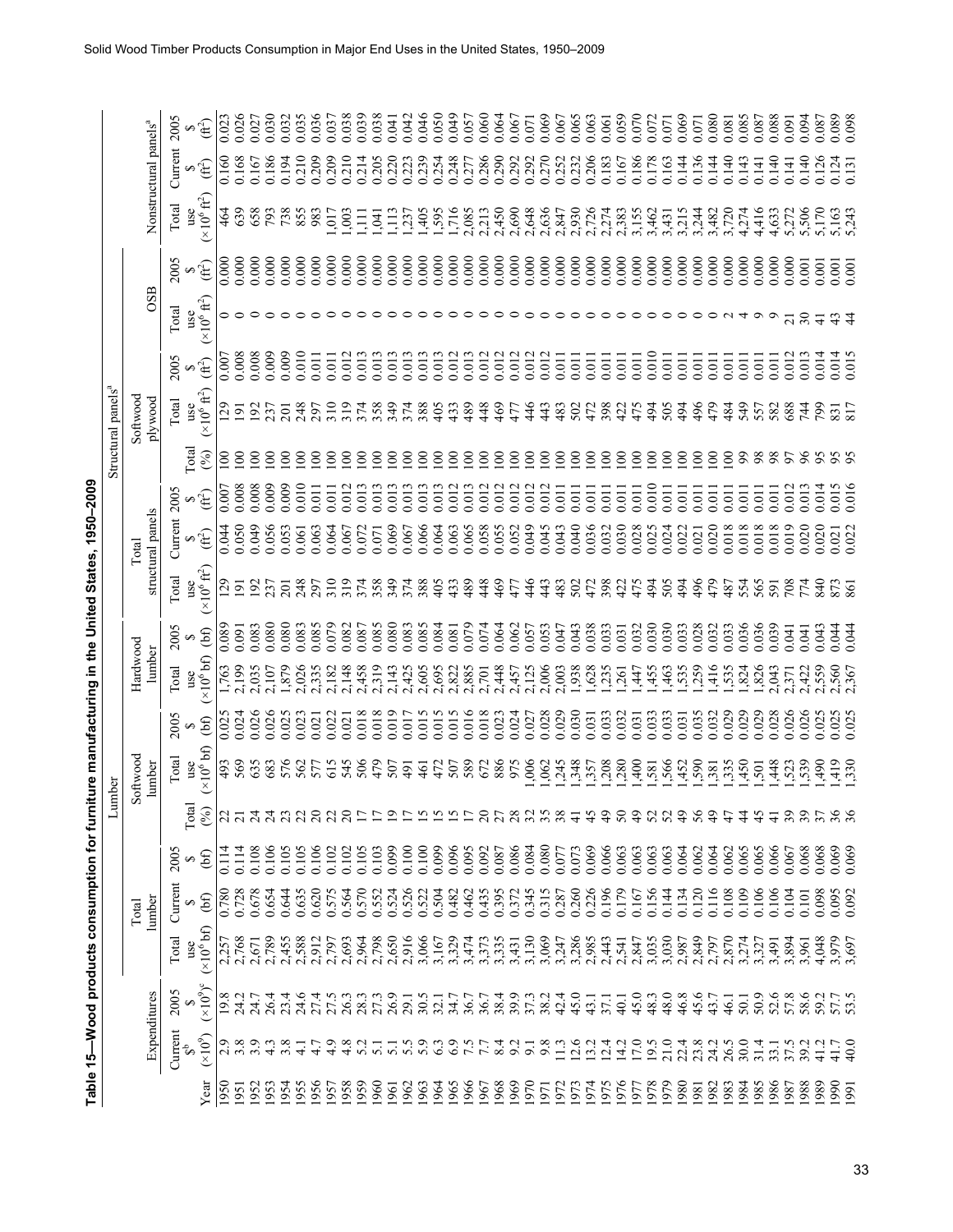| J |  |
|---|--|
|   |  |
|   |  |

|                                |          |                                   | 2005         |                   | क स                                                                                       |       |                             |    |                   |                |                |    |        |                             |                                |      |   |    |      |                      |               |      |                           |
|--------------------------------|----------|-----------------------------------|--------------|-------------------|-------------------------------------------------------------------------------------------|-------|-----------------------------|----|-------------------|----------------|----------------|----|--------|-----------------------------|--------------------------------|------|---|----|------|----------------------|---------------|------|---------------------------|
|                                |          | Nonstructural panels <sup>a</sup> | Current      |                   | জ⊕                                                                                        |       |                             |    |                   |                |                |    |        |                             |                                |      |   |    |      |                      |               |      |                           |
|                                |          |                                   | Total        |                   | use<br>$(x10^6 \text{ ft}^2)$                                                             |       |                             |    |                   |                |                |    |        |                             |                                |      |   |    |      |                      |               |      |                           |
|                                |          |                                   | 2005         |                   | બ£ે                                                                                       |       |                             |    |                   |                |                |    |        |                             |                                |      |   |    |      |                      |               |      |                           |
|                                |          | OSB                               | <b>Total</b> |                   | use<br>$(\times 10^6 \text{ ft}^2)$                                                       | 54    |                             |    |                   | S              |                |    | $\sum$ | $\mathcal{L}_{\mathcal{S}}$ | $\overline{28}$                | $\%$ |   | 88 |      | $\frac{5}{2}$        | $\frac{4}{3}$ |      |                           |
|                                |          |                                   | 2005         | $\approx 1$       |                                                                                           |       |                             |    |                   |                |                |    |        |                             |                                |      |   |    |      |                      |               |      |                           |
| Structural panels <sup>a</sup> | Softwood | plywood                           | <b>Total</b> |                   | $\frac{\text{use}}{(\times 10^6 \text{ ft}^2)}$                                           |       | $8883752888887773887887837$ |    |                   |                |                |    |        |                             |                                |      |   |    |      |                      |               |      |                           |
|                                |          |                                   |              | $_{\rm [ota]}$    | (%)                                                                                       | 54    |                             | 74 | 93                | $\mathfrak{L}$ | $\mathfrak{L}$ | S. |        | 388                         |                                | 588  |   |    |      | 383                  |               |      |                           |
|                                |          |                                   |              |                   | $2005$<br>$\textcircled{\scriptsize{2}}$                                                  |       |                             |    |                   |                |                |    |        |                             |                                |      |   |    |      |                      |               | 0.01 |                           |
|                                | Total    | structural panels                 | $C$ urrent   |                   | બ⊕                                                                                        |       |                             |    |                   |                |                |    |        |                             |                                |      |   |    |      |                      |               |      |                           |
|                                |          |                                   | Total        |                   | $\frac{\text{use}}{(\times 10^6 \text{ ft}^2)}$                                           |       |                             |    |                   |                |                |    |        |                             |                                |      |   |    |      |                      |               |      |                           |
|                                |          |                                   | 2005         | $\bullet$         |                                                                                           |       |                             |    |                   |                |                |    |        |                             |                                |      |   |    |      |                      |               |      |                           |
|                                | Hardwood | lumber                            | Total        |                   | use $\frac{1}{2}$<br>(×10 <sup>6</sup> bf) (bf)                                           |       |                             |    |                   |                |                |    |        |                             |                                |      |   |    |      |                      |               |      |                           |
|                                |          |                                   | 2005         | $\leftrightarrow$ |                                                                                           | 0.024 |                             |    |                   |                |                |    |        |                             |                                |      |   |    |      |                      |               |      |                           |
| unber                          | Softwood | lumber                            | Total        |                   | use $\begin{array}{c} \text{S} \\ (\times 10^6 \text{ bf}) \quad \text{(bf)} \end{array}$ |       |                             |    |                   |                |                |    |        |                             |                                |      |   |    |      |                      |               |      |                           |
| ᆿ                              |          |                                   |              | Fotal             | $(\%)$                                                                                    |       |                             |    | 5537              |                |                |    |        |                             | 35999                          |      | 2 |    |      | 727222               |               |      |                           |
|                                |          |                                   | 2005         | $\bullet$         | (bf)                                                                                      |       |                             |    |                   |                |                |    |        |                             |                                |      |   |    |      |                      |               |      | 222                       |
|                                | Total    | lumber                            | $C$ urrent   | Ð                 | 66                                                                                        | 0.09  |                             |    |                   |                |                |    |        |                             |                                |      |   |    |      |                      |               |      |                           |
|                                |          |                                   | Total        | use               | (×10 <sup>6</sup> bf)                                                                     |       |                             |    |                   |                |                |    |        |                             |                                |      |   |    |      |                      |               |      |                           |
|                                |          | Expenditures                      | 2005         | Ø                 | $(\times 10^9)^\mathrm{c}$                                                                |       |                             |    |                   |                |                |    |        |                             |                                |      |   |    |      |                      |               |      |                           |
|                                |          |                                   | $C$ urrent   | ఈ                 | $(\times 10^9)$                                                                           |       | 6.8                         |    | $\frac{3.5}{5.7}$ |                |                |    |        |                             | 5222562268888<br>1144564656868 |      |   |    |      |                      |               |      |                           |
|                                |          |                                   |              |                   | Year                                                                                      | 992   |                             |    |                   |                |                |    |        |                             |                                |      |   |    | 2006 | 2007<br>2008<br>2009 |               |      | $\frac{3}{8}$ -in. basis. |

U.S. Department of

 $\overline{19}$ .3 3,130 0.345 0.084 32 1,006 0.084 32 1,006 0.049 0.049 0.049 0.049 0.049 0.000 2,648 0.000 2,648 0.049 0.012 0.012 0.012 0.012 0.012 0.012 0.012 0.012 0.012 0.012 0.012 0.012 0.012 0.012 0.012 0.012 0.071 0.012 1970 9.8 38.2 3,069 0.081 0.080 35 1,062 0.031 0.028 2,000 0.004 0.004 0.004 0.004 0.000 0.000 0.000 0.000 0.0<br>1970 9.028 2,000 0.000 0.0012 0.000 0.000 0.000 0.000 0.000 0.000 0.000 0.000 0.000 0.000 0.000 0.000 0.000 0.<br> <sup>43</sup>/8-in. basis.<br><sup>b</sup>U.S. Departr<br>Based on tab<br><sup>4</sup>Preliminary. VLS. Department of Commerce, Bureau of the Census 2010a.<br>'Based on table 1.1.9. Implicit Price Deflators for Gross Domestic Product (U.S. Department of Commerce, Bureau of Economic Analysis 2010).

 $1972$  11.3  $297$  0.287  $297$  0.077  $297$  0.047  $297$  0.047  $298$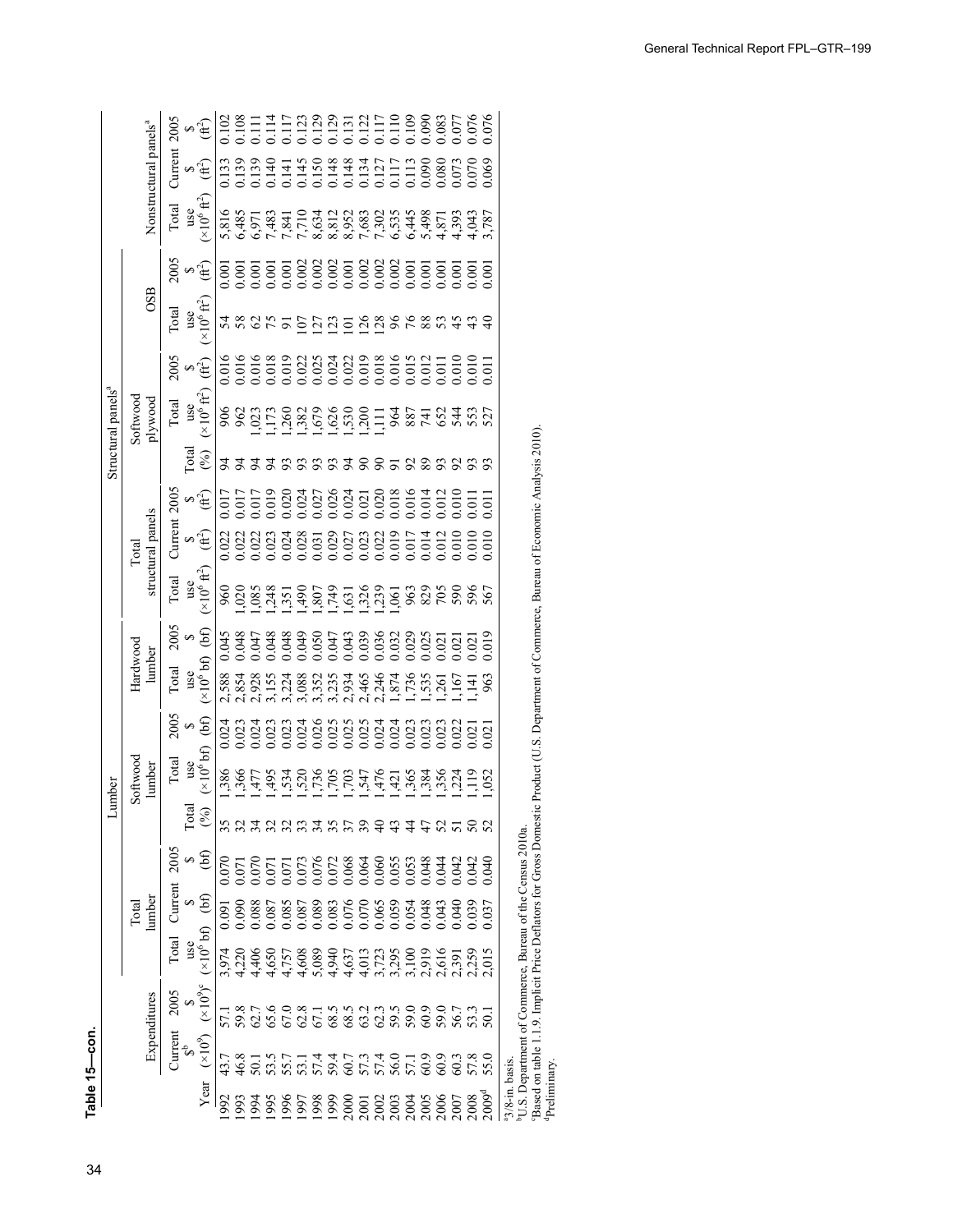|              |                                                                      |                    |                                            |                 |                |              | Lumber                                 |                  |                                                |                | Table 16-Wood products consumption for other manufacturing in the United States, 1950-2009 |                            |                | Structural panels <sup>a</sup> |                                                 |                  |                                                 |                |                                 |                                   |                |
|--------------|----------------------------------------------------------------------|--------------------|--------------------------------------------|-----------------|----------------|--------------|----------------------------------------|------------------|------------------------------------------------|----------------|--------------------------------------------------------------------------------------------|----------------------------|----------------|--------------------------------|-------------------------------------------------|------------------|-------------------------------------------------|----------------|---------------------------------|-----------------------------------|----------------|
|              |                                                                      | Expenditures       |                                            | lumber<br>Total |                |              | Softwood<br>lumber                     |                  | Hardwood<br>lumber                             |                |                                                                                            | structural panels<br>Total |                |                                | Softwood<br>plywood                             |                  | OSB                                             |                |                                 | Nonstructural panels <sup>a</sup> |                |
|              | Current                                                              | 2005               | Total                                      | Current         | 2005           |              | Total                                  | 2005             | Total                                          | 2005           | Total                                                                                      | Current                    | 2005           |                                | Total                                           | 2005             | Total                                           | 2005           | Total                           | Current                           | 2005           |
| Year         | (601)                                                                | $(\times 10^9)^c$  | (x10 <sup>6</sup> bf)<br>use               | (bf)            | (bf)           | Total<br>(6) | $\frac{\text{use}}{(×10^6 \text{bf})}$ | (bf)<br>$\Theta$ | $\frac{\text{use}}{(\times 10^6 \text{ bft})}$ | (bf)           | $\frac{\text{use}}{(\times 10^6 \text{ ft}^2)}$                                            | °€                         | ∞€             | otal<br>(%)                    | $\frac{\text{use}}{(\times 10^6 \text{ ft}^2)}$ | (ft <sup>2</sup> | $\frac{\text{use}}{(\times 10^6 \text{ ft}^2)}$ | े<br>सि        | ( $\times 10^6$ ft <sup>2</sup> | າ€ີ                               | $(ft^2)$       |
| 1950         | 215.1                                                                | ,468.7             | 1,653                                      | 0.008           | 0.001          |              | .206                                   | 0.001            | 447                                            | 0.000          |                                                                                            | 0.000                      | 0.000          | $\approx$                      |                                                 | 0.000            |                                                 | 0.000          | 148                             | 0.001                             | 0.000          |
| 1951         | 250.2                                                                | 593.8              | ,724                                       | 0.007           | 0.001          |              | 241                                    | 0.001            | 483                                            | 0.000          | र्न द                                                                                      | 0.000                      | 0.000          | $\overline{5}$                 | ಸ ಭ                                             | 0.000            |                                                 | 0.000          | $\mathbb{E}$                    | 0.001                             | 0.000          |
| 1952         | 259.9                                                                | ,627.9             | ,837                                       | 0.007           | 0.001          |              | ,400                                   | 0.001            | 438                                            | 0.000          | Z                                                                                          | 0.000                      | 0.000          | $\overline{5}$                 | Z                                               | 0.000            |                                                 | 0.000          |                                 | 0.001                             | 0.000          |
| 1953         | 286.7                                                                | ,773.9             | ,989                                       | 0.007           | 0.001          |              | ,523                                   | 0.001            | 466                                            | 0.000          | Z                                                                                          | 0.000                      | 0.000          | $\approx$                      | इ                                               | 0.000            |                                                 | 0.000          | 223                             | 0.001                             | 0.000          |
| 1954         | 270.7                                                                | ,659.9             | .794                                       | 0.007           | 0.001          |              | ,350                                   | 0.001            | 443                                            | 0.000          | SS                                                                                         | 0.000                      | 0.000          | $\approx$                      | 56                                              | 0.000            |                                                 | 0.000          | 218                             | 0.001                             | 0.000          |
| 1955         | 305.7                                                                | ,843.3             | 896                                        | 0.006           | 0.001          |              | ,403                                   | 0.001            | 492                                            | 0.000          | $\overline{39}$                                                                            | 0.000                      | 0.000          | $\epsilon$                     | $\overline{39}$                                 | 0.000            |                                                 | 0.000          | 265                             | 0.001                             | 0.000          |
| 1956         | 320.2                                                                | 1,866.3            | ,820                                       | 0.006           | 0.001          |              |                                        | 0.001            | 518                                            | 0.000          | 168                                                                                        | 0.001                      | 0.000          | $\overline{5}$                 | 168                                             | 0.000            |                                                 | 0.000          | 27S                             | 0.001                             | 0.000          |
| 1957         | 332.1                                                                |                    | ,869                                       | 0.006           | 0.001          |              | 282<br>285                             | 0.001            | 487                                            | 0.000          | $\overline{5}$                                                                             | 0.001                      | 0.000          | $\overline{5}$                 | $\overline{5}$                                  | 0.000            |                                                 | 0.000          |                                 | 0.001                             | 0.000          |
| 1958         | 314.5                                                                | 1,735.5            | ,647                                       | 0.005           | 0.001          | 73           |                                        | 0.001            | 450                                            | 0.000          | $\overline{2}$                                                                             | 0.001                      | 0.000          | $\overline{5}$                 | $\overline{2}$                                  | 0.000            |                                                 | 0.000          | 269                             | 0.001                             | 0.000          |
| 1959         | 349.9                                                                | 0.907.9            | ,658                                       | 0.005           | 0.001          |              | $\overline{131}$                       | 0.001            | 526                                            | 0.000          | 274                                                                                        | 0.001                      | 0.000          | $\overline{5}$                 | 274                                             | 0.000            |                                                 | 0.000          | 302                             | 0.001                             | 0.000          |
| 1960         |                                                                      | 1,917.2            | ,635                                       | 0.005           | 0.001          | 68           | 116                                    | 0.001            | 518                                            | 0.000          | 296                                                                                        | 0.001                      | 0.000          | $\overline{5}$                 | 296                                             | 0.000            |                                                 | 0.000          | 310                             | 0.001                             | 0.000          |
| 1961         | 356.5<br>358.7<br>386.7                                              | 1,905.6            | ,651                                       | 0.005           | 0.001          |              | $\overline{181}$                       | 0.001            | 470                                            | 0.000          | 314                                                                                        | 0.001                      | 0.000          | $\overline{5}$                 | 314                                             | 0.000            |                                                 | 0.000          | 315                             | 0.001                             | 0.000          |
| 1962         |                                                                      | 2,028.9            | ,624                                       | 0.004           | 0.001          |              | $\overline{131}$                       | 0.001            | 493                                            | 0.000          | 356                                                                                        | 0.001                      | 0.000          | $\approx$                      | 356                                             | 0.000            |                                                 | 0.000          | 343                             | 0.001                             | 0.000          |
| 1963         | 406.0                                                                | 2,107.3            | $\frac{1,566}{0,585}$                      | 0.004           | 0.001          | 68           | 065                                    | 0.001            | 501                                            | 0.000          | 372                                                                                        | 0.001                      | 0.000          | $\approx$                      | 372                                             | 0.000            |                                                 | 0.000          | 362                             | 0.001                             | 0.000          |
| 1964         | 431.2                                                                | 2,204.2            |                                            | 0.004           | 0.001          | 68           |                                        | 0.000            | 507                                            | 0.000          | 391                                                                                        | 0.001                      | 0.000          | $\approx$                      | 39 <sub>1</sub>                                 | 0.000            |                                                 | 0.000          | 385                             | 0.001                             | 0.000          |
| 1965         | 475.2                                                                | 2,385.6            | ,678                                       | 0.004           | 0.001          |              |                                        | 0.000            | 508                                            | 0.000          | 426                                                                                        | 0.001                      | 0.000          | $\overline{0}$                 | 426                                             | 0.000            |                                                 | 0.000          | 423                             | 0.001                             | 0.000          |
| 1966         | 519.5<br>538.7                                                       | 2,536.0<br>2,551.5 | 1,699                                      | 0.003           | 0.001          |              | 1,078<br>1,155<br>1,152<br>1,293       | 0.000            | 544                                            | 0.000          | 490                                                                                        | 0.001                      | 0.000          | $\approx$                      | $\frac{6}{4}$                                   | 0.000            |                                                 | 0.000          | 457                             | 0.001                             | 0.000          |
| 1967         |                                                                      |                    | ,670                                       | 0.003           | 0.001          | $\Im$        |                                        | 0.000            | 519                                            | 0.000          | 460                                                                                        | 0.001                      | 0.000          | $\approx$                      | 460                                             | 0.000            |                                                 | 0.000          | 466                             | 0.001                             | 0.000          |
| 1968         | 580.6                                                                | 2,637.9<br>2,680.1 | 1,779                                      | 0.003           | 0.001          |              |                                        | 0.000            | 486                                            | 0.000          | 484                                                                                        | 0.001                      | 0.000          | $\approx$                      | 484                                             | 0.000            |                                                 | 0.000          | 489                             | 0.001                             | 0.000          |
| 1969         |                                                                      |                    | .702                                       | 0.003           | 0.001          |              | 205                                    | 0.000            | 497                                            | 0.000          | 488                                                                                        | 0.001                      | 0.000          | $\overline{0}$                 | 488                                             | 0.000            |                                                 | 0.000          | 504                             | 0.001                             | 0.000          |
| 0.61         | $\begin{array}{c} 619.1 \\ 611.8 \\ 647.0 \end{array}$               | 2,516.1            | 540                                        | 0.003           | 0.001          |              | 0.88                                   | 0.000            | 452                                            | 0.000          | 467                                                                                        | 0.001                      | 0.000          | $\overline{0}$                 | 467                                             | 0.000            |                                                 | 0.000          | 480                             | 0.001                             | 0.000          |
| 1971         |                                                                      | 2,534.0            | 1,603                                      | 0.002           | 0.001          | 69           | 110                                    | 0.000            | 493                                            | 0.000          | 480                                                                                        | 0.001                      | 0.000          | $\overline{0}$                 | 480                                             | 0.000            |                                                 | 0.000          | 691                             | 0.001                             | 0.000          |
| 1972         | 721.3                                                                | 2,708.3            | 1,783                                      | 0.002           | 0.001          | $\Im$        | ,227                                   | 0.000            | 556                                            | 0.000          | 529                                                                                        | 0.001                      | 0.000          | $\overline{0}$                 | 529                                             | 0.000            |                                                 | 0.000          | 960                             | 0.001                             | 0.000          |
| 1973         |                                                                      | 2,968.4<br>3,188.1 | 2,006                                      | 0.002           | 0.001          | $^{68}$      | ,367                                   | 0.000            | 640                                            | 0.000          | 598                                                                                        | 0.001                      | 0.000          | $\approx$                      | 598                                             | 0.000            |                                                 | 0.000          | .294                            | 0.002                             | 0.000          |
| 1974         |                                                                      |                    | 2,220                                      | 0.002           | 0.001          | 68           | 507                                    | 0.000            | 712                                            | 0.000          | 662                                                                                        | 0.001                      | 0.000          | $\approx$                      | 662                                             | 0.000            |                                                 | 0.000          | ,652                            | 0.002                             | 0.001          |
| 1975         | 834.5<br>977.6<br>977.6<br>977.60.9<br>1,462.2<br>1,788.3<br>1,788.3 | 2,982.0<br>3,227.8 | 2,122<br>2,323                             | 0.002           | 0.001          | 67           | 7408                                   | 0.000            | 699                                            | 0.000          | 638                                                                                        | 0.001                      | 0.000          | $\approx$                      | 638                                             | 0.000            |                                                 | 0.000          | 1,789<br>2,200                  | 0.002                             | 0.001          |
| 1976         |                                                                      |                    |                                            | 0.002           | 0.001          | 63           |                                        | 0.000            | 854                                            | 0.000          | 710                                                                                        | 0.001                      | 0.000          | $\geq$                         | 710                                             | 0.000            |                                                 | 0.000          |                                 | 0.002                             | 0.001          |
| 1978<br>1977 |                                                                      | 3,448.5<br>3,619.4 |                                            | 0.002<br>0.002  | 0.001<br>0.001 | 65<br>68     | 814                                    | 0.000<br>0.001   | 876<br>867                                     | 0.000<br>0.000 | 796<br>847                                                                                 | 0.001<br>0.001             | 0.000<br>0.000 | $\approx$<br>$\approx$         | 796<br>847                                      | 0.000<br>0.000   |                                                 | 0.000<br>0.000 | 3,155<br>3,192                  | 0.002<br>0.002                    | 0.001<br>0.001 |
| 1979         |                                                                      |                    |                                            | 0.002           | 0.001          | $67\,$       | 899                                    | 0.000            | 924                                            | 0.000          | 951                                                                                        | 0.001                      | 0.000          | $\overline{8}$                 | 951                                             | 0.000            |                                                 | 0.000          | 3,138                           | 0.002                             | 0.001          |
| 1980         |                                                                      | 3,798.4<br>3,745.0 | 2,515<br>2,680<br>2,776<br>2,851<br>2,498  | 0.002           | 0.001          |              | , 814                                  | 0.000            | 962                                            | 0.000          | 977                                                                                        | 0.001                      | 0.000          | $\geq$                         | 977                                             | 0.000            |                                                 | 0.000          | 2,791                           | 0.002                             | 0.001          |
| 1981         | 1,951.9                                                              | 3,737.4            |                                            | 0.001           | 0.001          |              | 039<br>$\overline{c}$                  | 0.001            | 812                                            | 0.000          | ,044                                                                                       | 0.001                      | 0.000          | $\approx$                      | ,044                                            | 0.000            |                                                 | 0.000          | 2,705                           | 0.001                             | 0.001          |
| 1982         | 1,841.3                                                              | 3,322.9            |                                            | 0.001           | 0.001          |              | .647                                   | 0.000            | 851                                            | 0.000          | 968                                                                                        | 0.001                      | 0.000          | $\overline{6}$                 | 968                                             | 0.000            |                                                 | 0.000          | 2,521                           | 0.001                             | 0.001          |
| 1983         | 1,968.1                                                              | 3,416.6            |                                            | 0.001           | 0.001          |              |                                        | 0.000            | 881                                            | 0.000          | 959                                                                                        | 0.000                      | 0.000          | $\approx$                      | 956                                             | 0.000            |                                                 | 0.000          | 2,449                           | 0.001                             | 0.001          |
| 1984         | 2,190.8                                                              | 3,665.6            | 2,453<br>2,722                             | 0.001           | 0.001          |              | 572<br>1,686<br>1,550<br>1,599         | 0.000            | 036                                            | 0.000          | Ę                                                                                          | 0.001                      | 0.000          | $\approx$                      | 106                                             | 0.000            |                                                 | 0.000          | 2,582                           | 0.001                             | 0.001          |
| 1985         | 2,257.0                                                              | 3,665.4            | 2,746                                      | 0.001           | 0.001          |              |                                        | 0.000            | 025                                            | 0.000          | ,150                                                                                       | 0.001                      | 0.000          | 99                             | ,142                                            | 0.000            |                                                 | 0.000          | 438                             | 0.001                             | 0.001          |
| 1986         | 2,169.1                                                              | 3,446.4            |                                            | 0.001           | 0.001          | 8            |                                        | 0.000            |                                                | 0.000          | 167                                                                                        | 0.001                      | 0.000          | $^{86}$                        | .149                                            | 0.000            |                                                 | 0.000          | 2,157                           | 0.001                             | 0.001          |
| 1987         | 2,368.7                                                              | 3,657.4            |                                            | 0.001           | 0.001          | 59           |                                        | 0.000            | $\Xi$                                          | 0.000          | 265<br>255<br>265                                                                          | 0.001                      | 0.000          | $^{98}$                        | 239                                             | 0.000            |                                                 | 0.000          | 2,239                           | 0.001                             | 0.001          |
| 1988         | 2,571.3                                                              | 3,838.5            |                                            | 0.001           | 0.001          | $\delta$     | 705                                    | 0.000            | ,140                                           | 0.000          |                                                                                            | 0.001                      | 0.000          |                                | 320                                             | 0.000            |                                                 | 0.000          | 2,295                           | 0.001                             | 0.001          |
| 1989         | 2,677.5                                                              | 3,851.6            | 2,576<br>2,711<br>2,8827<br>2,790<br>2,790 | 0.001           | 0.001          | 59           |                                        | 0.000            | ,159                                           | 0.000          |                                                                                            | 0.001                      | 0.000          |                                | 344                                             | 0.000            |                                                 | 0.000          | 2,026                           | 0.001                             | 0.001          |
| 1990         | 2,757.5<br>2,715.6                                                   | 3,819.2            |                                            | 0.001           | 0.001          | 59           | 646                                    | 0.000            | , 144                                          | 0.000          | 403                                                                                        | 0.001                      | 0.000          |                                | ,360                                            | 0.000            |                                                 | 0.000          | 1,948                           | 0.001                             | 0.001          |
| 1991         |                                                                      | 3.632.             | 2,664                                      | 0.001           | 0.001          |              | 586                                    | 0.000            | .079                                           | 0.000          | .361                                                                                       | 0.001                      | 0.000          |                                | 317                                             | 0.000            |                                                 | 0.000          |                                 | 0.001                             | 0.001          |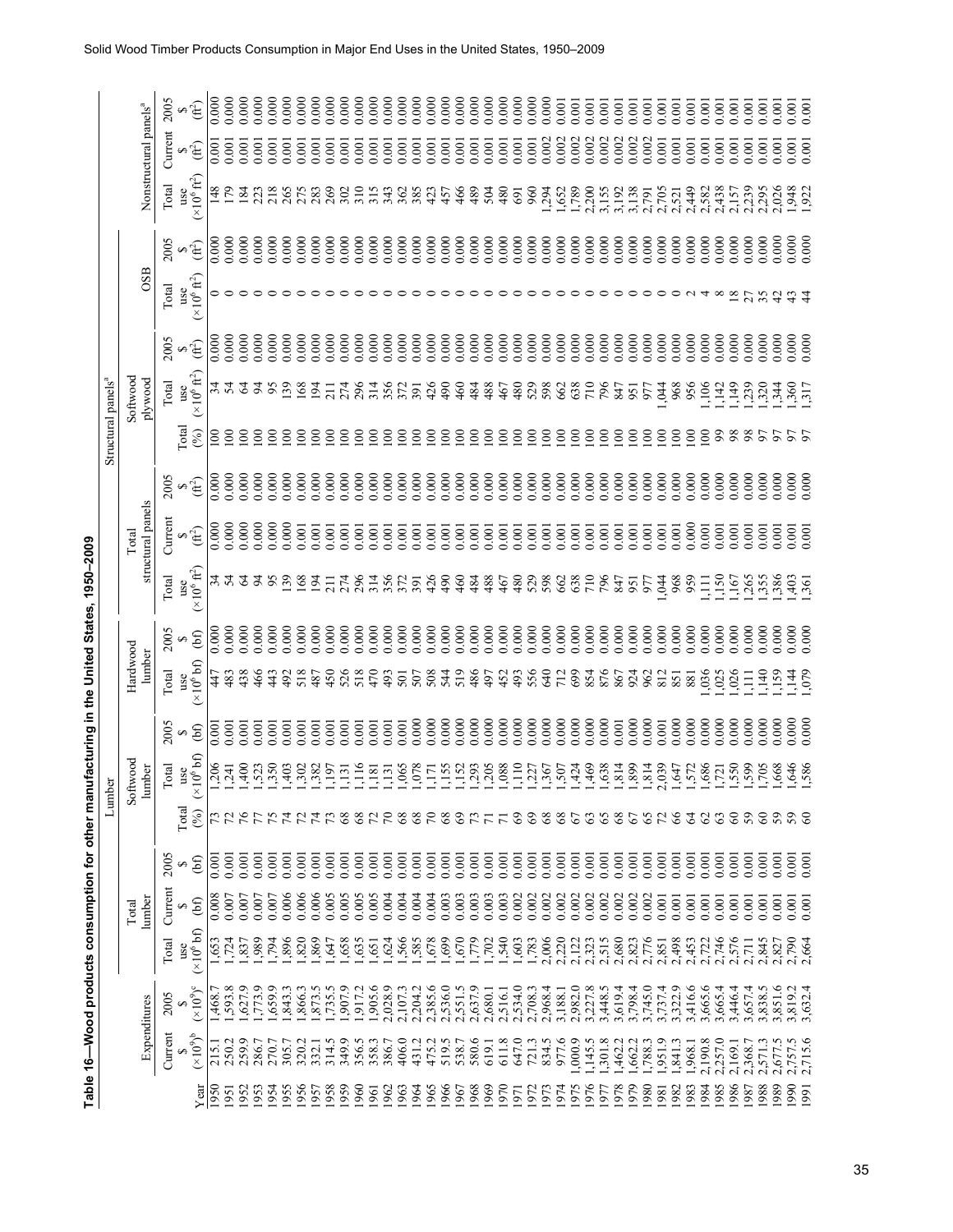| י<br>י |  |
|--------|--|
|        |  |
|        |  |

|                                |          |                                   | 2005         | $\approx 1$   |                                                 | 0.00    |         |                 |             |                |         |         |               |                                      |                |               |         |         |        |         |                  |                |                   |                   |                                                                                                                                                  |             |
|--------------------------------|----------|-----------------------------------|--------------|---------------|-------------------------------------------------|---------|---------|-----------------|-------------|----------------|---------|---------|---------------|--------------------------------------|----------------|---------------|---------|---------|--------|---------|------------------|----------------|-------------------|-------------------|--------------------------------------------------------------------------------------------------------------------------------------------------|-------------|
|                                |          | Nonstructural panels <sup>a</sup> | $C$ urrent   |               | $\bullet \oplus$                                |         |         |                 |             |                |         |         |               |                                      |                |               |         |         |        |         |                  |                |                   |                   |                                                                                                                                                  |             |
|                                |          |                                   | Total        |               | use<br>$(\times 10^6 \text{ ft}^2)$             |         |         |                 |             |                |         |         |               |                                      |                |               |         |         |        |         |                  |                |                   |                   |                                                                                                                                                  |             |
|                                |          |                                   | 005<br>20 की |               |                                                 |         |         |                 |             |                |         |         |               |                                      |                |               |         |         |        |         |                  |                |                   |                   |                                                                                                                                                  |             |
|                                |          | OSB                               | Total        |               | $\frac{\text{use}}{(\times 10^6 \text{ ft}^2)}$ |         |         |                 |             |                | 95      | 8       | $\frac{2}{9}$ |                                      | $\overline{8}$ |               | 22828   |         |        |         |                  | 58             |                   |                   |                                                                                                                                                  |             |
|                                |          |                                   | 2005         | બ્⊱           |                                                 |         |         |                 |             |                |         |         |               |                                      |                |               |         |         |        |         |                  |                |                   |                   |                                                                                                                                                  |             |
|                                | Softwood | plywood                           | Total        | use           | $(10^6 \text{ ft}^2)$                           |         |         |                 |             |                |         |         |               |                                      |                |               |         |         |        |         |                  |                |                   |                   |                                                                                                                                                  |             |
| Structural panels <sup>a</sup> |          |                                   |              | <b>Total</b>  | (6)                                             |         |         |                 |             |                |         |         |               |                                      |                | 283           |         |         |        |         |                  |                |                   |                   |                                                                                                                                                  |             |
|                                |          |                                   |              |               | 2005<br>∢⊕                                      |         |         |                 |             |                |         |         |               |                                      |                |               |         |         |        |         |                  |                |                   |                   |                                                                                                                                                  |             |
|                                | Total    | structural panels                 | $C$ urrent   |               | ৵∉                                              |         |         |                 |             |                |         |         |               |                                      |                |               |         |         |        |         |                  |                |                   |                   |                                                                                                                                                  |             |
|                                |          |                                   | Total        |               | $\frac{\text{use}}{(\times 10^6 \text{ ft}^2)}$ | 17      |         |                 |             |                |         |         |               |                                      |                |               |         |         |        |         |                  |                |                   |                   | uct (U.S. Department of Commerce, Bureau of Economic Analysis 2010).                                                                             |             |
|                                |          |                                   | 2005         | $\frac{6}{6}$ |                                                 |         |         |                 |             |                |         |         |               |                                      |                |               |         |         |        |         |                  |                |                   |                   |                                                                                                                                                  |             |
|                                | Hardwood | lumber                            | Total        |               | $\frac{\text{use}}{(x10^6 \text{ bf})}$         | 113     |         |                 |             |                |         |         |               |                                      |                |               |         |         |        |         |                  |                |                   |                   |                                                                                                                                                  |             |
|                                |          |                                   | 2005         |               | $\approx 5$                                     |         |         |                 |             |                |         |         |               |                                      |                |               |         |         |        |         |                  |                |                   |                   |                                                                                                                                                  |             |
| ber                            | Softwood | lumber                            | Total        | use           | $(\times 10^6\,\mathrm{b\mathrm{f}})$           |         |         |                 |             |                |         |         |               |                                      |                |               |         |         |        |         |                  |                |                   |                   |                                                                                                                                                  |             |
| Lumb                           |          |                                   |              | <b>Cotal</b>  | $(\%)$                                          |         |         |                 |             |                |         |         |               |                                      |                | $\mathcal{L}$ |         |         |        |         | 76               |                |                   |                   |                                                                                                                                                  |             |
|                                |          |                                   | 2005         | ∽             | E                                               | 0.00    |         |                 |             |                |         |         |               |                                      |                | 0.000         |         | 0.000   |        | 0.001   | 500 <sub>1</sub> | 0.000          | 00(               |                   |                                                                                                                                                  |             |
|                                | Total    | lumber                            | Current      | S             | Ê                                               | 0.00    | 00.1    | $\overline{00}$ |             | $\overline{0}$ | 00.1    | 0.001   | 00(           | 00(                                  | 00(            | 0.001         | 0.001   | 0.001   | 00.1   | 00.1    | 00(              | 00(            | $\overline{000}$  |                   |                                                                                                                                                  |             |
|                                |          |                                   | Total        | use           | $(*106 bf)$                                     | 2,750   | 2,748   | 2.912           | $\check{a}$ |                | 3,21    | 3,286   | 322           | 220<br>237862683<br>23762751<br>2020 |                |               |         |         |        |         |                  | 2,335<br>2,293 |                   |                   |                                                                                                                                                  |             |
|                                |          | Expenditures                      | 2005         |               | $(\times 10^9)^c$                               | 3,762.3 | 3,817.9 | \$,999.5        | 4,214.0     | 4,276.4        | 1,367.8 | 1,386.9 | ,466.         | 1,573.5<br>1,220.6                   |                | 1,090.8       |         | 1,286.2 | ,569.  | .689.   | ,873.            | 0.229          | ,869.3            |                   |                                                                                                                                                  |             |
|                                |          |                                   | Current      | $\bullet$     | $(\times 10^9)^b$                               | 2,879.4 | 2,986.5 | ,194.           | 435.        | 3,553.         | ,693.   | ,751.   | 1,875.        | 4,054.                               | 3,826.0        | 3,768.3       | 3,867.3 | 4,147.  | 4,569. | 4,842.3 | 5,176.           | 5,340.         | 5,345.0           |                   | Based on table 1.1.9. Implicit Price Deflators for Gross Domestic Produ<br><sup>b</sup> U.S. Department of Commerce, Bureau of the Census 2010a. |             |
|                                |          |                                   |              |               | Year                                            | 1992    | 1993    | 1994            | 1995        | 1996           | 1997    | 1998    | 1999          | 2000                                 | <b>2001</b>    | 2002          | 2003    | 2004    | 2005   | 2006    | 2007             | 2008           | 2009 <sup>d</sup> | $3/8$ -in. basis. |                                                                                                                                                  | Preliminary |

General Technical Report FPL–GTR–199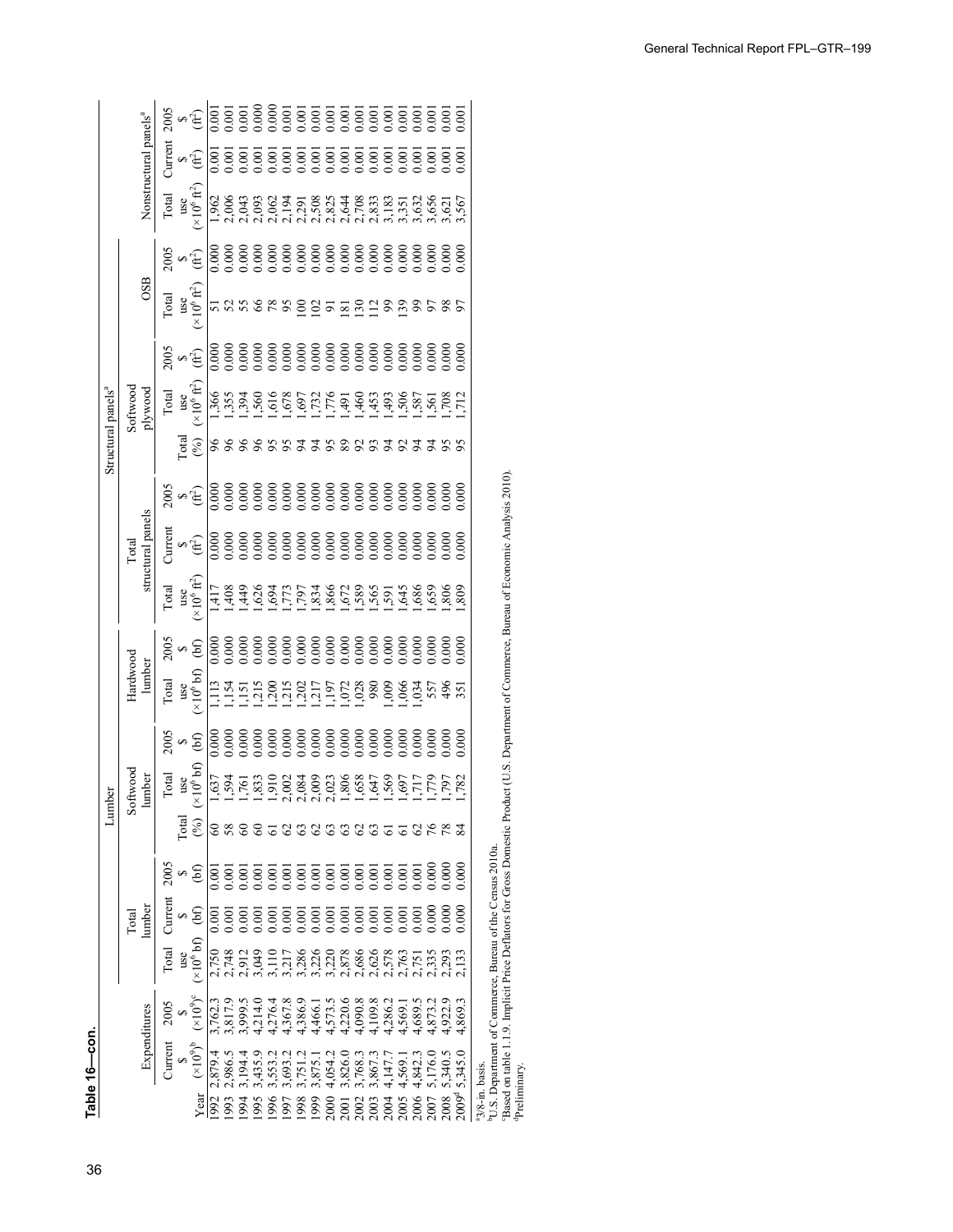| č<br>i                                                                                                                                   |
|------------------------------------------------------------------------------------------------------------------------------------------|
| $\frac{1}{2}$<br>i                                                                                                                       |
|                                                                                                                                          |
|                                                                                                                                          |
| ֖֖֖֖֖֖֖֖֖֖֧֧֧֧֪֪֦֧֧֧֖֧֧֧֚֚֚֚֚֚֚֡֝֟֝֬֝֓֝֬֝֬֝֓֝֬֝֓֝֬֝֓֝֬֝֬֝֓֝֬֝֝֬֝֬֝<br>֧֪֪֪֖֧֧֧֧֧֧֪֧֖֧֪ׅ֖֧֚֚֝֝֝֬֝֬֝֬֝֬֝֬֝֬֝<br>֧֧֖֖֖֖֖֖֖֖֖֖֚֚֚֚֚֚֝֬֝֬֝֝֬֝ |
|                                                                                                                                          |
|                                                                                                                                          |
|                                                                                                                                          |
| ֧֚֝<br>֧֧֧֧ׅ֧֚֚֚֚֚֚֚֚֚֚֚֚֚֚֚֚֚֚֚֚֚֚֚֚֚֚֚֚֚֝֝֝֓֜֝                                                                                         |
|                                                                                                                                          |
|                                                                                                                                          |
|                                                                                                                                          |
|                                                                                                                                          |
| $\overline{a}$                                                                                                                           |
| I                                                                                                                                        |
| $\sim$<br>$\vdots$                                                                                                                       |

|                                                    | Nonstructural panels <sup>a</sup>                     | 2005    | Ê                                            | 0.249            | 0.261            | 0.233            | 0.230           | 0.210           | 0.203                       | 0.185<br>0.167          | 0.148              | 0.128                                                                                                                                                                                                                                                                     | 0.109              | 0.090             | 0.072      | 0.074          | 0.07               | 0.080  | 0.083                   | 0.087  | 0.083  | 0.087  | 0.112            | 0.105<br>0.098  | 0.091    | 0.084            | 0.077              | 0.070            | 0.064                                              | 0.059<br>0.062 | 0.054          | 0.054          | 0.057          | 0.057          | 0.057                         | 0.055         | 0.052           | 0.049                 | 0.046                              | 0.039            |
|----------------------------------------------------|-------------------------------------------------------|---------|----------------------------------------------|------------------|------------------|------------------|-----------------|-----------------|-----------------------------|-------------------------|--------------------|---------------------------------------------------------------------------------------------------------------------------------------------------------------------------------------------------------------------------------------------------------------------------|--------------------|-------------------|------------|----------------|--------------------|--------|-------------------------|--------|--------|--------|------------------|-----------------|----------|------------------|--------------------|------------------|----------------------------------------------------|----------------|----------------|----------------|----------------|----------------|-------------------------------|---------------|-----------------|-----------------------|------------------------------------|------------------|
|                                                    |                                                       | Current | $\vec{e}$                                    | $\overline{200}$ | .662             | 458              | $\overline{42}$ | .290            | 1.078<br>.223               | 0.943                   | 0.816              | 0.696                                                                                                                                                                                                                                                                     | 0.584<br>0.477     |                   | 0.377      | 0.385          | 0.393              | 0.400  | 0.408                   | 0.414  | 0.376  | 0.378  | 0.460            | 0.368<br>0.411  | 0.324    | 0.275            |                    | 0.198            | 0.169                                              | 0.155<br>0.136 | 0.114          | 0.103          | 0.103          | 0.099          | 0.096                         | 0.090         | 0.082           | 0.076                 | 0.069<br>0.056                     |                  |
|                                                    |                                                       | Total   | use<br>$(x10^6 \text{ ft}^2)$                | 680              | 692              | 631              | 639             | 601             | 590<br>538                  | 485                     | 433                | 381                                                                                                                                                                                                                                                                       | 329                | 277               | 225        | 236            | 248                | 259    | 270                     | 281    | 293    | 304    | 315<br>275       | 272             | 285      | 288              | 215                | 195              | $\overline{5}$<br>222                              | 225            | $\overline{5}$ | E              | $\mathfrak{S}$ | $\frac{60}{2}$ | $\frac{83}{2}$                | $\mathcal{S}$ | $\overline{50}$ | $\tilde{\mathcal{S}}$ | $\frac{38}{135}$<br>$\frac{46}{5}$ |                  |
|                                                    |                                                       | 2005    | $(\hat{\mathbb{H}})$                         | 0.000            | 0.000            | 0.000            | 0.000           | 0.000           | 0.000<br>0.000              | 0.000                   | 0.000              | 0.000                                                                                                                                                                                                                                                                     | 0.000              | 0.000             | 0.000      | 0.000          | 0.000              | 0.000  | 0.000                   | 0.000  | 0.000  | 0.000  | 0.000<br>0.000   | 0.000           | 0.000    | 0.000            | 0.000              | 0.000            | 0.000<br>0.000                                     | 0.000          | 0.000          | 0.000          | 0.000          | 0.001          | 0.001                         | 0.002         | 0.002           | 0.002                 | 0.003<br>0.002                     |                  |
|                                                    | $\rm \textbf{OSB}^b$                                  | Total   | $(x10^6 \text{ ft}^2)$<br>use                |                  | ၁ ဝ              |                  |                 |                 |                             |                         |                    |                                                                                                                                                                                                                                                                           |                    |                   |            |                |                    |        |                         |        |        |        | ᅌ                |                 |          |                  |                    |                  |                                                    |                |                |                |                |                |                               |               |                 |                       |                                    |                  |
|                                                    |                                                       | 2005    | (fč)                                         | 0.050            | 0.061            | 0.058            | 0.064           | 0.058           | 0.066<br>0.070              | 0.071                   | 0.074              | 0.078                                                                                                                                                                                                                                                                     | 0.074              | 0.070             | 0.067      | 0.069          | 0.071              | 0.073  | 0.083                   | 0.080  | 0.076  | 0.079  | 0.103            | 0.099<br>0.100  | 0.097    | 0.096            | 0.095              | 0.094            | 0.098<br>0.097                                     | 0.104          | 0.108          | 0.115          | 0.119          | 0.114          | 0.122                         | 0.126         | 0.135           | 0.132                 | 0.130                              | 0.127            |
|                                                    | Structural panels <sup>a</sup><br>Softwood<br>plywood | Total   | $(\times 10^6 \text{ ft}^2)$<br>use          | 35               | $\mathcal{S}$    | 57               | 78              | $\overline{67}$ | $\mathfrak{S}$<br>203       | 207                     | 218                | 232                                                                                                                                                                                                                                                                       | 225                | $\frac{218}{210}$ |            | 219            | 229                | 238    | 267                     | 257    |        | 26882  |                  | 274             | 305      | 3348             |                    |                  | 295                                                | 348            | 385            | 377            | 339            | 321            | 390                           | 375           | 390             | $\frac{1}{2}$         | 450<br>$\overline{11}$             |                  |
|                                                    |                                                       |         | Total<br>(%)                                 | <u>ទ</u>         | $\infty$         | $\infty$         | $\infty$        | $\infty$        | $\infty$<br>$\infty$        | $\infty$                | $\delta$           | $\delta$                                                                                                                                                                                                                                                                  | $\infty$           | $\geq$            | $\epsilon$ | $\geq$         | $\epsilon$         | $\geq$ | $\geq$                  | $\geq$ | $\geq$ | $\geq$ | $\geq$<br>$\geq$ | $\epsilon$      | $\geq$   | $\geq$           | $\geq$             | $\geq$           | $\geq$<br>$\geq$                                   | $\geq$         | $\geq$         | $\geq$         | $\geq$         | 99             | $\mathfrak{g}$                | 99            | 99              | 98                    |                                    | $\frac{8}{8}$    |
|                                                    |                                                       | 2005    | $(\hat{\cal H}^2)$                           | 0.050            | 0.061            | 0.058            | 0.064           | 0.058           | 0.066<br>0.070              | 0.071                   | 0.074              | 0.078                                                                                                                                                                                                                                                                     | 0.074              | 0.070             | 0.067      | 0.069          | 0.071              | 0.073  | 0.083                   | 0.080  | 0.076  | 0.079  | 0.103<br>0.100   | 0.099           | 0.097    | 0.096            | 0.095              | 0.094            | 0.098                                              | 0.098<br>0.104 | 0.108          | 0.115          | 0.119          | 0.115          | 0.124                         | 0.127         | 0.136           | 0.134                 | 0.132                              | 0.130            |
|                                                    | structural panels<br>Total                            | Current | $(\hat{\mathbb{H}}^2)$                       | 0.338            | 0.388            | 0.362            | 0.396           | 0.359           | 0.400<br>0.407              | 0.402                   | 0.410              | 0.423                                                                                                                                                                                                                                                                     | 0.399              | 0.375             | 0.352      | 0.358          | 0.363              | 0.369  | 0.403                   | 0.378  | 0.346  | 0.343  | 0.422            | 0.392<br>0.371  | 0.347    | 0.314            | 0.283              | 0.264            | 0.258<br>0.243                                     | 0.238          | 0.226          | 0.220          | 0.215          | 0.200          | 0.207                         | 0.207         | 0.217           | 0.207                 | 0.197                              | 0.187            |
| aging and shipping in the United States, 1950-2009 |                                                       | Total   | $(\times 10^6~\text{ft}^2)$<br>$_{\rm{use}}$ | 135              | 62               | 57               | 78              | 67              | $\overline{93}$<br>203      | 207                     | 218                | 232                                                                                                                                                                                                                                                                       | 225                | 218               | 210        | 219            | 229                | 238    | 267                     | 257    | 269    | 276    | 262              | 274             | 305      | 329              | 264<br>260         |                  | 295<br>348                                         | 396            | 386            | 378            | 340            | 323            | 394                           | 380           | 395             | 416                   | 419                                | 459<br>475       |
|                                                    |                                                       | 2005    | (bf)                                         | 0.942            | 0.986            | 0.876            | 0.826           | 0.810           | 0.816<br>0.844              | 0.786                   | 0.799              | 0.834                                                                                                                                                                                                                                                                     | 0.804              | 0.776             | 0.836      | 0.870          | 0.886              |        | 0.969                   | 0.991  | 0.850  | 0.907  | 1.132<br>1164    | 1.134           | 1129     | .087             | 1.062              |                  | 1.148                                              | .076           | 1.150          |                | 1.123          | .192           | .293                          | .266<br>352   |                 | $342$<br>$274$        |                                    | $.252$<br>$.206$ |
|                                                    | Hardwood<br>lumber                                    | Total   | $(\times 10^6\,\mathrm{bf})$<br>use          |                  | 2,572<br>2,615   | 2,375            | 2,297           | 2,313           | 2,372                       | 2,452<br>2,283          | 2,343              | 2,489                                                                                                                                                                                                                                                                     | 2,440              | 2,394             | 2,617      | 2,770          | 2,851              | 2,993  | 3,133                   | 3,187  | 3,003  | 3,154  | 3,184            | 3,046<br>3,145  | 3,529    | 3,713            | 2,954              | 3,106            | 3,477                                              | 4,082<br>3,801 | 4,108          | 3,164          | 3,202          | 3,352          | 4,121                         | 3,774         | 3,919           | 4,150                 | 4,032                              | ,420             |
|                                                    |                                                       | 2005    | (bf)                                         | 0.660            | 0.657            | 0.726            | 0.731           | 0.700           | 0.662<br>0.629              | 0.682                   | 0.650              | 0.584                                                                                                                                                                                                                                                                     | 0.586              | 0.644             | 0.617      | 0.580          | 0.590              | 0.583  | 0.594                   | 0.633  | 0.676  | 0.690  | 0.903<br>0.887   | 0.933           | 0.953    | 1.013            | 0.055              | 1.013            | 0.975<br>0.043                                     | 1.028          | 0.945          | 1.123          | 0.952          | 0.808          | 0.772                         | 0.789         | 0.684           | 0.631                 | 0.633                              | 0.589            |
|                                                    |                                                       | Total   | (x10 <sup>6</sup> bf)<br>use                 | 1,803            | ,744             | ,968             | 2,031           | 1,999           | ,828<br>1,923               |                         | $\frac{1}{186}$    | 743                                                                                                                                                                                                                                                                       | ,776               | ,989              | ,933       | ,847           | 900                | ,892   | ,920                    | 2,034  | 2,386  | 2,402  | 2,540            | 2,589<br>2,323  | 2,979    | 3,460            | 2,936              | 2,811            | 2,954                                              | 3,704<br>3,902 | 3,378          | 3,693          | 2,715          | 2,271          | 2,461                         | 2,352         | 1,983           | 1,953                 | 2,005                              | 2,080            |
|                                                    | Softwood<br>lumber<br>umber<br>د                      |         |                                              |                  |                  |                  |                 |                 |                             |                         |                    |                                                                                                                                                                                                                                                                           |                    |                   |            |                |                    |        |                         |        |        |        |                  |                 |          |                  |                    |                  |                                                    |                |                |                |                |                |                               |               |                 |                       |                                    |                  |
|                                                    |                                                       |         | Total<br>$($ % $)$                           | ╤                | $\Theta$         | 45               | 47              | 46              | 45<br>43                    |                         |                    |                                                                                                                                                                                                                                                                           |                    |                   |            |                |                    | 39     |                         | 39     |        |        |                  | 45              |          | 48               | $50\,$             | 48               | $\ddot{ }$                                         | $\ddot{ }$     | 45             |                |                | $\Theta$       |                               | 38            | $\mathcal{L}$   | 23                    | 32                                 |                  |
|                                                    |                                                       | 2005    | (bf)                                         | .602             | .643             | .602             | 557             | 510             | 478<br>473                  | 468                     | 449                | $-417$                                                                                                                                                                                                                                                                    | .390               | 1.420             | .453       | 450            | 1.476              | 1.506  | 1.562                   | 1.624  | 1.526  | 1.597  | 2.035<br>2.051   | 2.067           | 2.083    | 2.100            | 2.117              | 2.132            | 2.123                                              | 2.113<br>2.104 | 2.095          | 2.085          | 2.075          | 2.000          | 2.066                         | 2.056         | 2.036           | 1.973                 | 1.841<br>774<br>1.907              |                  |
|                                                    | lumber<br>Total                                       | Current | (bf)                                         | 10.938           | 10.468           | 0.035            | 9.633           | 9.259           | 8.586<br>8.911              | 8.282                   | 7.996              | 7.727<br>7.474                                                                                                                                                                                                                                                            |                    | 7.551<br>7.623    |            | 7.529<br>7.545 |                    |        | 7.561<br>7.627<br>7.690 |        | 6.933  | 6.914  | 8.033<br>8.367   | 7.760           | 7.408    | 6.848            | 6.307              | 6.009            | 5.624                                              | 5.230<br>4.808 | 4.388          | 3.992          | 3.745          | 3.472<br>3.456 |                               | 3.338         | 3.236           | 3.047                 | 2.847                              | 2.648            |
| Table 17-Wood products consumption for pack        |                                                       | Total   | (x10 <sup>6</sup> bf)<br>use                 | 4,375            | 4,359            | 4,343            | 4,327<br>4,311  |                 |                             | 88848<br>438424<br>4444 |                    | $\begin{array}{cccc}\n 1.332 & 0.000 & 0.000 & 0.000 & 0.000 & 0.000 & 0.000 & 0.000 & 0.000 & 0.000 & 0.000 & 0.000 & 0.000 & 0.000 & 0.000 & 0.000 & 0.000 & 0.000 & 0.000 & 0.000 & 0.000 & 0.000 & 0.000 & 0.000 & 0.000 & 0.000 & 0.000 & 0.000 & 0.000 & 0.000 & 0$ |                    |                   |            |                |                    |        |                         |        |        |        |                  |                 |          | $6,508$<br>7,173 | $5,890$<br>$5,917$ |                  | 5,885<br>7,588<br>7,486<br>6,857<br>6,857<br>6,711 |                |                |                |                |                | 5,623<br>5,582<br>5,902       |               |                 | 6,103                 | 6,038<br>6,500<br>6,597            |                  |
|                                                    |                                                       | 2005    | $(10^9)^c$                                   |                  | i ri             | $\sim$           | $\sim$          | $\sim$          | $\circ$<br>$\sim$<br>$\sim$ | $\sim$                  | $\sim$             |                                                                                                                                                                                                                                                                           |                    |                   |            |                | 3.2                |        | 22225<br>2225           |        |        |        | 2.8              | $\frac{0}{2.8}$ |          | 7788006          |                    |                  |                                                    |                |                |                | 2.9            |                | $2.\overline{3}.\overline{2}$ | 3.0           | 2.9             |                       |                                    |                  |
|                                                    | Expenditures                                          | Current | $(\times 10^9)^b$                            | $\frac{4}{1}$    | $\overline{0.4}$ | $\overline{0.4}$ | 0.4             | 0.5             | 0.5<br>0.5                  | S<br>ö                  | S<br>$\dot{\circ}$ | ö                                                                                                                                                                                                                                                                         | ७<br>$\dot{\circ}$ | ö                 | ö          | ö              | ७<br>$\dot{\circ}$ | ७<br>Ö | 0.7                     | 0.7    | 0.8    | 0.8    | 0.7<br>0.7       | 0.7             | $_{0.9}$ | $\overline{1.0}$ | $_{0.9}$           | $\overline{1.0}$ | $\Box$                                             | $\frac{1}{4}$  | $\overline{C}$ | $\overline{C}$ | $\tilde{S}$    |                | $\frac{6}{1}$                 | 1.8           | 1.8             | 2.0                   | 2.1                                | 2.5<br>2.7       |
|                                                    |                                                       |         | Year                                         | 1950             | 1951             | 1952             | 1953            | 1954            | 1956<br>1955                | 1957                    | 1958               | 1959                                                                                                                                                                                                                                                                      | 1960               | 1961              | 1962       | 1963           | 1964               | 1965   | 1966                    | 1967   | 1968   | 1969   | 1970<br>1971     | 1972            | 1973     | 1974             | 1975               | 1976             | 1977                                               | 1978<br>1979   | 1980           | 1981           | 1982           | 1983           | 1984                          | 1985          | 1986            | 1987                  | 1988<br>1989                       |                  |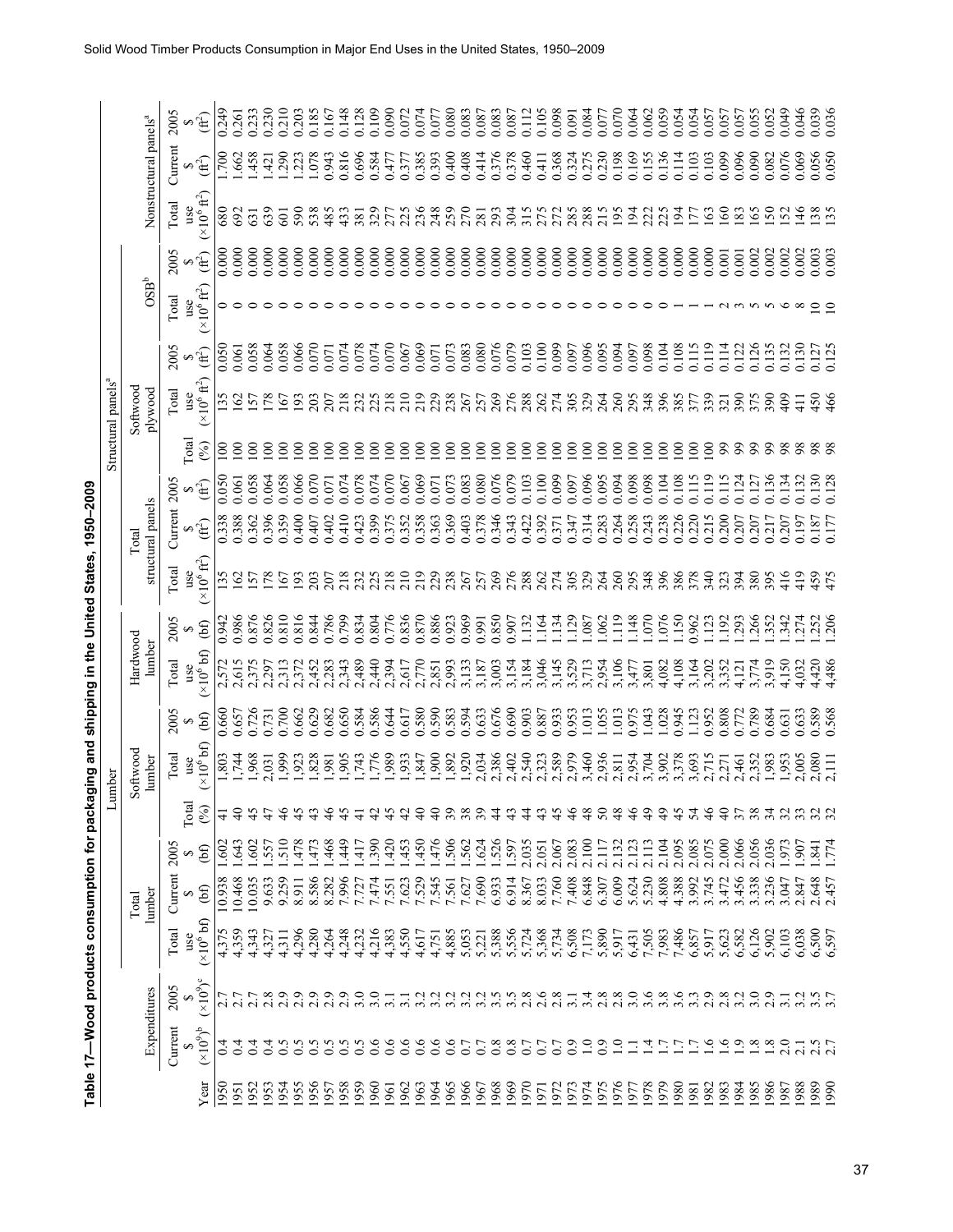| ֖֖֖֚֚֚֚֚֚֚֚֚֚֡֝<br>֧֚֚֚֝<br>ׇׇ֧֖֖֖֖֖֖֧֖֖֧֖֚֚֚֚֚֚֚֚֚֚֚֚֚֚֚֚֚֚֚֚֚֚֚֚֚֚֚֚֚֚֚֚֚֚֚֝֝֝֝֝֝֝֬֝֝֬ |  |
|------------------------------------------------------------------------------------------|--|
|                                                                                          |  |
|                                                                                          |  |
|                                                                                          |  |

| 0.036<br>2005<br>$\mathfrak{F}$<br>Nonstructural panels <sup>a</sup><br>Current<br>∞'∉े<br>$^{\prime}\times10^{6}\:\text{f}\text{f}^{2}$<br><b>Total</b><br>use<br><u>금금국</u><br>SE SE SE<br>22000<br>$\tilde{\mathcal{S}}$<br>$\sim$<br>ă<br>$\tilde{\mathfrak{D}}$<br>$\overline{5}$<br>$\overline{13}$<br>آم<br>$\sum_{s=1}^{\infty}$<br>$OSB^b$<br>$\times 10^6\,\mathrm{ft}^2$<br>Total<br>use<br>$\frac{2}{5}$<br>2005<br>$\mathfrak{F}_{\mathfrak{S}}$<br>$\times 10^6$ ft $^2$<br>plywood<br>Total<br>use<br>449<br>9<br>133<br>45<br>$rac{82}{517}$<br>$\frac{5}{6}$<br>55<br>576<br>[ctal<br>(%)<br>888<br>98<br>88<br>$\frac{22}{113}$<br>111<br>1111<br>1112<br>$18^\circ$<br>$\frac{20}{2}$<br>2005<br>∾ स<br>structural panels<br><b>Current</b><br>0.159<br>0.147<br>0.136<br>0.137<br>0.133<br>0.168<br>0.16<br>$\approx \textcircled{f}$<br>$\times 10^6$ ft <sup>2</sup><br>Total<br>use<br>$\begin{array}{l} 34443352583528258324 \\ 245235255258355825834 \\ \end{array}$<br>1.580<br>2005<br>(bf)<br>$\leftrightarrow$<br>lumber<br>(x10 <sup>6</sup> bf)<br>Total<br>use<br>0.579<br>0.541<br>0.488<br>2005<br>.512<br>.55(<br>$\frac{1}{2}$<br>$\times 10^6$ bf)<br>Total<br>2,114<br>1,969<br>1,941<br>umber<br>use<br>E<br>374<br>48<br>$\frac{8}{3}$<br>130<br>399<br><b>543</b><br>575<br>.364<br>20 <sup>5</sup><br>$\ddot{4}$<br>37 <sup>2</sup><br>$35^\circ$<br>200<br>$\overline{20}$<br>18(<br>Current 2005<br>.371<br>34.7<br>$\tilde{5}$<br>(bf)<br>$\bullet$<br>2.146<br>595<br>2.285<br>1.768<br>1.655<br>.620<br>1.560<br>1.385<br>1.367<br>1.317<br>.245<br>$\frac{62}{1}$ $\frac{8}{1}$ $\frac{8}{1}$<br>.029<br>1.888<br>.514<br>200<br>(bf)<br>lumber<br>$\leftrightarrow$<br>$(×106$ bf)<br>Total<br>$_{\text{usc}}$<br>$(10^9)^c$<br>2005<br>Expenditures<br>7, 9, 9,<br>7, 9, 9,<br>volodrowag<br>Nolodrowag |                   |  | Total |  | Softwood<br>Lumber | Hardwood |  | Total | Structural panels <sup>a</sup> | Softwood |  |  |  |
|-----------------------------------------------------------------------------------------------------------------------------------------------------------------------------------------------------------------------------------------------------------------------------------------------------------------------------------------------------------------------------------------------------------------------------------------------------------------------------------------------------------------------------------------------------------------------------------------------------------------------------------------------------------------------------------------------------------------------------------------------------------------------------------------------------------------------------------------------------------------------------------------------------------------------------------------------------------------------------------------------------------------------------------------------------------------------------------------------------------------------------------------------------------------------------------------------------------------------------------------------------------------------------------------------------------------------------------------------------------------------------------------------------------------------------------------------------------------------------------------------------------------------------------------------------------------------------------------------------------------------------------------------------------------------------------------------------------------------------------------------------------------------------------------------------------------------------------------------------------|-------------------|--|-------|--|--------------------|----------|--|-------|--------------------------------|----------|--|--|--|
|                                                                                                                                                                                                                                                                                                                                                                                                                                                                                                                                                                                                                                                                                                                                                                                                                                                                                                                                                                                                                                                                                                                                                                                                                                                                                                                                                                                                                                                                                                                                                                                                                                                                                                                                                                                                                                                           |                   |  |       |  |                    |          |  |       |                                |          |  |  |  |
|                                                                                                                                                                                                                                                                                                                                                                                                                                                                                                                                                                                                                                                                                                                                                                                                                                                                                                                                                                                                                                                                                                                                                                                                                                                                                                                                                                                                                                                                                                                                                                                                                                                                                                                                                                                                                                                           | Current           |  |       |  |                    |          |  |       |                                |          |  |  |  |
|                                                                                                                                                                                                                                                                                                                                                                                                                                                                                                                                                                                                                                                                                                                                                                                                                                                                                                                                                                                                                                                                                                                                                                                                                                                                                                                                                                                                                                                                                                                                                                                                                                                                                                                                                                                                                                                           |                   |  |       |  |                    |          |  |       |                                |          |  |  |  |
|                                                                                                                                                                                                                                                                                                                                                                                                                                                                                                                                                                                                                                                                                                                                                                                                                                                                                                                                                                                                                                                                                                                                                                                                                                                                                                                                                                                                                                                                                                                                                                                                                                                                                                                                                                                                                                                           | $(\times 10^9)^b$ |  |       |  |                    |          |  |       |                                |          |  |  |  |
|                                                                                                                                                                                                                                                                                                                                                                                                                                                                                                                                                                                                                                                                                                                                                                                                                                                                                                                                                                                                                                                                                                                                                                                                                                                                                                                                                                                                                                                                                                                                                                                                                                                                                                                                                                                                                                                           |                   |  |       |  |                    |          |  |       |                                |          |  |  |  |
|                                                                                                                                                                                                                                                                                                                                                                                                                                                                                                                                                                                                                                                                                                                                                                                                                                                                                                                                                                                                                                                                                                                                                                                                                                                                                                                                                                                                                                                                                                                                                                                                                                                                                                                                                                                                                                                           |                   |  |       |  |                    |          |  |       |                                |          |  |  |  |
|                                                                                                                                                                                                                                                                                                                                                                                                                                                                                                                                                                                                                                                                                                                                                                                                                                                                                                                                                                                                                                                                                                                                                                                                                                                                                                                                                                                                                                                                                                                                                                                                                                                                                                                                                                                                                                                           |                   |  |       |  |                    |          |  |       |                                |          |  |  |  |
|                                                                                                                                                                                                                                                                                                                                                                                                                                                                                                                                                                                                                                                                                                                                                                                                                                                                                                                                                                                                                                                                                                                                                                                                                                                                                                                                                                                                                                                                                                                                                                                                                                                                                                                                                                                                                                                           |                   |  |       |  |                    |          |  |       |                                |          |  |  |  |
|                                                                                                                                                                                                                                                                                                                                                                                                                                                                                                                                                                                                                                                                                                                                                                                                                                                                                                                                                                                                                                                                                                                                                                                                                                                                                                                                                                                                                                                                                                                                                                                                                                                                                                                                                                                                                                                           |                   |  |       |  |                    |          |  |       |                                |          |  |  |  |
|                                                                                                                                                                                                                                                                                                                                                                                                                                                                                                                                                                                                                                                                                                                                                                                                                                                                                                                                                                                                                                                                                                                                                                                                                                                                                                                                                                                                                                                                                                                                                                                                                                                                                                                                                                                                                                                           |                   |  |       |  |                    |          |  |       |                                |          |  |  |  |
|                                                                                                                                                                                                                                                                                                                                                                                                                                                                                                                                                                                                                                                                                                                                                                                                                                                                                                                                                                                                                                                                                                                                                                                                                                                                                                                                                                                                                                                                                                                                                                                                                                                                                                                                                                                                                                                           |                   |  |       |  |                    |          |  |       |                                |          |  |  |  |
|                                                                                                                                                                                                                                                                                                                                                                                                                                                                                                                                                                                                                                                                                                                                                                                                                                                                                                                                                                                                                                                                                                                                                                                                                                                                                                                                                                                                                                                                                                                                                                                                                                                                                                                                                                                                                                                           |                   |  |       |  |                    |          |  |       |                                |          |  |  |  |
|                                                                                                                                                                                                                                                                                                                                                                                                                                                                                                                                                                                                                                                                                                                                                                                                                                                                                                                                                                                                                                                                                                                                                                                                                                                                                                                                                                                                                                                                                                                                                                                                                                                                                                                                                                                                                                                           |                   |  |       |  |                    |          |  |       |                                |          |  |  |  |
|                                                                                                                                                                                                                                                                                                                                                                                                                                                                                                                                                                                                                                                                                                                                                                                                                                                                                                                                                                                                                                                                                                                                                                                                                                                                                                                                                                                                                                                                                                                                                                                                                                                                                                                                                                                                                                                           |                   |  |       |  |                    |          |  |       |                                |          |  |  |  |
|                                                                                                                                                                                                                                                                                                                                                                                                                                                                                                                                                                                                                                                                                                                                                                                                                                                                                                                                                                                                                                                                                                                                                                                                                                                                                                                                                                                                                                                                                                                                                                                                                                                                                                                                                                                                                                                           |                   |  |       |  |                    |          |  |       |                                |          |  |  |  |
|                                                                                                                                                                                                                                                                                                                                                                                                                                                                                                                                                                                                                                                                                                                                                                                                                                                                                                                                                                                                                                                                                                                                                                                                                                                                                                                                                                                                                                                                                                                                                                                                                                                                                                                                                                                                                                                           |                   |  |       |  |                    |          |  |       |                                |          |  |  |  |
|                                                                                                                                                                                                                                                                                                                                                                                                                                                                                                                                                                                                                                                                                                                                                                                                                                                                                                                                                                                                                                                                                                                                                                                                                                                                                                                                                                                                                                                                                                                                                                                                                                                                                                                                                                                                                                                           |                   |  |       |  |                    |          |  |       |                                |          |  |  |  |
|                                                                                                                                                                                                                                                                                                                                                                                                                                                                                                                                                                                                                                                                                                                                                                                                                                                                                                                                                                                                                                                                                                                                                                                                                                                                                                                                                                                                                                                                                                                                                                                                                                                                                                                                                                                                                                                           |                   |  |       |  |                    |          |  |       |                                |          |  |  |  |
|                                                                                                                                                                                                                                                                                                                                                                                                                                                                                                                                                                                                                                                                                                                                                                                                                                                                                                                                                                                                                                                                                                                                                                                                                                                                                                                                                                                                                                                                                                                                                                                                                                                                                                                                                                                                                                                           |                   |  |       |  |                    |          |  |       |                                |          |  |  |  |
|                                                                                                                                                                                                                                                                                                                                                                                                                                                                                                                                                                                                                                                                                                                                                                                                                                                                                                                                                                                                                                                                                                                                                                                                                                                                                                                                                                                                                                                                                                                                                                                                                                                                                                                                                                                                                                                           |                   |  |       |  |                    |          |  |       |                                |          |  |  |  |
|                                                                                                                                                                                                                                                                                                                                                                                                                                                                                                                                                                                                                                                                                                                                                                                                                                                                                                                                                                                                                                                                                                                                                                                                                                                                                                                                                                                                                                                                                                                                                                                                                                                                                                                                                                                                                                                           |                   |  |       |  |                    |          |  |       |                                |          |  |  |  |
|                                                                                                                                                                                                                                                                                                                                                                                                                                                                                                                                                                                                                                                                                                                                                                                                                                                                                                                                                                                                                                                                                                                                                                                                                                                                                                                                                                                                                                                                                                                                                                                                                                                                                                                                                                                                                                                           |                   |  |       |  |                    |          |  |       |                                |          |  |  |  |
|                                                                                                                                                                                                                                                                                                                                                                                                                                                                                                                                                                                                                                                                                                                                                                                                                                                                                                                                                                                                                                                                                                                                                                                                                                                                                                                                                                                                                                                                                                                                                                                                                                                                                                                                                                                                                                                           |                   |  |       |  |                    |          |  |       |                                |          |  |  |  |

bU.S. Department of Commerce, Bureau of the Census 2010a.

 $B<sub>38</sub>$  of table 1.1.9 Implicit Price Deflators for Gross Domestic Product (11.8) Department of Commerce. Bureau of Economic Analysis 2010 cBased on table 1.1.9. Implicit Price Deflators for Gross Domestic Product (U.S. Department of Commerce, Bureau of Economic Analysis 2010). <sup>b</sup>U.S. Department of Commerce, Bureau of the Census 2010a.<br>"Based on table 1.1.9. Implicit Price Deflators for Gross Domestic Product (U.S. Department of Commerce, Bureau of Economic Analysis 2010).<br>"Preliminary.

1972 0.7 2.8 5,734 7.8 5,734 7.889 0.933 3,145 1.134 274 0.371 0.099 100 274 0.099 1.134 273 0.000 272 0.371 0.098 0.099 1.134 274 0.099 1.134 274 0.099 0 0.099 1.134 273 0.098 0.098 0.098 0.098 0.000 272 0.368 0.098 0.098

General Technical Report FPL–GTR–199